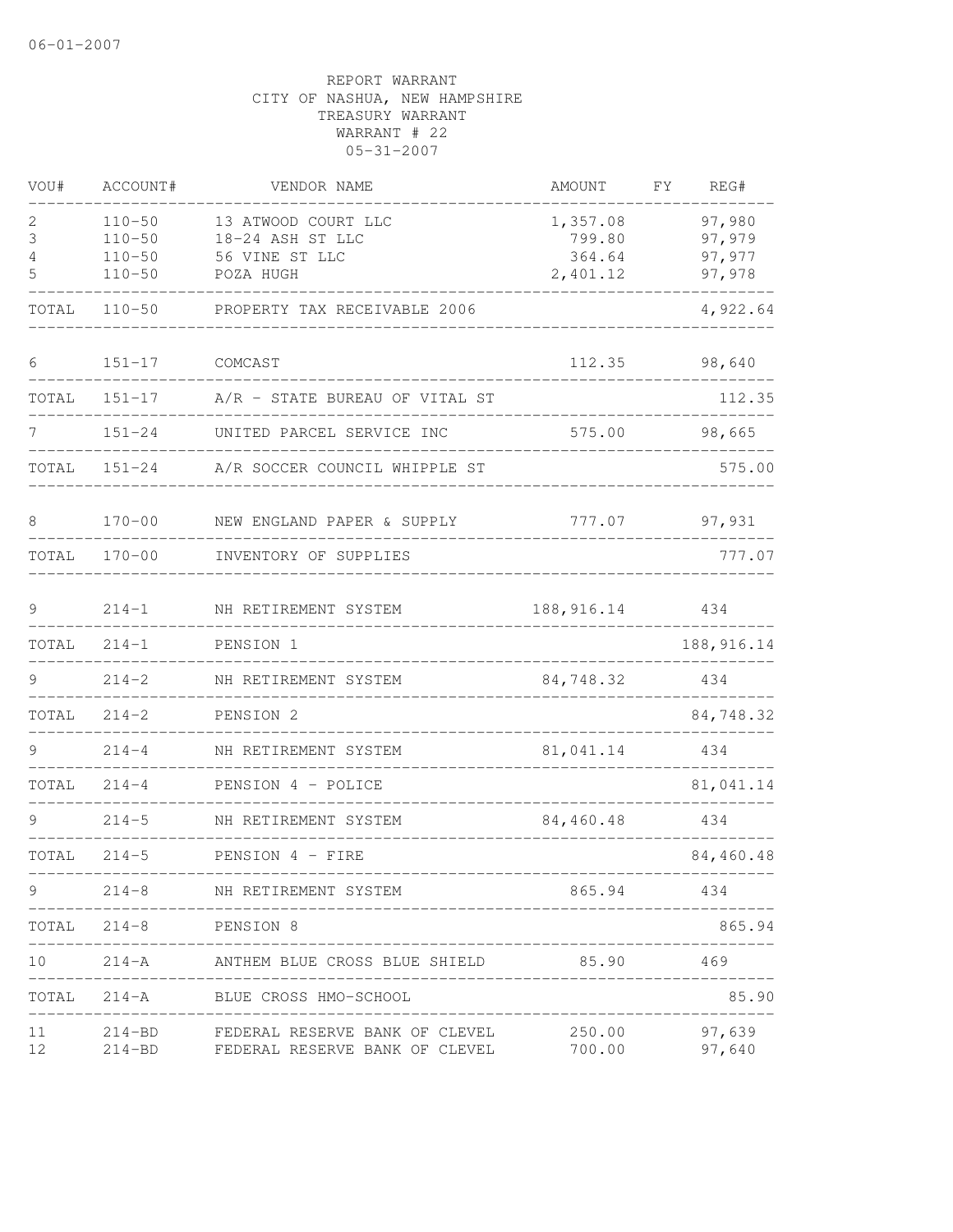| VOU#  | ACCOUNT#   | VENDOR NAME                                        | AMOUNT     | FΥ | REG#       |
|-------|------------|----------------------------------------------------|------------|----|------------|
| 13    | $214 - BD$ | FEDERAL RESERVE BANK OF CLEVEL                     | 250.00     |    | 97,643     |
| TOTAL | $214 - BD$ | BONDS DEDUCTION                                    |            |    | 1,200.00   |
| 14    | $214 - BH$ | ANTHEM BLUE CROSS BLUE SHIELD                      | 57,647.04  |    | 448        |
| 15    | $214 - BH$ | ANTHEM BLUE CROSS BLUE SHIELD                      | 2, 119. 11 |    | 459        |
| 16    | $214 - BH$ | ANTHEM BLUE CROSS BLUE SHIELD                      | 10,378.03  |    | 469        |
| TOTAL | $214 - BH$ | BLUE/CROSS HMO- CITY                               |            |    | 70, 144.18 |
| 17    | $214 - C$  | ANTHEM BLUE CROSS BLUE SHIELD                      | 277.90     |    | 445        |
| 18    | $214 - C$  | ANTHEM BLUE CROSS BLUE SHIELD                      | 1,353.18   |    | 446        |
| 19    | $214 - C$  | ANTHEM BLUE CROSS BLUE SHIELD                      | 1,223.68   |    | 459        |
| 20    | $214 - C$  | ANTHEM BLUE CROSS BLUE SHIELD                      | 1,260.40   |    | 469        |
| TOTAL | $214 - C$  | B/C B/S J PLAN-DED SCHOOL                          |            |    | 4,115.16   |
| 21    | $214-DC$   | COSTANTINI SHELLEY                                 | 200.00     |    | 97,720     |
| 22    | $214-DC$   | CURTIN BRENDA                                      | 192.31     |    | 97,882     |
| 23    | $214-DC$   | DANEAU PAULA                                       | 480.00     |    | 97,656     |
| 24    | $214-DC$   | DAVIS KRISTEN                                      | 1,040.00   |    | 97,852     |
| 25    | $214-DC$   | DELANEY AMANDA                                     | 192.31     |    | 97,856     |
| 26    | $214-DC$   | GAGNON PATRICIA                                    | 320.00     |    | 97,883     |
| 27    | $214-DC$   | GODLEWSKI JEAN                                     | 76.93      |    | 97,953     |
| 28    | $214-DC$   | MENARD PAUL                                        | 192.31     |    | 97,955     |
| 29    | $214-DC$   | PERAULT DAVID                                      | 576.96     |    | 97,833     |
| 30    | $214-DC$   | SLATTERY SCOTT                                     | 384.61     |    | 97,956     |
| TOTAL | $214-DC$   | DEPENDENT CARE DEDUCTION                           |            |    | 3,655.43   |
| 31    | $214-FS$   | BENEFIT STRATEGIES INC                             | 12,077.57  |    | 452        |
| TOTAL | $214-FS$   | FLEXIBLE SPENDING ACCOUNT -                        |            |    | 12,077.57  |
| 32    | $214-H$    | NORTHEAST DELTA                                    | 3, 171.37  |    | 458        |
| 33    | $214-H$    | NORTHEAST DELTA                                    | 2,544.25   |    | 473        |
| TOTAL | $214 - H$  | N.E.DELTA-SCHOOL                                   |            |    | 5,715.62   |
| 34    |            | 214-HC HARVARD PILGRIM HEALTH CARE                 | 251.25     |    | 450        |
| 35    | $214 - HC$ | HARVARD PILGRIM HEALTH CARE                        | 282.00     |    | 461        |
| 36    | $214 - HC$ | HARVARD PILGRIM/FIRST SENIORIT 4,626.62            |            |    | 474        |
|       |            | TOTAL 214-HC HARVARD COM HP                        |            |    | 5,159.87   |
| 37    |            | 214-HJ ANTHEM BLUE CROSS BLUE SHIELD 10,518.24 445 |            |    |            |
| 38    |            | 214-HJ ANTHEM BLUE CROSS BLUE SHIELD 37,799.66     |            |    | 446        |
| 39    |            | 214-HJ ANTHEM BLUE CROSS BLUE SHIELD 29,118.82     |            |    | 459        |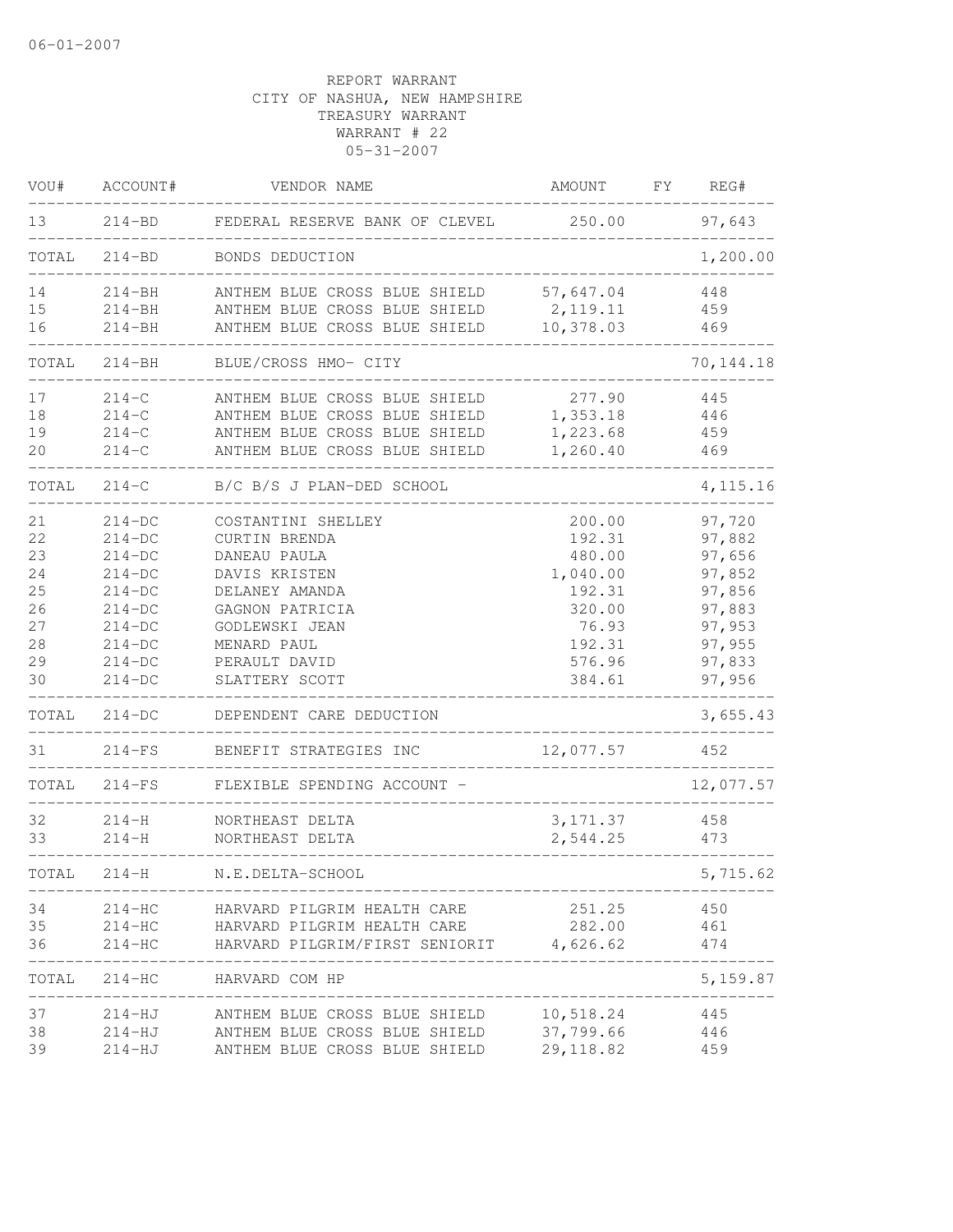| VOU#                       | ACCOUNT#                                                           | VENDOR NAME                                                                                                                      | AMOUNT                                                        | FΥ<br>REG#                      |
|----------------------------|--------------------------------------------------------------------|----------------------------------------------------------------------------------------------------------------------------------|---------------------------------------------------------------|---------------------------------|
| 40<br>41                   | $214-HJ$<br>$214-HJ$                                               | ANTHEM BLUE CROSS BLUE SHIELD<br>MILLIMAN-CONSULTANT & ACTUARIE                                                                  | 32, 435.23<br>2,500.00                                        | 469<br>97,998                   |
| TOTAL                      | $214-HJ$                                                           | BC/BS J PLAN DED-CITY                                                                                                            |                                                               | 112, 371.95                     |
| 42                         | $214 - J$                                                          | ITT HARTFORD                                                                                                                     | 7,946.03                                                      | 460                             |
| TOTAL                      | $214 - J$                                                          | OPT LIFE SCHOOL                                                                                                                  |                                                               | 7,946.03                        |
| 43                         | $214 - K$                                                          | PROTECTIVE LIFE INSURANCE COMP                                                                                                   | 100.56                                                        | 442                             |
| TOTAL                      | $214 - K$                                                          | KEMPER TERM LIFE INSURANCE                                                                                                       |                                                               | 100.56                          |
| 44                         | $214 - L$                                                          | ITT HARTFORD                                                                                                                     | 1,051.99                                                      | 460                             |
| TOTAL                      | $214 - L$                                                          | TERM LIFE DEDUCTION                                                                                                              |                                                               | 1,051.99                        |
| 45<br>46<br>47             | $214 - P$<br>$214 - P$<br>$214 - P$                                | NORTHEAST DELTA<br>NORTHEAST DELTA<br>NORTHEAST DELTA                                                                            | 2,949.60<br>85.34<br>459.15                                   | 440<br>458<br>473               |
| TOTAL                      | $214-P$                                                            | NORTHEAST DELTA DEDUCTION                                                                                                        |                                                               | 3,494.09                        |
| 48<br>49<br>50<br>51       | $214 - PO$<br>$214 - PO$<br>$214 - PO$<br>$214 - PQ$               | ANTHEM BLUE CROSS BLUE SHIELD<br>ANTHEM BLUE CROSS BLUE SHIELD<br>ANTHEM BLUE CROSS BLUE SHIELD<br>ANTHEM BLUE CROSS BLUE SHIELD | 11,093.71<br>42,845.30<br>10,056.84<br>1,095.88               | 445<br>447<br>459<br>469        |
| TOTAL                      | $214 - PQ$                                                         | BC/BS POINT OF SERV- CITY                                                                                                        |                                                               | 65,091.73                       |
| 52                         | $214 - TD$                                                         | NORTHEAST DELTA                                                                                                                  | 16,943.47                                                     | 439                             |
| TOTAL                      | $214 - TD$                                                         | TEACHER DENTAL                                                                                                                   |                                                               | 16,943.47                       |
| 53                         | $214-TK$                                                           | ITT HARTFORD                                                                                                                     | 6,008.68                                                      | 460                             |
| TOTAL                      | $214 - TK$                                                         | OPTIONAL LIFE DEDUCTION                                                                                                          |                                                               | 6,008.68                        |
| 54                         | $214 - W$                                                          | BOSTON MUTUAL LIFE INSURANCE                                                                                                     | 13,316.06                                                     | 449                             |
| TOTAL                      | $214 - W$                                                          | WHOLE LIFE DEDUCTION<br>______________________                                                                                   |                                                               | 13,316.06                       |
| 55<br>56<br>57<br>58<br>59 | $255 - 00$<br>$255 - 00$<br>$255 - 00$<br>$255 - 00$<br>$255 - 00$ | STATE OF NH-MV<br>STATE OF NH-MV<br>STATE OF NH-MV<br>STATE OF NH-MV<br>STATE OF NH-MV                                           | 14,273.20<br>12, 173.60<br>17,449.75<br>14,176.50<br>9,529.95 | 435<br>436<br>437<br>438<br>453 |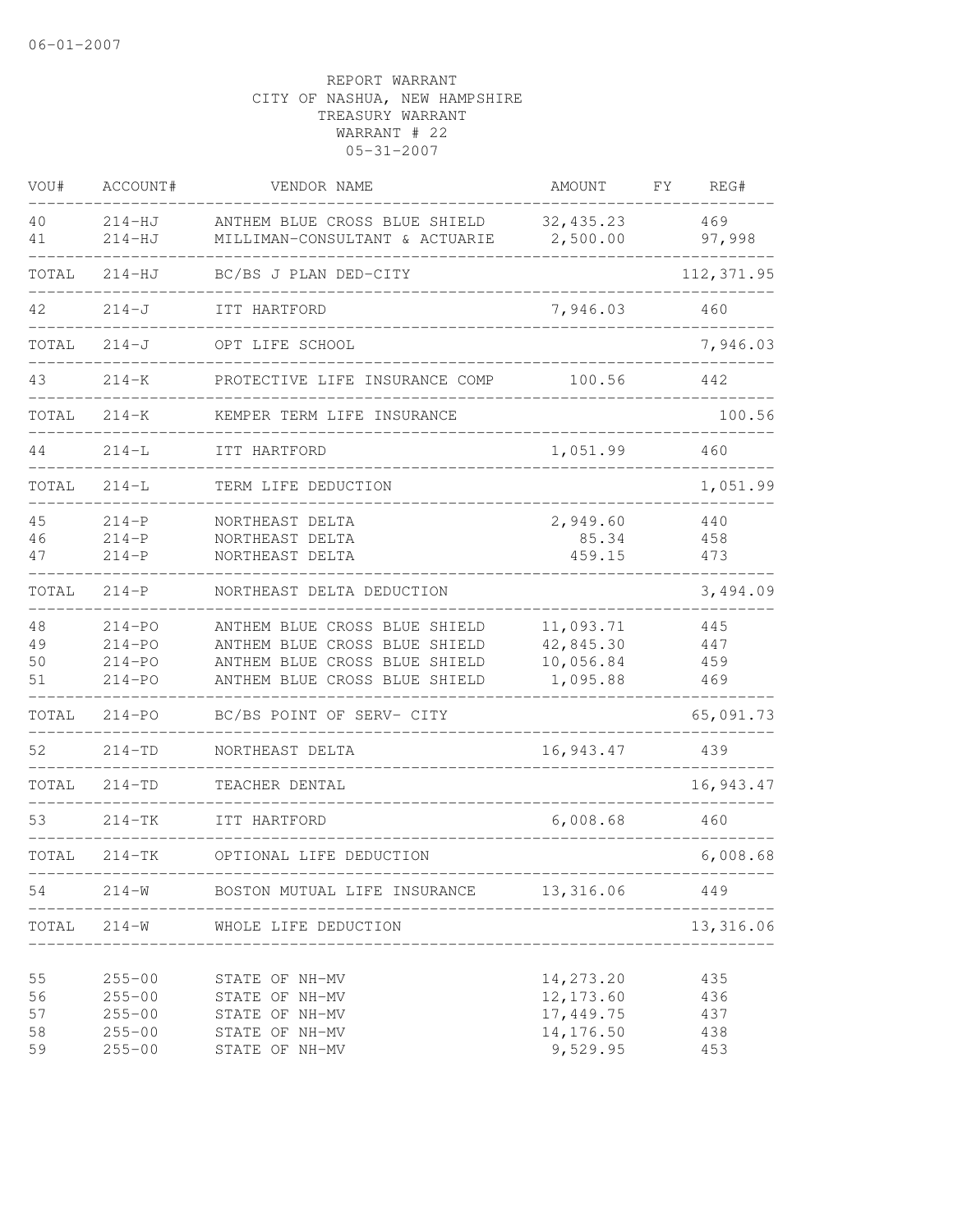| VOU#   | ACCOUNT#      | VENDOR NAME                   | AMOUNT     | FY. | REG#       |
|--------|---------------|-------------------------------|------------|-----|------------|
| 60     | $255 - 00$    | STATE OF NH-MV                | 13,494.60  |     | 455        |
| 61     | $255 - 00$    | STATE OF NH-MV                | 9,838.70   |     | 456        |
| 62     | $255 - 00$    | STATE OF NH-MV                | 13,886.10  |     | 462        |
| 63     | $255 - 00$    | STATE OF NH-MV                | 12,378.30  |     | 463        |
| 64     | $255 - 00$    | STATE OF NH-MV                | 12,067.75  |     | 464        |
| 65     | $255 - 00$    | STATE OF NH-MV                | 12,331.75  |     | 467        |
| 66     | $255 - 00$    | STATE OF NH-MV                | 25, 219.35 |     | 468        |
| 67     | $255 - 00$    | STATE OF NH-MV                | 28,778.60  |     | 471        |
| 68     | $255 - 00$    | STATE OF NH-MV                | 16,822.55  |     | 475        |
| TOTAL  | $255 - 00$    | STATE MVR                     |            |     | 212,420.70 |
| 69     | $257 - 00$    | DUCHESNE NORMAN G             | 2.50       |     | 98,033     |
| 70     | $257 - 00$    | PAR NORTH AMERICA             | 3.00       |     | 98,034     |
| 71     | $257 - 00$    | SUNNYSIDE MOTORS              | 13.00      |     | 97,969     |
| 72     | $257 - 00$    | SURETTE MICHAEL W             | 2.50       |     | 97,970     |
| 73     | $257 - 00$    | TIPA STEVEN W                 |            |     |            |
|        |               |                               | 2.59       |     | 97,971     |
| TOTAL  | $257 - 00$    | MV REFUND PENDING             |            |     | 23.59      |
| 74     | $258 - 00$    | CARDIN RUSSELL K              | 25.00      |     | 97,974     |
| 75     | $258 - 00$    | CLARK RICHARD L III           | 35.00      |     | 98,029     |
| 76     | $258 - 00$    | DALY BRENDAN J                | 10.00      |     | 98,032     |
| 77     | $258 - 00$    | LAGIOS RANDALL S              | 10.00      |     | 98,036     |
| 78     | $258 - 00$    | LANGFORD DEIRDRE E            | 110.00     |     | 98,037     |
| 79     | $258 - 00$    | NELLIGAN PATRICIA T           | 35.00      |     | 97,967     |
| 80     | $258 - 00$    | ROSSITER BEATRICE L           | 60.00      |     | 97,968     |
| 81     | $258 - 00$    | WELCH VERA J                  | 35.00      |     | 97,972     |
| 82     | $258 - 00$    | WINGATE GARY B                | 30.00      |     | 97,973     |
| TOTAL  | $258 - 00$    | TVB REFUND PENDING            |            |     | 350.00     |
|        | 193,87 287-00 | WAIBLE KAREN                  | 160.00     |     | 98,446     |
| TOTAL  | $287 - 00$    | SCHL- PLAYPALS SUSPENSE ACC'T |            |     | 160.00     |
| 193,87 | $288 - 00$    | CONWAY OFFICE PRODUCTS LLC    | 116.59     |     | 97,840     |
| TOTAL  | $288 - 00$    | SCHOOL SUSPENSE ACCOUNT       |            |     | 116.59     |
|        |               |                               |            |     |            |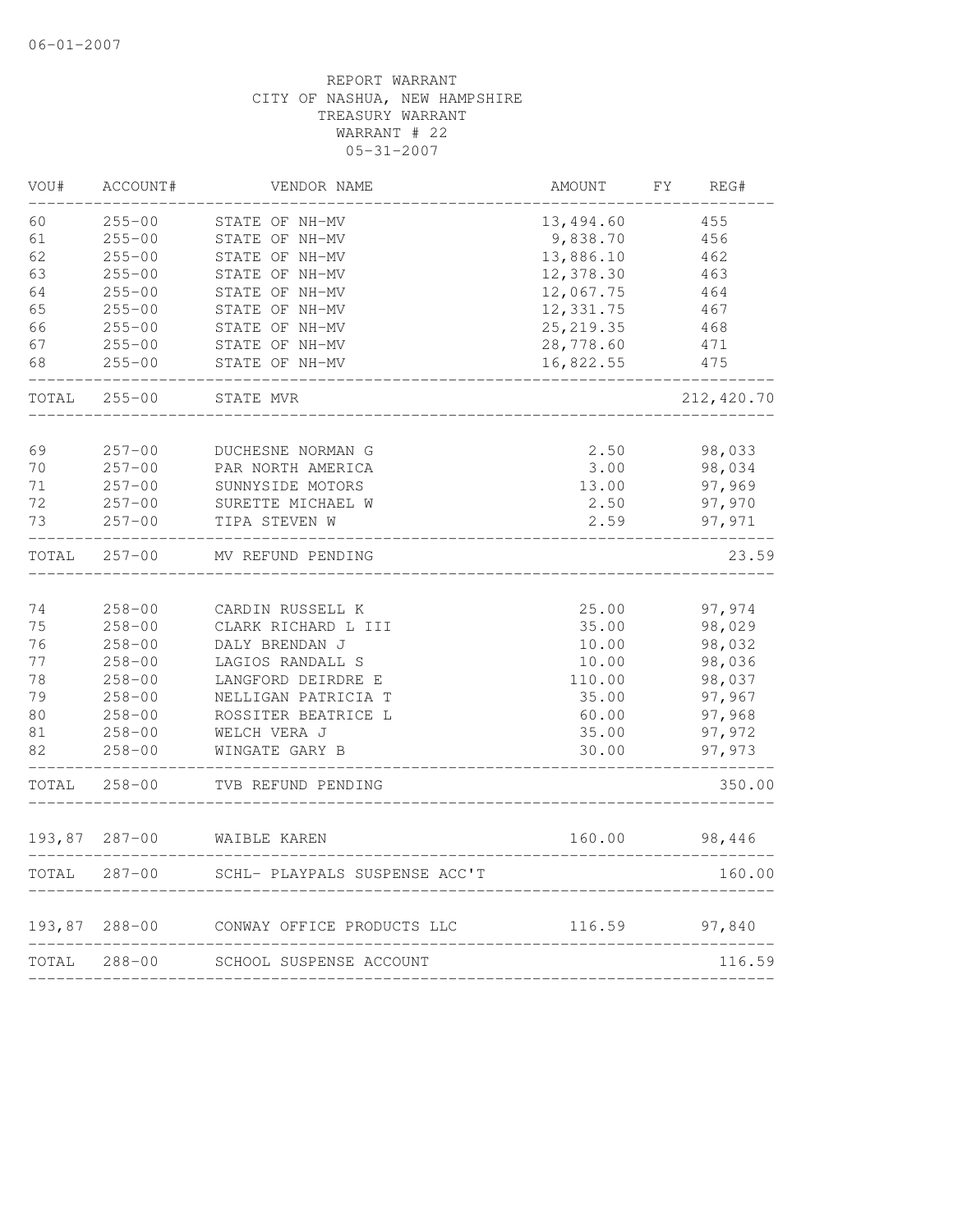| 98,512<br>193,874 3047-49075 PETTY CASH<br>657.50<br>193,875 3047-91040 FIRST STUDENT INC<br>368.10<br>98,239<br>TOTAL 304<br>ALTERNATIVE SCHOOL<br>83<br>6,766.00<br>97,947<br>305-59100 ACCESS A/V<br>84<br>305-59100<br>50.00<br>97,903<br>ANDERSON CECIL<br>387.50<br>97,823<br>85<br>305-59100<br>JEYNES MIKE<br>250.00<br>97,902<br>86<br>305-59100<br>JOHNSON PETER N<br>150.00<br>98,019<br>87<br>305-59100<br>LESHANE CHAD<br>88<br>305-59100<br>87.50<br>97,965<br>MCLEAN JIM<br>89<br>305-59100<br>212.50 98,018<br>O'NEIL TIM<br>90<br>305-59100<br>50.00 97,954<br>SHAHOOD THOMAS W III<br>91<br>305-64030<br>ACCESS A/V<br>20,991.36 97,947<br>92<br>75.00<br>98,030<br>305-94005 JOHNSON PAUL<br>75.00 98,027<br>93<br>305-94005 TEEBOOM FRED S<br>TOTAL 305<br>SRF - CIVIC & COMM ACTIVITIES<br>29,094.86<br>308-83012 ANTHEM BLUE CROSS BLUE SHIELD 44,046.58 445<br>94<br>95<br>ANTHEM BLUE CROSS BLUE SHIELD 113, 358.58 448<br>308-83012<br>96<br>110,568.85 459<br>308-83012<br>ANTHEM BLUE CROSS BLUE SHIELD<br>124,895.69<br>97<br>308-83012<br>ANTHEM BLUE CROSS BLUE SHIELD<br>469<br>98<br>ANTHEM BLUE CROSS BLUE SHIELD<br>45,726.32<br>308-83013<br>445<br>130,814.29<br>ANTHEM BLUE CROSS BLUE SHIELD<br>448<br>99<br>308-83013<br>ANTHEM BLUE CROSS BLUE SHIELD<br>158,509.92<br>459<br>100<br>308-83013<br>ANTHEM BLUE CROSS BLUE SHIELD<br>173,881.38 469<br>101<br>308-83013<br>308-83016<br>HARVARD PILGRIM HEALTH CARE 11,513.64<br>444<br>HARVARD PILGRIM HEALTH CARE<br>13,380.30<br>308-83016<br>450<br>18,373.89<br>308-83016<br>HARVARD PILGRIM HEALTH CARE<br>461<br>308-83016<br>HARVARD PILGRIM HEALTH CARE<br>37, 255.57<br>470<br>HARVARD PILGRIM/FIRST SENIORIT<br>18,071.60<br>308-83016<br>451<br>308-83016<br>474<br>444<br>308-83017<br>308-83017<br>450<br>308-83017 HARVARD PILGRIM HEALTH CARE<br>461<br>308-83017<br>37,584.12<br>111<br>HARVARD PILGRIM HEALTH CARE<br>470<br>21,618.03<br>308-83018<br>ANTHEM BLUE CROSS BLUE SHIELD<br>459<br>61,285.66<br>113<br>308-83018<br>ANTHEM BLUE CROSS BLUE SHIELD<br>469<br>114<br>308-83019<br>ANTHEM BLUE CROSS BLUE SHIELD<br>15, 474.71<br>445<br>38,840.36<br>115<br>308-83019<br>ANTHEM BLUE CROSS BLUE SHIELD<br>447<br>116<br>308-83019<br>ANTHEM BLUE CROSS BLUE SHIELD<br>41,549.22<br>459<br>47,825.85<br>117<br>308-83019<br>ANTHEM BLUE CROSS BLUE SHIELD<br>469<br>2,824.03<br>308-83020<br>NORTHEAST DELTA<br>440<br>5,983.46<br>119<br>308-83020<br>441<br>NORTHEAST DELTA<br>13,398.67<br>308-83020<br>NORTHEAST DELTA<br>458 |     | VOU# ACCOUNT# | VENDOR NAME | AMOUNT FY REG# |  |
|----------------------------------------------------------------------------------------------------------------------------------------------------------------------------------------------------------------------------------------------------------------------------------------------------------------------------------------------------------------------------------------------------------------------------------------------------------------------------------------------------------------------------------------------------------------------------------------------------------------------------------------------------------------------------------------------------------------------------------------------------------------------------------------------------------------------------------------------------------------------------------------------------------------------------------------------------------------------------------------------------------------------------------------------------------------------------------------------------------------------------------------------------------------------------------------------------------------------------------------------------------------------------------------------------------------------------------------------------------------------------------------------------------------------------------------------------------------------------------------------------------------------------------------------------------------------------------------------------------------------------------------------------------------------------------------------------------------------------------------------------------------------------------------------------------------------------------------------------------------------------------------------------------------------------------------------------------------------------------------------------------------------------------------------------------------------------------------------------------------------------------------------------------------------------------------------------------------------------------------------------------------------------------------------------------------------------------------------------------------------------------------------------------------------------------------------------------------------------------------------------------------------------------------------------|-----|---------------|-------------|----------------|--|
| 1,025.60                                                                                                                                                                                                                                                                                                                                                                                                                                                                                                                                                                                                                                                                                                                                                                                                                                                                                                                                                                                                                                                                                                                                                                                                                                                                                                                                                                                                                                                                                                                                                                                                                                                                                                                                                                                                                                                                                                                                                                                                                                                                                                                                                                                                                                                                                                                                                                                                                                                                                                                                           |     |               |             |                |  |
|                                                                                                                                                                                                                                                                                                                                                                                                                                                                                                                                                                                                                                                                                                                                                                                                                                                                                                                                                                                                                                                                                                                                                                                                                                                                                                                                                                                                                                                                                                                                                                                                                                                                                                                                                                                                                                                                                                                                                                                                                                                                                                                                                                                                                                                                                                                                                                                                                                                                                                                                                    |     |               |             |                |  |
|                                                                                                                                                                                                                                                                                                                                                                                                                                                                                                                                                                                                                                                                                                                                                                                                                                                                                                                                                                                                                                                                                                                                                                                                                                                                                                                                                                                                                                                                                                                                                                                                                                                                                                                                                                                                                                                                                                                                                                                                                                                                                                                                                                                                                                                                                                                                                                                                                                                                                                                                                    |     |               |             |                |  |
|                                                                                                                                                                                                                                                                                                                                                                                                                                                                                                                                                                                                                                                                                                                                                                                                                                                                                                                                                                                                                                                                                                                                                                                                                                                                                                                                                                                                                                                                                                                                                                                                                                                                                                                                                                                                                                                                                                                                                                                                                                                                                                                                                                                                                                                                                                                                                                                                                                                                                                                                                    |     |               |             |                |  |
|                                                                                                                                                                                                                                                                                                                                                                                                                                                                                                                                                                                                                                                                                                                                                                                                                                                                                                                                                                                                                                                                                                                                                                                                                                                                                                                                                                                                                                                                                                                                                                                                                                                                                                                                                                                                                                                                                                                                                                                                                                                                                                                                                                                                                                                                                                                                                                                                                                                                                                                                                    |     |               |             |                |  |
|                                                                                                                                                                                                                                                                                                                                                                                                                                                                                                                                                                                                                                                                                                                                                                                                                                                                                                                                                                                                                                                                                                                                                                                                                                                                                                                                                                                                                                                                                                                                                                                                                                                                                                                                                                                                                                                                                                                                                                                                                                                                                                                                                                                                                                                                                                                                                                                                                                                                                                                                                    |     |               |             |                |  |
|                                                                                                                                                                                                                                                                                                                                                                                                                                                                                                                                                                                                                                                                                                                                                                                                                                                                                                                                                                                                                                                                                                                                                                                                                                                                                                                                                                                                                                                                                                                                                                                                                                                                                                                                                                                                                                                                                                                                                                                                                                                                                                                                                                                                                                                                                                                                                                                                                                                                                                                                                    |     |               |             |                |  |
|                                                                                                                                                                                                                                                                                                                                                                                                                                                                                                                                                                                                                                                                                                                                                                                                                                                                                                                                                                                                                                                                                                                                                                                                                                                                                                                                                                                                                                                                                                                                                                                                                                                                                                                                                                                                                                                                                                                                                                                                                                                                                                                                                                                                                                                                                                                                                                                                                                                                                                                                                    |     |               |             |                |  |
|                                                                                                                                                                                                                                                                                                                                                                                                                                                                                                                                                                                                                                                                                                                                                                                                                                                                                                                                                                                                                                                                                                                                                                                                                                                                                                                                                                                                                                                                                                                                                                                                                                                                                                                                                                                                                                                                                                                                                                                                                                                                                                                                                                                                                                                                                                                                                                                                                                                                                                                                                    |     |               |             |                |  |
|                                                                                                                                                                                                                                                                                                                                                                                                                                                                                                                                                                                                                                                                                                                                                                                                                                                                                                                                                                                                                                                                                                                                                                                                                                                                                                                                                                                                                                                                                                                                                                                                                                                                                                                                                                                                                                                                                                                                                                                                                                                                                                                                                                                                                                                                                                                                                                                                                                                                                                                                                    |     |               |             |                |  |
|                                                                                                                                                                                                                                                                                                                                                                                                                                                                                                                                                                                                                                                                                                                                                                                                                                                                                                                                                                                                                                                                                                                                                                                                                                                                                                                                                                                                                                                                                                                                                                                                                                                                                                                                                                                                                                                                                                                                                                                                                                                                                                                                                                                                                                                                                                                                                                                                                                                                                                                                                    |     |               |             |                |  |
|                                                                                                                                                                                                                                                                                                                                                                                                                                                                                                                                                                                                                                                                                                                                                                                                                                                                                                                                                                                                                                                                                                                                                                                                                                                                                                                                                                                                                                                                                                                                                                                                                                                                                                                                                                                                                                                                                                                                                                                                                                                                                                                                                                                                                                                                                                                                                                                                                                                                                                                                                    |     |               |             |                |  |
|                                                                                                                                                                                                                                                                                                                                                                                                                                                                                                                                                                                                                                                                                                                                                                                                                                                                                                                                                                                                                                                                                                                                                                                                                                                                                                                                                                                                                                                                                                                                                                                                                                                                                                                                                                                                                                                                                                                                                                                                                                                                                                                                                                                                                                                                                                                                                                                                                                                                                                                                                    |     |               |             |                |  |
|                                                                                                                                                                                                                                                                                                                                                                                                                                                                                                                                                                                                                                                                                                                                                                                                                                                                                                                                                                                                                                                                                                                                                                                                                                                                                                                                                                                                                                                                                                                                                                                                                                                                                                                                                                                                                                                                                                                                                                                                                                                                                                                                                                                                                                                                                                                                                                                                                                                                                                                                                    |     |               |             |                |  |
|                                                                                                                                                                                                                                                                                                                                                                                                                                                                                                                                                                                                                                                                                                                                                                                                                                                                                                                                                                                                                                                                                                                                                                                                                                                                                                                                                                                                                                                                                                                                                                                                                                                                                                                                                                                                                                                                                                                                                                                                                                                                                                                                                                                                                                                                                                                                                                                                                                                                                                                                                    |     |               |             |                |  |
|                                                                                                                                                                                                                                                                                                                                                                                                                                                                                                                                                                                                                                                                                                                                                                                                                                                                                                                                                                                                                                                                                                                                                                                                                                                                                                                                                                                                                                                                                                                                                                                                                                                                                                                                                                                                                                                                                                                                                                                                                                                                                                                                                                                                                                                                                                                                                                                                                                                                                                                                                    |     |               |             |                |  |
|                                                                                                                                                                                                                                                                                                                                                                                                                                                                                                                                                                                                                                                                                                                                                                                                                                                                                                                                                                                                                                                                                                                                                                                                                                                                                                                                                                                                                                                                                                                                                                                                                                                                                                                                                                                                                                                                                                                                                                                                                                                                                                                                                                                                                                                                                                                                                                                                                                                                                                                                                    |     |               |             |                |  |
|                                                                                                                                                                                                                                                                                                                                                                                                                                                                                                                                                                                                                                                                                                                                                                                                                                                                                                                                                                                                                                                                                                                                                                                                                                                                                                                                                                                                                                                                                                                                                                                                                                                                                                                                                                                                                                                                                                                                                                                                                                                                                                                                                                                                                                                                                                                                                                                                                                                                                                                                                    |     |               |             |                |  |
|                                                                                                                                                                                                                                                                                                                                                                                                                                                                                                                                                                                                                                                                                                                                                                                                                                                                                                                                                                                                                                                                                                                                                                                                                                                                                                                                                                                                                                                                                                                                                                                                                                                                                                                                                                                                                                                                                                                                                                                                                                                                                                                                                                                                                                                                                                                                                                                                                                                                                                                                                    |     |               |             |                |  |
|                                                                                                                                                                                                                                                                                                                                                                                                                                                                                                                                                                                                                                                                                                                                                                                                                                                                                                                                                                                                                                                                                                                                                                                                                                                                                                                                                                                                                                                                                                                                                                                                                                                                                                                                                                                                                                                                                                                                                                                                                                                                                                                                                                                                                                                                                                                                                                                                                                                                                                                                                    |     |               |             |                |  |
|                                                                                                                                                                                                                                                                                                                                                                                                                                                                                                                                                                                                                                                                                                                                                                                                                                                                                                                                                                                                                                                                                                                                                                                                                                                                                                                                                                                                                                                                                                                                                                                                                                                                                                                                                                                                                                                                                                                                                                                                                                                                                                                                                                                                                                                                                                                                                                                                                                                                                                                                                    |     |               |             |                |  |
|                                                                                                                                                                                                                                                                                                                                                                                                                                                                                                                                                                                                                                                                                                                                                                                                                                                                                                                                                                                                                                                                                                                                                                                                                                                                                                                                                                                                                                                                                                                                                                                                                                                                                                                                                                                                                                                                                                                                                                                                                                                                                                                                                                                                                                                                                                                                                                                                                                                                                                                                                    |     |               |             |                |  |
|                                                                                                                                                                                                                                                                                                                                                                                                                                                                                                                                                                                                                                                                                                                                                                                                                                                                                                                                                                                                                                                                                                                                                                                                                                                                                                                                                                                                                                                                                                                                                                                                                                                                                                                                                                                                                                                                                                                                                                                                                                                                                                                                                                                                                                                                                                                                                                                                                                                                                                                                                    |     |               |             |                |  |
|                                                                                                                                                                                                                                                                                                                                                                                                                                                                                                                                                                                                                                                                                                                                                                                                                                                                                                                                                                                                                                                                                                                                                                                                                                                                                                                                                                                                                                                                                                                                                                                                                                                                                                                                                                                                                                                                                                                                                                                                                                                                                                                                                                                                                                                                                                                                                                                                                                                                                                                                                    |     |               |             |                |  |
|                                                                                                                                                                                                                                                                                                                                                                                                                                                                                                                                                                                                                                                                                                                                                                                                                                                                                                                                                                                                                                                                                                                                                                                                                                                                                                                                                                                                                                                                                                                                                                                                                                                                                                                                                                                                                                                                                                                                                                                                                                                                                                                                                                                                                                                                                                                                                                                                                                                                                                                                                    |     |               |             |                |  |
|                                                                                                                                                                                                                                                                                                                                                                                                                                                                                                                                                                                                                                                                                                                                                                                                                                                                                                                                                                                                                                                                                                                                                                                                                                                                                                                                                                                                                                                                                                                                                                                                                                                                                                                                                                                                                                                                                                                                                                                                                                                                                                                                                                                                                                                                                                                                                                                                                                                                                                                                                    | 102 |               |             |                |  |
|                                                                                                                                                                                                                                                                                                                                                                                                                                                                                                                                                                                                                                                                                                                                                                                                                                                                                                                                                                                                                                                                                                                                                                                                                                                                                                                                                                                                                                                                                                                                                                                                                                                                                                                                                                                                                                                                                                                                                                                                                                                                                                                                                                                                                                                                                                                                                                                                                                                                                                                                                    | 103 |               |             |                |  |
|                                                                                                                                                                                                                                                                                                                                                                                                                                                                                                                                                                                                                                                                                                                                                                                                                                                                                                                                                                                                                                                                                                                                                                                                                                                                                                                                                                                                                                                                                                                                                                                                                                                                                                                                                                                                                                                                                                                                                                                                                                                                                                                                                                                                                                                                                                                                                                                                                                                                                                                                                    | 104 |               |             |                |  |
|                                                                                                                                                                                                                                                                                                                                                                                                                                                                                                                                                                                                                                                                                                                                                                                                                                                                                                                                                                                                                                                                                                                                                                                                                                                                                                                                                                                                                                                                                                                                                                                                                                                                                                                                                                                                                                                                                                                                                                                                                                                                                                                                                                                                                                                                                                                                                                                                                                                                                                                                                    | 105 |               |             |                |  |
|                                                                                                                                                                                                                                                                                                                                                                                                                                                                                                                                                                                                                                                                                                                                                                                                                                                                                                                                                                                                                                                                                                                                                                                                                                                                                                                                                                                                                                                                                                                                                                                                                                                                                                                                                                                                                                                                                                                                                                                                                                                                                                                                                                                                                                                                                                                                                                                                                                                                                                                                                    | 106 |               |             |                |  |
|                                                                                                                                                                                                                                                                                                                                                                                                                                                                                                                                                                                                                                                                                                                                                                                                                                                                                                                                                                                                                                                                                                                                                                                                                                                                                                                                                                                                                                                                                                                                                                                                                                                                                                                                                                                                                                                                                                                                                                                                                                                                                                                                                                                                                                                                                                                                                                                                                                                                                                                                                    | 107 |               |             |                |  |
|                                                                                                                                                                                                                                                                                                                                                                                                                                                                                                                                                                                                                                                                                                                                                                                                                                                                                                                                                                                                                                                                                                                                                                                                                                                                                                                                                                                                                                                                                                                                                                                                                                                                                                                                                                                                                                                                                                                                                                                                                                                                                                                                                                                                                                                                                                                                                                                                                                                                                                                                                    | 108 |               |             |                |  |
|                                                                                                                                                                                                                                                                                                                                                                                                                                                                                                                                                                                                                                                                                                                                                                                                                                                                                                                                                                                                                                                                                                                                                                                                                                                                                                                                                                                                                                                                                                                                                                                                                                                                                                                                                                                                                                                                                                                                                                                                                                                                                                                                                                                                                                                                                                                                                                                                                                                                                                                                                    | 109 |               |             |                |  |
|                                                                                                                                                                                                                                                                                                                                                                                                                                                                                                                                                                                                                                                                                                                                                                                                                                                                                                                                                                                                                                                                                                                                                                                                                                                                                                                                                                                                                                                                                                                                                                                                                                                                                                                                                                                                                                                                                                                                                                                                                                                                                                                                                                                                                                                                                                                                                                                                                                                                                                                                                    | 110 |               |             |                |  |
|                                                                                                                                                                                                                                                                                                                                                                                                                                                                                                                                                                                                                                                                                                                                                                                                                                                                                                                                                                                                                                                                                                                                                                                                                                                                                                                                                                                                                                                                                                                                                                                                                                                                                                                                                                                                                                                                                                                                                                                                                                                                                                                                                                                                                                                                                                                                                                                                                                                                                                                                                    |     |               |             |                |  |
|                                                                                                                                                                                                                                                                                                                                                                                                                                                                                                                                                                                                                                                                                                                                                                                                                                                                                                                                                                                                                                                                                                                                                                                                                                                                                                                                                                                                                                                                                                                                                                                                                                                                                                                                                                                                                                                                                                                                                                                                                                                                                                                                                                                                                                                                                                                                                                                                                                                                                                                                                    | 112 |               |             |                |  |
|                                                                                                                                                                                                                                                                                                                                                                                                                                                                                                                                                                                                                                                                                                                                                                                                                                                                                                                                                                                                                                                                                                                                                                                                                                                                                                                                                                                                                                                                                                                                                                                                                                                                                                                                                                                                                                                                                                                                                                                                                                                                                                                                                                                                                                                                                                                                                                                                                                                                                                                                                    |     |               |             |                |  |
|                                                                                                                                                                                                                                                                                                                                                                                                                                                                                                                                                                                                                                                                                                                                                                                                                                                                                                                                                                                                                                                                                                                                                                                                                                                                                                                                                                                                                                                                                                                                                                                                                                                                                                                                                                                                                                                                                                                                                                                                                                                                                                                                                                                                                                                                                                                                                                                                                                                                                                                                                    |     |               |             |                |  |
|                                                                                                                                                                                                                                                                                                                                                                                                                                                                                                                                                                                                                                                                                                                                                                                                                                                                                                                                                                                                                                                                                                                                                                                                                                                                                                                                                                                                                                                                                                                                                                                                                                                                                                                                                                                                                                                                                                                                                                                                                                                                                                                                                                                                                                                                                                                                                                                                                                                                                                                                                    |     |               |             |                |  |
|                                                                                                                                                                                                                                                                                                                                                                                                                                                                                                                                                                                                                                                                                                                                                                                                                                                                                                                                                                                                                                                                                                                                                                                                                                                                                                                                                                                                                                                                                                                                                                                                                                                                                                                                                                                                                                                                                                                                                                                                                                                                                                                                                                                                                                                                                                                                                                                                                                                                                                                                                    |     |               |             |                |  |
|                                                                                                                                                                                                                                                                                                                                                                                                                                                                                                                                                                                                                                                                                                                                                                                                                                                                                                                                                                                                                                                                                                                                                                                                                                                                                                                                                                                                                                                                                                                                                                                                                                                                                                                                                                                                                                                                                                                                                                                                                                                                                                                                                                                                                                                                                                                                                                                                                                                                                                                                                    |     |               |             |                |  |
|                                                                                                                                                                                                                                                                                                                                                                                                                                                                                                                                                                                                                                                                                                                                                                                                                                                                                                                                                                                                                                                                                                                                                                                                                                                                                                                                                                                                                                                                                                                                                                                                                                                                                                                                                                                                                                                                                                                                                                                                                                                                                                                                                                                                                                                                                                                                                                                                                                                                                                                                                    | 118 |               |             |                |  |
|                                                                                                                                                                                                                                                                                                                                                                                                                                                                                                                                                                                                                                                                                                                                                                                                                                                                                                                                                                                                                                                                                                                                                                                                                                                                                                                                                                                                                                                                                                                                                                                                                                                                                                                                                                                                                                                                                                                                                                                                                                                                                                                                                                                                                                                                                                                                                                                                                                                                                                                                                    |     |               |             |                |  |
|                                                                                                                                                                                                                                                                                                                                                                                                                                                                                                                                                                                                                                                                                                                                                                                                                                                                                                                                                                                                                                                                                                                                                                                                                                                                                                                                                                                                                                                                                                                                                                                                                                                                                                                                                                                                                                                                                                                                                                                                                                                                                                                                                                                                                                                                                                                                                                                                                                                                                                                                                    | 120 |               |             |                |  |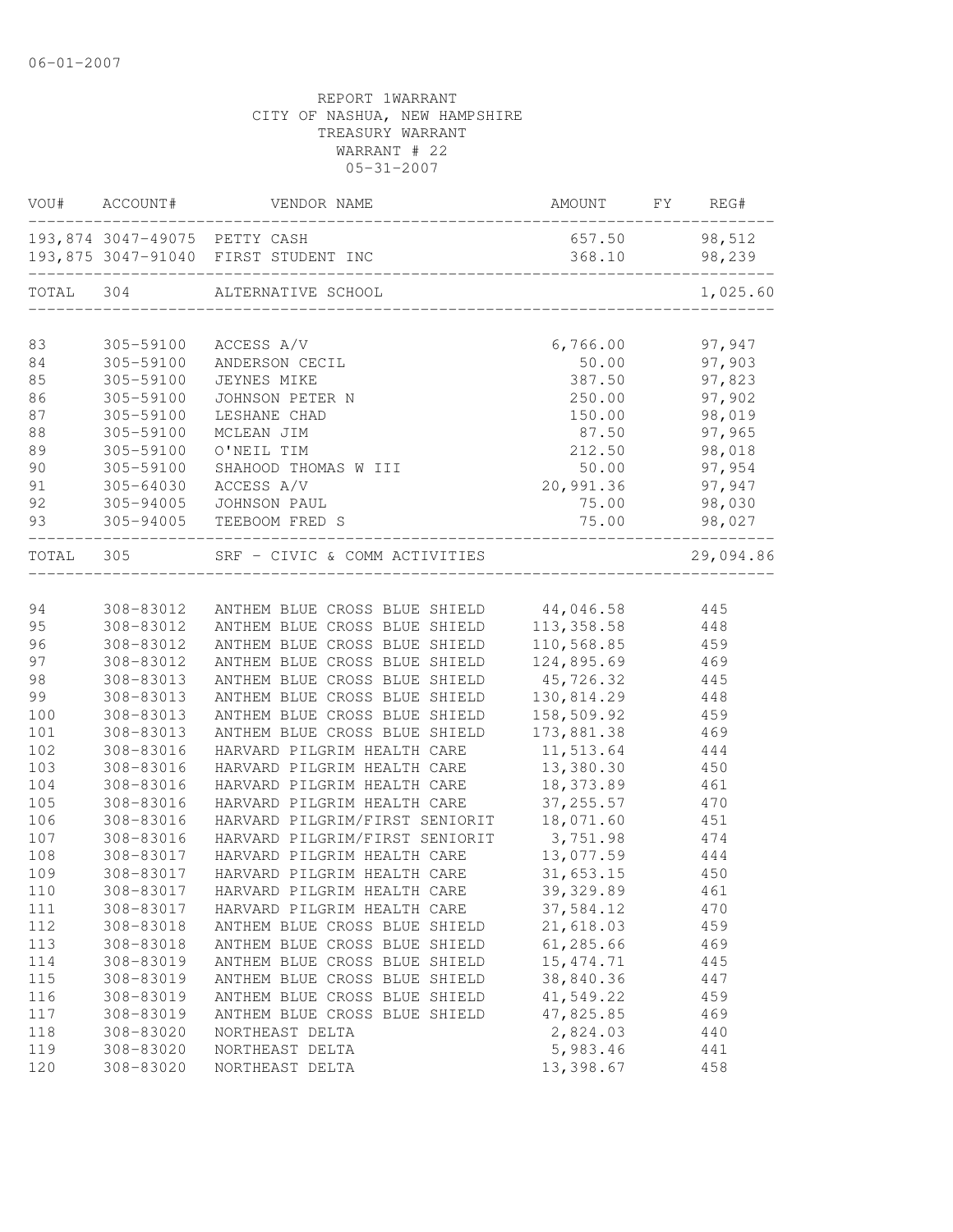| VOU# | ACCOUNT#  | VENDOR NAME                      | AMOUNT     | FΥ | REG#   |  |
|------|-----------|----------------------------------|------------|----|--------|--|
| 121  | 308-83020 | NORTHEAST DELTA                  | 14,814.21  |    | 473    |  |
| 122  | 308-83021 | NORTHEAST DELTA                  | 692.98     |    | 440    |  |
| 123  | 308-83021 | NORTHEAST DELTA                  | 1,941.03   |    | 441    |  |
| 124  | 308-83022 | NORTHEAST DELTA                  | 102,788.83 |    | 439    |  |
| 125  | 308-83025 | JOHN R SHARRY INC                | 4,725.00   |    | 97,912 |  |
| 126  | 308-83025 | PARTY TIME INC                   | 86.39      |    | 97,746 |  |
| 127  | 308-83030 | ITT HARTFORD                     | 8,157.06   |    | 460    |  |
| 127  | 308-83031 | ITT HARTFORD                     | 12,333.67  |    | 460    |  |
| 128  | 308-83041 | CONNELLY REPORTING & VIDEO SER   | 715.00     |    | 98,143 |  |
| 129  | 308-83041 | DEVINE MILLIMET & BRANCH PA W    | 11,007.61  |    | 98,061 |  |
| 130  | 308-83041 | GALIBOIS JOSEPH F                | 145.91     |    | 98,024 |  |
| 131  | 308-83041 | MULVEY PROFESSIONAL ASSN         | 600.00     |    | 97,819 |  |
| 132  | 308-83052 | ST JOSEPH BUSINESS & HEALTH      | 220.00     |    | 97,846 |  |
| 133  | 308-83053 | APPLE NASHUA W/C                 | 1,521.00   |    | 97,745 |  |
| 134  | 308-83053 | SO NH REGIONAL MEDICAL CENTER    | 690.81     |    | 98,057 |  |
| 135  | 308-83053 | TEEBOOM KEVIN                    | 300.00     |    | 97,937 |  |
| 136  | 308-83053 | THIRD PARTY SOLUTIONS<br>W/C     | 127.40     |    | 98,086 |  |
| 137  | 308-83054 | ANESTHESIA CARE GROUP PC<br>W/   | 665.00     |    | 97,657 |  |
| 138  | 308-83054 | APPLE NASHUA<br>W/C              | 4,547.00   |    | 97,745 |  |
| 139  | 308-83054 | ASSOCIATED RADIOLOGISTS PA<br>W/ | 249.00     |    | 98,055 |  |
| 140  | 308-83054 | BARCLAY WARREN R DC PA<br>W/     | 1,875.00   |    | 98,147 |  |
| 141  | 308-83054 | BEDFORD AMBULATORY SURG CTR      | 5,881.00   |    | 98,068 |  |
| 142  | 308-83054 | CENTERS FOR PAIN SOLUTIONS       | 1,060.00   |    | 97,671 |  |
| 143  | 308-83054 | DARTMOUTH-HITCHCOCK CLINIC       | 2,964.00   |    | 98,125 |  |
| 144  | 308-83054 | W/C<br>EMPI INC                  | 1,413.25   |    | 98,129 |  |
| 145  | 308-83054 | FOUNDATION MEDICAL PARTNERS      | 181.00     |    | 98,090 |  |
| 146  | 308-83054 | FOUR SEASONS ORTHOPAEDIC CTR     | 9,192.00   |    | 98,097 |  |
| 147  | 308-83054 | GILMAN JENNIFER P                | 52.98      |    | 98,017 |  |
| 148  | 308-83054 | GRANITE STATE ANESTHESIOLOGIST   | 1,568.00   |    | 97,705 |  |
| 149  | 308-83054 | GREATER NASHUA EMERGENCY PHYS    | 610.00     |    | 98,082 |  |
| 150  | 308-83054 | HACKER PETER S MD<br>W/C         | 92.00      |    | 97,747 |  |
| 151  | 308-83054 | HEALTHSOUTH HOLDINGS INC<br>W/C  | 148.00     |    | 98,064 |  |
| 152  | 308-83054 | JOINT ACTIVE SYSTEMS INC         | 439.00     |    | 97,893 |  |
| 153  | 308-83054 | LALANCETTE ROBERT                | 65.00      |    | 98,020 |  |
| 154  | 308-83054 | LEWIS PHYSICAL MEDICINE ASSOC    | 180.00     |    | 97,651 |  |
| 155  | 308-83054 | MEDICAL & RENAL CARE PA          | 85.00      |    | 97,876 |  |
| 156  | 308-83054 | NASHUA RADIOLOGY PA<br>W/C       | 165.00     |    | 98,056 |  |
| 157  | 308-83054 | NH ORTHOPAEDIC SURGERY PA<br>W/C | 152.00     |    | 98,070 |  |
| 158  | 308-83054 | OCCUPATIONAL HEALTH CTRS SOUTH   | 5,516.63   |    | 97,862 |  |
| 159  | 308-83054 | OLSON SHIRLEY E                  | 526.38     |    | 98,022 |  |
| 160  | 308-83054 | SO NH REGIONAL MEDICAL CENTER    | 3,129.81   |    | 98,057 |  |
| 161  | 308-83054 | ST JOSEPH BUSINESS & HEALTH      | 354.00     |    | 97,846 |  |
| 162  | 308-83054 | ST JOSEPH'S HOSPITAL W/C         | 11,090.10  |    | 97,733 |  |
| 163  | 308-83054 | THIRD PARTY SOLUTIONS<br>W/C     | 2,475.23   |    | 98,086 |  |
| 164  | 308-83054 | WOLF RALPH R MD<br>W/C           | 371.00     |    | 98,066 |  |
| 165  | 308-83055 | DELLERA BUSINESS SUPPORT SVCS    | 244.40     |    | 98,134 |  |
| 166  | 308-83055 | GILMAN JENNIFER P                | 23.28      |    | 98,017 |  |
| 167  | 308-83055 | PUBLOW DAVID G MD                | 75.00      |    | 97,848 |  |
|      |           |                                  |            |    |        |  |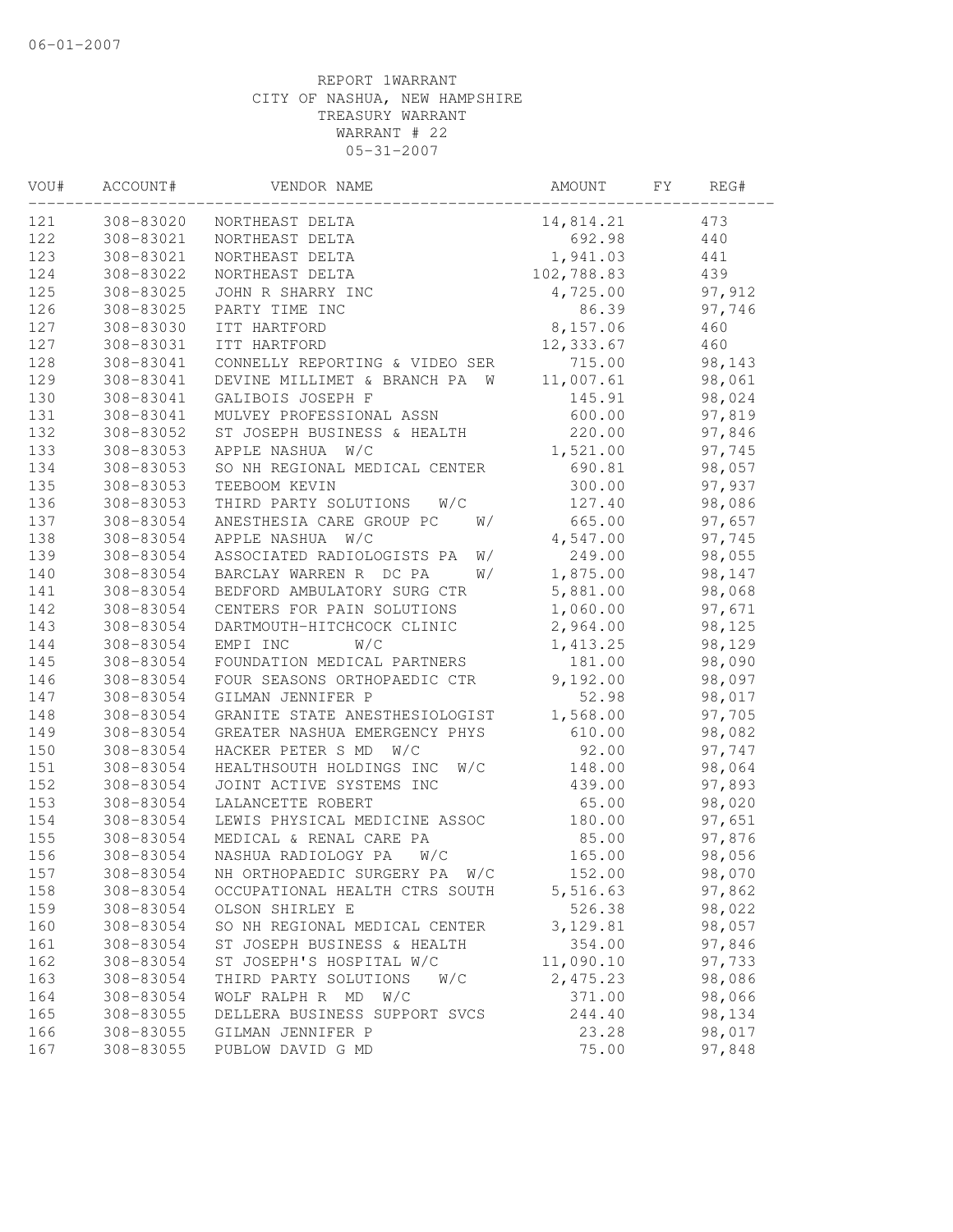| VOU#      | ACCOUNT#                                 | VENDOR NAME                                                                             | AMOUNT                | FY | REG#             |
|-----------|------------------------------------------|-----------------------------------------------------------------------------------------|-----------------------|----|------------------|
| 168       | 308-83055                                | TREASURER STATE OF NH                                                                   | 250.00                |    | 98,606           |
| 169       | 308-83058                                | PROTECTION ONE INC                                                                      | 1,624.00              |    | 98,633           |
| 170       | 308-83064                                | W/C<br>ALLSTATE INSURANCE CO                                                            | 1,367.29              |    | 98,156           |
| 171       | 308-83064                                | CARNEY DAWN & MS DONNA WILSON                                                           | 86.97                 |    | 98,015           |
| 172       | 308-83064                                | DAVIDSON YOLANDE                                                                        | 100.00                |    | 98,000           |
| 173       | 308-83064                                | GAGNE JULES                                                                             | 880.00                |    | 98,513           |
| 174       | 308-83064                                | GATE CITY COLLISION CENTER<br>W                                                         | 1,611.68              |    | 98,092           |
| 175       | 308-83064                                | MAC MULKIN CHEVROLET INC                                                                | 1,618.81              |    | 98,473           |
| 176       | 308-83064                                | TEEPLE CATHERINE                                                                        | 273.12                |    | 98,003           |
| 177       | 308-83064                                | THE CONCORD GROUP INSURANCE CO                                                          | 6,174.54              |    | 97,796           |
| 178       | 308-83064                                | VERIZON                                                                                 | 2,937.53              |    | 97,822           |
| 179       | 308-83075                                | ARGENTI LINDA J PC                                                                      | 3,000.00              |    | 97,976           |
| 180       | 308-83075                                | DEVINE MILLIMET & BRANCH PA W                                                           | 4,433.90              |    | 98,061           |
| 181       |                                          | 308-83077 AMERICAN STOP LOSS                                                            | 41,037.20             |    | 443              |
| TOTAL 308 |                                          | SRF - INSURANCE                                                                         |                       |    | 1,656,245.33     |
|           |                                          |                                                                                         |                       |    |                  |
|           |                                          | 193,876 3086-43005 ST GERMAIN, IRENE                                                    | 14.46                 |    | 98,511           |
|           | 193,877 3086-49075                       | BLAUVELT DARCY                                                                          | 26.00                 |    | 98,394           |
|           | 193,878 3086-49075                       | COTE RICHARD                                                                            | 9.98                  |    | 98,187           |
|           | 193,879 3086-49075                       | WOJTKUN CATHERINE                                                                       | 54.69                 |    | 98,282           |
|           | 3086-82025                               | NH RETIREMENT SYSTEM                                                                    | 635.35                |    | 434              |
|           | 3086-83006                               | ANTHEM BLUE CROSS BLUE SHIELD                                                           | 1,370.27              |    | 447              |
|           | 3086-83006                               | ANTHEM BLUE CROSS BLUE SHIELD                                                           | 1,006.50              |    | 448              |
|           | 3086-83009                               | NORTHEAST DELTA                                                                         | 79.99                 |    | 439              |
|           | 3086-83009                               | NORTHEAST DELTA                                                                         | 134.65                |    | 440              |
|           | 3086-83031                               | ITT HARTFORD                                                                            | 48.16                 |    | 460              |
|           |                                          | 193,880 3086-91040 BRYANT NOEL                                                          | 134.35                |    | 98,455           |
|           | 193,881 3086-91040                       | DRAPEAU PATTI                                                                           | 126.10                |    | 98,408           |
| TOTAL     | 308                                      | JAVITS GRANT PROGRAM                                                                    |                       |    | 3,640.50         |
|           |                                          |                                                                                         |                       |    |                  |
|           |                                          | 193,882 3097-41015 STAPLES BUSINESS ADVANTAGE                                           | 953.27                |    | 98,084           |
|           | 193,884 3097-49075                       | 193,883 3097-49075 BLUE RIBBON MAINTENANCE SUPPLI 2,105.91<br>CENTRAL PAPER PRODUCTS CO |                       |    | 98,230           |
|           |                                          | CLEAN SOURCE                                                                            | 12, 132.03            |    | 98,489           |
|           | 193,885 3097-49075                       |                                                                                         | 741.15                |    | 98,427           |
|           | 193,886 3097-49085<br>193,887 3097-49085 | COCA COLA                                                                               | 8,606.50              |    | 98,220           |
|           | 193,888 3097-49085                       | COOKIETREE, INC.                                                                        | 5,951.00<br>11,746.58 |    | 98,320           |
|           | 193,888 3097-49085                       | COSTA FRUIT & PRODUCE CO INC<br>COSTA FRUIT & PRODUCE CO INC                            | 33,981.26             |    | 98,506<br>98,507 |
|           |                                          | COSTA FRUIT & PRODUCE CO INC                                                            | 1,217.33              |    | 98,508           |
|           | 193,888 3097-49085<br>193,889 3097-49085 | FANTINI BAKING CO., INC.                                                                | 3,909.19              |    | 98,335           |
|           | 193,889 3097-49085                       | FANTINI BAKING CO., INC.                                                                | 3,305.64              |    | 98,336           |
|           | 193,890 3097-49085                       | GARELICK FARMS-LYNN                                                                     | 22, 240.12            |    | 98,051           |
|           | 193,891 3097-49085                       | GILL'S PIZZA CO.                                                                        | 7,485.90              |    | 98,303           |
|           | 193,892 3097-49085                       | M SAUNDERS INC                                                                          | 7,198.16              |    | 98,284           |
|           |                                          |                                                                                         |                       |    |                  |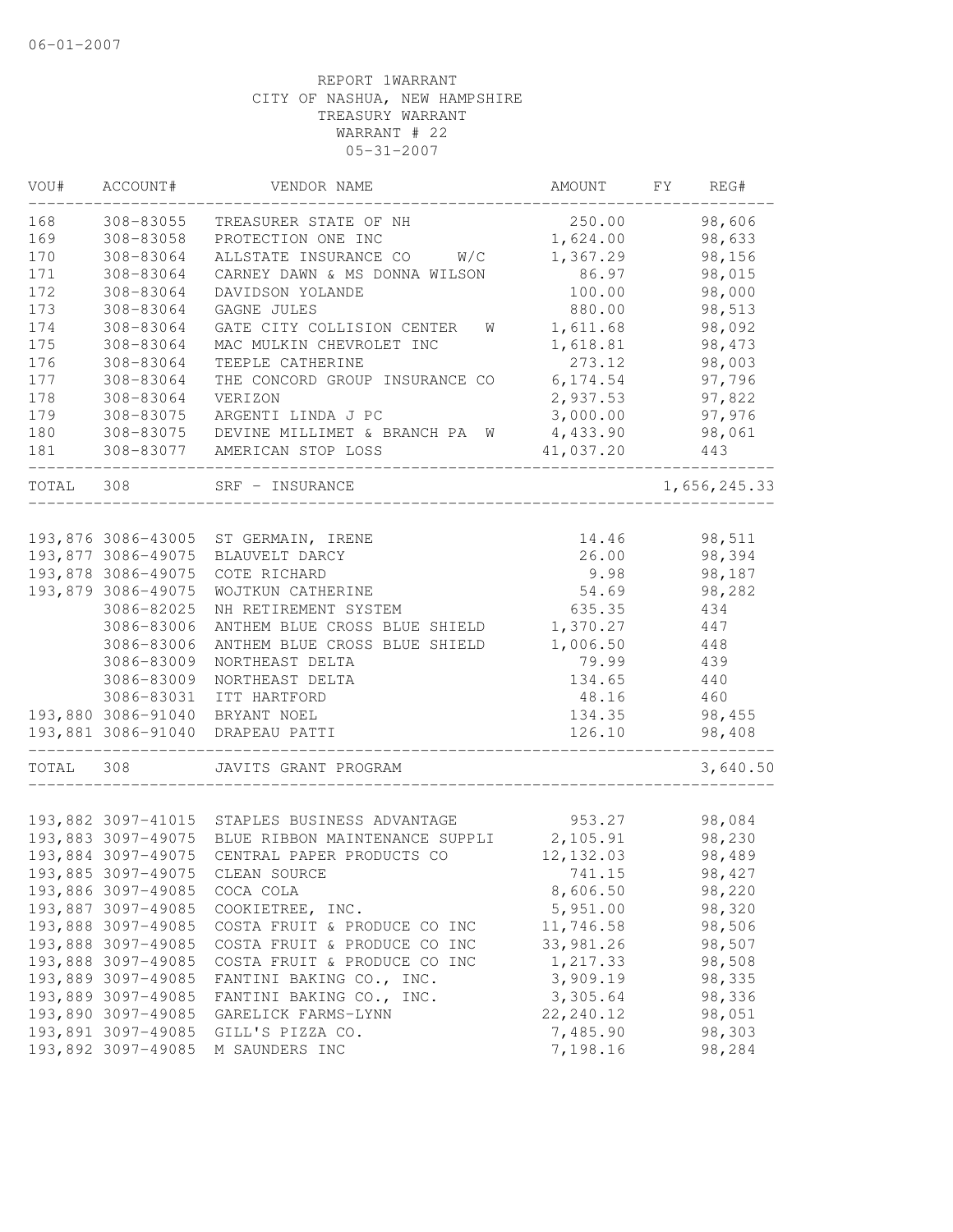| VOU#      | ACCOUNT#           | VENDOR NAME                                                                 | AMOUNT           | FΥ | REG#        |
|-----------|--------------------|-----------------------------------------------------------------------------|------------------|----|-------------|
|           | 193,892 3097-49085 | M SAUNDERS INC                                                              | 3, 314.92        |    | 98,285      |
|           | 193,893 3097-49085 | MCKEE FOODS CORP                                                            | 1,038.16         |    | 97,870      |
|           | 193,894 3097-49085 | NEW ENGLAND ICE CREAM                                                       | 4,504.17         |    | 98,323      |
|           | 193,895 3097-49085 | SURPLUS DISTRIBUTION SECTION                                                | 368.50           |    | 98,038      |
|           | 193,896 3097-53100 | PCS REVENUE CONTROL SYSTEMS IN                                              | 7,344.75         |    | 97,836      |
|           | 193,896 3097-64045 | PCS REVENUE CONTROL SYSTEMS IN                                              | 160.00           |    | 97,836      |
|           | 193,897 3097-64330 | NORTHEAST FOOD SVC EQUIPMENT &                                              | 7,284.00         |    | 97,719      |
|           | 193,897 3097-64335 | NORTHEAST FOOD SVC EQUIPMENT &                                              | 1,952.40         |    | 97,719      |
|           | 193,898 3097-707   | HOOVER MELANIE                                                              | 190.00           |    | 98,454      |
|           | 193,899 3097-74092 | ACTION AUTHORIZED PARTS & ACCE                                              | 39.84            |    | 98,319      |
|           | 193,900 3097-74092 | AFFILIATED HVAC SERVICES LLC                                                | 851.64           |    | 98,246      |
|           | 193,901 3097-74092 | BASSETT SERVICES CORPORATION                                                | 755.00           |    | 98,248      |
|           | 3097-82025         | NH RETIREMENT SYSTEM                                                        | 3,910.17         |    | 434         |
|           | 3097-83006         | ANTHEM BLUE CROSS BLUE SHIELD                                               | 1,370.27         |    | 447         |
|           | 3097-83006         | ANTHEM BLUE CROSS BLUE SHIELD                                               | 18,568.37        |    | 448         |
|           | 3097-83006         | HARVARD PILGRIM HEALTH CARE                                                 | 7,205.67         |    | 450         |
|           | 3097-83009         | NORTHEAST DELTA                                                             | 1,549.37         |    | 440         |
|           | 3097-83031         | ITT HARTFORD                                                                | 112.00           |    | 460         |
|           | 193,902 3097-91005 | KIMBELL JEANETTE                                                            | 59.17            |    | 98,224      |
|           | 193,903 3097-91005 | SLOSEK ODETTE                                                               | 46.80            |    | 98,205      |
| TOTAL     | 309                | SRF - FOOD SERVICES                                                         |                  |    | 182, 199.24 |
| 194       | 312-43005          | PRINTGRAPHICS OF MAINE                                                      | 421.63           |    | 97,779      |
| 195       | 312-46025          | BEN'S UNIFORMS                                                              | 376.00           |    | 98,497      |
| 196       | 312-64080          | MAC MULKIN CHEVROLET INC                                                    | 257.27           |    | 98,473      |
| 197       | 312-64080          | TOWERS MOTOR PARTS CORP                                                     | 1.43             |    | 98,112      |
| 198       | 312-705            | D & R TOWING INC                                                            | 95.00            |    | 98,471      |
| 199       |                    | 312-705 DECELLES AUTO CLINIC INC                                            | 75.00            |    | 98,117      |
| TOTAL     | 312                | SRF - FINANCIAL SERVICES                                                    |                  |    | 1,226.33    |
|           |                    | 193,904 3122-49050 JOSTENS INC                                              | 26.05            |    | 98,217      |
| TOTAL     | 312                | ADULT ED/CONTINUING ED                                                      |                  |    | 26.05       |
|           |                    |                                                                             |                  |    |             |
|           |                    | 200 320-01340 HUNT MEMORIAL BUILDING                                        | 73.49            |    | 98,115      |
| 201       |                    | 320-01340 MATTHEWS CHARLES                                                  | 33.30            |    | 97,797      |
| TOTAL 320 |                    | SRF - HUNT BUILDING                                                         |                  |    | 106.79      |
|           |                    |                                                                             |                  |    |             |
|           |                    | 3245-82025 NH RETIREMENT SYSTEM<br>3245-83006 ANTHEM BLUE CROSS BLUE SHIELD | 211.33<br>503.33 |    | 434<br>448  |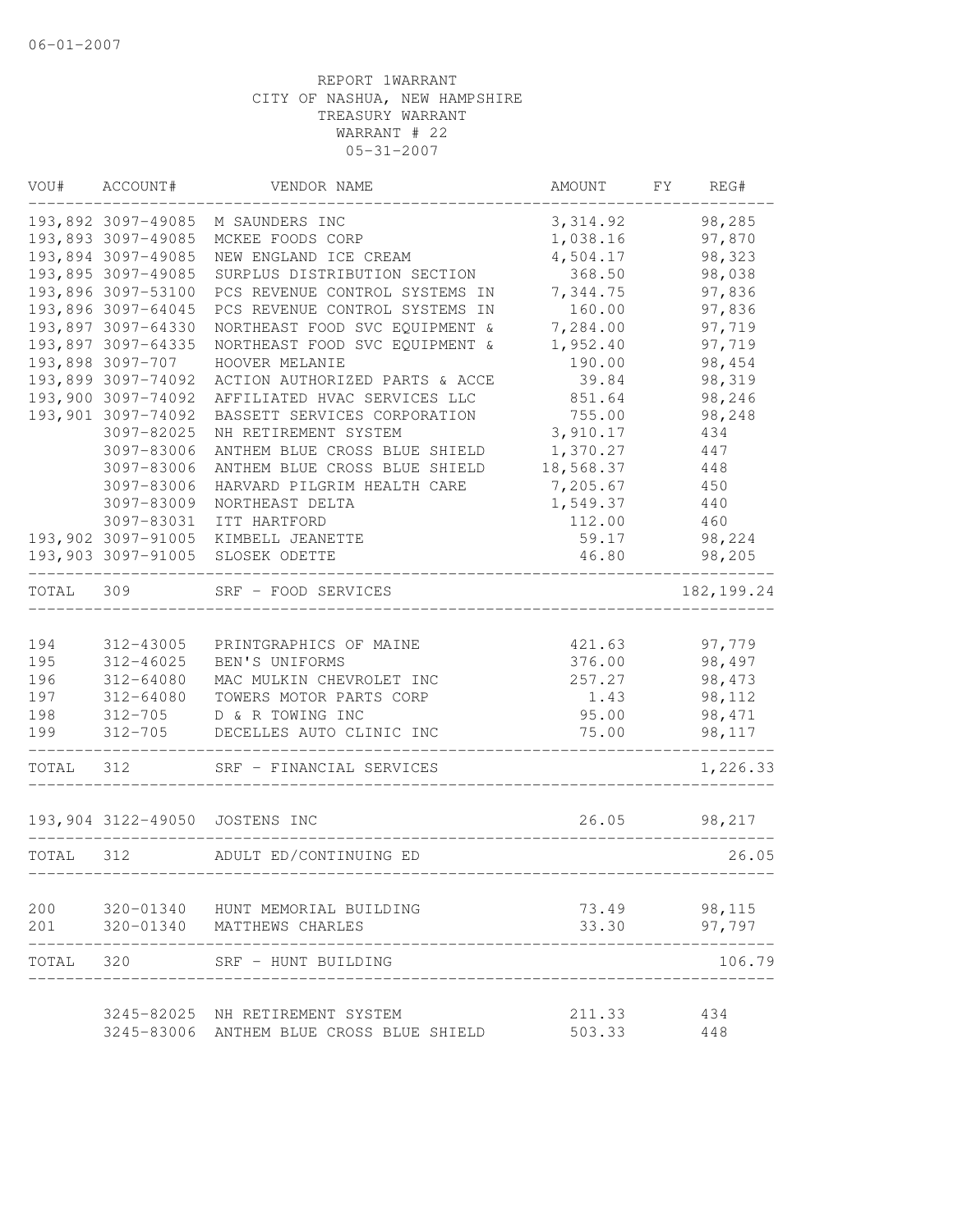| VOU#      | ACCOUNT#            | VENDOR NAME                              | AMOUNT FY REG# |           |
|-----------|---------------------|------------------------------------------|----------------|-----------|
|           |                     | TOTAL 324 YOUTH SAFE HAVEN-PAL           |                | 714.66    |
|           |                     |                                          |                |           |
|           |                     | 193,905 3247-46040 M & N SPORTS LLC      | 3,595.50       | 97,898    |
|           |                     | 193,906 3247-49075 NIXON CO INC          | 1,582.50       | 97,919    |
|           |                     | 193,907 3247-64192 PRO-TECH FITNESS      | 60.00          | 98,404    |
| TOTAL     | 324                 | ATHLETICS-ENTERPRISE FUND                |                | 5,238.00  |
| 204       | 331-01420           | CASH                                     | 9,500.00       | 97,644    |
| 205       | 331-01430           | DATA RADIO MGMT CO INC                   | 200.00         | 98,254    |
| 206       | 331-01430           | NEXTEL COMMUNICATIONS                    | 263.47         | 98,621    |
| 207       | 331-31050           | ARCH WIRELESS                            | 68.80          | 98,673    |
| 208       | 331-31050           | VERIZON WIRELESS                         | 135.24         | 98,649    |
| 209       | 331-59100           | ACCURINT                                 | 67.50          | 97,928    |
| 210       | 331-59100           | COMCAST                                  | 107.00         | 98,641    |
| 211       | 331-78007           | DIAMOND TRIUMPH AUTO GLASS INC           | 214.05         | 97,647    |
| 212       | 331-78007           | GRAPPONE AUTO JUNCTION                   | 330.98         | 98,505    |
| 213       | 331-82030           | NH RETIREMENT SYSTEM                     | 1,762.75       | 434       |
| 214       | 331-94005           | ALBERT JOSHUA                            | 190.00         | 98,514    |
| TOTAL     | 331                 | SRF - POLICE DEPARTMENT                  |                | 12,839.79 |
|           |                     | 193,908 3327-49075 MCGRAW HILL COMPANIES | 124.56         | 97,851    |
| TOTAL 332 |                     | TITLE I SCHL IMPRV LEDGE ST              |                | 124.56    |
|           |                     |                                          |                |           |
|           | 193,909 3347-49050  | CAMBIUM LEARNING INC                     | 6.49           | 98,315    |
|           | 193,910 3347-49050  | PEARSON EDUCATION                        | 85.80          | 98,296    |
|           |                     | 193, 911 3347-49075 JEANNOTTE'S MARKET   | 188.37         | 97,798    |
|           |                     | 193,912 3347-53102 EDWARDS STEVEN Ph D   | 2,847.76       | 98,329    |
| TOTAL 334 |                     | TITLE I SCHL IMPRV AMHERST ST            |                | 3,128.42  |
|           |                     |                                          |                |           |
|           | 193, 913 3357-49075 | PAQUETTE JOANNE D                        | 24.95          | 98,202    |
|           | 193, 914 3357-49075 | RILEY NANCY                              | 336.74         | 98,184    |
|           | 193, 915 3357-49075 | WILLIAMS DIANE                           | 29.98          | 98,352    |
|           | 3357-82025          | NH RETIREMENT SYSTEM                     | 202.42         | 434       |
|           | 3357-83006          | HARVARD PILGRIM HEALTH CARE              | 1,000.79       | 450       |
|           | 3357-83009          | NORTHEAST DELTA                          | 80.23          | 440       |
|           | 3357-83031          | ITT HARTFORD                             | 28.00          | 460       |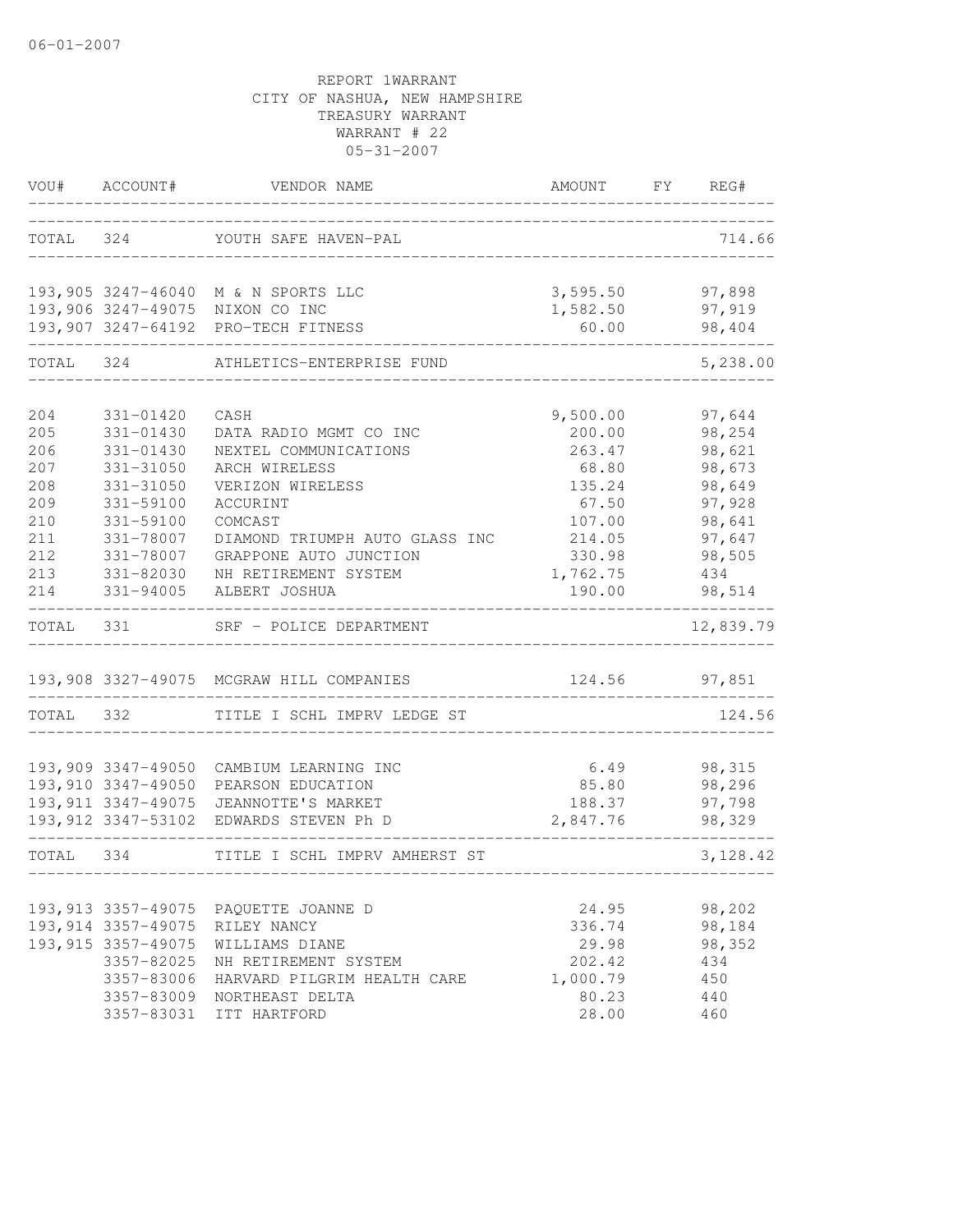|     |                     | VOU# ACCOUNT# VENDOR NAME                                     | AMOUNT FY REG#                 |                               |
|-----|---------------------|---------------------------------------------------------------|--------------------------------|-------------------------------|
|     |                     | TOTAL 335 TITLE IB READ 1ST MT PLEASANT                       |                                | 1,703.11                      |
| 219 | 341-01943           | COMMUNITY SERVICES PETTY CASH                                 | 36.61                          | 98,515                        |
| 220 | 341-01954           | JACK'S PIZZA                                                  | 35.00                          | 98,126                        |
| 221 | 341-01966           | SOUTHERN NEW HAMPSHIRE                                        | 4,880.01                       | 98,637                        |
| 222 | 341-41015           | COMMUNITY SERVICES PETTY CASH                                 | $41.00$<br>225.05              | 98,515                        |
| 223 | 341-91025           | ETKIND PAUL                                                   |                                | 97,793                        |
|     |                     | 224 341-94014 LISTER CHRIS                                    | 43.63                          | 98,073                        |
|     |                     | 225 341-94025 TREASURER STATE OF NH                           | 250.00                         | 98,664                        |
|     |                     | TOTAL 341 SRF - COMMUNITY SERVICES                            |                                | 5,511.30                      |
|     |                     | 226 342-47010 NH MEDICAL/DENTAL SUPPLY LLC/D 36.00 97,894     |                                |                               |
|     |                     | TOTAL 342 SRF - PUBLIC HEALTH                                 | ______________________________ | 36.00                         |
|     |                     |                                                               |                                |                               |
|     |                     | 193,916 3437-53109 MANCHESTER SCHOOL DISTRICT 7,997.68 98,363 |                                | ______________                |
|     |                     | TOTAL 343 TITLE IV 21ST CENT QUAL.STAFF                       |                                | 7,997.68                      |
|     |                     | 193,917 3440-49075 AC MOORE INC                               |                                |                               |
|     |                     | 193,918 3440-49075 ALMEIDA SUSAN                              |                                | 266.27 98,271<br>46.62 98,268 |
|     | 193,919 3440-49075  | BORDELEAU LISA                                                | 166.56                         | 98,196                        |
|     | 193,920 3440-49075  | BROWN WENDY                                                   | 7.14                           | 98,155                        |
|     | 193, 921 3440-49075 | COGSWELL CATHERINE                                            | 95.72                          | 98,264                        |
|     | 193, 922 3440-49075 | EDUPRESS                                                      | 27.95                          | 98,405                        |
|     | 193, 923 3440-49075 | GARELICK FARMS-LYNN                                           | 285.25                         | 98,051                        |
|     | 193, 923 3440-49075 | GARELICK FARMS-LYNN                                           | 161.00                         | 98,052                        |
|     | 193, 924 3440-49075 | HAMM LINDA                                                    | 179.79                         | 98,267                        |
|     | 193, 925 3440-49075 | LAVOICE SUSAN                                                 | 11.77                          | 98,206                        |
|     | 193, 926 3440-49075 | MARKET BASKET                                                 | 309.83                         | 97,913                        |
|     | 193, 927 3440-49075 | PETTY CASH                                                    | 31.04                          | 98,516                        |
|     | 193,928 3440-49075  | SAM'S CLUB                                                    | 441.20                         | 98,688                        |
|     |                     | 193,929 3440-49075 SMITH DENISE                               | 10.17                          | 98,288                        |
|     |                     | 193,930 3440-49075 STAPLES BUSINESS ADVANTAGE                 | 368.29                         | 98,084                        |
|     |                     | 193,931 3440-49075 TRAINER'S WAREHOUSE                        | 530.33                         | 98,463                        |
|     |                     | 193,932 3440-49075 TREASURER, STATE OF NEW HAMPSH             | 250.00                         | 98,696                        |
|     |                     | 193,933 3440-49075 WALMART COMMUNITY                          | 277.38                         | 98,163                        |
|     |                     | 193,934 3440-705 ROBBINS DIANNE                               | 50.00                          | 98,451<br>______________      |
|     |                     | TOTAL 344 AFTER SCHOOL PROGRAM                                |                                | 3,516.31                      |
|     |                     |                                                               |                                |                               |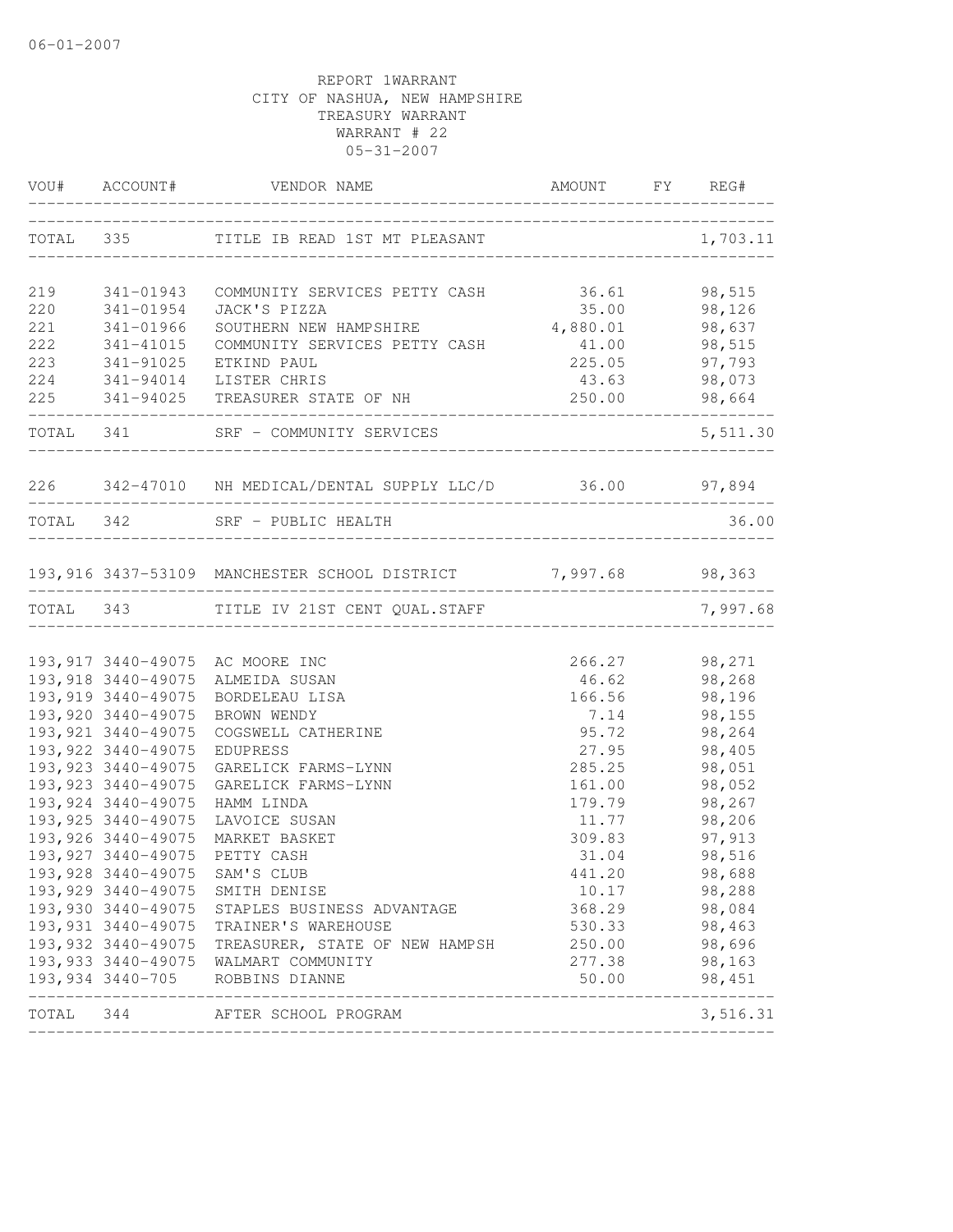|           | VOU# ACCOUNT#       | VENDOR NAME                        | AMOUNT   | FY | REG#      |
|-----------|---------------------|------------------------------------|----------|----|-----------|
|           |                     | 193,935 3447-53103 GERZON NANCY J  | 2,500.00 |    | 98,213    |
|           | 193,936 3447-55020  | FIRST STUDENT INC                  | 1,281.12 |    | 98,239    |
|           | 3447-82025          | NH RETIREMENT SYSTEM               | 950.04   |    | 434       |
|           | 3447-83006          | ANTHEM BLUE CROSS BLUE SHIELD      | 1,358.73 |    | 448       |
|           | 3447-83009          | NORTHEAST DELTA                    | 79.99    |    | 439       |
|           | 3447-83009          | NORTHEAST DELTA                    | 42.67    |    | 440       |
|           |                     | 3447-83031 ITT HARTFORD            | 2.80     |    | 460       |
|           |                     | 193,937 3447-91040 VOLUNTEER NH    | 50.00    |    | 98,586    |
| TOTAL 344 |                     | TITLE IV SDF 21ST CENTURY          |          |    | 6, 265.35 |
|           |                     |                                    |          |    |           |
|           | 193,938 3507-53102  | SMITH SUSAN                        | 300.00   |    | 98,269    |
|           | 3507-82025          | NH RETIREMENT SYSTEM               | 1,320.66 |    | 434       |
|           | 3507-83006          | ANTHEM BLUE CROSS BLUE SHIELD      | 5,032.82 |    | 448       |
|           | 3507-83006          | HARVARD PILGRIM HEALTH CARE        | 1,851.45 |    | 450       |
|           | 3507-83009          | NORTHEAST DELTA                    | 778.81   |    | 439       |
|           | 3507-83031          | ITT HARTFORD                       | 125.72   |    | 460       |
|           | 193,939 3507-91040  | FARRELL MARIANN                    | 210.00   |    | 98,360    |
|           | 193,940 3507-91040  | NH IMPACT MATH                     | 100.00   |    | 98,697    |
|           | 193, 941 3507-91040 | ST JOHNSBURY ACADEMY AP INSTIT     | 1,145.00 |    | 98,698    |
| TOTAL     | 350                 | TITLE 11A TEACHER QUALITY          |          |    | 10,864.46 |
|           |                     |                                    |          |    |           |
|           |                     | 3516-82025 NH RETIREMENT SYSTEM    | 227.86   |    | 434       |
|           | 3516-83006          | ANTHEM BLUE CROSS BLUE SHIELD      | 1,006.50 |    | 448       |
|           | 3516-83009          | NORTHEAST DELTA                    | 80.23    |    | 440       |
|           | 3516-83031          | ITT HARTFORD                       | 18.20    |    | 460       |
| TOTAL     | 351                 | TITLE IID ENHANCE ED THRU TECH     |          |    | 1,332.79  |
|           |                     |                                    |          |    |           |
| 241       | 352-01415           | DES WETLAND BUREAU                 | 100.00   |    | 97,642    |
| 242       | 352-59020           | PAINTER SCOTT                      | 73.55    |    | 98,517    |
| 243       | 352-59020           | THE SPARTANS INC                   | 1,265.00 |    | 97,756    |
| TOTAL     | 352                 | SRF - PARKS AND RECREATION         |          |    | 1,438.55  |
|           |                     |                                    |          |    |           |
|           |                     | 193,942 3557-49075 LUMBRA VIRGINIA | 9.84     |    | 98,199    |
|           | 193, 943 3557-49075 | TREASURE BAY                       | 147.63   |    | 98,326    |
|           | 3557-82025          | NH RETIREMENT SYSTEM               | 352.12   |    | 434       |
|           | 3557-83006          | HARVARD PILGRIM HEALTH CARE        | 1,000.79 |    | 450       |
|           | 3557-83009          | NORTHEAST DELTA                    | 80.23    |    | 440       |
|           | 3557-83031          | ITT HARTFORD                       | 28.00    |    | 460       |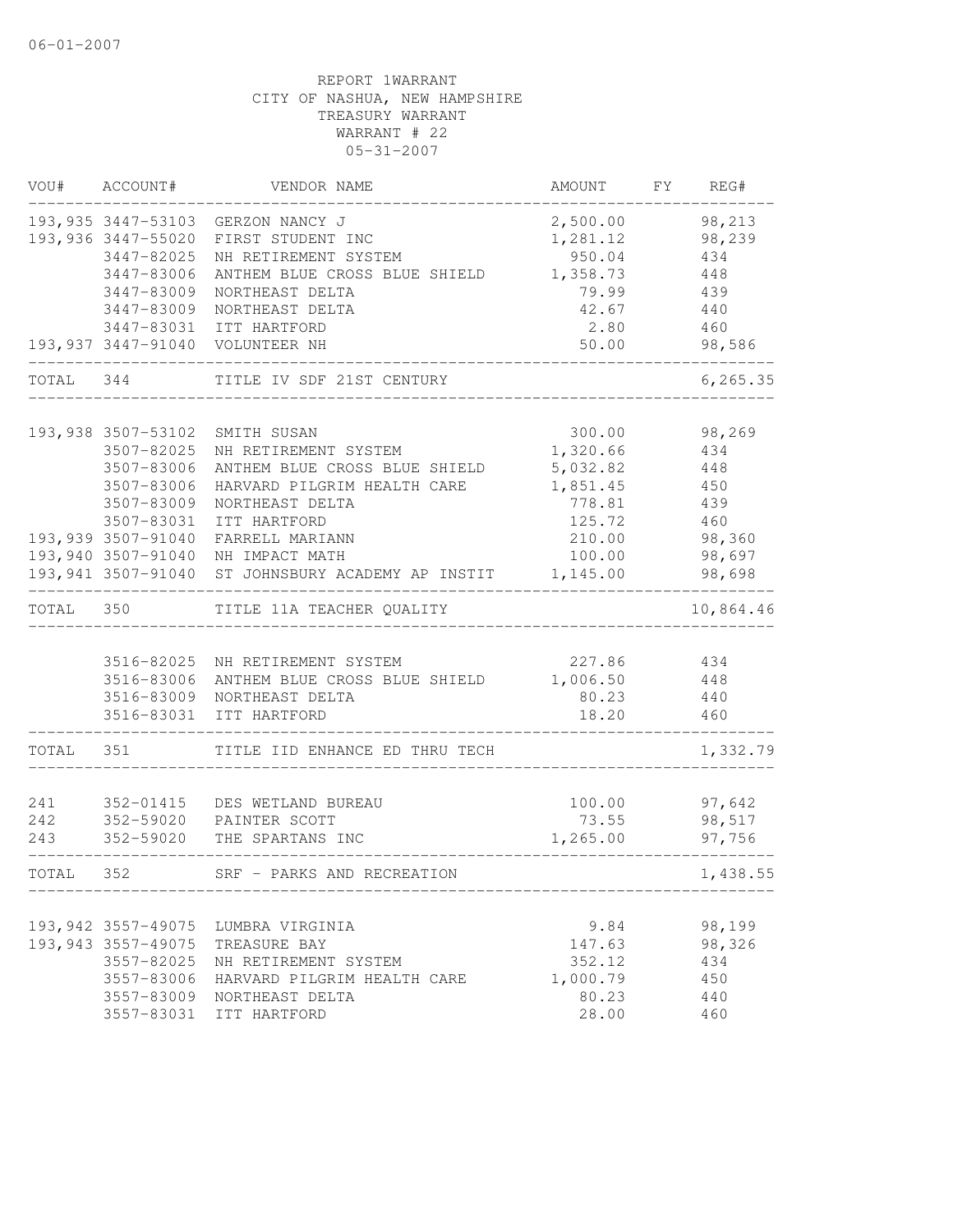| VOU#      | ACCOUNT#           | VENDOR NAME                                               | AMOUNT    | FY | REG#                    |
|-----------|--------------------|-----------------------------------------------------------|-----------|----|-------------------------|
| TOTAL     | 355                | TITLE IB READING 1ST FES                                  |           |    | 1,618.61                |
|           |                    | 193,944 3597-49075 RIVIER COLLEGE                         | 29.50     |    | 97,770                  |
|           |                    | 193,945 3597-49075 RIVIER COLLEGE                         | 117.45    |    | 97,911                  |
|           |                    | 193,946 3597-53102 BROOKLINE HOLLIS & HOLLIS              | 66.75     |    | 98,228                  |
| TOTAL 359 |                    | MATH/SCIENCE INITIATIVE GRANT                             |           |    | 213.70                  |
|           | 193,948 3657-49050 | 193,947 3657-49050 GOVCONNECTION INC<br>WALMART COMMUNITY | 236.10    |    | 405.00 97,661<br>98,163 |
|           |                    |                                                           |           |    |                         |
| TOTAL 365 |                    | NHS - PAW SHOP                                            |           |    | 641.10                  |
| 248       | 371-53025          | TRC ENVIRONMENTAL CORP                                    | 17,040.20 |    | 97,952                  |
| 249       | 371-59100          | TOTAL ENTERTAINMENT/RICHARD KR                            | 375.00    |    | 98,647                  |
| TOTAL     | 371                | SRF - COMMUNITY DEVELOPMENT                               |           |    | 17, 415.20              |
| 250       | 373-53075          | LOAN PACKAGING LLC                                        | 1,000.00  |    | 97,938                  |
| 251       | 373-53075          | NASHUA REGIONAL PLANNING COMMI                            | 1,485.00  |    | 98,498                  |
| TOTAL     | 373                | SRF - ECONOMIC DEVELOPMENT                                |           |    | 2,485.00                |
| 252       | 374-01383          | ANTONIO MARINARO CONSTRUCTION                             | 2,500.00  |    | 97,751                  |
| 253       | 374-01383          | BELLETETES INC                                            | 142.27    |    | 97,885                  |
| 254       | 374-01383          | NASHUA FARMERS EXCHANGE INC                               | 150.00    |    | 98,493                  |
| 255       | 374-07040          | DIONNE RAYMOND & TERESA &                                 | 7,560.00  |    | 98,519                  |
| 256       | 374-07070          | BOYS & GIRLS CLUB OF GREATER N                            | 1,345.46  |    | 97,724                  |
| 257       | 374-07135          | PYRAMID ENGINEERING PC                                    | 5,000.00  |    | 98,047                  |
| 258       | 374-07220          | GREATER NASHUA COUNCIL ON ALCO                            | 6,341.80  |    | 97,794                  |
| 259       | 374-07258          | CORP FOR NATIONAL & COMMUNITY                             | 836.64    |    | 98,028                  |
| 260       | 374-07269          | NEIGHBORHOOD HOUSING SVCS OF G                            | 76,891.35 |    | 98,520                  |
| 261       | 374-07340          | STAPLES BUSINESS ADVANTAGE                                | 1,321.94  |    | 98,157                  |
| 262       | 374-08026          | WALZ PATRICIA J                                           | 214.93    |    | 97,986                  |
| 263       | 374-09031          | COMPLIANCE NETWORK OF NE                                  | 70.00     |    | 97,941                  |
| 264       | 374-09031          | LOOMIS FARGO & CO                                         | 128.56    |    | 97,834                  |
| 265       | 374-09031          | TRANSIT MANAGEMENT OF NASHUA                              | 149.04    |    | 454                     |
| 266       | 374-09031          | TRANSIT MANAGEMENT OF NASHUA                              | 149.04    |    | 466                     |
| 267       | 374-09031          | TRANSIT MANAGEMENT OF NASHUA                              | 350.39    |    | 472                     |
| 268       | 374-09054          | LISAY STEVEN E                                            | 110.00    |    | 97,880                  |
| 269       | 374-09061          | ARAMARK UNIFORM SERVICES                                  | 100.16    |    | 97,824                  |
| 270       | 374-09061          | FEDEX                                                     | 53.89     |    | 98,594                  |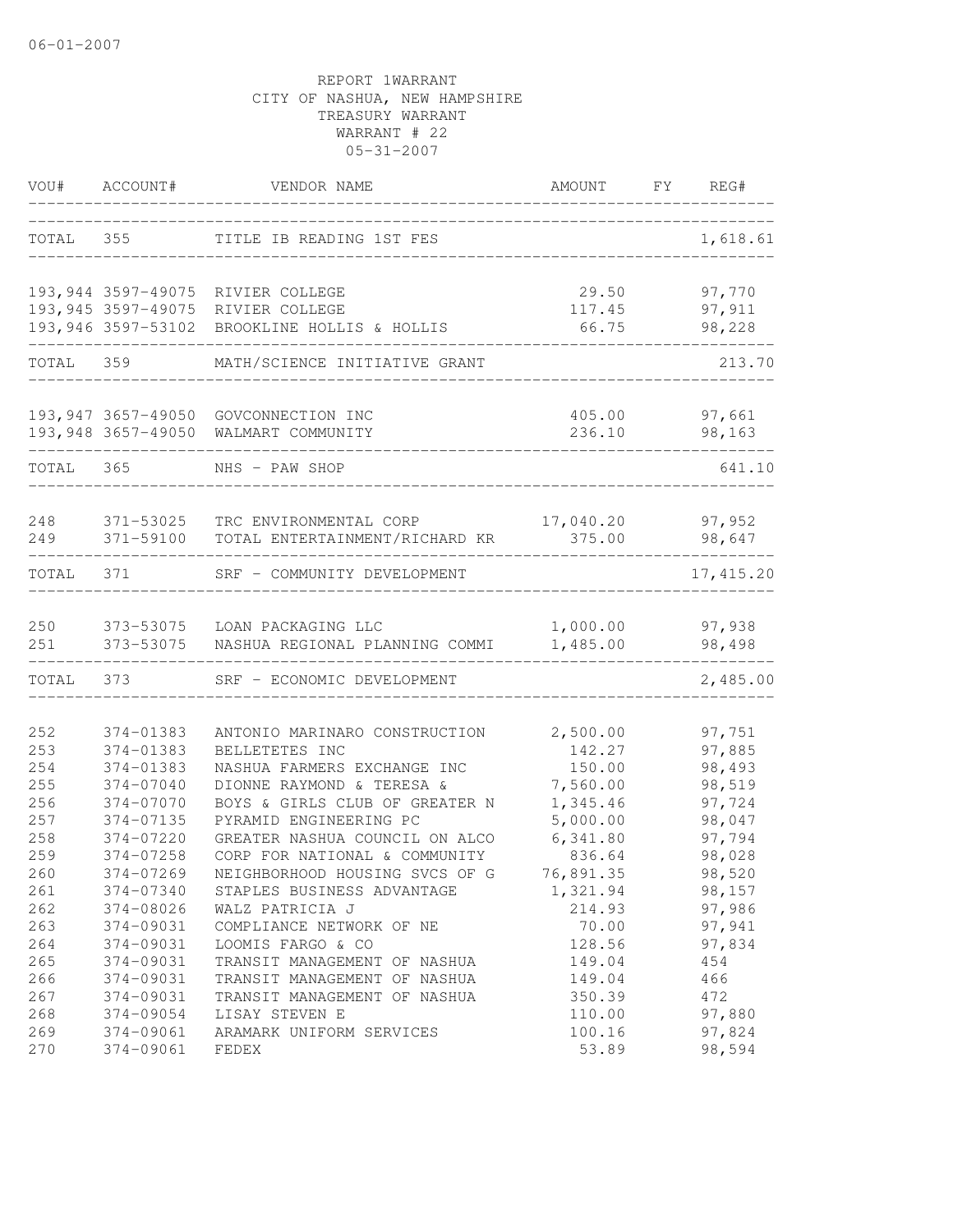| VOU# | ACCOUNT#      | VENDOR NAME                     | AMOUNT                              | FΥ | REG#       |
|------|---------------|---------------------------------|-------------------------------------|----|------------|
| 271  | 374-09061     | WOODWORTH LOUISE                | 85.22                               |    | 97,828     |
| 272  | 374-09081     | MICHELIN NORTH AMERICA INC      | 1,683.12                            |    | 97,708     |
| 273  | 374-09091     | <b>BALDWIN FILTERS</b>          | 486.60                              |    | 97,803     |
| 274  | 374-09091     | CARRIER TRANSICOLD OF BOSTON    | 17.22                               |    | 98,016     |
| 275  | 374-09091     | CENTRAL PAPER PRODUCTS CO       | 157.58                              |    | 98,489     |
| 276  | 374-09091     | CHROMATE INDUSTRIAL CORP        | 57.50                               |    | 97,831     |
| 277  | 374-09091     | GILLIG CORP                     | 3,101.72                            |    | 98,067     |
| 278  | 374-09091     | INTERSTATE BATTERIES OF SO NH   | 532.22                              |    | 98,364     |
| 279  | 374-09091     | JACK YOUNG COMPANY INC          | 1,220.00                            |    | 98,481     |
| 280  | 374-09091     | PREMIER SOUTHERN TICKET CO      | 277.00                              |    | 97,664     |
| 281  | 374-09091     | RYDER FLEET PRODUCTS.COM INC    | 715.76                              |    | 98,107     |
| 282  | 374-09091     | STAPLES BUSINESS ADVANTAGE      | 413.56                              |    | 98,157     |
| 283  | 374-09091     | SUBURBAN AUTO & TRUCK PARTS IN  | 1,864.62                            |    | 98,482     |
| 284  | 374-09102     | PUBLIC SERVICE OF NH            | 826.25                              |    | 98,655     |
| 284  | 374-09104     | PUBLIC SERVICE OF NH            | 194.44                              |    | 98,655     |
| 285  | 374-09112     | KEYSPAN ENERGY DELIVERY         | 1,518.06                            |    | 98,613     |
| 285  | 374-09114     | KEYSPAN ENERGY DELIVERY         | 16.36                               |    | 98,613     |
| 286  | 374-09120     | PENNICHUCK WATER                | 88.01                               |    | 98,616     |
| 286  | 374-09124     | PENNICHUCK WATER                | 23.04                               |    | 98,616     |
| 287  | 374-09133     | IDEARC MEDIA CORP               | 74.35                               |    | 98,676     |
| 288  | 374-09133     | VERIZON                         | 115.01                              |    | 98,612     |
| 289  | 374-09133     | VERIZON                         | 502.60                              |    | 98,629     |
| 290  | 374-09173     | USI NEW ENGLAND                 | 217.00                              |    | 98,593     |
| 291  | 374-09201     | TRANSIT MANAGEMENT OF NASHUA    | 14,878.75                           |    | 454        |
| 292  | 374-09201     | TRANSIT MANAGEMENT OF NASHUA    | 15,858.91                           |    | 466        |
| 293  | 374-09201     | TRANSIT MANAGEMENT OF NASHUA    | 17,764.02                           |    | 472        |
| 294  | 374-09208     | TRANSIT MANAGEMENT OF NASHUA    | 584.02                              |    | 454        |
| 295  | 374-09208     | TRANSIT MANAGEMENT OF NASHUA    | 629.08                              |    | 466        |
| 296  | 374-09208     | TRANSIT MANAGEMENT OF NASHUA    | 629.09                              |    | 472        |
| 297  | 374-09211     | AFSCME COUNCIL 93               | 653.00                              |    | 98,642     |
| 298  | 374-09211     | ASSURANT EMPLOYEE BENEFITS      | 1,042.27                            |    | 98,645     |
| 299  | 374-09211     | HARVARD PILGRIM HEALTH CARE     | 16, 203.05                          |    | 98,643     |
| 300  | 374-09211     | PRUDENTIAL INSURANCE            | 1,094.23                            |    | 98,630     |
| 301  | 374-09211     | TRANSIT MANAGEMENT OF NASHUA    | 1,481.17                            |    | 454        |
| 302  | 374-09211     | TRANSIT MANAGEMENT OF NASHUA    | 835.65                              |    | 466        |
| 303  | 374-09211     | TRANSIT MANAGEMENT OF NASHUA    | 874.03                              |    | 472        |
| 304  | 374-09211     | VISION SERVICE PLAN             | 83.30                               |    | 98,644     |
| 305  | 374-09214     | TRANSIT MANAGEMENT OF NASHUA    | 45.15                               |    | 454        |
| 306  | 374-09241     | SOUSA MARK                      | 86.33                               |    | 98,518     |
| 307  | $374 - 09251$ | NATIONAL ADVERTISERS ACCOUNTIN  | 469.00                              |    | 97,766     |
| 308  | $374 - 09261$ | ARAMARK UNIFORM SERVICES        | 221.15                              |    | 97,824     |
| 309  |               | 374-09261 RED BRICK CLOTHING CO | 53.40                               |    | 98,007     |
|      |               | TOTAL 374 SRF - URBAN PROGRAMS  | ----------------------------------- |    | 191,088.31 |
| 310  | 375-45050     | ALIBRIS                         | 11.90                               |    | 97,742     |
| 311  | 375-45050     | AMAZON CREDIT PLAN              | 269.38                              |    | 98,588     |
|      |               |                                 |                                     |    |            |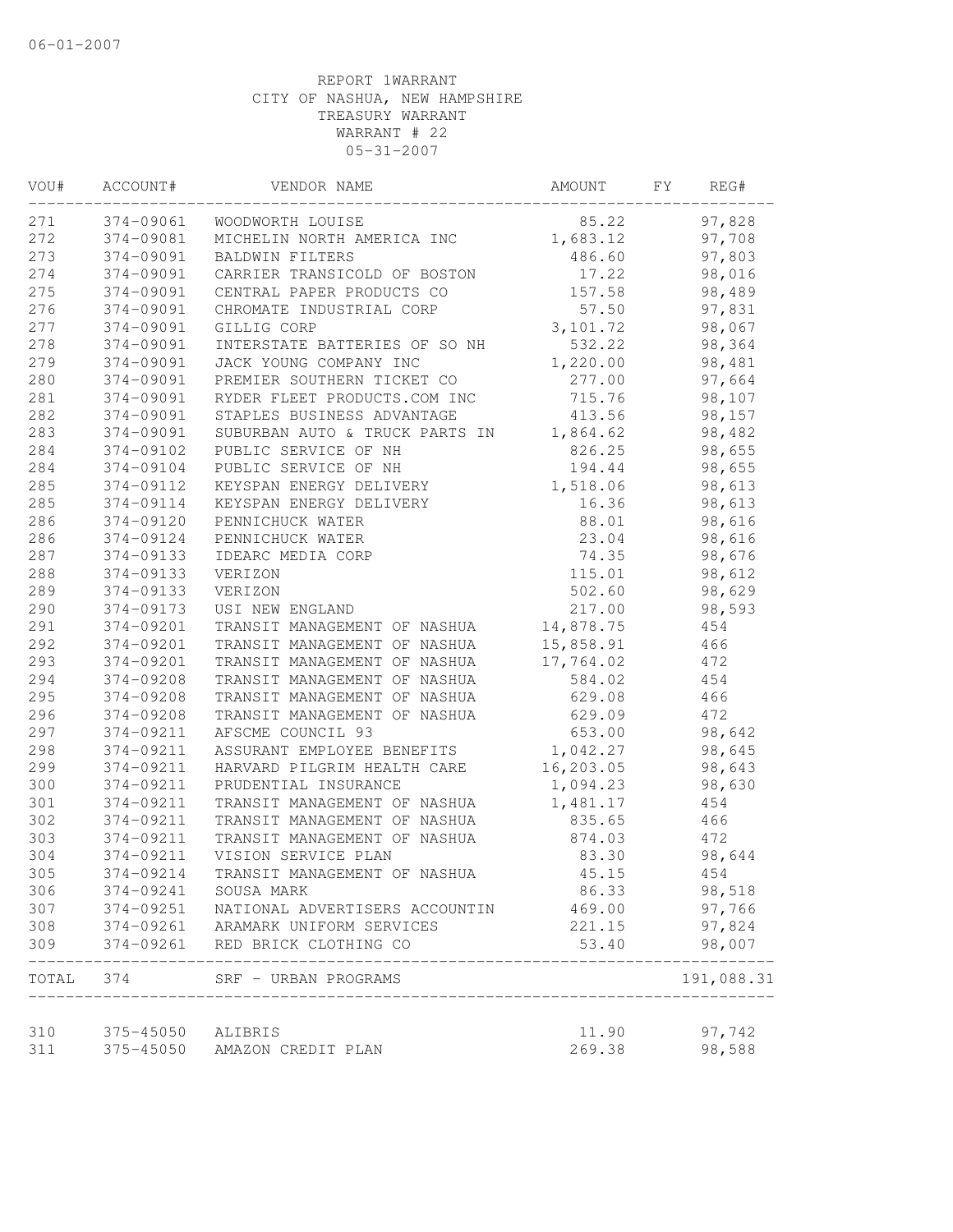| 312<br>375-45050<br>BAKER & TAYLOR                    | 1,322.81 | 97,771   |
|-------------------------------------------------------|----------|----------|
| 312<br>375-45050<br>BAKER & TAYLOR                    | 1,812.94 | 97,772   |
| 312<br>375-45050<br>BAKER & TAYLOR                    | 1,293.61 | 97,773   |
| 313<br>375-45050<br>BAKER & TAYLOR ENTERTAINMENT      | 1,360.44 | 97,760   |
| 314<br>375-45050<br>BOSTON HERALD                     | 357.24   | 98,669   |
| 315<br>375-45050<br>KIRKUS REVIEWS                    | 395.00   | 98,595   |
| 316<br>375-45050<br>MIDWEST TAPE LLC                  | 338.94   | 98,139   |
| 317<br>375-45050<br>NASHUA PUBLIC LIBRARY             | 22.50    | 98,521   |
| 318<br>375-45050<br>NOVELAS POPULAR                   | 40.00    | 97,890   |
| 319<br>375-45050<br>RANDOM HOUSE INC                  | 24.00    | 98,164   |
| 320<br>375-45050<br>RECORDED BOOKS LLC                | 449.20   | 98,135   |
| 321<br>375-45050<br>SIMON & SCHUSTER                  | 30.14    | 97,761   |
| 322<br>375-45050<br>THOMSON GALE                      | 1,746.11 | 97,817   |
| 323<br>375-45050 WEST PAYMENT CENTER                  | 143.20   | 97,789   |
| TOTAL 375<br>SRF - PUBLIC LIBRARIES                   |          | 9,617.41 |
|                                                       |          |          |
| 193,949 3767-31005 ONE COMMUNICATIONS                 | 5.16     | 98,661   |
| 3767-31005<br>VERIZON                                 | 156.46   | 98,612   |
| 193,950 3767-49035<br>BENCHMARK EDUCATION CO          | 92.40    | 98,286   |
| 193, 951 3767-49035<br><b>BUDGETEXT</b>               | 575.52   | 98,109   |
| 193, 952 3767-49035<br>FROG PUBLICATIONS              | 368.39   | 98,290   |
| 193, 953 3767-49035<br>GANDER PUBLISHING              | 825.83   | 98,278   |
| 193,954 3767-49035<br>GUILFORD PUBLICATIONS INC       | 108.00   | 97,714   |
| 193, 955 3767-49035<br>HAMPTON BROWN CO               | 1,459.08 | 98,223   |
| 193,956 3767-49035<br>HARCOURT INC                    | 444.40   | 98,311   |
| 193, 957 3767-49035<br>NORTHEAST FOUNDATION FOR CHILD | 673.43   | 98,225   |
| 193, 958 3767-49035<br>PHI DELTA KAPPA                | 213.53   | 97,929   |
| 193, 959 3767-49035<br>PIPER PRESS                    | 271.70   | 98,459   |
| 193,960 3767-49035<br>SADDLEBACK EDUCATIONAL INC      | 290.32   | 97,678   |
| 193, 961 3767-49035<br>SUNDANCE PUBLISHING            | 230.34   | 97,685   |
| 193, 962 3767-49035<br>TREASURE BAY                   | 193.91   | 98,326   |
| 193,963 3767-49035<br>VAN DEUSEN LAURA                | 145.40   | 98,253   |
| 193,964 3767-49050<br>DALTON SHARON                   | 64.91    | 98,419   |
| 193,965 3767-49050<br>NATIONAL SCHOOL PRODUCTS        | 373.71   | 97,646   |
| 193,966 3767-49050<br>PEARSON EDUCATION               | 88.36    | 98,296   |
| 193,967 3767-49050<br>STAPLES BUSINESS ADVANTAGE      | 59.45    | 98,084   |
| 193,968 3767-49075<br>ADDIS-SIMONSON DEA              | 7.49     | 98,456   |
| 193,969 3767-49075<br>JEANNOTTE'S MARKET              | 192.88   | 97,798   |
| 193,970 3767-49075<br>LABRIE MARY-ELLEN               | 23.13    | 98,191   |
| 193, 971 3767-49075<br>PETTY CASH                     | 28.94    | 98,522   |
| 193, 972 3767-53101<br>CLUB Z! TUTORING SERVICES      | 1,578.28 | 98,357   |
| 193, 973 3767-53101<br>CROWDER LUCIE L                | 246.12   | 98,167   |
| 193, 974 3767-53101<br>DALTON SHARON                  | 262.50   | 98, 417  |
| 193, 975 3767-53101<br>HUNTINGTON LEARNING CENTER     | 508.00   | 98,411   |
| 193,976 3767-53101<br>RUSSELL GAIL M                  | 262.50   | 98,418   |
| 193, 977 3767-56020<br>FIRST CHURCH                   | 3,103.00 | 97,791   |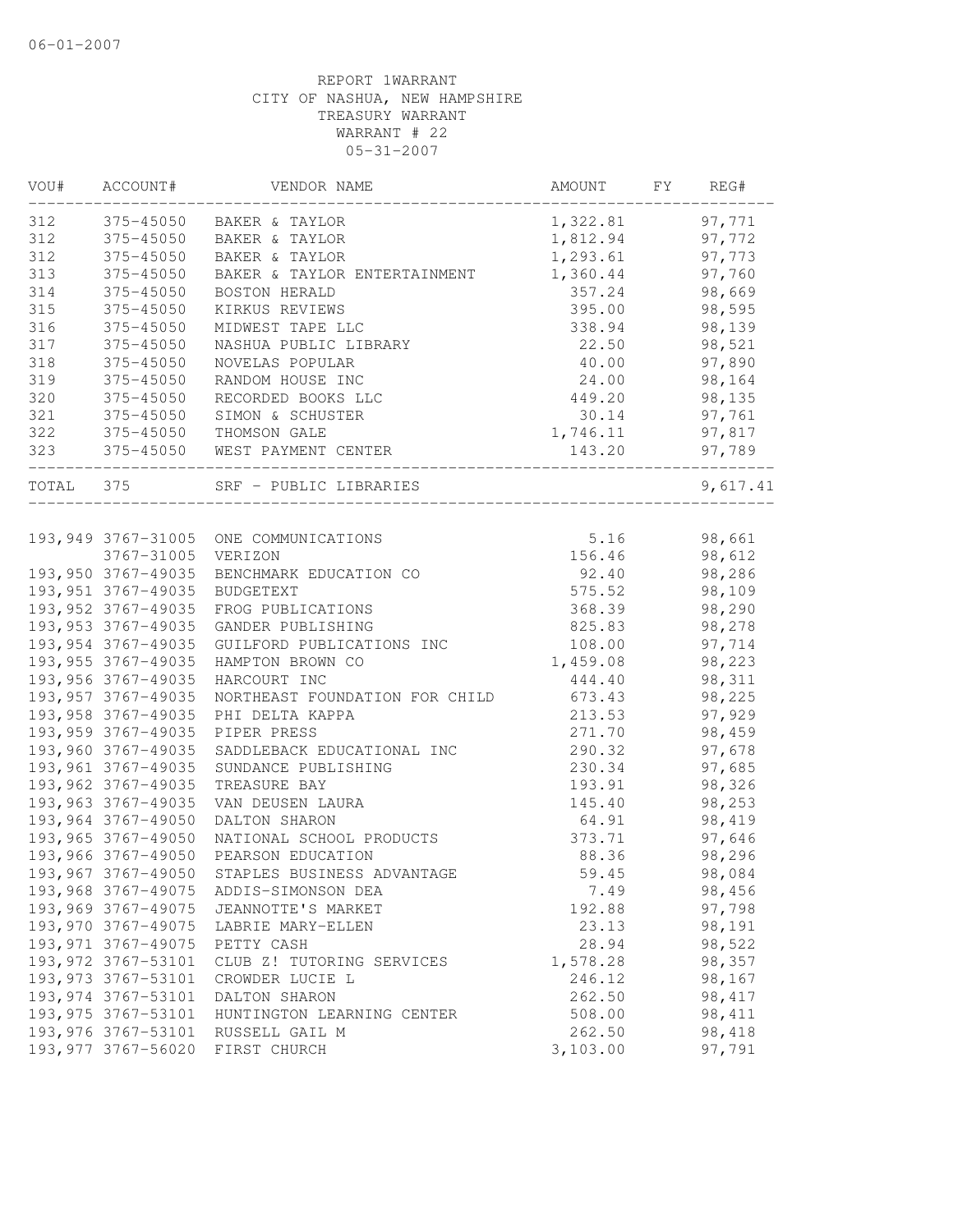| VOU#  | ACCOUNT#                                 | VENDOR NAME                                  | AMOUNT           | FΥ | REG#             |
|-------|------------------------------------------|----------------------------------------------|------------------|----|------------------|
|       | 193,978 3767-64192                       | DALTON SHARON                                | 135.00           |    | 98,419           |
|       | 193,979 3767-64192                       | HEWLETT-PACKARD CO                           | 2,742.00         |    | 97,907           |
|       | 193,980 3767-64192                       | SCHOOL DISCOUNT DIRECT                       | 1,511.51         |    | 98,422           |
|       | 3767-82025                               | NH RETIREMENT SYSTEM                         | 838.44           |    | 434              |
|       | 3767-83006                               | ANTHEM BLUE CROSS BLUE SHIELD                | 2,009.80         |    | 447              |
|       | 3767-83006                               | ANTHEM BLUE CROSS BLUE SHIELD                | 2,378.64         |    | 448              |
|       | 3767-83009                               | NORTHEAST DELTA                              | 2,887.93         |    | 439              |
|       | 3767-83009                               | NORTHEAST DELTA                              | 212.18           |    | 440              |
|       | 3767-83031                               | ITT HARTFORD                                 | 83.34            |    | 460              |
|       |                                          | 193,981 3767-94030 BURNS PATRICIA            | 43.65            |    | 98,180           |
|       |                                          | 193,982 3767-94030 PELLETIER VIVIAN          | 99.00            |    | 98,185           |
| TOTAL | 376                                      | TITLE I ESEA                                 |                  |    | 25,794.63        |
|       |                                          |                                              |                  |    |                  |
|       | 193,983 3887-49050<br>193,984 3887-49050 | COLLINS DONNA                                | 61.75            |    | 98,464           |
|       |                                          | IULIANO BETH                                 | 81.58            |    | 98,449           |
|       | 193,985 3887-49050                       | MACGREGOR MARIE                              | 25.24            |    | 98,448           |
|       | 193,986 3887-49050<br>193,987 3887-49050 | MARSHALL ADRIENNE                            | 109.00           |    | 98,328           |
|       | 193,988 3887-49050                       | MCCUTCHEON CHARLES                           | 109.00<br>387.00 |    | 98,447<br>98,450 |
|       | 193,989 3887-49050                       | O'NEIL SHAUNNA<br>STAPLES BUSINESS ADVANTAGE | 141.33           |    |                  |
|       | 193,990 3887-49050                       | STEMPLER LISA                                | 109.00           |    | 98,084           |
|       | 3887-82025                               | NH RETIREMENT SYSTEM                         | 3.96             |    | 97,774<br>434    |
|       |                                          |                                              | 20.30            |    |                  |
|       | 3887-83006                               | ANTHEM BLUE CROSS BLUE SHIELD                | 2.69             |    | 447<br>440       |
|       | 3887-83009<br>3887-83031                 | NORTHEAST DELTA<br>ITT HARTFORD              | .50              |    | 460              |
| TOTAL | 388                                      | TITLE V INNOVATIVE PROGRAMS                  |                  |    | 1,051.35         |
|       |                                          |                                              |                  |    |                  |
|       | 193,991 3907-49050                       | COPY SHOP                                    | 950.00           |    | 97,837           |
|       | 193,992 3907-54025                       | GRAPHICS & PRINTING ASSOC                    | 1,000.00         |    | 98,387           |
|       | 193,993 3907-54025                       | TRIM AND TASSELS                             | 956.00           |    | 98,386           |
|       | 193,994 3907-55035                       | FIRST STUDENT INC                            | 416.31           |    | 98,239           |
|       | 193,995 3907-64192                       | GOVCONNECTION INC                            | 7,635.38         |    | 97,661           |
|       | 193,996 3907-91040                       | GODLEWSKI JEAN                               | 19.70            |    | 97,953           |
|       |                                          | TOTAL 390 VOC ED SECONDARY PERKINS           |                  |    | 10,977.39        |
|       |                                          | 193,997 3927-49050 MARKET BASKET             |                  |    | 5.76 97,913      |
|       |                                          | 193,998 3927-49050 NORTHCENTER FOODSERVICE   | 114.73           |    | 98,247           |
|       |                                          | TOTAL 392 CULINARY ARTS                      |                  |    | 120.49           |
|       |                                          | 193,999 3937-49050 MARKET BASKET             |                  |    | 111.88 97,913    |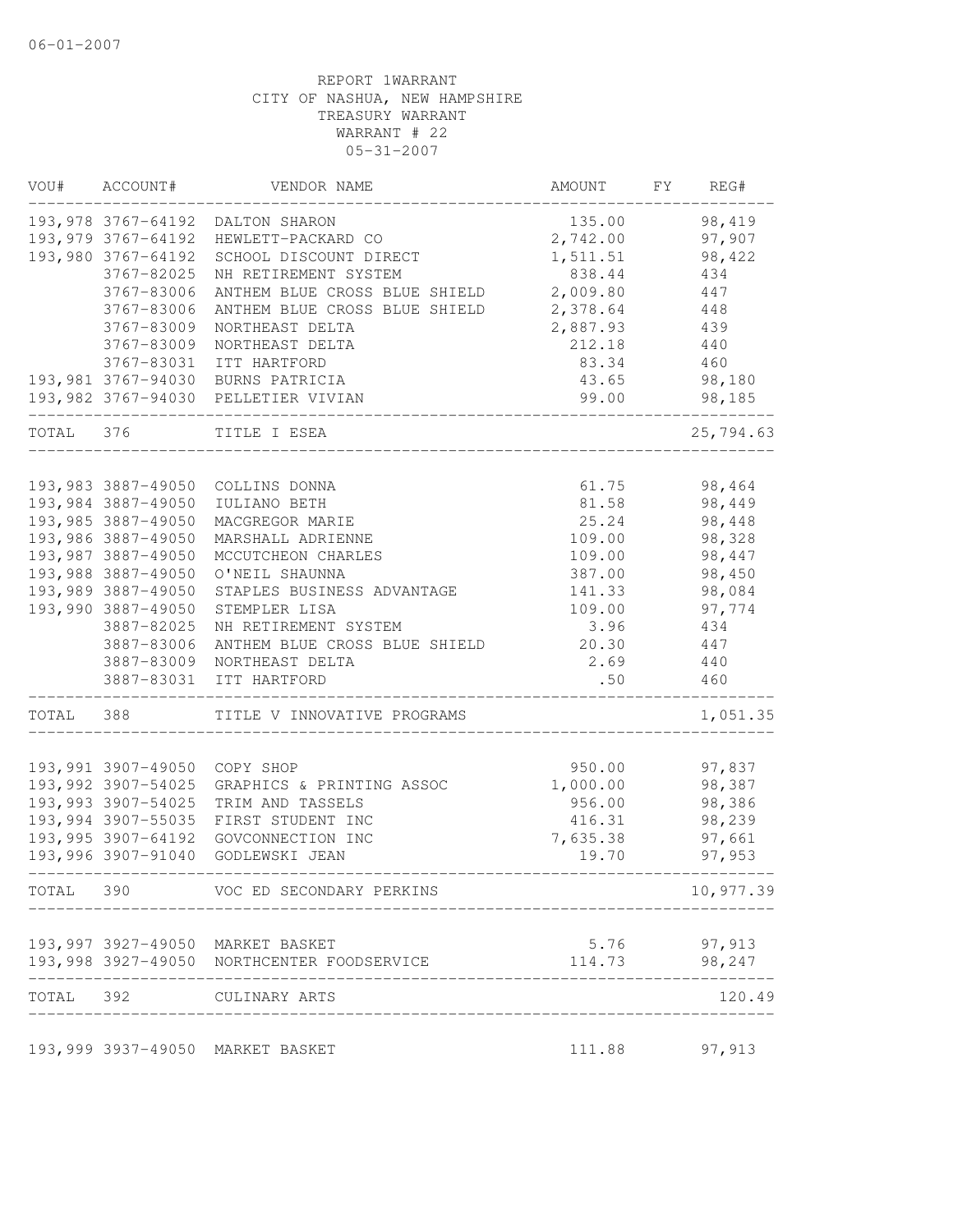|           | VOU# ACCOUNT#      | VENDOR NAME                                         | AMOUNT FY REG#      |                  |
|-----------|--------------------|-----------------------------------------------------|---------------------|------------------|
|           |                    | 3937-82025 NH RETIREMENT SYSTEM                     | 100.16              | 434              |
|           |                    | 3937-83006 ANTHEM BLUE CROSS BLUE SHIELD 1,358.73   |                     | 448              |
|           |                    | 3937-83009 NORTHEAST DELTA                          | 134.65              | 440              |
|           |                    | 3937-83031 ITT HARTFORD                             | 8.12                | 460              |
| TOTAL 393 |                    | DAY CARE                                            |                     | 1,713.54         |
|           |                    | 194,000 3957-49050 GOVCONNECTION INC                | 742.80              |                  |
|           |                    | 194,001 3957-49050 LRP PUBLICATIONS                 | 69.75               | 97,661<br>98,273 |
|           | 194,002 3957-49050 | NCS PEARSON INC                                     | 1,623.50            | 98,392           |
|           | 194,003 3957-49050 | ORIENTAL TRADING CO INC                             | 221.38              | 98,221           |
|           | 194,004 3957-49050 | PETTY CASH                                          | 28.00               | 98,525           |
|           | 194,005 3957-49050 | SWERSKY PAMELA                                      | 364.98              | 98,421           |
|           | 194,006 3957-53103 | BOLICK TERESA DBA BOLICK TERES 2,700.00             |                     | 98,178           |
|           | 194,007 3957-53103 | CARROLL CENTER FOR THE BLIND (                      | 1,532.34            | 98,322           |
|           | 194,008 3957-53109 | MCCARTNEY AMY                                       | 6,686.25            | 98,523           |
|           | 194,009 3957-53109 | MULTI-STATE BILLING SERVICES L                      | 4,000.00            | 98,415           |
|           | 194,010 3957-53109 | NORTHEAST DEAF AND HARD OF                          | 105.00              | 98,289           |
|           | 3957-82025         | NH RETIREMENT SYSTEM                                | 4,472.25            | 434              |
|           | 3957-83006         | ANTHEM BLUE CROSS BLUE SHIELD                       | 4,770.79            | 447              |
|           | 3957-83006         | ANTHEM BLUE CROSS BLUE SHIELD                       | 19,978.69           | 448              |
|           | 3957-83006         | HARVARD PILGRIM HEALTH CARE                         | 6,054.75            | 450              |
|           | 3957-83009         | NORTHEAST DELTA                                     | 2,891.17            | 439              |
|           | 3957-83031         | ITT HARTFORD                                        | 432.88              | 460              |
|           | 194,011 3957-94030 | BENNETT STEPHEN                                     | 238.54              | 98,524           |
|           | 194,012 3957-94030 | BULOW PAMELA                                        | 75.00               | 98,356           |
|           | 194,013 3957-94030 | GREENBERG ELLEN                                     | 189.00              | 98,412           |
|           |                    | 194,014 3957-94030 O'TOOLE TAMMY                    | 543.59              | 97,674           |
|           | 194,015 3957-94030 | STEPAN BETH                                         | 193.00<br>_________ | 97,666           |
| TOTAL 395 |                    | IDEA BASIC SPEC ED                                  |                     | 57, 913.66       |
|           |                    | 3967-82025 NH RETIREMENT SYSTEM                     | 175.56 434          |                  |
|           | 3967-83006         | ANTHEM BLUE CROSS BLUE SHIELD                       | 1,358.73            |                  |
|           | 3967-83009         | NORTHEAST DELTA                                     | 144.62              | 448<br>439       |
|           |                    | 3967-83031 ITT HARTFORD                             | 17.08               | 460              |
|           |                    | TOTAL 396 IDEA PRESCHOOL SPEC ED                    |                     | 1,695.99         |
|           |                    |                                                     |                     |                  |
|           |                    | 3977-83006 ANTHEM BLUE CROSS BLUE SHIELD 597.18 447 |                     |                  |
|           |                    | 3977-83006 ANTHEM BLUE CROSS BLUE SHIELD 264.91     |                     | 448              |
|           |                    | TOTAL 397 SPECIAL ED LOCAL                          |                     | 862.09           |
|           |                    |                                                     |                     |                  |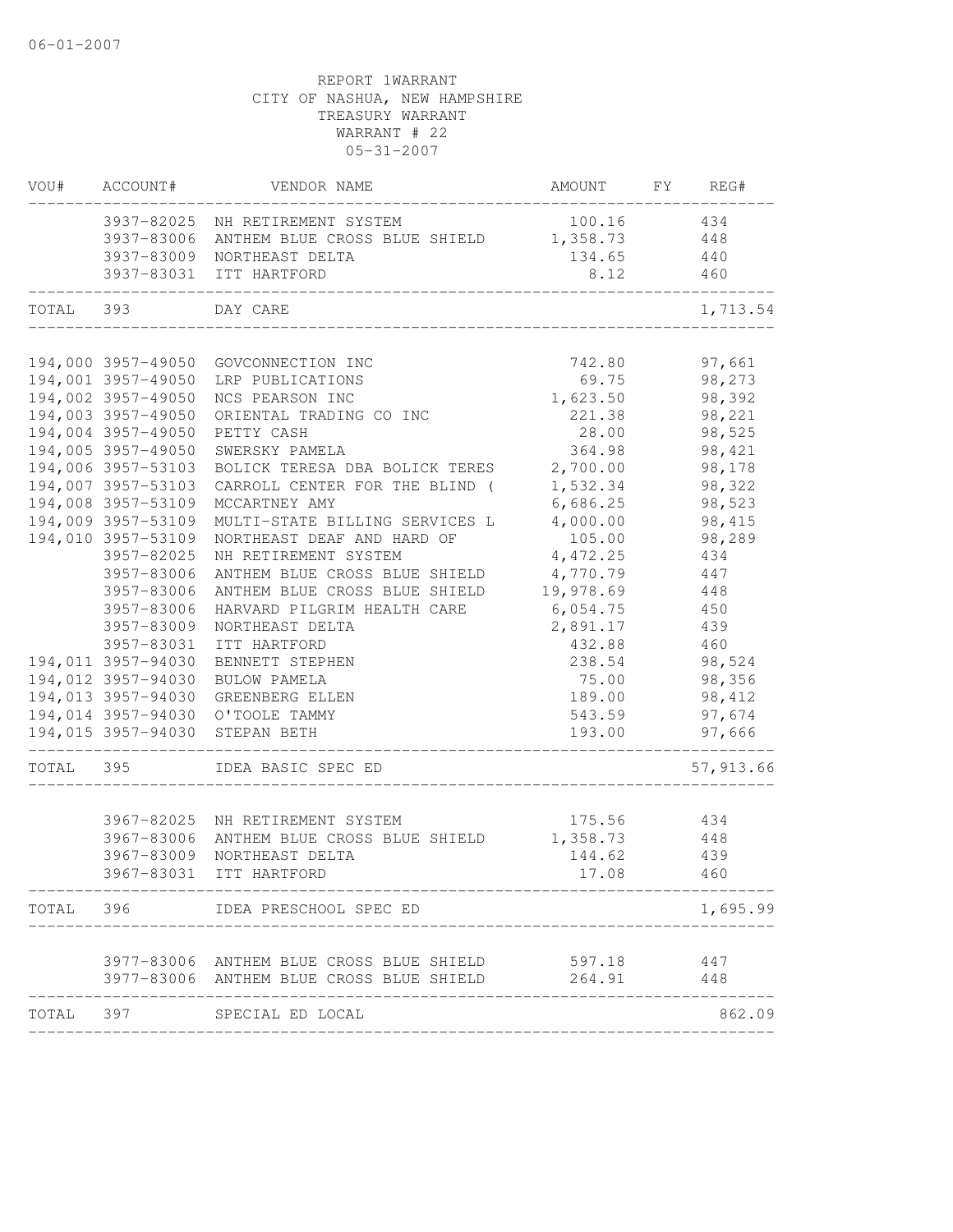| <b><i>MOLT</i></b> | $\mathbf{N}$<br>∸ | $\sim$ 1571<br>$\sim$ $\sim$<br>M<br>---<br>◡<br>. <u>. .</u> | \N/<br>1111 | ັ |
|--------------------|-------------------|---------------------------------------------------------------|-------------|---|
|                    |                   |                                                               |             |   |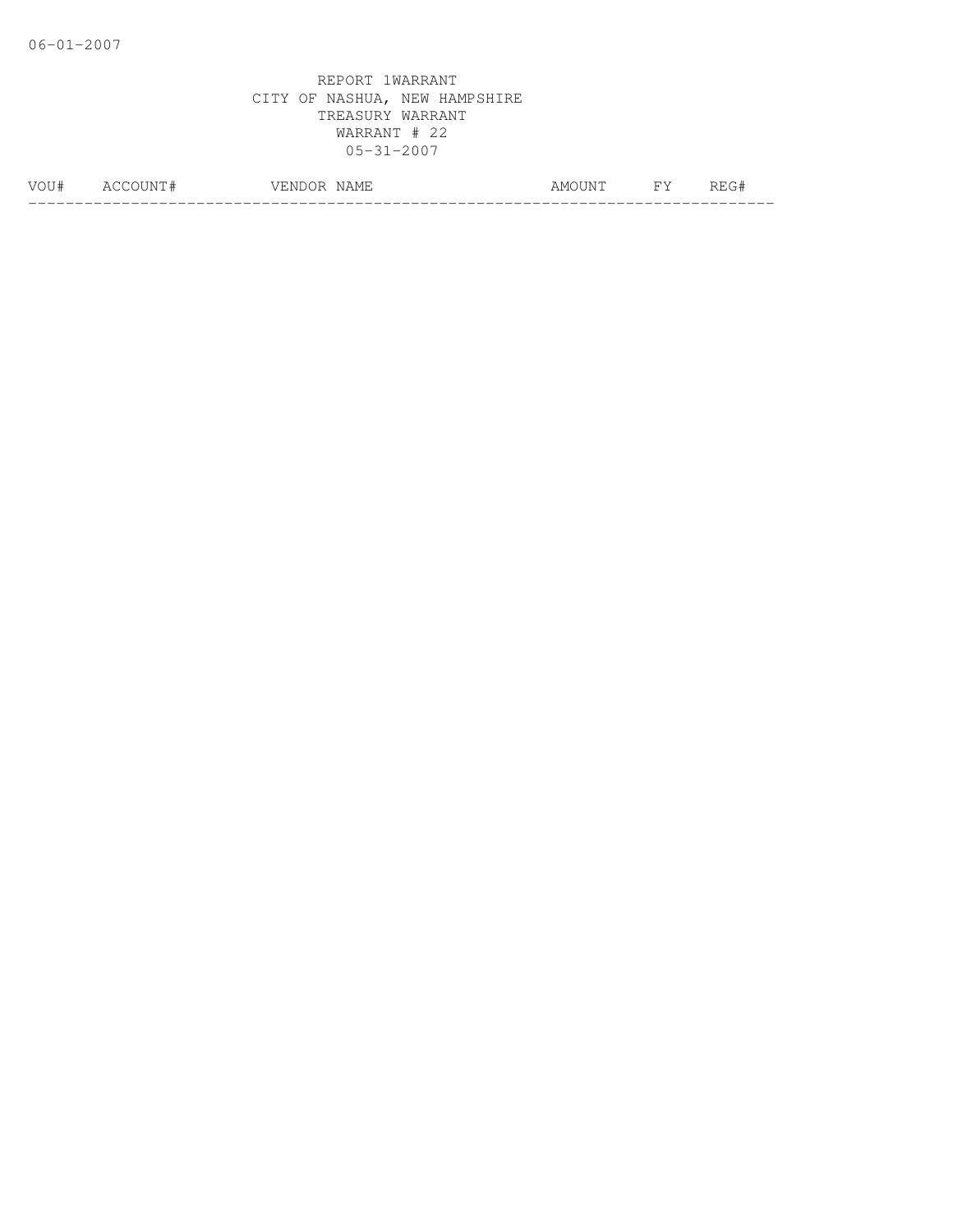| VOU#              | ACCOUNT#                                  | VENDOR NAME                                        | AMOUNT                   | FY. | REG#                       |
|-------------------|-------------------------------------------|----------------------------------------------------|--------------------------|-----|----------------------------|
| 351<br>352<br>353 | $412 - 180$<br>$412 - 180$<br>$412 - 180$ | CARLTON MARK E<br>COLBY DAVID A<br>JOHNIS STUART P | 53.00<br>66.00<br>358.00 |     | 98,026<br>98,031<br>97,975 |
| TOTAL             | $412 - 18$                                | FINANCIAL SERVICES<br>AUTO PERMITS                 |                          |     | 477.00                     |
| 354               | $472 - 224$                               | GALVIS ANGEL                                       | 330.00                   |     | 98,005                     |
| TOTAL             | $472 - 22$                                | PLANNING<br>VAR & SPECIAL EXCEPTION FEES           |                          |     | 330.00                     |
|                   |                                           |                                                    |                          |     |                            |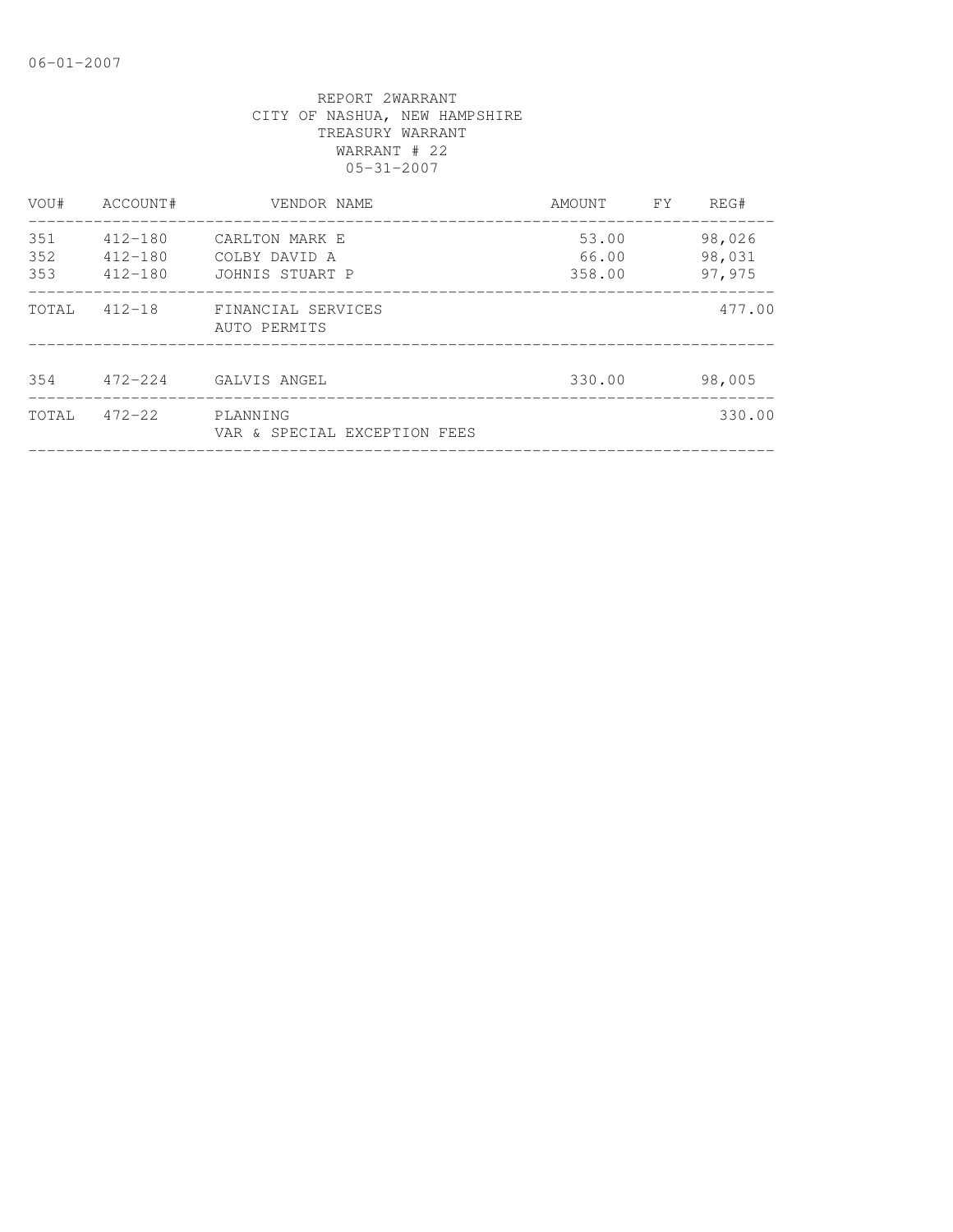| VOU#                                   | ACCOUNT#                                                                   | VENDOR NAME                                                                                                   | AMOUNT                                                      | FY | REG#                                                     |
|----------------------------------------|----------------------------------------------------------------------------|---------------------------------------------------------------------------------------------------------------|-------------------------------------------------------------|----|----------------------------------------------------------|
| 355                                    | 501-31050                                                                  | VERIZON WIRELESS                                                                                              | 175.54                                                      |    | 98,649                                                   |
| TOTAL                                  | 501                                                                        | MAYOR'S OFFICE                                                                                                |                                                             |    | 175.54                                                   |
| 356<br>357                             | 502-66025<br>502-94020                                                     | GE CAPITAL INC<br>NHBA-CLE                                                                                    | 133.00<br>149.00                                            |    | 98,145<br>98,632                                         |
| TOTAL                                  | 502                                                                        | LEGAL DEPARTMENT                                                                                              |                                                             |    | 282.00                                                   |
| 358                                    | 503-41015                                                                  | STAPLES BUSINESS ADVANTAGE                                                                                    | 143.62                                                      |    | 98,157                                                   |
| TOTAL                                  | 503                                                                        | BOARD OF ALDERMEN                                                                                             |                                                             |    | 143.62                                                   |
| 359                                    | 505-81032                                                                  | HARBOR HOMES INC                                                                                              | 19,000.00                                                   |    | 97,924                                                   |
| TOTAL                                  | 505                                                                        | CIVIC & COMM. ACTIVITIES                                                                                      |                                                             |    | 19,000.00                                                |
| 360<br>361<br>362<br>363<br>364<br>365 | 506-31005<br>506-31005<br>506-31005<br>506-31005<br>506-31005<br>506-31005 | AMERICAN TELECOM SERVICES LLC<br>PAETEC COMMUNICATIONS INC<br>VERIZON<br>VERIZON<br>VERIZON<br>VERIZON ONLINE | 148.75<br>5,093.99<br>5,446.73<br>729.40<br>114.15<br>41.84 |    | 97,966<br>98,590<br>98,612<br>98,629<br>98,674<br>98,635 |
| TOTAL                                  | 506                                                                        | TELECOMMUNICATIONS                                                                                            |                                                             |    | 11,574.86                                                |
| 366<br>366<br>366<br>366               | $507 - 82020$<br>507-82025<br>507-82030<br>507-82035                       | NH RETIREMENT SYSTEM<br>NH RETIREMENT SYSTEM<br>NH RETIREMENT SYSTEM<br>NH RETIREMENT SYSTEM                  | 130, 413.96<br>114,732.88<br>82,589.69<br>127,747.42        |    | 434<br>434<br>434<br>434                                 |
| TOTAL                                  | 507                                                                        | PENSIONS                                                                                                      | -------------------------------                             |    | 455, 483.95                                              |
| 367<br>367                             | 508-83100<br>508-83101                                                     | STATE OF NH $-$ UC W/C<br>STATE OF NH - UC<br>W/C                                                             | 4,677.00<br>4,234.60                                        |    | 98,058<br>98,058                                         |
| TOTAL                                  | 508                                                                        | INSURANCE - POLICY COSTS                                                                                      |                                                             |    | 8,911.60                                                 |
| 368<br>369                             | 511-41015<br>511-94010                                                     | STAPLES BUSINESS ADVANTAGE<br>SWEENY DIANE C                                                                  | 52.69<br>551.25                                             |    | 98,157<br>98,526                                         |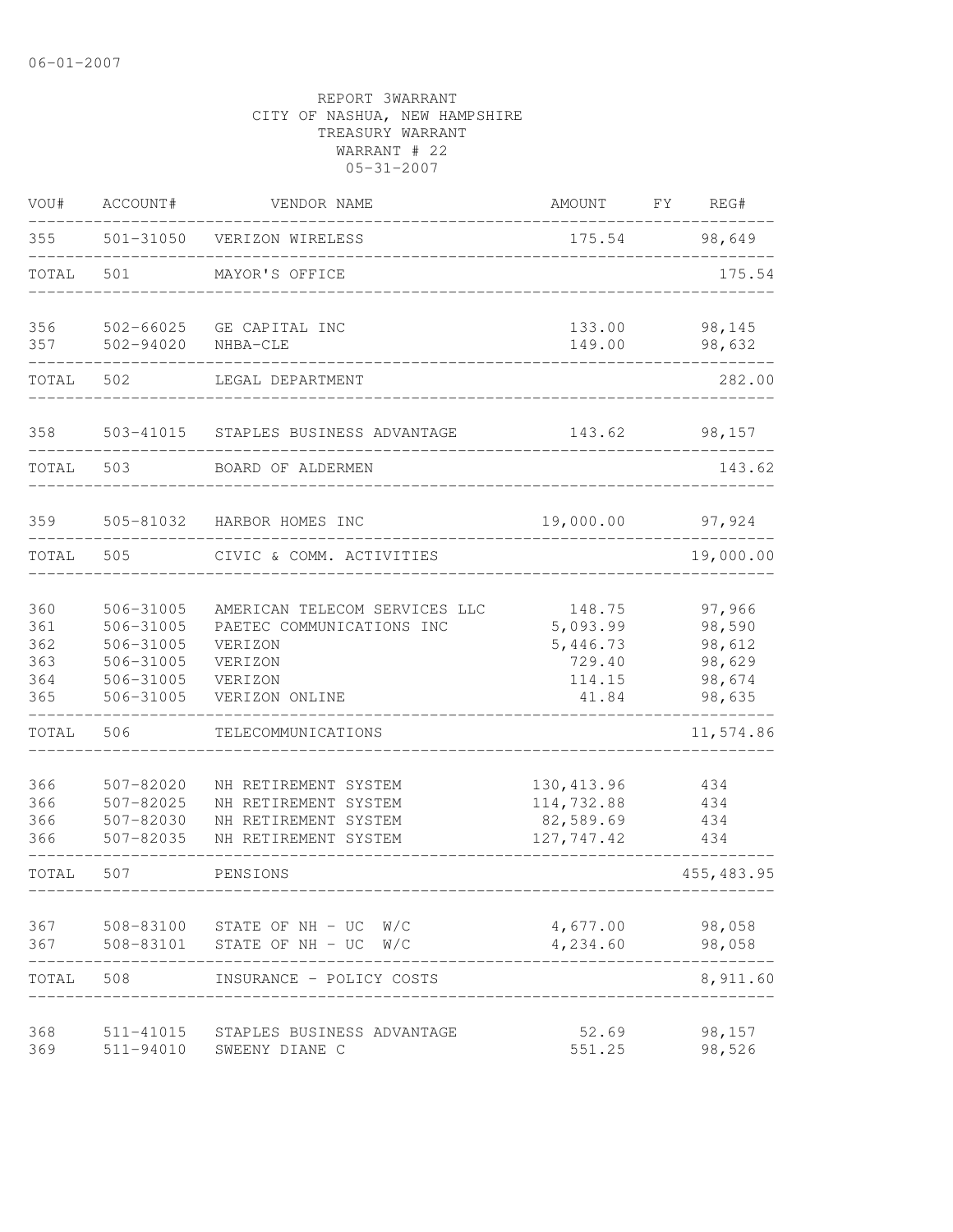| VOU#       | ACCOUNT#               | VENDOR NAME                                      | AMOUNT            | FY | REG#             |
|------------|------------------------|--------------------------------------------------|-------------------|----|------------------|
| TOTAL      | 511                    | ADMINISTRATIVE SERVICES                          |                   |    | 603.94           |
| 370        | 512-59095              | ANACOMP INC                                      | 220.05            |    | 97,731           |
| 371        | 512-41015              | ANCO ENGRAVED SIGNS & STAMPS I                   | 18.75             |    | 98,076           |
| 372        | 512-59266              | CBCINNOVIS INC                                   | 72.30             |    | 97,949           |
| 373        | 512-66025              | GE CAPITAL INC                                   | 270.00            |    | 98,145           |
| 374        | 512-43005              | PRINTGRAPHICS OF MAINE                           | 7,975.00          |    | 457              |
| 375        | 512-59182              | PRINTGRAPHICS OF MAINE                           | 421.62            |    | 97,779           |
| 376        | 512-41005              | STAPLES BUSINESS ADVANTAGE                       | 68.59             |    | 98,157           |
| 376        | 512-41015              | STAPLES BUSINESS ADVANTAGE                       | 123.89            |    | 98,157           |
| TOTAL      | 512                    | FINANCIAL SERVICES                               |                   |    | 9,170.20         |
| 377        | 513-95005              | ACADEMY OF CERTIFIED ARCHIVIST                   | 50.00             |    | 98,626           |
| 378        | 513-91005              | BERGERON PAUL                                    | 137.74            |    | 98,527           |
| 378        | 513-94005              | BERGERON PAUL                                    | 118.00            |    | 98,527           |
| 379        | 513-59100              | COMPLIANCE NETWORK OF NE                         | 195.00            |    | 97,941           |
| 380        | 513-59095              | HUDSON MICROIMAGING                              | 1,944.78          |    | 98,144           |
| 381        | 513-94005              | NAGARA                                           | 250.00            |    | 98,623           |
| 382        | 513-94005              | RED JACKET MOUNTAIN VIEW INN                     | 249.00            |    | 98,654           |
| 383        | 513-94005              | SOCIETY OF AMERICAN ARCHIVISTS                   | 299.00            |    | 98,627           |
| 383        | 513-95005              | SOCIETY OF AMERICAN ARCHIVISTS                   | 180.00            |    | 98,627           |
| 384        | 513-41005              | STAPLES BUSINESS ADVANTAGE                       | 162.88            |    | 98,157           |
| 384        | 513-41015              | STAPLES BUSINESS ADVANTAGE                       | 38.72             |    | 98,157           |
| 385        | 513-49025              | WEST PAYMENT CENTER                              | 80.50             |    | 97,789           |
| TOTAL      | 513                    | CITY CLERK'S OFFICE                              |                   |    | 3,705.62         |
|            |                        |                                                  |                   |    |                  |
| 386<br>387 | 515-41015<br>515-81051 | ANCO ENGRAVED SIGNS & STAMPS I<br>SCHRADER BECKY | 48.55<br>1,156.50 |    | 98,076<br>98,528 |
|            |                        |                                                  |                   |    |                  |
| TOTAL      | 515                    | HUMAN RESOURCES                                  |                   |    | 1,205.05         |
| 388        | 516-66025              | GE CAPITAL INC                                   | 116.47            |    | 98,145           |
| 389        |                        | 516-68045 MERCHANTS AUTO                         | 9,995.00          |    | 97,641           |
| 390        |                        | 516-74125 NESMITH RICHARD                        | 85.01             |    | 98,161           |
| 391        |                        | 516-41015 PITNEY BOWES INCORPORATED              | 232.97            |    | 98,495           |
| 392        |                        | 516-54016 SUCCESS ADVERTISING INC                | 7,022.17          |    | 97,826           |
| TOTAL 516  |                        | PURCHASING DEPARTMENT                            |                   |    | 17,451.62        |
| 393        |                        | 517-75023 B & S LOCKSMITHS INC                   | 158.00            |    | 98,118           |
|            |                        |                                                  |                   |    |                  |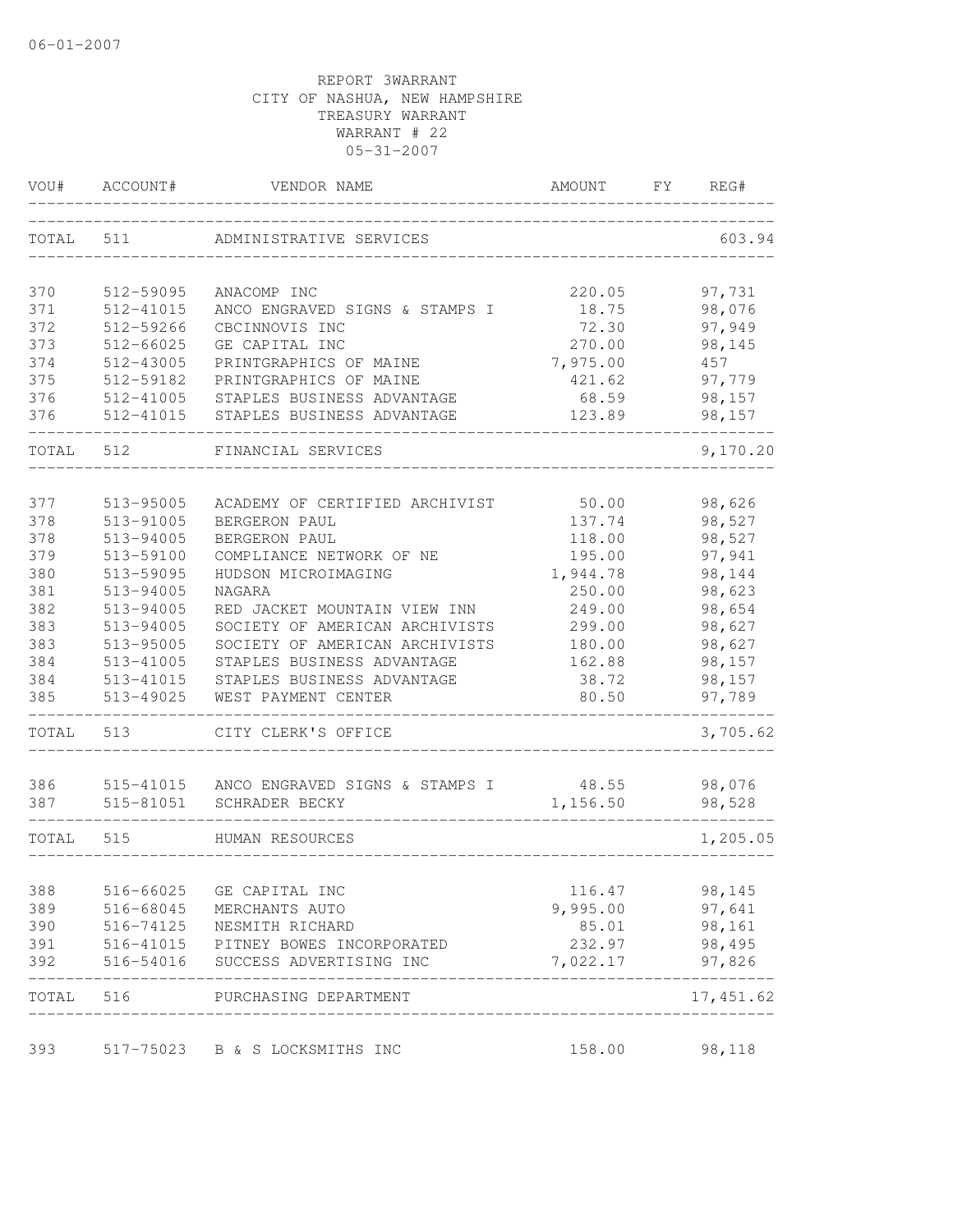| VOU#  | ACCOUNT#      | VENDOR NAME                   | AMOUNT   | FY | REG#      |
|-------|---------------|-------------------------------|----------|----|-----------|
| 394   | 517-59135     | BAIN PEST CONTROL SERVICE INC | 72.00    |    | 98,492    |
| 395   | 517-75130     | HANSEN-FOX COMPANY INC        | 231.75   |    | 97,878    |
| 396   | 517-75023     | HOME DEPOT CREDIT SERVICES    | 11.38    |    | 98,610    |
| 397   | 517-34015     | KEYSPAN ENERGY DELIVERY       | 465.64   |    | 98,613    |
| 398   | 517-42015     | LAMPLINE LIGHTING INC         | 251.53   |    | 97,744    |
| 399   | 517-33005     | PENNICHUCK WATER              | 301.48   |    | 98,616    |
| 400   | 517-79030     | PROTECTION ONE INC            | 132.36   |    | 98,633    |
| 401   | 517-32005     | PUBLIC SERVICE OF NH          | 4,832.97 |    | 98,655    |
| TOTAL | 517           | BUILDING MAINT - CITY ADMIN   |          |    | 6, 457.11 |
| 402   | 518-41005     | WB MASON COMPANY INC          | 175.94   |    | 97,717    |
| TOTAL | 518           | INSURANCE - ADMINISTRATION    |          |    | 175.94    |
|       |               |                               |          |    |           |
| 403   | 519-94005     | ANDRUSKEVICH PAMELA           | 275.90   |    | 97,718    |
| 404   | 519-91005     | MARINO ANGELO                 | 120.64   |    | 98,054    |
| 405   | 519-94005     | <b>NHAAO</b>                  | 2,800.00 |    | 98,604    |
| 406   | 519-95005     | TURGISS GARY                  | 20.00    |    | 97,812    |
| 407   | 519-49025     | WALLEY CHERYL                 | 100.00   |    | 98,529    |
| 407   | 519-94005     | WALLEY CHERYL                 | 130.00   |    | 98,529    |
| TOTAL | 519           | ASSESSORS                     |          |    | 3,446.54  |
| 408   | 520-53100     | BOOTH HILARY                  | 520.00   |    | 98,103    |
| 409   | $520 - 64192$ | HUNT MEMORIAL BUILDING        | 20.57    |    | 98,115    |
| 410   | 520-34015     | KEYSPAN ENERGY DELIVERY       | 218.76   |    | 98,613    |
| 411   | 520-32005     | PENNICHUCK WATER              | 36.66    |    | 98,616    |
| TOTAL | 520           | HUNT BUILDING                 |          |    | 795.99    |
|       |               |                               |          |    |           |
| 412   | 522-94040     | CDW GOVERNMENT INC            | 2,975.00 |    | 98,210    |
| 413   | 522-74030     | COCCI COMPUTER SERVICES INC   | 611.50   |    | 97,896    |
| 414   | 522-31040     | MCMULLEN DAN                  | 53.45    |    | 98,530    |
| 415   | 522-31040     | ROY MICHAEL                   | 40.00    |    | 98,531    |
| 416   | 522-94040     | TYRRELL KEN                   | 125.00   |    | 98,093    |
| TOTAL | 522           | INFORMATION TECHNOLOGY        |          |    | 3,804.95  |
|       |               |                               |          |    |           |
| 417   | 523-94005     | ANDRUSKEVICH PAMELA           | 253.60   |    | 97,718    |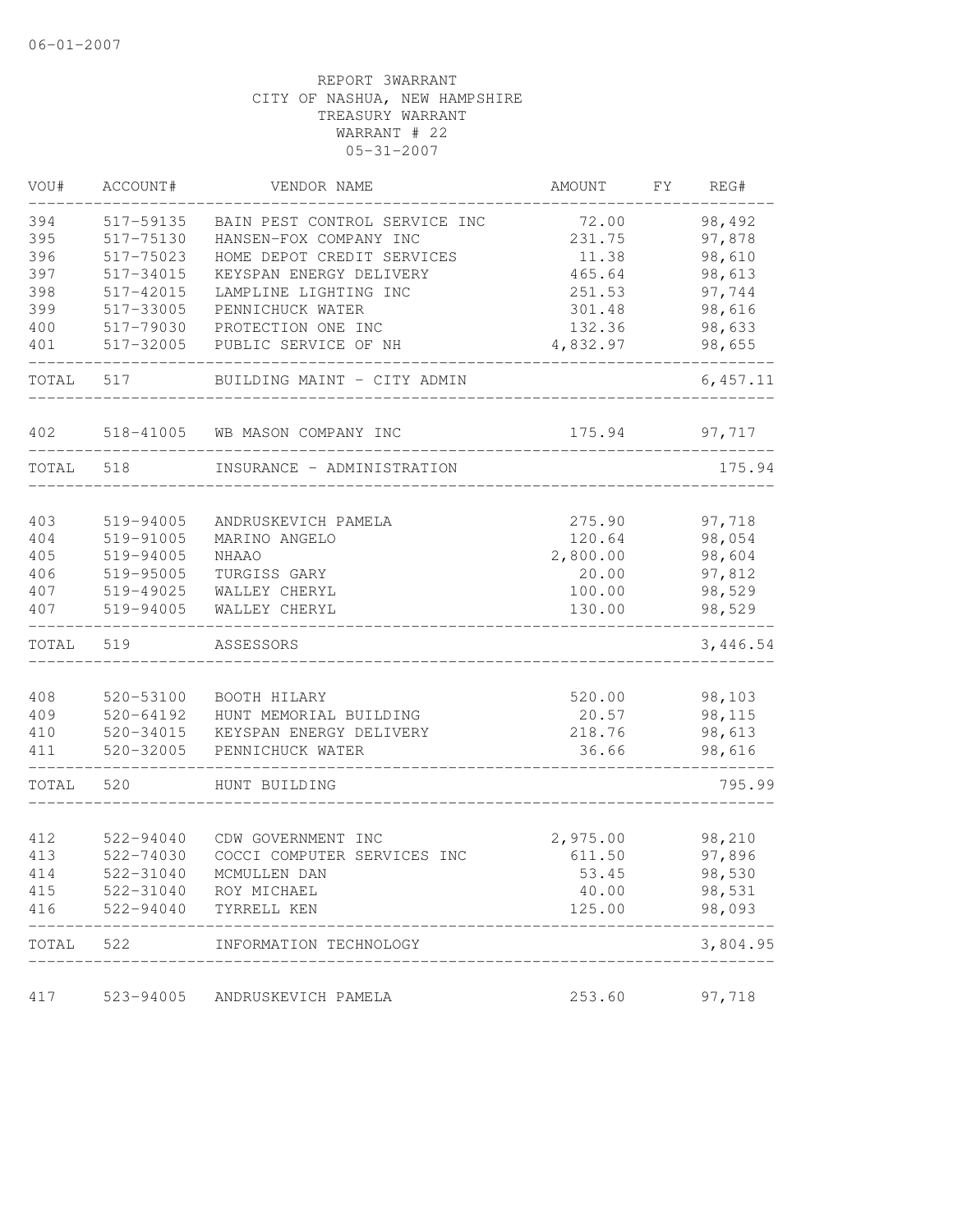| VOU#       | ACCOUNT#               | VENDOR NAME                      | AMOUNT          | FY. | REG#    |
|------------|------------------------|----------------------------------|-----------------|-----|---------|
| TOTAL      | 523                    | GIS                              |                 |     | 253.60  |
| 418        | 524-64045              | DELL MARKETING LP                | 230.00          |     | 97,804  |
| 419        |                        | 524-64045 GOVCONNECTION INC      | 624.33          |     | 97,661  |
| 420        | 524-64040              | INSIGHT PUBLIC SECTOR            | 92.38           |     | 97,748  |
| TOTAL      | 524                    | COMPUTERS - CITYWIDE             |                 |     | 946.71  |
|            |                        |                                  |                 |     |         |
| 421        | 531-53056              | AAA CREDIT SCREENING SERV LLC    | 50.00           |     | 97,679  |
| 422        | $531 - 46040$          | ALLARD CRAIG                     | 156.43          |     | 98,532  |
| 423        | 531-46040              | ALMEIDA RONALD                   | 64.30           |     | 98,555  |
| 424        | 531-31050              | ARCH WIRELESS                    | 1,089.70        |     | 98,673  |
| 425        | $531 - 46040$          | ARCHAMBAULT DANIEL               | 279.39          |     | 98,537  |
| 426        | 531-75023              | B & S LOCKSMITHS INC             | 63.30           |     | 98,118  |
| 426        | 531-78007              | B & S LOCKSMITHS INC             | 19.10           |     | 98,118  |
| 427        | 531-59100              | BAER ALEXANDRA                   | 80.00           |     | 97,926  |
| 428        | 531-42000              | BANNER SYSTEMS OF MASSACHUSETT   | 260.95          |     | 98,467  |
| 429        | $531 - 46040$          | BATTAGLIA BRIAN                  | 71.97           |     | 98,551  |
| 430        | 531-78007              | BELLETETES INC                   | 53.92           |     | 97,885  |
| 431        | 531-46030              | BEN'S UNIFORMS                   | 144.00          |     | 98,497  |
| 431        | 531-46040              | BEN'S UNIFORMS                   | 3,993.45        |     | 98,497  |
| 432        | $531 - 46040$          | BOULAY MICHAEL                   | 81.99           |     | 98,539  |
| 432        | 531-91025              | BOULAY MICHAEL                   | 38.80           |     | 98,539  |
| 433<br>434 | 531-46040<br>531-59045 | BROWN DENNIS M<br>CAMERALAND LLC | 49.76<br>172.27 |     | 98,547  |
|            |                        |                                  |                 |     | 97,769  |
| 434        | $531 - 64215$          | CAMERALAND LLC                   | 39.00           |     | 97,769  |
| 435        | $531 - 46040$          | CARIGNAN MICHAEL                 | 492.34          |     | 98,549  |
| 436        | 531-95000              | CONNORS JEFFREY                  | 45.00           |     | 98,546  |
| 437        | 531-94005              | DICKERSON RONALD<br>DORE MICHAEL | 377.95          |     | 98,544  |
| 438        | $531 - 46040$          |                                  | 202.30          |     | 98,535  |
| 439        | 531-78007              | DOWNTOWN LINCOLN-MERCURY INC     | 51.75           |     | 97,776  |
| 439        | 531-78075              | DOWNTOWN LINCOLN-MERCURY INC     | 132.00          |     | 97,776  |
| 440        | 531-42000              | F W WEBB COMPANY                 | 4.70            |     | 97,783  |
| 441        | 531-48015              | FLEET SERVICES                   | 686.13          |     | 97,961  |
| 442        | 531-53125              | FORGIONE PETER                   | 200.00          |     | 98,550  |
| 443        | $531 - 66025$          | GE CAPITAL INC                   | 1, 113.28       |     | 98,145  |
| 444        | $531 - 46040$          | GEORGE'S APPAREL                 | 495.10          |     | 97,763  |
| 445        | 531-98035              | GOOD MORNING SALES INC           | 45.25           |     | 98,501  |
| 446        | 531-41015              | GRANITE STATE STAMPS INC         | 4.25            |     | 98,130  |
| 447        | 531-78007              | GRAPPONE AUTO JUNCTION           | 23.94           |     | 98,505  |
| 448        | $531 - 46040$          | HAMMOND SCOTT                    | 96.94           |     | 98,542  |
| 449        | 531-94005              | HAMMOND SCOTT                    | 175.00          |     | 98,554  |
| 450        | 531-74092              | HARRIS EQUIPMENT REPAIR SERVIC   | 92.96           |     | 98, 477 |
| 451        | 531-95000              | HARVEY JOHN                      | 45.00           |     | 98,553  |
| 452        | 531-41015              | HEFFERAN TIMOTHY                 | 23.00           |     | 98,533  |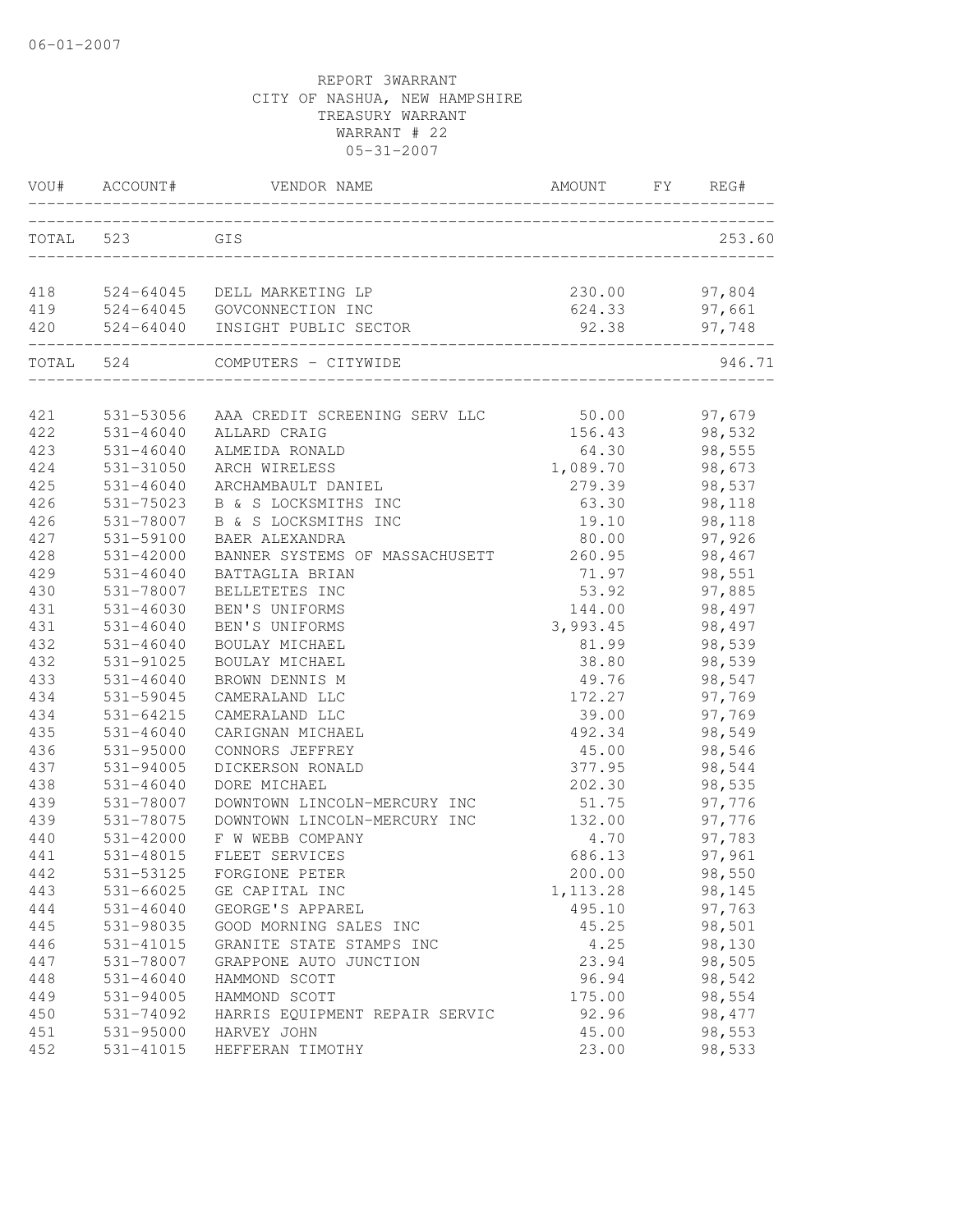| VOU# | ACCOUNT#      | VENDOR NAME                    | AMOUNT    | FY | REG#   |  |
|------|---------------|--------------------------------|-----------|----|--------|--|
| 452  |               | 531-45125 HEFFERAN TIMOTHY     | 18.21     |    | 98,533 |  |
| 452  | 531-64192     | HEFFERAN TIMOTHY               | 24.99     |    | 98,533 |  |
| 452  | 531-75023     | HEFFERAN TIMOTHY               | 21.65     |    | 98,533 |  |
| 452  | 531-78007     | HEFFERAN TIMOTHY               | 4.58      |    | 98,533 |  |
| 452  | 531-98029     | HEFFERAN TIMOTHY               | 56.26     |    | 98,533 |  |
| 453  | $531 - 46040$ | HILL SHAWN                     | 197.98    |    | 98,534 |  |
| 454  | 531-42000     | HOME DEPOT CREDIT SERVICES     | 187.41    |    | 98,610 |  |
| 455  | $531 - 46040$ | HOWE SCOTT                     | 29.00     |    | 98,541 |  |
| 456  | 531-69025     | HSBC BUSINESS SOLUTIONS        | 16.53     |    | 98,648 |  |
| 457  | 531-75130     | J LAWRENCE HALL INC            | 220.00    |    | 98,503 |  |
| 458  | 531-75023     | JM'S TRAYS UNLIMITED           | 500.00    |    | 97,855 |  |
| 459  | 531-34015     | KEYSPAN ENERGY DELIVERY        | 5,030.13  |    | 98,613 |  |
| 460  | $531 - 46040$ | LAVOIE ANDREW                  | 546.00    |    | 98,548 |  |
| 461  | 531-45920     | LYNN PEAVEY CO                 | 566.50    |    | 97,672 |  |
| 462  | 531-78007     | MAC MULKIN CHEVROLET INC       | 85.18     |    | 98,473 |  |
| 463  | $531 - 46040$ | MARSHALL BRYAN                 | 29.99     |    | 98,552 |  |
| 464  | $531 - 46040$ | MEDEROS DANIEL                 | 194.99    |    | 98,538 |  |
| 465  | 531-47010     | MOORE MEDICAL LLC              | 293.12    |    | 97,945 |  |
| 466  | 531-31040     | NEXTEL COMMUNICATIONS          | 47.79     |    | 98,621 |  |
| 467  | 531-46040     | NICHOLS FRED                   | 229.95    |    | 98,545 |  |
| 468  | 531-59100     | NORTHEAST DEAF AND HARD OF     | 50.00     |    | 98,289 |  |
| 469  | 531-78007     | NORTHERN FOREIGN CAR PARTS INC | 685.92    |    | 98,510 |  |
| 470  | 531-78007     | NYTECH SUPPLY CO               | 148.72    |    | 97,709 |  |
| 471  | 531-31040     | PAETEC COMMUNICATIONS INC      | 375.18    |    | 98,590 |  |
| 471  | 531-74040     | PAETEC COMMUNICATIONS INC      | 617.35    |    | 98,590 |  |
| 472  | $531 - 46040$ | PEACH CHRISTOPHER              | 145.06    |    | 98,543 |  |
| 473  | 531-33005     | PENNICHUCK WATER               | 21.12     |    | 98,616 |  |
| 474  | 531-32005     | PUBLIC SERVICE OF NH           | 14,209.88 |    | 98,655 |  |
| 474  | 531-32035     | PUBLIC SERVICE OF NH           | 484.25    |    | 98,655 |  |
| 475  | $531 - 46040$ | RILEY'S SPORT SHOP INC         | 127.05    |    | 97,665 |  |
| 476  | 531-41015     | RIS PAPER COMPANY INC          | 106.33    |    | 97,807 |  |
| 477  | 531-78007     | ROBBINS AUTO PARTS INC         | 164.38    |    | 97,942 |  |
| 478  | 531-98029     | ROTARY CLUB OF NASHUA WEST     | 175.00    |    | 98,614 |  |
| 479  | 531-34015     | SHATTUCK MALONE OIL CO         | 489.92    |    | 98,587 |  |
| 480  | 531-69025     | SNAP ON TOOLS                  | 55.29     |    | 97,726 |  |
| 481  | 531-41005     | STAPLES BUSINESS ADVANTAGE     | 704.37    |    | 98,157 |  |
| 481  | 531-41015     | STAPLES BUSINESS ADVANTAGE     | 3,198.78  |    | 98,157 |  |
| 482  | $531 - 46040$ | STAR PACKER BADGES             | 115.57    |    | 97,780 |  |
| 483  | $531 - 46040$ | SWEENEY STEPHEN                | 202.40    |    | 98,536 |  |
| 484  | 531-41015     | TAB PRODUCTS CO                | 50.14     |    | 97,782 |  |
| 485  | $531 - 42000$ | THE DURKIN CO INC              | 142.88    |    | 97,944 |  |
| 486  | 531-45220     | THE SPARTANS INC               | 851.00    |    | 97,756 |  |
| 487  | 531-78007     | TOWERS MOTOR PARTS CORP        | 99.00     |    | 98,112 |  |
| 488  | $531 - 46040$ | TREFRY BRIAN                   | 313.85    |    | 98,540 |  |
| 489  | 531-43005     | UNITED STATES POSTAL SERVICE   | 1,000.00  |    | 465    |  |
| 490  | 531-31020     | VERIZON                        | 373.52    |    | 98,612 |  |
| 491  | 531-31025     | VERIZON                        | 690.50    |    | 98,629 |  |
| 492  | 531-31025     | VERIZON WIRELESS               | 49.27     |    | 98,649 |  |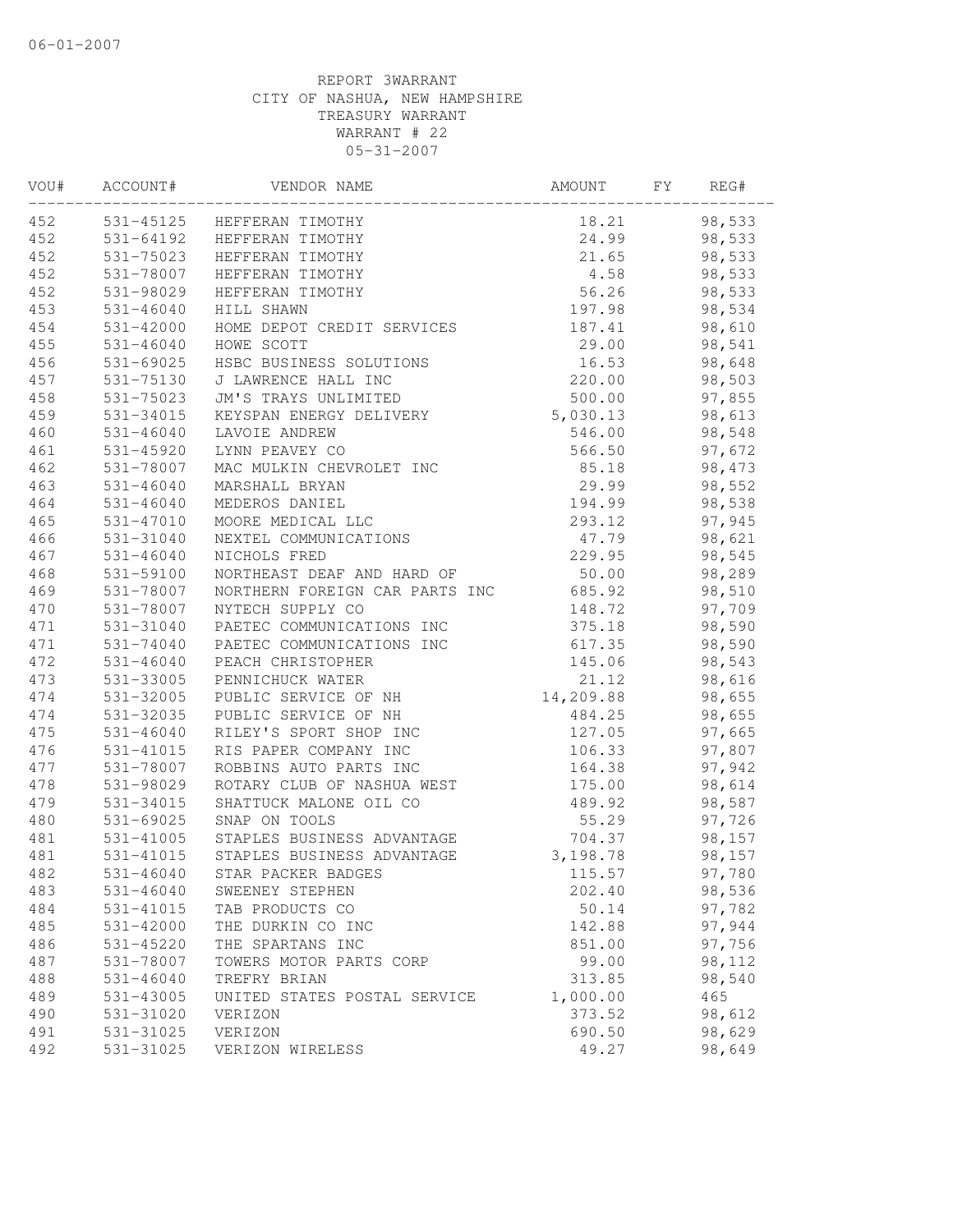| VOU#  | ACCOUNT#  | VENDOR NAME                    | AMOUNT    | FY | REG#       |
|-------|-----------|--------------------------------|-----------|----|------------|
| 492   |           | 531-31040 VERIZON WIRELESS     | 447.21    |    | 98,649     |
| 493   | 531-74035 | WEST PAYMENT CENTER            | 126.09    |    | 97,789     |
| TOTAL | 531       | POLICE DEPARTMENT              |           |    | 45, 535.51 |
| 494   | 532-78075 | A SIGN OF THINGS TO COME       | 150.00    |    | 97,768     |
| 495   | 532-78100 | ADAMSON INDUSTRIES CORP        | 19.95     |    | 97,960     |
| 496   | 532-46015 | AGAN WAYNE                     | 1,640.83  |    | 97,872     |
| 497   | 532-75023 | AIR CLEANING SPECIALISTS OF NE | 237.45    |    | 98,124     |
| 498   | 532-31050 | ARCH WIRELESS                  | 300.55    |    | 98,673     |
| 499   | 532-63065 | AVERY'S FURNITURE              | 1,850.00  |    | 97,669     |
| 500   | 532-78075 | BAILEY'S TOWING & AUTOBODY     | 2,865.50  |    | 98,072     |
| 501   | 532-75023 | BELLETETES INC                 | 15.44     |    | 97,885     |
| 501   | 532-78100 | BELLETETES INC                 | 497.48    |    | 97,885     |
| 502   | 532-75903 | BURRIS CUSTOM PAINTING/JOHN BU | 1,700.00  |    | 97,918     |
| 503   | 532-78035 | CHROMATE INDUSTRIAL CORP       | 92.79     |    | 97,831     |
| 504   | 532-78020 | DOWNTOWN LINCOLN-MERCURY INC   | 15.41     |    | 97,776     |
| 505   | 532-75100 | FIMBEL PAUNET CORP             | 448.00    |    | 98,128     |
| 506   | 532-78080 | FREIGHTLINER OF NH INC         | 50.29     |    | 98,131     |
| 507   | 532-94010 | GALIPEAU STEVEN                | 792.00    |    | 98,089     |
| 508   | 532-78075 | GRANITE STATE GLASS            | 235.00    |    | 97,815     |
| 509   | 532-75130 | GRANITE STATE PLUMBING & HEATI | 1,842.10  |    | 97,946     |
| 510   | 532-78075 | GREENFIELD INDUSTRIES INC      | 57.00     |    | 97,732     |
| 511   | 532-75023 | HEATING SPECIALTIES OF NH INC  | 4.70      |    | 98,472     |
| 512   | 532-94010 | HILL-FILTEAU SHARYN            | 189.00    |    | 98,249     |
| 513   | 532-75023 | HOME DEPOT CREDIT SERVICES     | 274.11    |    | 98,610     |
| 514   | 532-46040 | HUNTRESS UNIFORMS              | 3,088.00  |    | 97,800     |
| 515   | 532-46030 | INDUSTRIAL PROTECTION SERVICES | 22,685.60 |    | 97,749     |
| 516   | 532-75130 | J LAWRENCE HALL INC            | 450.00    |    | 98,503     |
| 517   | 532-59135 | J P PEST SERVICES              | 425.00    |    | 97,964     |
| 518   | 532-34015 | KEYSPAN ENERGY DELIVERY        | 4,634.67  |    | 98,613     |
| 519   | 532-45175 | MAINE OXY                      | 598.40    |    | 97,650     |
| 520   | 532-78065 | MAYNARD & LESIEUR INCORPORATED | 22.95     |    | 98,478     |
| 521   | 532-78100 | MINUTEMAN TRUCKS INC           | 150.08    |    | 97,963     |
| 522   | 532-47010 | MOORE MEDICAL LLC              | 753.50    |    | 97,945     |
| 523   | 532-64165 | NASHUA OUTDOOR POWER EQUIP     | 19.69     |    | 97,908     |
| 524   | 532-42010 | NEW ENGLAND PAPER & SUPPLY     | 151.52    |    | 97,931     |
| 524   | 532-42020 | NEW ENGLAND PAPER & SUPPLY     | 86.60     |    | 97,931     |
| 525   | 532-95005 | <b>NFPA</b>                    | 150.00    |    | 98,663     |
| 526   | 532-53045 | OCCUPATIONAL HEALTH CENTERS    | 1,434.00  |    | 97,930     |
| 527   | 532-75902 | PAUL'S REPAIR/PAUL PERAULT     | 1,808.00  |    | 98,013     |
| 528   | 532-33005 | PENNICHUCK WATER               | 547.93    |    | 98,616     |
| 529   | 532-74092 | PRECISION FITNESS EQUIPMENT IN | 195.00    |    | 98,078     |
| 530   | 532-32005 | PUBLIC SERVICE OF NH           | 4,943.83  |    | 98,655     |
| 531   | 532-79045 | RADIO SHACK                    | 46.95     |    | 98,592     |
| 532   | 532-78100 | REXEL CLS                      | 20.54     |    | 98,396     |
| 533   | 532-45110 | SANEL AUTO PARTS CO            | 26.54     |    | 97,899     |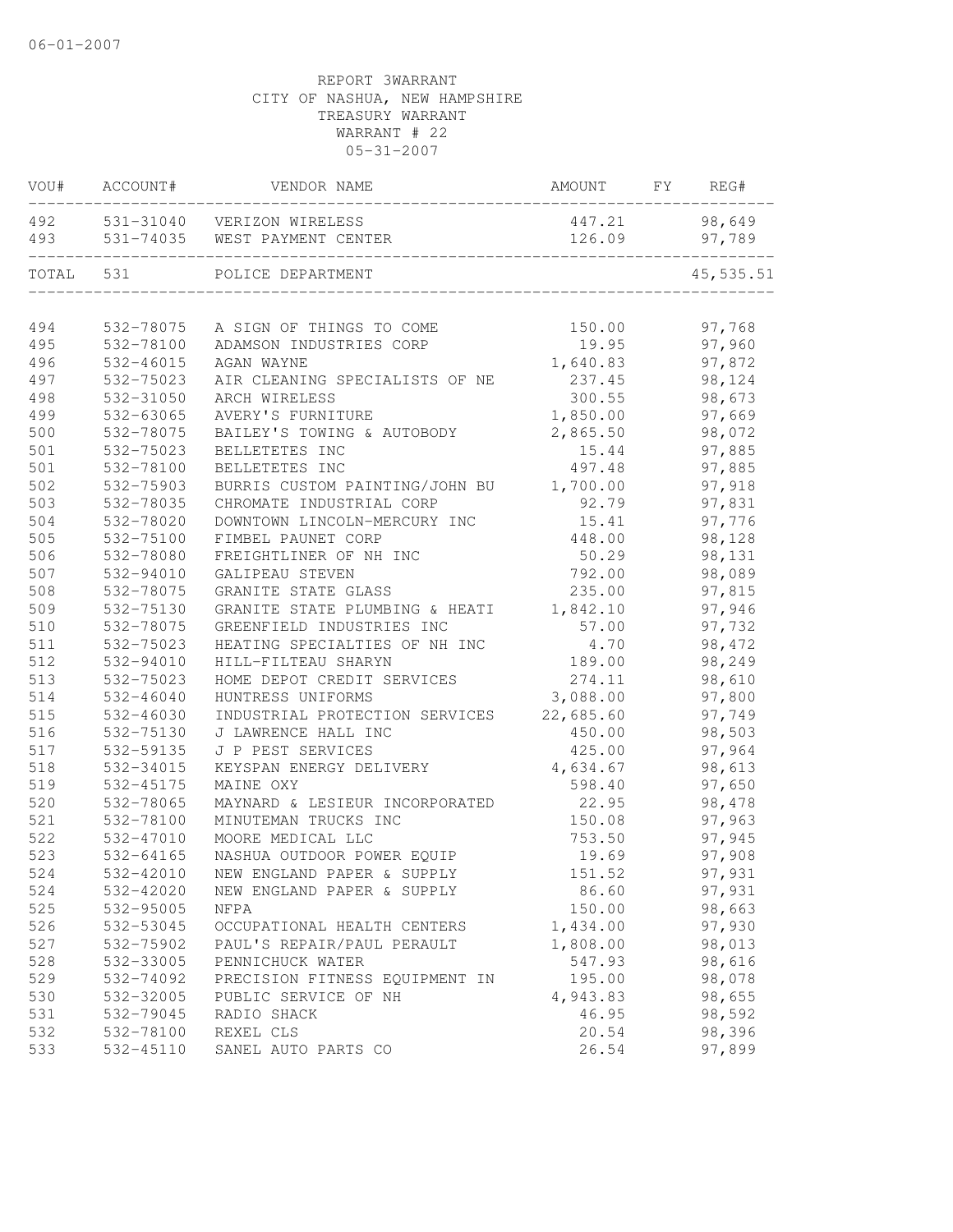| VOU#  | ACCOUNT#  | VENDOR NAME                        | AMOUNT   | FΥ | REG#          |
|-------|-----------|------------------------------------|----------|----|---------------|
| 533   | 532-78100 | SANEL AUTO PARTS CO                | 318.30   |    | 97,899        |
| 534   | 532-34005 | SHATTUCK MALONE OIL CO             | 763.84   |    | 98,587        |
| 535   | 532-73005 | SIROIS & SON APPLIANCE REPAIRS     | 63.00    |    | 98,499        |
| 536   | 532-41015 | STAPLES BUSINESS ADVANTAGE         | 177.90   |    | 98,157        |
| 536   | 532-45125 | STAPLES BUSINESS ADVANTAGE         | 302.53   |    | 98,157        |
| 537   | 532-49025 | STATE OF NH                        | 40.00    |    | 97,790        |
| 538   | 532-94010 | STOWERS ANTHONY                    | 1,664.00 |    | 97,721        |
| 539   | 532-47005 | SYNERNET INC                       | 1,033.71 |    | 97,784        |
| 540   | 532-59100 | TRUE BLUE CLEANERS                 | 35.26    |    | 97,962        |
| 541   | 532-75023 | UNITED SUPPLY COMPANY INC          | 297.64   |    | 98,486        |
| 542   | 532-31040 | VERIZON WIRELESS                   | 34.67    |    | 98,649        |
| 543   | 532-78020 | YANKEE TRUCKS                      | 156.22   |    | 97,701        |
| TOTAL | 532       | FIRE DEPARTMENT                    |          |    | 60, 403.47    |
| 544   |           | 534-32020 PUBLIC SERVICE OF NH     |          |    | 198.28 98,655 |
| TOTAL | 534       | STREET LIGHTING                    |          |    | 198.28        |
|       |           |                                    |          |    |               |
| 545   |           | 535-81023 ARCH WIRELESS            | 63.26    |    | 98,673        |
| 546   |           | 535-81023 GRANITE STATE STAMPS INC | 24.99    |    | 98,130        |
| 547   | 535-81023 | TJ'S DELI                          | 94.39    |    | 97,652        |
| TOTAL | 535       | EMERGENCY MANAGEMENT               |          |    | 182.64        |
|       |           |                                    |          |    |               |
| 548   | 536-74150 | COMPUTER HUT OF N E INC            | 117.90   |    | 98,496        |
| 549   | 536-64255 | HEFFERAN TIMOTHY                   | 7.92     |    | 98,556        |
| 550   | 536-94005 | MANSFIELD WILLIAM                  | 580.60   |    | 98,558        |
| 551   | 536-53065 | MOTOROLA                           | 4,600.00 |    | 97,805        |
| 551   | 536-64255 | MOTOROLA                           | 8,066.20 |    | 97,805        |
| 552   | 536-95000 | MTUG                               | 50.00    |    | 98,600        |
| 553   | 536-32035 | PUBLIC SERVICE OF NH               | 1,497.71 |    | 98,655        |
| 554   | 536-94005 | RAE BRIAN                          | 750.80   |    | 98,557        |
| 555   | 536-46045 | SHERMAN BRIAN                      | 201.93   |    | 97,687        |
| 556   | 536-41015 | STAPLES BUSINESS ADVANTAGE         | 196.59   |    | 98,157        |
| 557   |           | 536-43005 UNITED PARCEL SERVICE    | 12.51    |    | 98,680        |
| 558   |           | 536-31050 VERIZON WIRELESS         | 70.25    |    | 98,649        |
| TOTAL | 536       | CITYWIDE COMMUNICATIONS            |          |    | 16, 152.41    |
|       |           |                                    |          |    |               |
| 559   | 541-72010 | CONWAY OFFICE PRODUCTS LLC         | 90.00    |    | 97,840        |
| 560   | 541-53165 | LANGUAGE LINE SERVICES             | 93.00    |    | 97,785        |
| 561   |           | 541-33005 PENNICHUCK WATER         | 119.84   |    | 98,616        |
| 562   | 541-32005 | PUBLIC SERVICE OF NH               | 932.95   |    | 98,655        |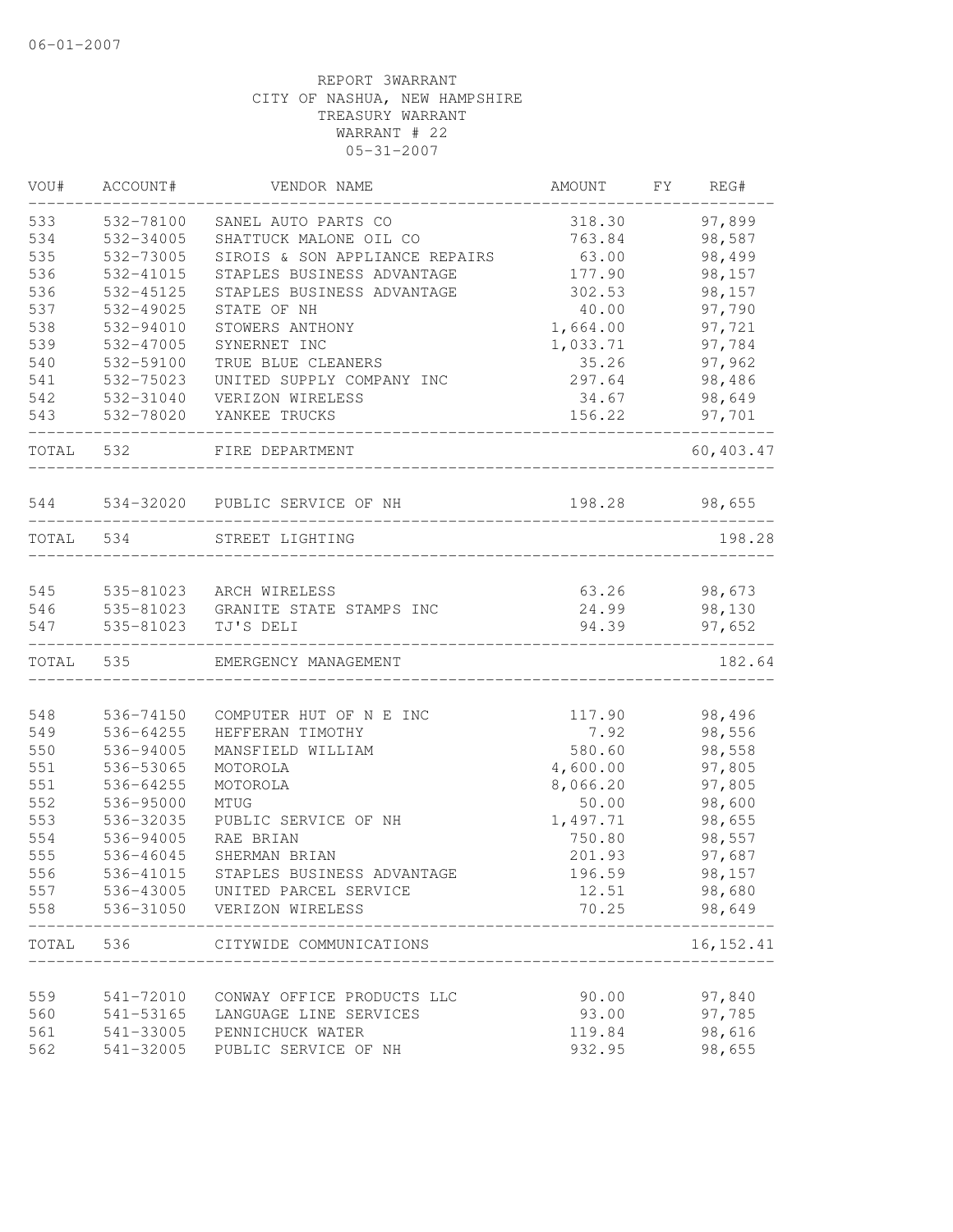| VOU#      | ACCOUNT#  | VENDOR NAME                           | AMOUNT FY REG#  |          |
|-----------|-----------|---------------------------------------|-----------------|----------|
|           |           | 563 541-34005 SHATTUCK MALONE OIL CO  | 1,491.94 98,587 |          |
| TOTAL     | 541       | COMMUNITY SERVICES DIVISION           |                 | 2,727.73 |
|           |           | 564 542-59100 CLIA LABORATORY PROGRAM | 150.00          | 98,607   |
| 565       |           | 542-72010 CONWAY OFFICE PRODUCTS LLC  | 90.00           | 97,840   |
| TOTAL 542 |           | COMMUNITY HEALTH                      |                 | 240.00   |
| 566       | 543-53025 | ENVIRONMENTAL RESOURCE ASSOCIA        | 326.85          | 97,734   |
| 567       | 543-41015 | STAPLES BUSINESS ADVANTAGE            | 33.90           | 98,157   |
| 568       | 543-49075 | TREMBLAY MICHAEL V                    | 21.12           | 98,559   |
| 568       | 543-91005 | TREMBLAY MICHAEL V                    | 11.64           | 98,559   |
| 568       | 543-94005 | TREMBLAY MICHAEL V                    | 30.00           | 98,559   |
| 568       | 543-95005 | TREMBLAY MICHAEL V                    | 10.00           | 98,559   |
| TOTAL     | 543       | ENVIRONMENTAL HEALTH DEPT.            |                 | 433.51   |
| 569       | 544-72010 | CONWAY OFFICE PRODUCTS LLC            | 90.00           | 97,840   |
| 570       | 544-94005 | SNHAHEC                               | 50.00           | 98,620   |
| 571       | 544-41015 | STAPLES BUSINESS ADVANTAGE            | 499.15          | 98,157   |
| 572       | 544-41015 | SURPLUS OFFICE EQUIPMENT INC          | 594.00          | 98,142   |
| TOTAL     | 544       | WELFARE ADMINISTRATION                |                 | 1,233.15 |
|           |           |                                       |                 |          |
| 573       | 545-97020 | 23-25 TEMPLE ST REALTY LLC            | 1,545.25        | 98,065   |
| 574       | 545-97020 | 25 ELM ST REALTY TRUST                | 345.00          | 98,119   |
| 575       | 545-97020 | 28-34 RR SQUARE LLC                   | 460.00          | 97,707   |
| 576       | 545-97020 | ABBOTT ST OXFORD HOUSE                | 237.00          | 98,041   |
| 577       | 545-97020 | AMH REAL ESTATE LLC                   | 461.79          | 97,668   |
| 578       | 545-97020 | ANASTASIADES NICHOLAS                 | 797.06          | 97,802   |
| 579       | 545-97020 | ARLINGTON ARMS LLC                    | 525.00          | 98,110   |
| 580       | 545-97020 | ARNOLD DENNIS                         | 435.00          | 97,806   |
| 581       | 545-97020 | BC-AD PROPERTIES                      | 615.03          | 97,889   |
| 582       | 545-97020 | BERNARD GINO                          | 850.00          | 98,039   |
| 583       | 545-97020 | BISHOP PROPERTY MANAGEMENT INC        | 473.71          | 98,074   |
| 584       | 545-97020 | BISHOP REAL ESTATE MGMT INC           | 237.33          | 97,867   |
| 585       | 545-97020 | BLANCHARD BLDG INVESTS/KENNETH        | 1,200.00        | 97,781   |
| 586       | 545-97020 | BONNETTE STEPHEN                      | 656.80          | 97,811   |
| 587       | 545-97020 | BRODEUR CLAUDE                        | 797.06          | 97,874   |
| 588       | 545-97020 | BROOK VILLAGE NORTH ASSOCIATES        | 636.00          | 97,948   |
| 589       | 545-97020 | CARROLL DOUGLAS                       | 212.50          | 98,040   |
| 590       | 545-97020 | CENTRAL REALTY                        | 1,087.31        | 97,927   |
| 591       | 545-97020 | CHANDLER COURT LLC                    | 1,000.00        | 98,088   |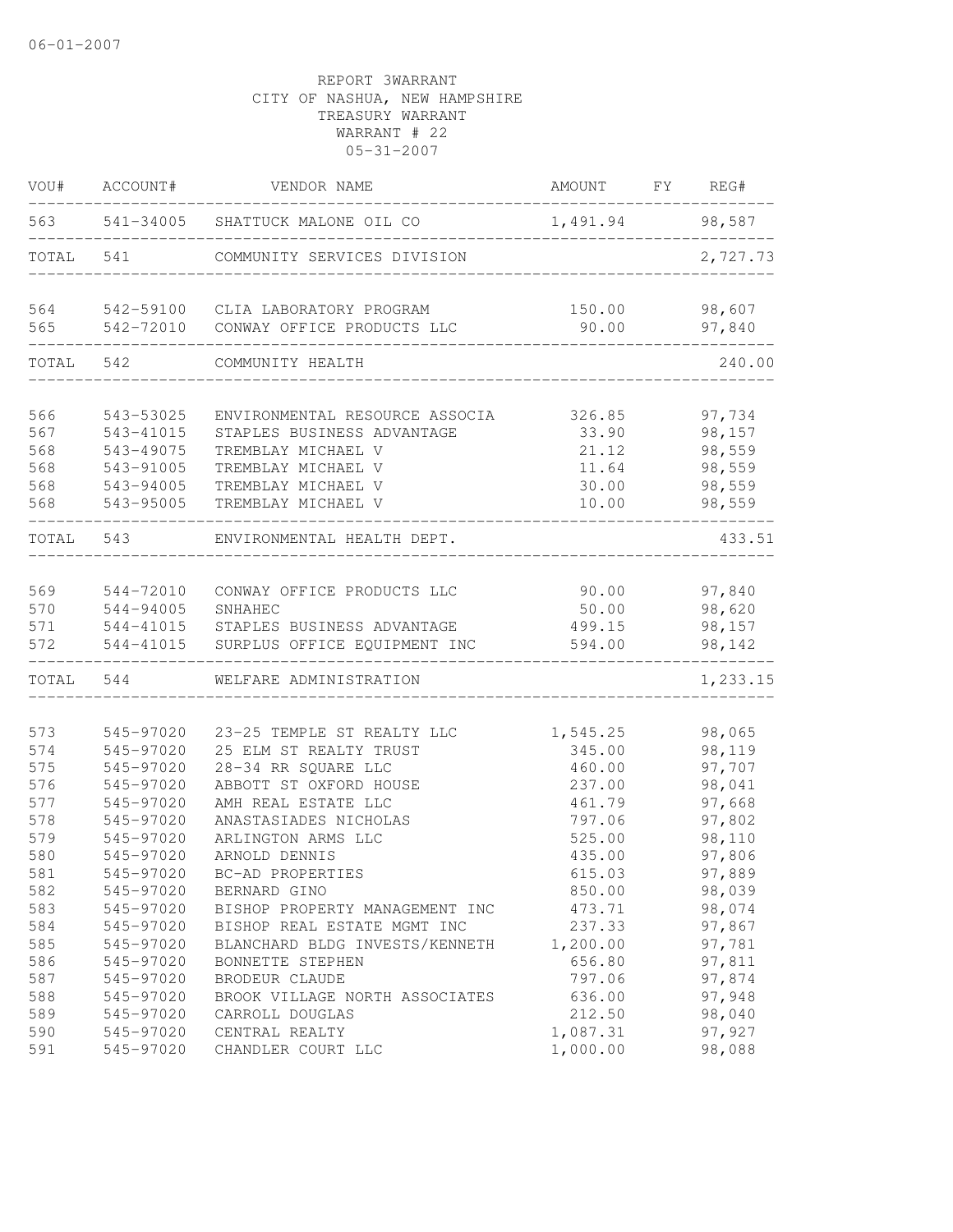| VOU# | ACCOUNT#  | VENDOR NAME                    | AMOUNT    | FY | REG#   |  |
|------|-----------|--------------------------------|-----------|----|--------|--|
| 592  | 545-97020 | CHASSE MICHAEL SR              | 143.01    |    | 97,923 |  |
| 593  | 545-97020 | CLOCKTOWER HOUSING ASSOCIATES  | 273.31    |    | 98,682 |  |
| 594  | 545-97020 | COUNTRY BARN MOTEL             | 195.00    |    | 97,888 |  |
| 595  | 545-97020 | CURTIS CHARLES R               | 86.10     |    | 97,660 |  |
| 596  | 545-97020 | D'INDIA MICHELLE               | 678.78    |    | 98,043 |  |
| 597  | 545-97020 | DAKIN TERRY                    | 371.90    |    | 98,085 |  |
| 598  | 545-97020 | DECOSTE ROBERT                 | 455.00    |    | 98,114 |  |
| 599  | 545-97015 | DEMOULAS SUPERMARKETS INC      | 3, 148.14 |    | 98,589 |  |
| 600  | 545-97020 | DERBY DOLORES                  | 1,287.58  |    | 97,932 |  |
| 601  | 545-97020 | DHG ASSOCIATES                 | 650.00    |    | 97,653 |  |
| 602  | 545-97020 | DOBENS SUSAN                   | 398.53    |    | 97,787 |  |
| 603  | 545-97020 | DOWNTOWNER NELSON/DAVID A GREG | 650.00    |    | 97,696 |  |
| 604  | 545-97020 | DROUIN ROBERT G                | 656.80    |    | 98,069 |  |
| 605  | 545-97015 | EASTERN PROPANE GAS INC        | 231.00    |    | 98,675 |  |
| 606  | 545-97020 | FISCHER MARJORIE               | 367.28    |    | 97,922 |  |
| 607  | 545-97020 | FLAGLER PROPERTIES             | 797.06    |    | 98,137 |  |
| 608  | 545-97015 | FRED FULLER OIL CO             | 234.90    |    | 98,622 |  |
| 609  | 545-97020 | GAUTHIER REALTY/CONNIE GAUTHIE | 2,251.08  |    | 98,151 |  |
| 610  | 545-97020 | HARBOR HOMES INC               | 501.00    |    | 97,808 |  |
| 611  | 545-97020 | HSU TAI-DEH                    | 1,000.00  |    | 98,048 |  |
| 612  | 545-97015 | KEYSPAN ENERGY DELIVERY        | 1,781.92  |    | 98,672 |  |
| 613  | 545-97020 | L & G PROPERTIES LLC           | 600.00    |    | 98,077 |  |
| 614  | 545-97020 | LAMERAND ENTERPRISES/KYLE LAME | 1,865.72  |    | 98,106 |  |
| 615  | 545-97020 | LOCUST ST REALTY LLC/TIMOTHY L | 318.39    |    | 98,159 |  |
| 616  | 545-97020 | LTA INVESTMENTS LLC            | 260.00    |    | 98,046 |  |
| 617  | 545-97020 | MACDONALD CHARLES              | 500.00    |    | 98,044 |  |
| 618  | 545-97020 | MARTIN GEORGE                  | 556.24    |    | 97,698 |  |
| 619  | 545-97020 | MCCHANDLER LLC                 | 525.00    |    | 97,884 |  |
| 620  | 545-97020 | NASHUA HOUSING AUTHORITY       | 1,364.42  |    | 98,120 |  |
| 621  | 545-97020 | NASHUA PASTORAL CARE           | 1,050.00  |    | 97,891 |  |
| 622  | 545-97020 | NOEL MAURICE R                 | 360.00    |    | 97,860 |  |
| 623  | 545-97020 | O'DONNELL ALBERT               | 287.50    |    | 98,045 |  |
| 624  | 545-97020 | O'DONNELL BRIAN F              | 488.25    |    | 98,149 |  |
| 625  | 545-97020 | PARENT JEAN                    | 221.57    |    | 97,861 |  |
| 626  | 545-97020 | PELLETIER DAVID                | 328.40    |    | 97,875 |  |
| 627  | 545-97020 | PLEAKAS MARION                 | 511.56    |    | 98,042 |  |
| 628  | 545-97015 | PUBLIC SERVICE CO OF NH        | 2,612.37  |    | 98,667 |  |
| 629  | 545-97020 | RICHER STEPHEN                 | 251.02    |    | 97,692 |  |
| 630  | 545-97020 | ROGERS SCOTT                   | 850.12    |    | 98,152 |  |
| 631  | 545-97020 | SANTANA JOSE A                 | 461.90    |    | 97,933 |  |
| 632  | 545-97015 | ST JOSEPH PHARMACY             | 38.80     |    | 97,715 |  |
| 633  | 545-97020 | THOMPSON JOHN                  | 841.74    |    | 97,839 |  |
| 634  | 545-97020 | TRAINOR MARINA                 | 384.86    |    | 98,009 |  |
| 635  | 545-97020 | TREMBLAY JEANNINE              | 650.00    |    | 97,645 |  |
| 636  | 545-97020 | TURMEL RANDY                   | 154.88    |    | 97,735 |  |
| 637  | 545-97020 | VARGAS RUBBY S                 | 1,000.00  |    | 98,049 |  |
| 638  | 545-97020 | WRN REAL ESTATE LLC            | 434.30    |    | 98,081 |  |
| 639  | 545-97020 | ZHAO CHANG                     | 500.00    |    | 97,755 |  |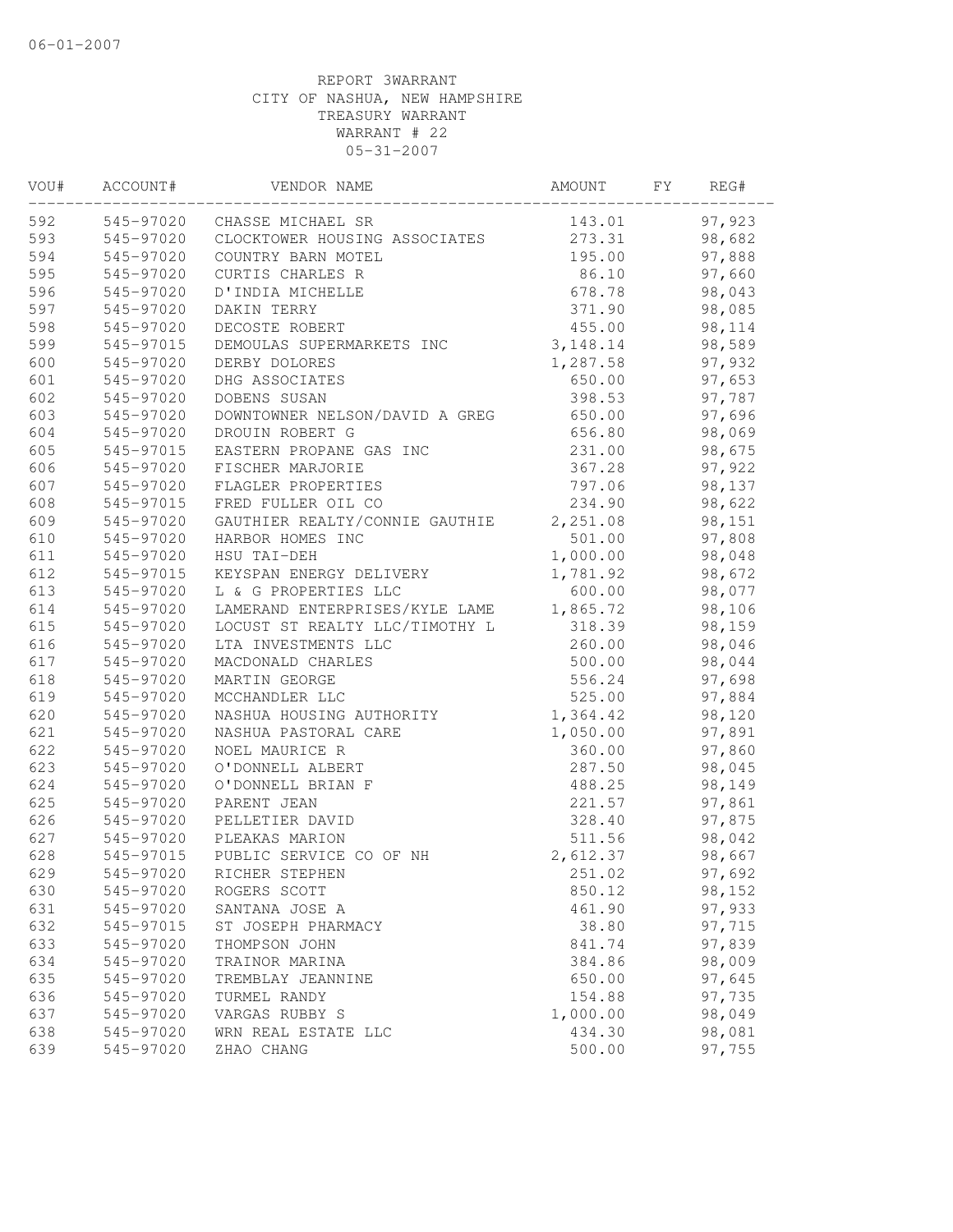| VOU#      | ACCOUNT#      | VENDOR NAME                          | AMOUNT   | FY. | REG#       |
|-----------|---------------|--------------------------------------|----------|-----|------------|
| TOTAL 545 |               | WELFARE COSTS                        |          |     | 46, 147.27 |
| 640       | 551-59100     | IMTEK REPROGRAPHICS INC              | 182.40   |     | 98,235     |
| 641       | 551-34015     | KEYSPAN ENERGY DELIVERY              | 168.88   |     | 98,613     |
| 642       | $551 - 46045$ | LEHIGH SAFETY SHOE LLC               | 82.00    |     | 97,858     |
| 643       | 551-59187     | NASHUA REGIONAL PLANNING COMMI       | 4,449.32 |     | 98,498     |
| 644       | $551 - 41015$ | NEW ENGLAND PAPER & SUPPLY           | 43.84    |     | 97,931     |
| 645       | 551-31040     | PAETEC COMMUNICATIONS INC            | 3.05     |     | 98,590     |
| 646       | 551-33005     | PENNICHUCK WATER                     | 66.88    |     | 98,616     |
| 647       | 551-32005     | PUBLIC SERVICE OF NH                 | 627.95   |     | 98,655     |
| 648       |               | 551-41015 STAPLES BUSINESS ADVANTAGE | 386.75   |     | 98,157     |
| TOTAL 551 |               | PUBLIC WORKS DIV & ENGINEERING       |          |     | 6,011.07   |
| 649       | 552-75135     | AFFILIATED HVAC SERVICES LLC         | 931.19   |     | 98,246     |
| 650       | 552-75021     | BELLETETES INC                       | 37.87    |     | 97,885     |
| 650       | 552-75022     | BELLETETES INC                       | 157.48   |     | 97,885     |
| 651       | 552-75021     | BOT-L-GAS INCORPORATED               | 71.94    |     | 98,480     |
| 652       | 552-45196     | BOUCHER'S GREENHOUSE & FLOWER        | 79.20    |     | 97,700     |
| 653       | 552-75021     | BROX INDUSTRIES INC                  | 59.66    |     | 97,727     |
| 654       | 552-78007     | CARPARTS OF NASHUA                   | 4.68     |     | 97,680     |
| 655       | 552-78007     | CASEY EQUIPMENT & RENTAL CORP        | 1,249.28 |     | 98,121     |
| 656       | 552-48015     | DENNIS K BURKE INC                   | 1,672.22 |     | 98,681     |
| 657       | 552-78100     | DICK RAYMOND INC                     | 74.95    |     | 98,484     |
| 658       | 552-78100     | DOWNTOWN LINCOLN-MERCURY INC         | 82.81    |     | 97,776     |
| 659       | 552-75022     | ERICKSON CLEANING SERVICES LLC       | 150.00   |     | 97,843     |
| 660       | 552-45110     | FILLION ASSOCIATES INC               | 5,072.29 |     | 97,739     |
| 660       | 552-45235     | FILLION ASSOCIATES INC               | 74.90    |     | 97,739     |
| 661       | 552-75135     | FIMBEL PAUNET CORP                   | 350.00   |     | 98,128     |
| 662       | 552-75021     | FRANKLIN PAINT CO INC                | 151.30   |     | 98,241     |
| 663       | 552-46045     | FREIRE MONTE                         | 82.00    |     | 98,560     |
| 664       | 552-75021     | GATE CITY FENCE CO INC               | 1,985.00 |     | 97,842     |
| 665       | 552-75021     | HALL WILLIAM H JR                    | 390.00   |     | 98,063     |
| 666       | 552-66000     | HANDY HOUSE INC                      | 239.94   |     | 98,634     |
| 667       | 552-46030     | HOME DEPOT CREDIT SERVICES           | 23.88    |     | 98,610     |
| 667       | $552 - 46045$ | HOME DEPOT CREDIT SERVICES           | 39.89    |     | 98,610     |
| 667       | 552-69035     | HOME DEPOT CREDIT SERVICES           | 44.08    |     | 98,610     |
| 667       | 552-75021     | HOME DEPOT CREDIT SERVICES           | 581.17   |     | 98,610     |
| 667       | 552-75022     | HOME DEPOT CREDIT SERVICES           | 74.34    |     | 98,610     |
| 667       | 552-75135     | HOME DEPOT CREDIT SERVICES           | 730.42   |     | 98,610     |
| 668       | 552-75021     | JG GRADING LLC                       | 595.00   |     | 98,035     |
| 669       | 552-75021     | JOHNSON'S ELECTRIC SUPPLY            | 471.50   |     | 97,788     |
| 669       | 552-75022     | JOHNSON'S ELECTRIC SUPPLY            | 856.33   |     | 97,788     |
| 669       | 552-75040     | JOHNSON'S ELECTRIC SUPPLY            | 1,162.20 |     | 97,788     |
| 670       | 552-59180     | K CARLSON TREE SERVICE               | 1,100.00 |     | 97,915     |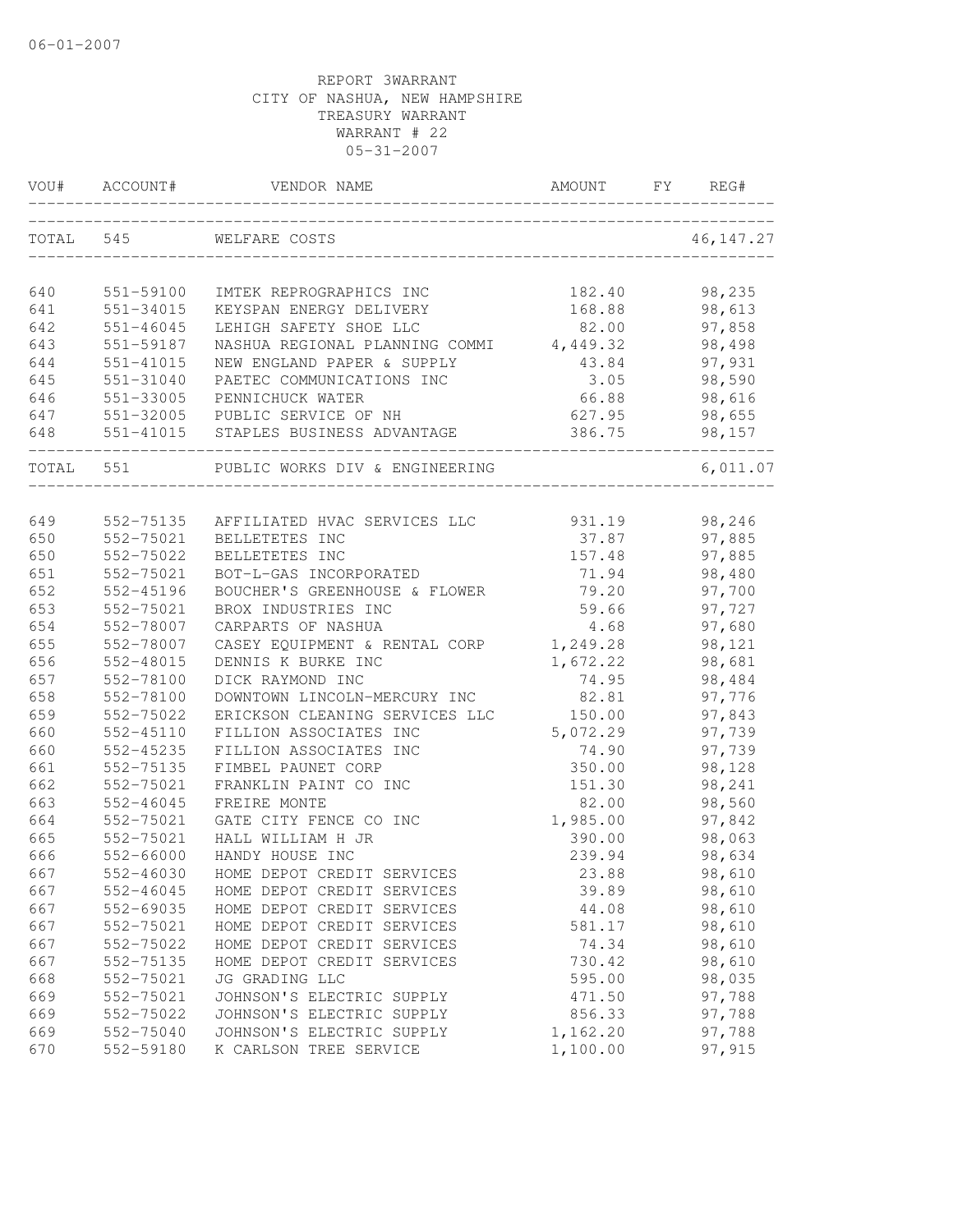| VOU#  | ACCOUNT#  | VENDOR NAME                          | AMOUNT   | FY | REG#       |
|-------|-----------|--------------------------------------|----------|----|------------|
| 671   | 552-34015 | KEYSPAN ENERGY DELIVERY              | 547.93   |    | 98,613     |
| 671   | 552-34045 | KEYSPAN ENERGY DELIVERY              | 609.80   |    | 98,613     |
| 672   | 552-75021 | LARCHMONT IRRIGATION                 | 226.69   |    | 97,845     |
| 673   | 552-45290 | M & N SPORTS LLC                     | 3,616.15 |    | 97,898     |
| 674   | 552-78100 | MAJESTIC MOTORS                      | 300.00   |    | 97,801     |
| 675   | 552-78065 | MAYNARD & LESIEUR INCORPORATED       | 188.28   |    | 98,478     |
| 676   | 552-41015 | MELLIN NANCY                         | 4.99     |    | 98,561     |
| 676   | 552-42010 | MELLIN NANCY                         | 21.18    |    | 98,561     |
| 676   | 552-75022 | MELLIN NANCY                         | 15.99    |    | 98,561     |
| 676   | 552-94005 | MELLIN NANCY                         | 21.00    |    | 98,561     |
| 677   | 552-75021 | NARDONE SAND & GRAVEL CO INC         | 1,408.00 |    | 97,871     |
| 678   | 552-78007 | NASHUA OUTDOOR POWER EQUIP           | 45.63    |    | 97,908     |
| 679   | 552-94005 | NESTMA                               | 100.00   |    | 98,631     |
| 680   | 552-31040 | PAETEC COMMUNICATIONS INC            | 20.81    |    | 98,590     |
| 681   | 552-33005 | PENNICHUCK WATER                     | 358.26   |    | 98,616     |
| 682   | 552-32005 | PUBLIC SERVICE OF NH                 | 5,496.35 |    | 98,656     |
| 682   | 552-32005 | PUBLIC SERVICE OF NH                 | 162.81   |    | 98,657     |
| 682   | 552-32040 | PUBLIC SERVICE OF NH                 | 3,192.08 |    | 98,657     |
| 683   | 552-75021 | RF MORSE TURF & ORNAMENTAL           | 228.80   |    | 97,767     |
| 684   | 552-75021 | S V MOFFETT CO<br><b>INC</b>         | 716.20   |    | 97,917     |
| 685   | 552-78007 | SANEL AUTO PARTS CO                  | 156.01   |    | 97,899     |
| 686   | 552-75135 | SPORT SUPPLY GROUP INC               | 283.97   |    | 98,096     |
| 687   | 552-41015 | STAPLES BUSINESS ADVANTAGE           | 309.89   |    | 98,157     |
| 688   | 552-66000 | SUNBELT RENTALS                      | 412.10   |    | 97,950     |
| 689   | 552-64192 | TURF PRODUCTS CORP                   | 6,313.00 |    | 98,160     |
| 689   | 552-78100 | TURF PRODUCTS CORP                   | 738.68   |    | 98,160     |
| 690   | 552-75135 | TURF SPECIALIST LLC                  | 500.00   |    | 97,916     |
| 691   | 552-46045 | UNIFIRST CORPORATION                 | 68.29    |    | 98,133     |
| 692   | 552-81086 | UNITED PARCEL SERVICE INC            | 1,850.00 |    | 98,665     |
| 693   | 552-75021 | UNITED SUPPLY COMPANY INC            | 535.05   |    | 98,486     |
| 694   | 552-31040 | VERIZON                              | 83.99    |    | 98,629     |
| 695   | 552-75135 | YANKEE EQUIPMENT SYSTEMS INC         | 291.00   |    | 97,702     |
| TOTAL | 552       | PARKS AND RECREATION                 |          |    | 47, 418.45 |
|       |           |                                      |          |    |            |
| 696   |           | 553-94005 AMERICAN PUBLIC WORKS ASSN | 161.25   |    | 98,671     |
| 697   |           | 553-59100 ARCSOURCE INC              | 61.10    |    | 97,901     |
| 698   | 553-42010 | BANNER SYSTEMS OF MASSACHUSETT       | 42.18    |    | 98,467     |
| 699   | 553-47010 | BASS FIRST AID SERVICE COMPANY       | 145.65   |    | 97,778     |
| 700   | 553-45060 | BELLETETES INC                       | 7.64     |    | 97,885     |
| 700   | 553-49075 | BELLETETES INC                       | 14.75    |    | 97,885     |
| 700   | 553-69025 | BELLETETES INC                       | 58.47    |    | 97,885     |
| 700   | 553-78100 | BELLETETES INC                       | 9.89     |    | 97,885     |
| 701   | 553-45015 | BROX INDUSTRIES INC                  | 1,576.42 |    | 97,727     |
| 701   | 553-45025 | BROX INDUSTRIES INC                  | 76.00    |    | 97,727     |
| 701   | 553-45190 | BROX INDUSTRIES INC                  | 242.39   |    | 97,727     |
| 702   | 553-78100 | CASEY EQUIPMENT & RENTAL CORP        | 391.53   |    | 98,121     |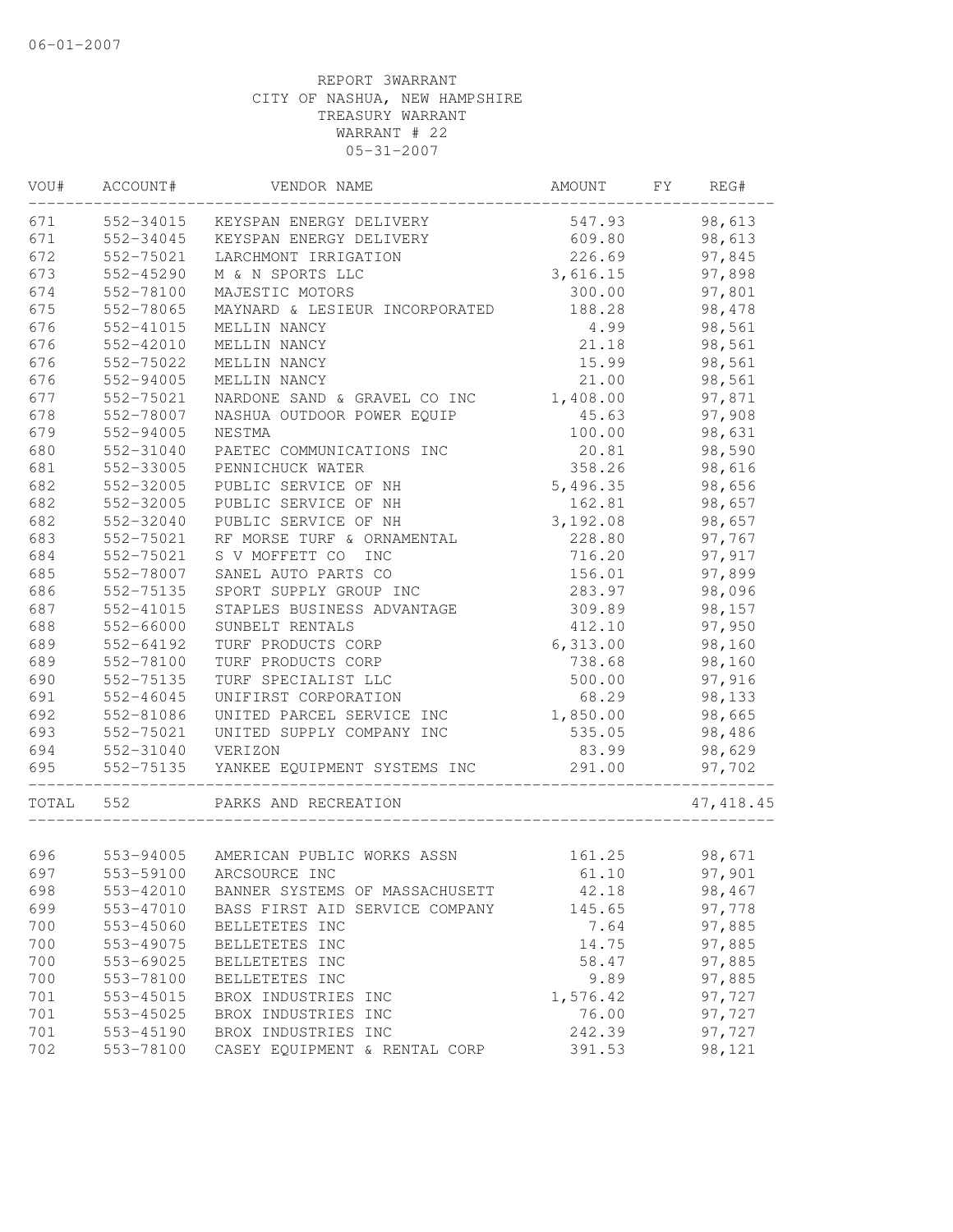| VOU#  | ACCOUNT#      | VENDOR NAME                    | AMOUNT    | FY. | REG#       |
|-------|---------------|--------------------------------|-----------|-----|------------|
| 703   |               | 553-49075 CCP INDUSTRIES INC   | 172.52    |     | 97,906     |
| 704   | 553-69030     | CHAPPELL TRACTOR SALES INC     | 903.90    |     | 97,728     |
| 705   | 553-49075     | CHROMATE INDUSTRIAL CORP       | 422.35    |     | 97,831     |
| 706   | 553-45060     | CORRIVEAU ROUTHIER INC         | 64.00     |     | 98,470     |
| 706   | 553-49075     | CORRIVEAU ROUTHIER INC         | 45.00     |     | 98,470     |
| 707   | 553-59100     | D & R TOWING INC               | 150.00    |     | 98,471     |
| 708   | 553-91005     | DEBOISBRIAND ROGER             | 102.38    |     | 98,562     |
| 709   | 553-48015     | DENNIS K BURKE INC             | 11,699.91 |     | 98,681     |
| 710   | 553-78100     | DONOVAN SPRING COMPANY INC     | 621.23    |     | 97,725     |
| 711   | 553-78100     | <b>DUNN BATTERY</b>            | 400.75    |     | 97,816     |
| 712   | 553-72035     | GE CAPITAL INC                 | 85.00     |     | 98,145     |
| 713   | 553-78100     | HK POWERSPORTS - HOOKSETT      | 59.95     |     | 98,011     |
| 714   | 553-69025     | HOME DEPOT CREDIT SERVICES     | 86.85     |     | 98,610     |
| 714   | 553-69030     | HOME DEPOT CREDIT SERVICES     | 498.00    |     | 98,610     |
| 715   | 553-78100     | HOWARD P FAIRFIELD INC         | 2,711.06  |     | 98,359     |
| 716   | 553-34015     | KEYSPAN ENERGY DELIVERY        | 4,839.42  |     | 98,613     |
| 717   | 553-78100     | LIBERTY INTN'L TRUCKS OF NH LL | 153.24    |     | 98,475     |
| 718   | 553-78100     | MAC MULKIN CHEVROLET INC       | 134.04    |     | 98,473     |
| 719   | 553-78065     | MAYNARD & LESIEUR INCORPORATED | 395.08    |     | 98,478     |
| 720   | 553-78100     | MINUTEMAN TRUCKS INC           | 77.91     |     | 97,963     |
| 721   | 553-45260     | MORTON SALT                    | 9,701.41  |     | 97,892     |
| 722   | 553-49075     | NAPA AUTO PARTS                | 19.80     |     | 98,105     |
| 722   | 553-78100     | NAPA AUTO PARTS                | 494.67    |     | 98,105     |
| 723   | 553-31040     | PAETEC COMMUNICATIONS INC      | 19.08     |     | 98,590     |
| 724   | 553-78100     | PINE MOTOR PARTS               | 14.99     |     | 98,479     |
| 725   | 553-32005     | PUBLIC SERVICE OF NH           | 5,767.91  |     | 98,657     |
| 726   | 553-45060     | REDIMIX COMPANIES INC          | 412.00    |     | 97,920     |
| 727   | 553-49075     | RO-BRAND PRODUCTS INC          | 197.46    |     | 98,122     |
| 727   | 553-78100     | RO-BRAND PRODUCTS INC          | 35.14     |     | 98,122     |
| 728   | 553-42010     | ROCHESTER MIDLAND CORPORATION  | 66.22     |     | 98,490     |
| 729   | 553-59100     | SAFETY KLEEN SYSTEMS INC       | 159.00    |     | 97,723     |
| 730   | 553-49075     | SANEL AUTO PARTS CO            | 36.42     |     | 97,900     |
| 730   | 553-69025     | SANEL AUTO PARTS CO            | 108.00    |     | 97,899     |
| 730   | 553-78100     | SANEL AUTO PARTS CO            | 801.39    |     | 97,899     |
| 730   | 553-78100     | SANEL AUTO PARTS CO            | 418.50    |     | 97,900     |
| 731   | 553-48005     | SHATTUCK MALONE OIL CO         | 17,335.86 |     | 98,587     |
| 732   | 553-41015     | STAPLES BUSINESS ADVANTAGE     | 117.53    |     | 98,157     |
| 733   | 553-46045     | SUNBELT RENTALS                | 99.96     |     | 97,950     |
| 734   | 553-46045     | UNIFIRST CORPORATION           | 750.94    |     | 98,133     |
| 735   | 553-49075     | USP OF NEW ENGLAND             | 186.72    |     | 98,094     |
| 735   | 553-69025     | USP OF NEW ENGLAND             | 159.52    |     | 98,094     |
| 735   | $553 - 78100$ | USP OF NEW ENGLAND             | 635.94    |     | 98,094     |
| 736   | 553-78100     | WOOD'S CRW CORP OF NH          | 173.64    |     | 98,111     |
| TOTAL | 553           | STREET DEPARTMENT              |           |     | 64, 121.96 |
| 737   |               | 555-49075 BELLETETES INC       | 6.60      |     | 97,885     |
|       |               |                                |           |     |            |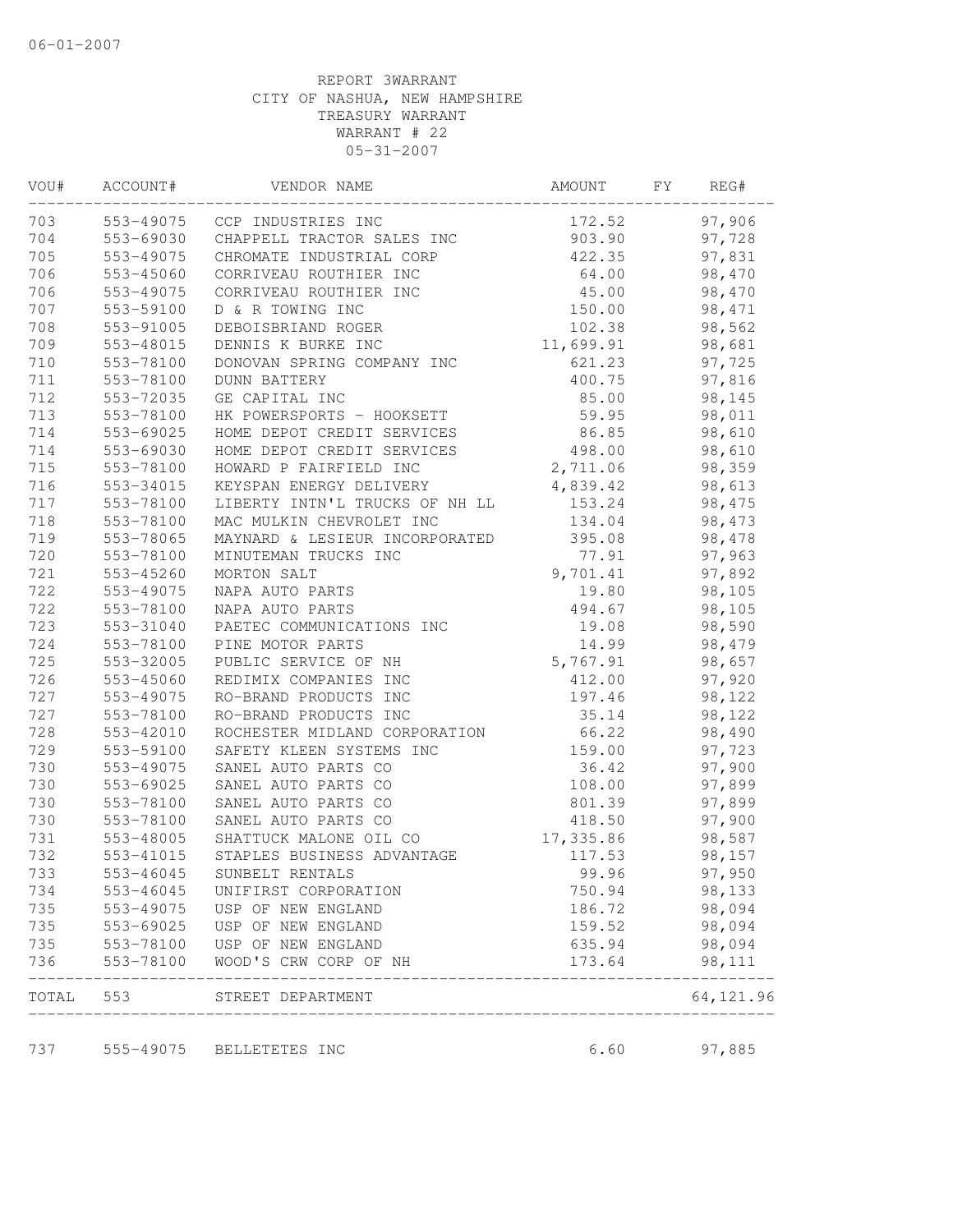| VOU#  | ACCOUNT#      | VENDOR NAME                      | AMOUNT   | FY. | REG#         |
|-------|---------------|----------------------------------|----------|-----|--------------|
| 738   | 555-94005     | CAREER TRACK                     | 99.00    |     | 98,628       |
| 739   | 555-62000     | CONWAY OFFICE PRODUCTS LLC       | 1,309.73 |     | 97,840       |
| 740   | 555-59320     | DOWNTOWN LINCOLN-MERCURY INC     | 27.29    |     | 97,776       |
| 741   | 555-49075     | GRAINGER                         | 109.92   |     | 97,951       |
| 742   | 555-59100     | HEALTH STOP INC                  | 169.00   |     | 97,863       |
| 743   | 555-91005     | HUSBAND WAYNE                    | 101.86   |     | 98,563       |
| 744   | 555-75023     | LOWE'S                           | 335.93   |     | 98,652       |
| 745   | 555-45288     | M & M ELECTRICAL SUPPLY CO INC   | 333.37   |     | 98,468       |
| 746   | 555-31040     | PAETEC COMMUNICATIONS INC        | 19.08    |     | 98,590       |
| 747   | 555-45107     | PERMA-LINE CORP OF NEW ENGLAND   | 1,342.50 |     | 97,699       |
| 747   | 555-45285     | PERMA-LINE CORP OF NEW ENGLAND   | 5,072.95 |     | 97,699       |
| 748   | 555-32025     | PUBLIC SERVICE OF NH             | 1,252.06 |     | 98,657       |
| 748   | 555-32025     | PUBLIC SERVICE OF NH             | 1,170.94 |     | 98,658       |
| 749   | 555-46045     | UNIFIRST CORPORATION             | 93.52    |     | 98,133       |
| 749   | 555-75023     | UNIFIRST CORPORATION             | 20.05    |     | 98,133       |
| 750   | 555-49075     | W E AUBUCHON COMPANY INC         | 2.32     |     | 97,691       |
| TOTAL | 555           | TRAFFIC DEPARTMENT               |          |     | 11,466.12    |
|       |               |                                  |          |     |              |
| 751   | 557-59100     | MUNICIPAL SUPPLY SALES CO        | 150.00   |     | 98,095       |
| 752   | 557-31040     | PAETEC COMMUNICATIONS INC        | 3.09     |     | 98,590       |
| 753   | 557-45285     | PERMA-LINE CORP OF NEW ENGLAND   | 288.40   |     | 97,699       |
| 754   | 557-32005     | PUBLIC SERVICE OF NH             | 2,864.34 |     | 98,658       |
| 755   | 557-75023     | SIMPLEXGRINNELL                  | 926.10   |     | 97,667       |
| 756   | 557-41015     | STAPLES BUSINESS ADVANTAGE       | 47.81    |     | 98,157       |
| TOTAL | 557           | PARKING LOTS                     |          |     | 4,279.74     |
| 757   | 561-42020     | CCP INDUSTRIES INC               | 159.64   |     | 97,906       |
| 758   | $561 - 74085$ | NASHUA OUTDOOR POWER EQUIP       | 41.95    |     | 97,908       |
| 759   | 561-75023     | PSNH                             | 136.49   |     | 98,666       |
| 760   | 561-78007     | ROBBINS AUTO PARTS INC           | 19.76    |     | 97,942       |
| 761   | 561-59100     | SHATTUCK MALONE OIL CO           | 239.77   |     | 98,587       |
| 762   | 561-75023     | SKILLINGS & SONS INC             | 208.50   |     | 97,777       |
| TOTAL | 561           | EDGEWOOD CEMETERY                |          |     | 806.11       |
|       |               | 763 562-33005 PENNICHUCK WATER   |          |     | 70.84 98,616 |
|       |               |                                  |          |     |              |
|       | TOTAL 562     | SUBURBAN CEMETERIES              |          |     | 70.84        |
| 764   | 563-75023     | HOME DEPOT CREDIT SERVICES       | 162.97   |     | 98,610       |
| 765   |               | 563-34005 MCLAUGHLIN OIL COMPANY | 226.07   |     | 97,799       |
| 766   | 563-74085     | NASHUA OUTDOOR POWER EQUIP       | 133.38   |     | 97,908       |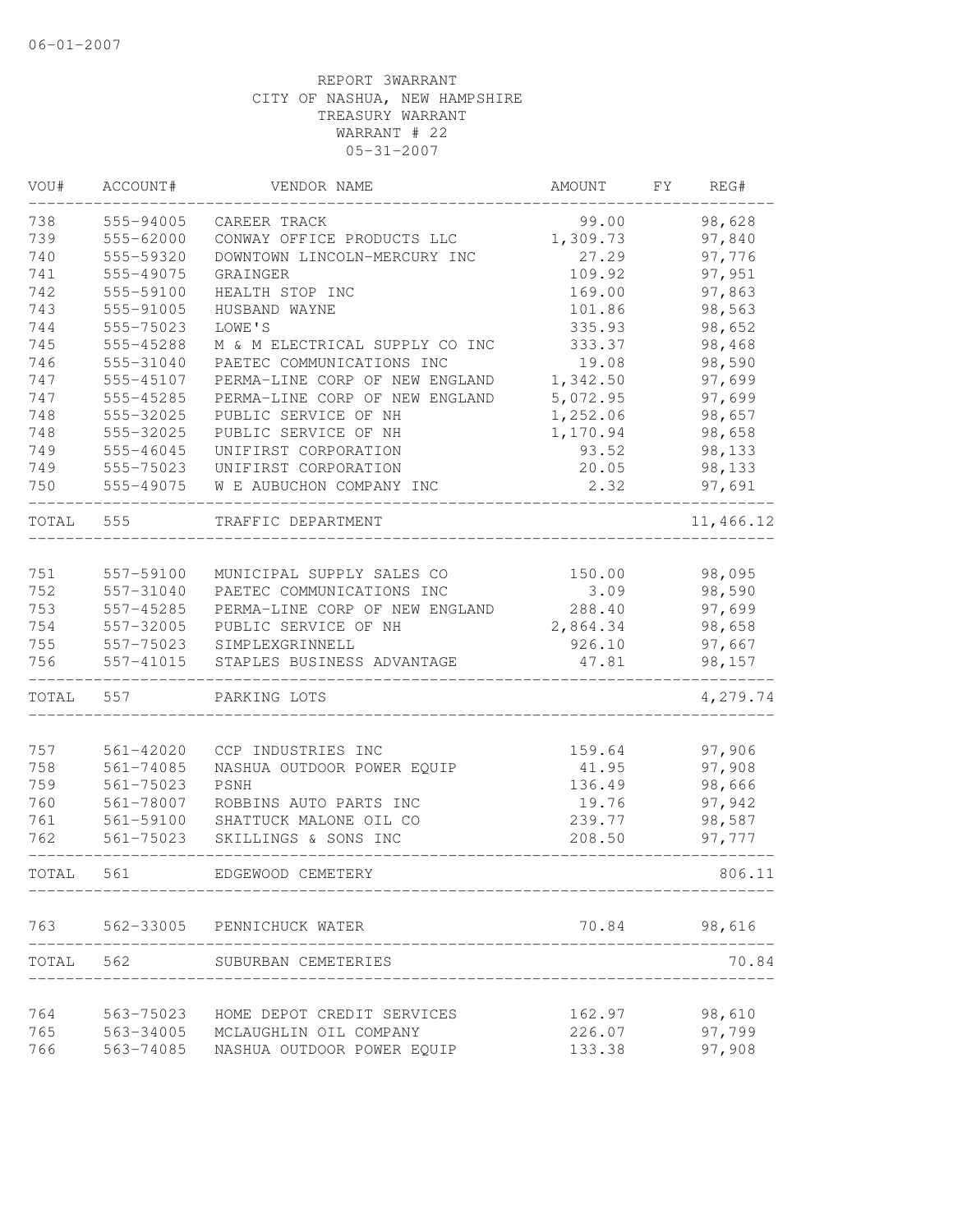| VOU#       | ACCOUNT#               | VENDOR NAME                                          | AMOUNT           | FY | REG#             |
|------------|------------------------|------------------------------------------------------|------------------|----|------------------|
| 767        |                        | 563-31040 PAETEC COMMUNICATIONS INC                  | 2.62             |    | 98,590           |
| 768        | 563-32005              | PUBLIC SERVICE OF NH                                 | 233.25           |    | 98,658           |
| TOTAL      | 563                    | WOODLAWN CEMETERY                                    |                  |    | 758.29           |
| 769        | 571-41015              | STAPLES BUSINESS ADVANTAGE                           | 607.91           |    | 98,157           |
| TOTAL      | 571                    | COMMUNITY DEVELOPMENT                                |                  |    | 607.91           |
|            |                        |                                                      |                  |    |                  |
| 770        | 572-49025              | CONSUMER REPORTS                                     | 44.00            |    | 98,608           |
| 771        | 572-59100              | GOVCONNECTION INC                                    | 641.47           |    | 97,661           |
| 772        | 572-51010              | HILLSBOROUGH COUNTY TREASURER                        | 150.00           |    | 98,485           |
| 773        | 572-49025              | THE ECONOMIST                                        | 199.00           |    | 98,646           |
| TOTAL 572  |                        | PLANNING DEPARTMENT                                  |                  |    | 1,034.47         |
|            |                        |                                                      |                  |    |                  |
| 774        | 575-41015<br>575-41015 | ALPHAGRAPHICS                                        | 11.40            |    | 97,904           |
| 775        |                        | ANCO ENGRAVED SIGNS & STAMPS I                       | 14.60            |    | 98,076           |
| 776        | 575-45220              | CHECKPOINT SYSTEMS INC                               | 1,407.10         |    | 97,730           |
| 777        | 575-72060              | COCCI COMPUTER SERVICES INC                          | 292.00           |    | 97,896           |
| 778        | 575-94010              | EYMAN CAROL                                          | 130.00           |    | 97,712           |
| 779<br>780 | 575-45220<br>575-45220 | GAYLORD BROS INC                                     | 81.70            |    | 98,488           |
| 781        |                        | GENERAL BOOK COVERS                                  | 194.85           |    | 97,690<br>98,565 |
| 782        | 575-59100              | GEYER BEN                                            | 100.00           |    |                  |
| 783        | 575-91005<br>575-45220 | GREENE MARY<br>GRESSCO LTD                           | 9.59<br>2,265.43 |    | 98,108<br>97,832 |
| 784        |                        | HIGHSMITH INC                                        |                  |    |                  |
| 785        | 575-45220              |                                                      | 15.00            |    | 98,677           |
| 786        | 575-34015              | KEYSPAN ENERGY DELIVERY                              | 1,774.00         |    | 98,613           |
| 787        | 575-94005              | MATTHEWS CHARLES                                     | 143.62           |    | 97,797           |
| 788        | 575-45050<br>575-45050 | NASHUA HIGH SCHOOL NORTH<br>NASHUA HIGH SCHOOL SOUTH | 60.00            |    | 98,617           |
|            | 575-57010              | NASHUA HIGH SCHOOL SOUTH                             | 65.00            |    | 98,678           |
| 788        |                        |                                                      | 55.00            |    | 98,678           |
| 789        | 575-41015              | NASHUA PUBLIC LIBRARY                                | 4.00             |    | 98,564           |
| 789        | 575-42005              | NASHUA PUBLIC LIBRARY                                | 4.79             |    | 98,564           |
| 789        | 575-43005              | NASHUA PUBLIC LIBRARY                                | 5.20             |    | 98,564           |
| 789        | 575-45090              | NASHUA PUBLIC LIBRARY                                | 24.41            |    | 98,564           |
| 789        | 575-45150              | NASHUA PUBLIC LIBRARY                                | 35.88            |    | 98,564           |
| 789        | 575-45220              | NASHUA PUBLIC LIBRARY                                | 35.83            |    | 98,564           |
| 789        | 575-64045              | NASHUA PUBLIC LIBRARY                                | 10.98            |    | 98,564           |
| 789        | 575-78100              | NASHUA PUBLIC LIBRARY                                | 115.39           |    | 98,564           |
| 789        | 575-91005              | NASHUA PUBLIC LIBRARY                                | 12.39            |    | 98,564           |
| 789        | 575-91015              | NASHUA PUBLIC LIBRARY                                | 3.00             |    | 98,564           |
| 790        | 575-74085              | NEVERETTS SEW & VAC INC                              | 578.00           |    | 97,711           |
| 791        | 575-94005              | NHLA                                                 | 65.00            |    | 98,625           |
| 792        | 575-31040              | PAETEC COMMUNICATIONS INC                            | 10.41            |    | 98,590           |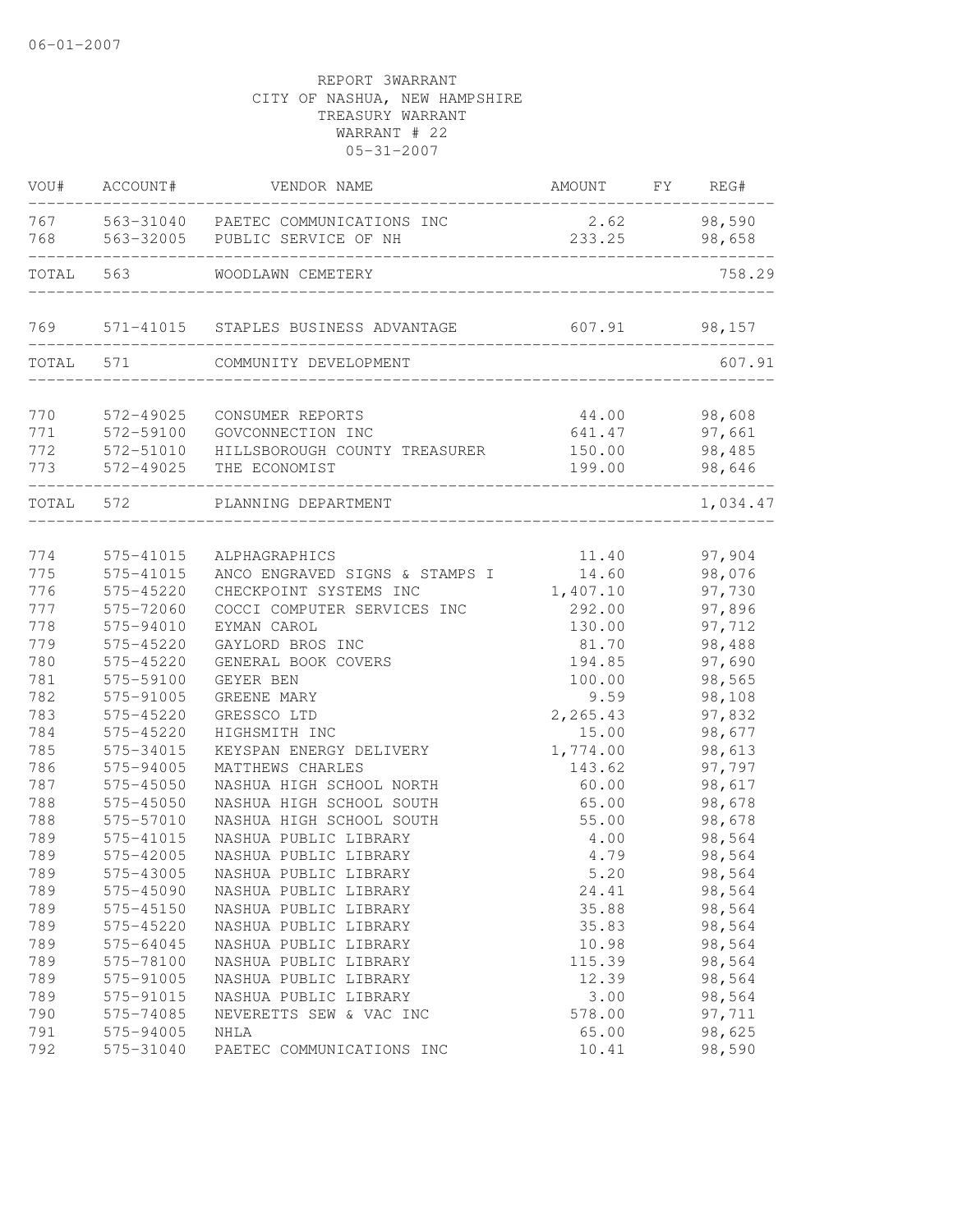| VOU#  | ACCOUNT#          | VENDOR NAME                    | AMOUNT   | FΥ | REG#     |
|-------|-------------------|--------------------------------|----------|----|----------|
| 793   | 575-33005         | PENNICHUCK WATER               | 179.64   |    | 98,616   |
| 794   | 575-32005         | PUBLIC SERVICE OF NH           | 65.78    |    | 98,658   |
| 795   | 575-95005         | SEE SCIENCE CENTER             | 115.00   |    | 98,668   |
| 796   | 575-73015         | SMITH BRADLEY J                | 127.00   |    | 98,080   |
| 797   | 575-41005         | STAPLES BUSINESS ADVANTAGE     | 78.35    |    | 98,157   |
| 797   | 575-41015         | STAPLES BUSINESS ADVANTAGE     | 97.38    |    | 98,157   |
| 797   | 575-45220         | STAPLES BUSINESS ADVANTAGE     | 478.24   |    | 98,157   |
| 797   | 575-64045         | STAPLES BUSINESS ADVANTAGE     | 187.07   |    | 98,157   |
| 798   | 575-45050         | VERIZON                        | 63.00    |    | 98,612   |
| TOTAL | 575               | PUBLIC LIBRARIES               |          |    | 8,916.03 |
| 799   | 576-95005         | ASHRAE                         | 195.00   |    | 98,684   |
| 800   | 576-91005         | DUPONT TIMOTHY                 | 76.02    |    | 97,792   |
| 801   | 576-95005         | INTERNATIONAL ASSOCIATION OF   | 90.00    |    | 98,685   |
| 802   | 576-95005         | NH FIRE PREVENTION SOCIETY/IAA | 12.00    |    | 98,599   |
| TOTAL | 576               | BUILDING DEPARTMENT            |          |    | 373.02   |
|       |                   |                                |          |    |          |
| 803   | 577-91005         | GAMES LAURA                    | 184.79   |    | 98,062   |
| 803   | 577-94005         | GAMES LAURA                    | 1,249.60 |    | 98,062   |
| 804   | 577-95005         | IAEI                           | 90.00    |    | 98,670   |
| 805   | 577-49025         | LAWYERS DIARY & MANUAL         | 56.00    |    | 98,601   |
| TOTAL | 577               | CODE ENFORCEMENT               |          |    | 1,580.39 |
|       | 194,016 581-49050 | A & E HOME VIDEO               | 303.35   |    | 98,222   |
|       | 194,017 581-75180 | A & M ROOFING & SHEET METAL CO | 752.14   |    | 98,136   |
|       | 194,018 581-94030 | AARTHUN KAY                    | 75.00    |    | 98,298   |
|       | 194,019 581-64192 | ABOLINS                        | 575.00   |    | 98,243   |
|       |                   |                                |          |    | 97,825   |
|       | 194,020 581-49050 | AC MOORE INC                   | 153.50   |    |          |
|       | 194,021 581-59130 | ACOSTA GERARDO                 | 128.00   |    | 98,440   |
|       | 194,022 581-42110 | ALARMAX DISTRIBUTORS INC       | 1,326.99 |    | 98,175   |
|       | 194,023 581-59130 | ALLEN JOSEPH                   | 54.00    |    | 98,401   |
|       | 194,024 581-53100 | AMERICAN SECURITY & FIRE PROTE | 4,104.00 |    | 97,655   |
| 806   | 581-53100         | ANACOMP INC                    | 49.45    |    | 97,731   |
|       | 194,025 581-59130 | ANDRUSKEVICH GREGORY           | 202.00   |    | 98,343   |
|       | 194,026 581-31050 | ARCH WIRELESS                  | 728.35   |    | 98,673   |
|       | 194,027 581-42130 | ARCSOURCE INC                  | 77.65    |    | 97,901   |
|       | 194,028 581-49050 | ASCD                           | 114.00   |    | 98,686   |
|       | 194,028 581-94030 | ASCD                           | 74.00    |    | 98,686   |
|       | 194,029 581-53100 | ATC ASSOCIATES INC             | 2,950.00 |    | 97,914   |
|       | 194,030 581-49050 | AUTOMOTIVE LIFT INSTITUTE INC  | 50.00    |    | 98,693   |
|       | 194,031 581-49075 | B & S LOCKSMITHS INC           | 305.42   |    | 98,118   |
|       | 194,032 581-59130 | BALL WILLIAM                   | 202.00   |    | 97,775   |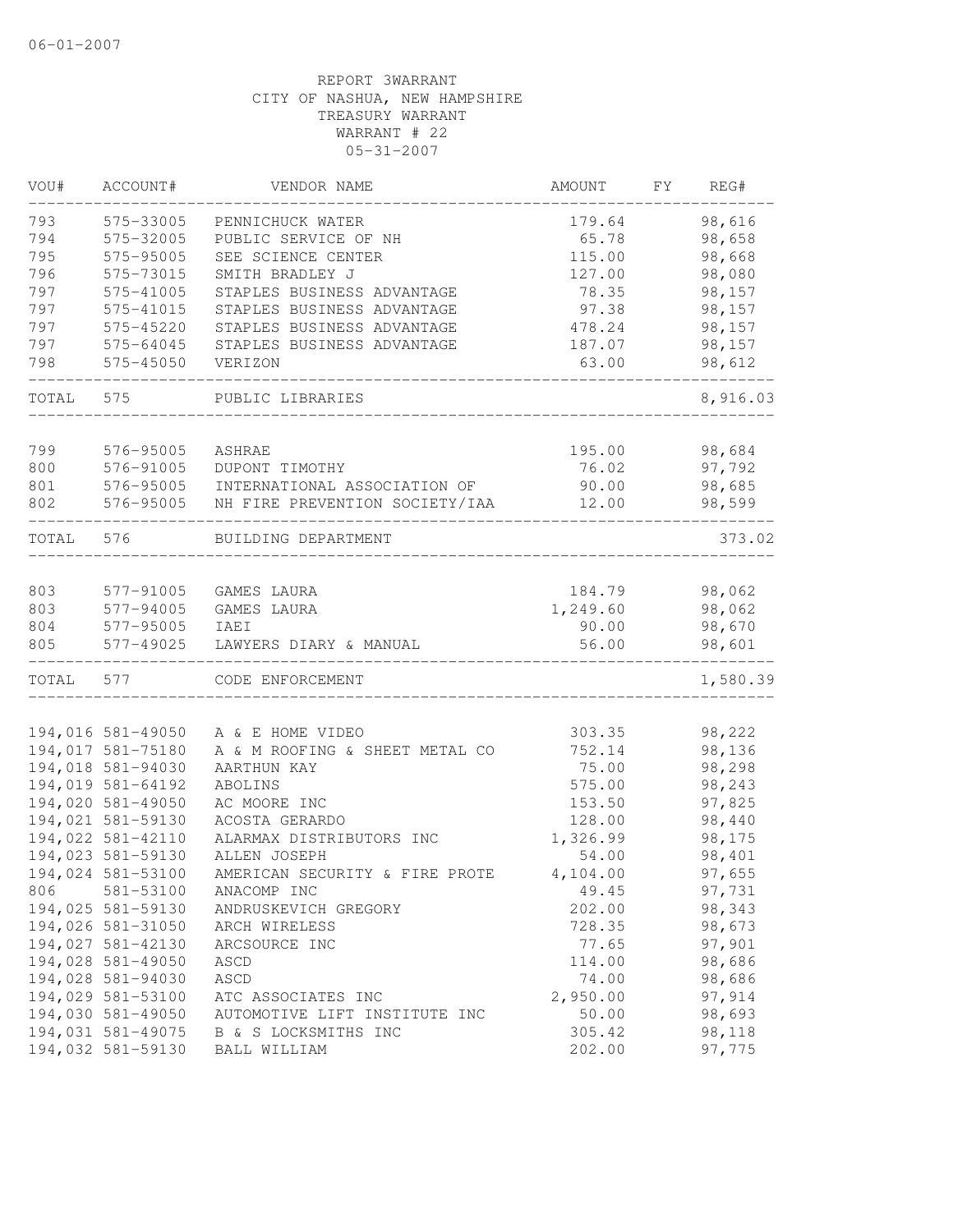| VOU# | ACCOUNT#          | VENDOR NAME                    | AMOUNT    | FY. | REG#   |  |
|------|-------------------|--------------------------------|-----------|-----|--------|--|
|      | 194,033 581-47010 | <b>BARBER ELLEN</b>            | 94.77     |     | 98,265 |  |
|      | 194,034 581-49035 | BARNES & NOBLE INC             | 44.95     |     | 97,649 |  |
|      | 194,035 581-42130 | BEARINGS SPECIALTY CO INC      | 25.18     |     | 98,141 |  |
|      | 194,036 581-59130 | BEAULIEU DAVID R               | 54.00     |     | 98,132 |  |
|      | 194,037 581-49075 | BELLETETES INC                 | 685.81    |     | 97,885 |  |
|      | 194,038 581-94010 | BENNETT JEAN                   | 1,010.40  |     | 98,215 |  |
|      | 194,039 581-59130 | BENSON WILLIAM                 | 384.00    |     | 98,368 |  |
|      | 194,040 581-78007 | BEST FORD                      | 347.93    |     | 97,681 |  |
|      | 194,041 581-49050 | BEYOND PLAY, LLC               | 51.85     |     | 98,332 |  |
|      | 194,042 581-59130 | BIENVENUE RAY                  | 54.00     |     | 98,402 |  |
|      | 194,043 581-49050 | BIXBY INTERNATIONAL CORP       | 2,221.20  |     | 98,694 |  |
|      | 194,044 581-49050 | BLICK ART MATERIALS            | 12.85     |     | 98,376 |  |
|      | 194,045 581-59130 | BOLDUC KEVIN                   | 54.00     |     | 98,384 |  |
|      | 194,046 581-49075 | BOSTONBEAN COFFEE COMPANY      | 141.00    |     | 98,275 |  |
|      | 194,047 581-94030 | BOUDREAU SARAH                 | 75.00     |     | 98,211 |  |
|      | 194,048 581-59130 | BOURASSA DANA                  | 74.00     |     | 98,340 |  |
|      | 194,049 581-94010 | BRITENRIKER DEBORAH            | 2,280.00  |     | 98,355 |  |
|      | 194,050 581-49030 | BROOKES PUBLISHING CO INC      | 35.95     |     | 98,509 |  |
|      | 194,051 581-49050 | BROWN LYNNE                    | 73.50     |     | 98,276 |  |
|      | 194,052 581-49910 | BROX INDUSTRIES INC            | 387.62    |     | 97,727 |  |
|      | 194,053 581-59130 | BUDA MARK                      | 74.00     |     | 98,466 |  |
|      | 194,054 581-59130 | CAMPBELL-KELLEY KATHLEEN       | 202.00    |     | 98,337 |  |
|      | 194,055 581-55015 | CANTARA DEBORAH A              | 43.65     |     | 97,909 |  |
|      | 194,056 581-42130 | CAPP INC                       | 769.50    |     | 98,165 |  |
|      | 194,057 581-55015 | CARING HANDS TRANSPORTATION LL | 12,100.00 |     | 98,403 |  |
|      | 194,058 581-55015 | CARSON KATHLEEN                | 184.30    |     | 97,673 |  |
|      | 194,059 581-41015 | CARTRIDGE WORLD                | 46.48     |     | 98,347 |  |
|      | 194,059 581-49050 | CARTRIDGE WORLD                | 2,082.89  |     | 98,347 |  |
|      | 194,060 581-49050 | CASTONGUAY HENRY               | 74.00     |     | 98,226 |  |
|      | 194,061 581-53100 | CATHARINE JENNIFER             | 39.00     |     | 98,453 |  |
| 807  | 581-53100         | CBCINNOVIS INC                 | 100.15    |     | 97,949 |  |
|      | 194,062 581-42110 | CED                            | 1,153.60  |     | 97,762 |  |
|      | 194,063 581-84030 | CEDARCREST INC                 | 4,308.29  |     | 97,670 |  |
|      | 194,064 581-42010 | CENTRAL PAPER PRODUCTS CO      | 165.00    |     | 98,489 |  |
|      | 194,064 581-42020 | CENTRAL PAPER PRODUCTS CO      | 6, 266.12 |     | 98,489 |  |
|      | 194,065 581-94010 | CHAPMAN WILLIAM                | 1,010.40  |     | 98,458 |  |
|      | 194,066 581-49910 | CHAPPELL TRACTOR SALES INC     | 71.07     |     | 97,728 |  |
|      | 194,067 581-49910 | CHRISTO PITARYS FARM           | 218.00    |     | 98,330 |  |
|      | 194,068 581-53103 | CLARK ASSOCIATES/DEBBIE CLARK  | 25,753.75 |     | 97,741 |  |
|      | 194,069 581-49050 | COBRA ELECTRONICS CORP         | 114.10    |     | 98,457 |  |
|      | 194,070 581-59130 | COLBURN GLENN                  | 74.00     |     | 98,345 |  |
|      | 194,071 581-49050 | COLBURN PHYLLIS                | 148.94    |     | 98,324 |  |
|      | 194,072 581-49050 | COLLINS EDUCATION ASSOCIATES L | 684.20    |     | 98,295 |  |
|      | 194,073 581-53103 | COMPASSIONATE STAFFING LLC     | 1,383.75  |     | 97,921 |  |
|      | 194,074 581-41040 | CONWAY OFFICE PRODUCTS LLC     | 112.88    |     | 97,840 |  |
|      | 194,075 581-44005 | COPY SHOP                      | 350.86    |     | 97,837 |  |
|      | 194,076 581-59130 | CORLEY EILEEN                  | 84.00     |     | 98,461 |  |
|      | 194,077 581-49910 | CORRIVEAU ROUTHIER INC         | 74.40     |     | 98,470 |  |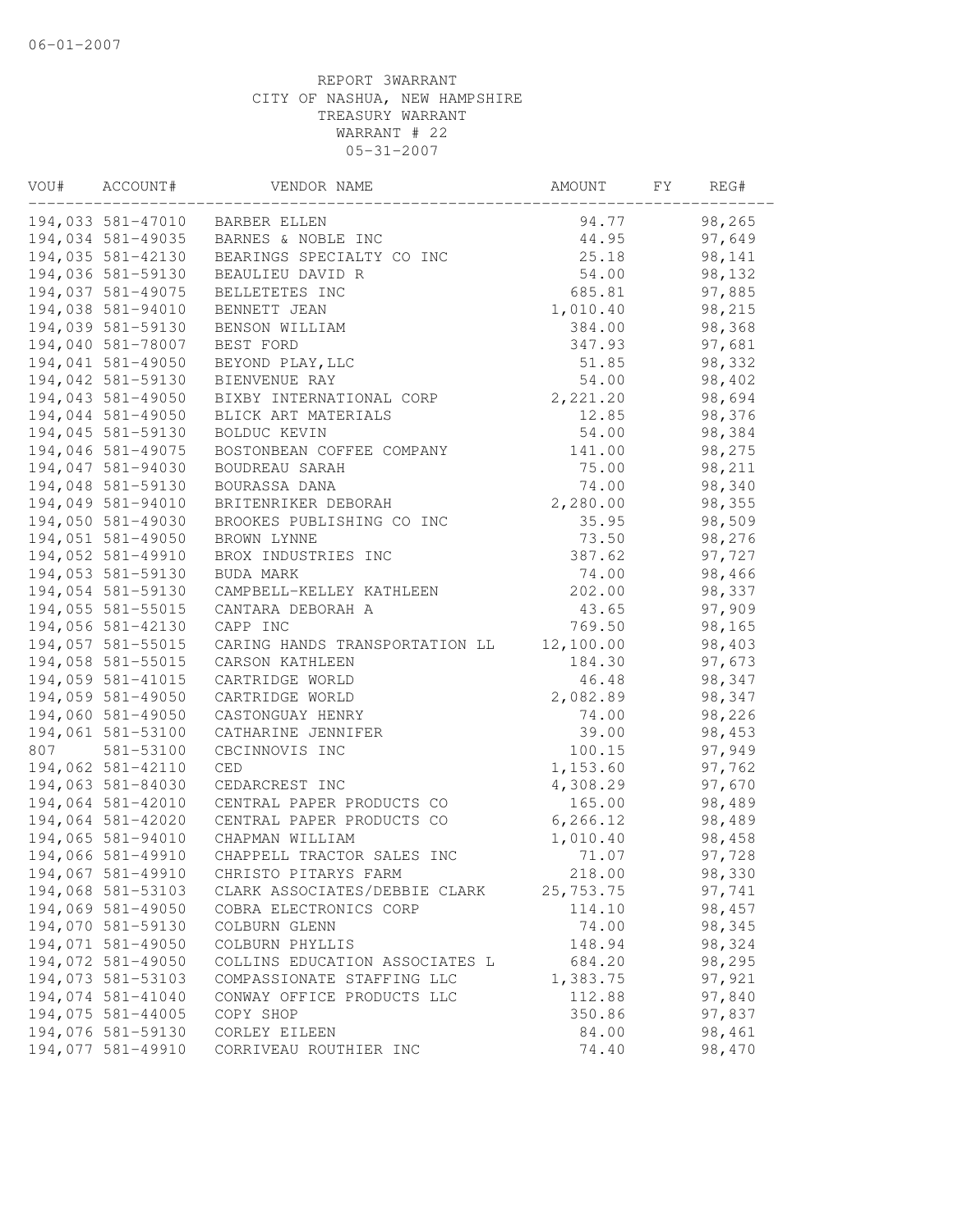| VOU# | ACCOUNT#           | VENDOR NAME                    | AMOUNT     | FY | REG#             |
|------|--------------------|--------------------------------|------------|----|------------------|
|      | 194,078 581-94010  | CORTEZ KIMBERLY                | 1,010.40   |    | 98,393           |
|      | 194,079 581-59130  | COYLE KEVIN                    | 54.00      |    | 97,736           |
|      | 194,080 581-84030  | CROTCHED MOUNTAIN REHAB CTR    | 21, 134.29 |    | 98,183           |
|      | 194,081 581-49050  | CROWN AWARDS                   | 71.95      |    | 98,437           |
|      | 194,082 581-49050  | CRYSTAL ROCK BOTTLED WATER     | 53.01      |    | 98, 413          |
|      | 194,083 581-59130  | DANIELS GORDON                 | 74.00      |    | 98,381           |
|      | 194,084 581-53100  | DAVE'S SEPTIC SERVICE INC      | 87.76      |    | 97,758           |
|      | 194,085 581-74092  | DAVID H BAILEY                 | 30.00      |    | 97,757           |
|      | 194,086 581-94010  | DECKER CLAUDIA                 | 1,010.40   |    | 98,301           |
|      | 194,087 581-94010  | DELGRECO JOANNE                | 1,010.40   |    | 98,244           |
|      | 194,088 581-49050  | DELTA EDUCATION                | 25.25      |    | 98,234           |
|      | 194,089 581-51015  | DEVINE MILLIMET & BRANCH       | 1,736.91   |    | 97,905           |
|      | 194,090 581-59130  | DICAMPO MARK C                 | 54.00      |    | 98,099           |
|      | 194,091 581-59130  | DIONNE GERARD                  | 54.00      |    | 98,442           |
|      | 194,092 581-59130  | DOUGLAS FRED                   | 54.00      |    | 98,433           |
|      | 194,093 581-49050  | DOWNES & READER HARDWOOD CO IN | 6,649.00   |    | 97,716           |
|      | 194,094 581-91005  | DRAKOULAKOS JENNIFER           | 25.46      |    | 98,233           |
|      | 194,095 581-59130  | DRESCHER STEPHEN               | 148.00     |    | 97,936           |
|      | 194,096 581-49050  | DROLET KATHLEEN                | 39.75      |    | 98,207           |
|      | 194,097 581-94030  | DUFFY CAROL                    | 72.75      |    | 98,190           |
|      | 194,098 581-91005  | DUSTIN MARIANNE                | 139.69     |    | 98,198           |
|      | 194,099 581-55015  | EASTER SEALS NEW HAMPSHIRE     | 537.00     |    | 98,140           |
|      | 194,099 581-84030  | EASTER SEALS NEW HAMPSHIRE     | 9,491.12   |    | 98,140           |
|      | 194,099 581-84055  | EASTER SEALS NEW HAMPSHIRE     | 13, 234.76 |    | 98,140           |
|      | 194,100 581-45910  | EBSCO SUBSCRIPTION SERVICES    | 524.29     |    | 98,487           |
|      | 194,101 581-84030  | EDGEWOOD CENTRE                | 2,006.00   |    | 98,333           |
|      | 194,102 581-49030  | EDUCATORS PUBLISHING SERVICE I | 41.90      |    | 97,683           |
|      | 194,103 581-59130  | EMOND EDWARD                   | 54.00      |    | 98,424           |
|      | 194,104 581-49050  | ERIC ARMIN INC                 | 1,647.51   |    | 98,242           |
|      | 194,105 581-59130  | ESONIS STEVEN                  | 128.00     |    | 98,435           |
|      | 194,106 581-49050  | ETA CUISENAIRE                 | 195.25     |    | 98,238           |
|      | 194,107 581-59130  | EUSTIS RICHARD                 | 202.00     |    | 98,395           |
|      | 194,108 581-59130  | EVANS RICHARD                  | 128.00     |    | 98,383           |
|      | 194,109 581-42120  | F W WEBB COMPANY               | 2,060.37   |    | 97,783           |
|      | 194,110 581-49050  | FABRIC FIX                     | 175.95     |    | 98,318           |
|      | 194, 111 581-49050 | FAIRGROUNDS MIDDLE SCHOOL      | 25.00      |    | 98,566           |
|      | 194, 112 581-91040 | FANTASIA ANGELO                | 121.77     |    | 98,321           |
|      | 194, 113 581-49050 | FARRINGTON CATHERINE           | 153.27     |    | 98,438           |
|      | 194, 114 581-49075 | FASTENAL CO                    | 390.71     |    | 97,704           |
|      | 194, 115 581-42110 | FAY ELECTRIC MOTORS            | 315.32     |    | 97,838           |
|      | 194, 116 581-42130 | FILTER SALES & SERVICE         | 5.60       |    | 98,203           |
|      | 194, 117 581-55005 | FIRST STUDENT INC              | 4,660.10   |    | 98,257           |
|      | 194, 117 581-55005 | FIRST STUDENT INC              | 4,347.48   |    | 98,258           |
|      |                    | FIRST STUDENT INC              |            |    |                  |
|      | 194, 117 581-55005 |                                | 5,642.23   |    | 98,259<br>98,260 |
|      | 194, 117 581-55005 | FIRST STUDENT INC              | 2,633.85   |    |                  |
|      | 194, 117 581-55015 | FIRST STUDENT INC              | 31,951.70  |    | 98,257           |
|      | 194, 117 581-55015 | FIRST STUDENT INC              | 108,594.00 |    | 98,258           |
|      | 194, 117 581-55025 | FIRST STUDENT INC              | 6, 599.65  |    | 98,257           |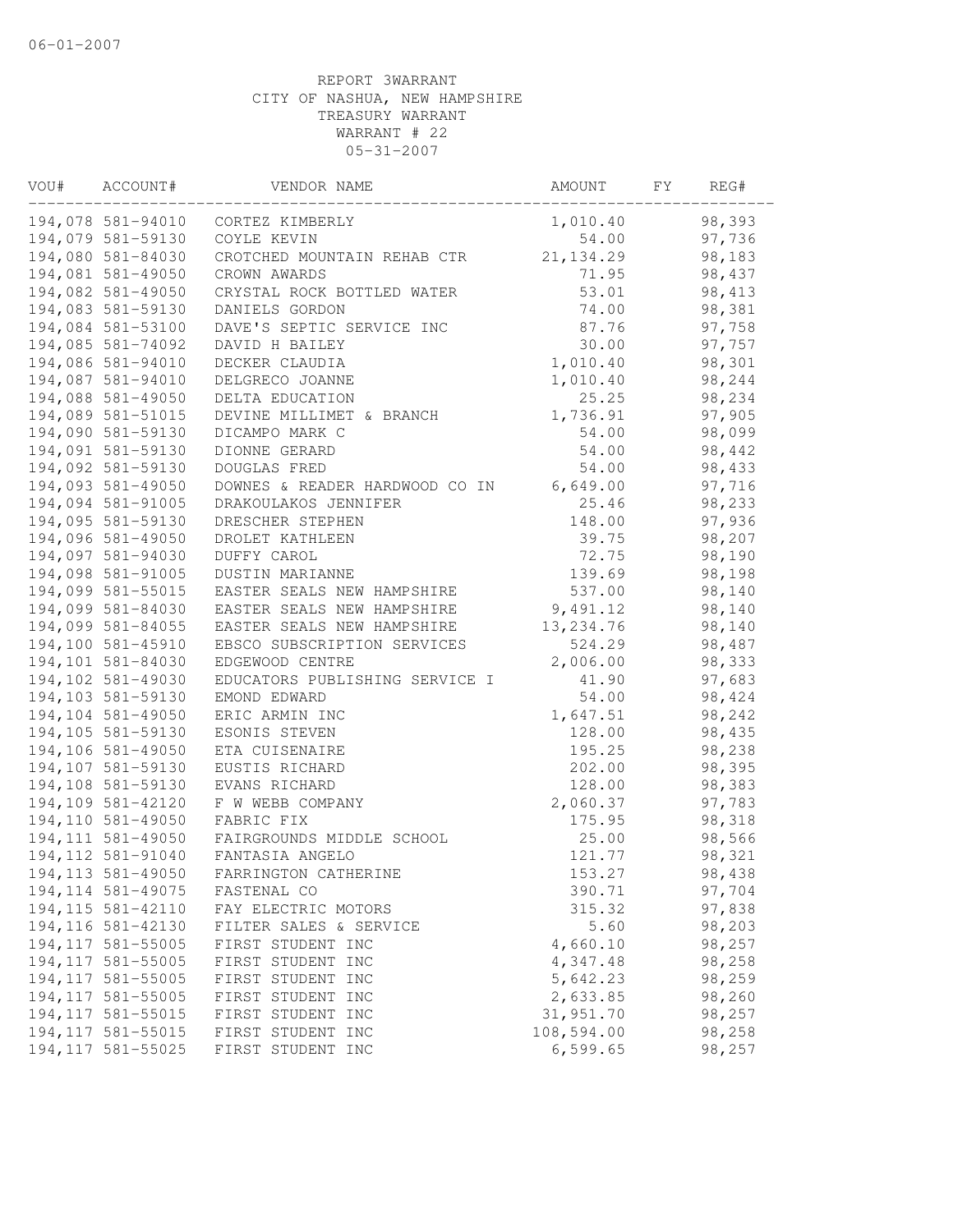| VOU# | ACCOUNT#           | VENDOR NAME                    | AMOUNT     | FY | REG#    |
|------|--------------------|--------------------------------|------------|----|---------|
|      | 194, 117 581-55025 | FIRST STUDENT INC              | 202,708.80 |    | 98,258  |
|      | 194, 117 581-55025 | FIRST STUDENT INC              | 15,000.00  |    | 98,259  |
|      | 194, 117 581-55035 | FIRST STUDENT INC              | 1,776.48   |    | 98,257  |
|      | 194, 118 581-91005 | FITZGERALD ROBERT JR           | 31.04      |    | 98,416  |
|      | 194, 119 581-51015 | FLYGARE SCHWARZ & CLOSSON      | 6,723.97   |    | 98,101  |
|      | 194,120 581-49035  | FOLLETT EDUCATIONAL SERVICES   | 2,970.95   |    | 97,689  |
|      | 194, 121 581-49030 | FOLLETT LIBRARY RESOURCES      | 13.39      |    | 97,695  |
|      | 194, 121 581-49050 | FOLLETT LIBRARY RESOURCES      | 181.20     |    | 97,695  |
|      | 194, 122 581-94030 | FONTAINE MICHELLE              | 75.00      |    | 98,148  |
|      | 194, 123 581-49050 | FREE SPIRIT PUBLISHING INC     | 13.90      |    | 98,502  |
|      | 194, 124 581-59130 | FURTNEY KRISTOPHER             | 54.00      |    | 98,444  |
|      | 194, 125 581-59130 | GABRIEL SCOTT                  | 74.00      |    | 98,390  |
|      | 194, 126 581-59130 | GADBOIS GERALD                 | 324.00     |    | 97,648  |
|      | 194, 127 581-59130 | GAY DEREK                      | 54.00      |    | 98,425  |
|      | 194, 128 581-84055 | GERMAINE LAWRENCE SCHOOL       | 1,984.95   |    | 98,279  |
|      | 194,129 581-94010  | GILBERT SARAH                  | 1,400.00   |    | 98,397  |
|      | 194,130 581-64040  | GLOBAL STREAMS                 | 1,695.00   |    | 98,692  |
|      | 194, 131 581-59130 | GOFF PAULA                     | 296.00     |    | 98,436  |
|      | 194, 132 581-42010 | GOODWAY TECHNOLOGIES CORPORATI | 407.48     |    | 98,428  |
|      | 194,133 581-91005  | GOODWIN JENNIFER               | 77.48      |    | 98,188  |
|      | 194, 134 581-59130 | GOODWIN SR JOHN                | 54.00      |    | 98,443  |
|      | 194, 135 581-42130 | GRANITE GROUP (THE)            | 700.43     |    | 98,127  |
|      | 194,136 581-94030  | GRANT HEIDI S                  | 75.00      |    | 98,342  |
|      | 194,137 581-49050  | GRAPHICS & PRINTING ASSOC      | 20.00      |    | 98,387  |
|      | 194, 138 581-41015 | GRIFFEY BARBARA                | 169.00     |    | 97,697  |
|      | 194,139 581-49050  | HAAN CRAFTS CORP               | 70.35      |    | 98,283  |
|      | 194,140 581-78007  | HANSON'S AUTOMOTIVE SERVICE    | 335.00     |    | 98,327  |
|      | 194,141 581-49050  | HARPERS FERRY HISTORICAL ASSOC | 61.35      |    | 98,699  |
|      | 194,142 581-59130  | HARRINGTON BRIAN               | 108.00     |    | 98,423  |
|      | 194, 143 581-59130 | HARRINGTON KYLE                | 54.00      |    | 98,398  |
|      | 194, 144 581-74092 | HARRIS EQUIPMENT REPAIR SERVIC | 2,822.82   |    | 98, 477 |
|      | 194, 145 581-91040 | HARRISON DEBORAH               | 369.02     |    | 97,864  |
|      | 194,145 581-94030  | HARRISON DEBORAH               | 90.00      |    | 97,864  |
|      | 194,146 581-49050  | HASPER JOSEPH                  | 147.00     |    | 98,465  |
|      | 194, 147 581-91005 | HATFIELD ELAINE                | 10.48      |    | 97,713  |
|      | 194,148 581-49030  | HAWTHORNE                      | 28.00      |    | 98,504  |
|      | 194,149 581-42130  | HEATING SPECIALTIES OF NH INC  |            |    |         |
|      |                    |                                | 346.95     |    | 98,472  |
|      | 194,150 581-94030  | HEDRICH PAULA                  | 80.00      |    | 98,250  |
|      | 194, 151 581-47010 | HENRY SCHEIN INC               | 182.90     |    | 98,293  |
|      | 194,152 581-49050  | HISTORY EDUCATION              | 136.80     |    | 98,407  |
|      | 194, 153 581-49910 | HOME DEPOT CREDIT SERVICES     | 464.73     |    | 98,229  |
|      | 194, 154 581-49050 | HOME DEPOT CREDIT SERVICES     | 251.13     |    | 98,272  |
|      | 194, 155 581-49050 | HOME DEPOT CREDIT SERVICES     | 331.25     |    | 98,312  |
|      | 194,156 581-59130  | HOUDE WILLIAM                  | 74.00      |    | 98,367  |
|      | 194, 157 581-59130 | HOULIHAN TED                   | 148.00     |    | 98,354  |
|      | 194,158 581-94030  | HOVEY DELESE                   | 75.00      |    | 98,430  |
|      | 194,159 581-94010  | HOWARD SHANE                   | 2,020.80   |    | 98,214  |
|      | 194,160 581-49050  | INSTA-LEARN                    | 194.21     |    | 98,162  |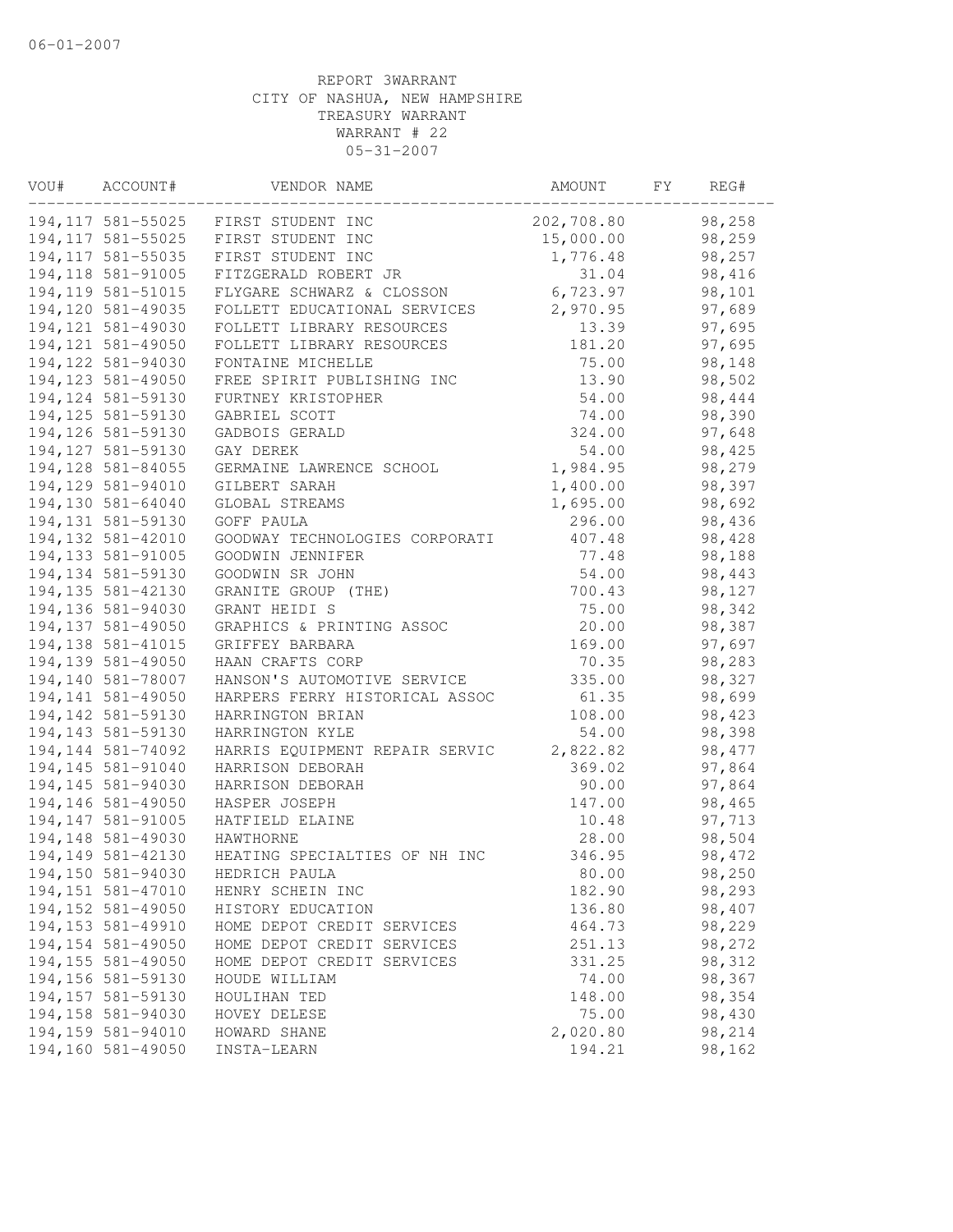| VOU# | ACCOUNT#           | VENDOR NAME                    | AMOUNT    | FY | REG#   |  |
|------|--------------------|--------------------------------|-----------|----|--------|--|
|      | 194,161 581-41040  | INTEGRATED OFFICE SOLUTIONS    | 5,294.00  |    | 98,186 |  |
|      | 194,162 581-78007  | J W FLEET & EQUIPMENT INC      | 1,850.00  |    | 98,300 |  |
|      | 194,163 581-59130  | JENNINGS WILLIAM JR            | 74.00     |    | 98,375 |  |
|      | 194,164 581-44005  | JOSTENS INC                    | 1,322.17  |    | 98,217 |  |
|      | 194, 165 581-75023 | KAMCO SUPPLY CORP OF BOSTON    | 1,842.05  |    | 98,200 |  |
|      | 194,166 581-59130  | KARAM TIMOTHY                  | 108.00    |    | 98,399 |  |
|      | 194,167 581-94010  | KEANE THERESA                  | 3,031.20  |    | 98,237 |  |
|      | 194,168 581-59130  | KELLY SHARON                   | 128.00    |    | 98,462 |  |
|      | 194,169 581-34015  | KEYSPAN ENERGY DELIVERY        | 91,867.62 |    | 98,245 |  |
|      | 194,170 581-42110  | KEYSTONE BATTERY               | 135.62    |    | 98,227 |  |
|      | 194,171 581-49050  | KLAWES KEITH                   | 66.65     |    | 98,252 |  |
|      | 194,172 581-49050  | LAKES REGION LINEN INC         | 55.25     |    | 98,287 |  |
|      | 194, 173 581-59130 | LANDRY PAUL                    | 54.00     |    | 97,813 |  |
|      | 194, 174 581-49910 | LARCHMONT ENGINEERING & IRRIGA | 840.90    |    | 97,844 |  |
|      | 194, 175 581-59130 | LARMIE MERL                    | 74.00     |    | 98,434 |  |
|      | 194,176 581-84030  | LEARNING CENTER FOR DEAF CHILD | 5,018.55  |    | 98,410 |  |
|      | 194, 177 581-84030 | LEARNING PREP SCHOOL           | 1,741.08  |    | 98,176 |  |
|      | 194, 178 581-59130 | LEBEL ART                      | 74.00     |    | 98,350 |  |
|      | 194,179 581-59130  | LEPINE NORMAN                  | 54.00     |    | 98,365 |  |
|      | 194,180 581-49055  | LIBRARY VIDEO COMPANY          | 86.85     |    | 98,177 |  |
|      | 194,181 581-49050  | LIFECYCLE PARTNERS             | 82.00     |    | 98,460 |  |
|      | 194,182 581-49050  | LINGUISYSTEMS INC              | 125.85    |    | 97,849 |  |
|      | 194, 183 581-74092 | LLOYDS TRAILERS                | 40.50     |    | 98,294 |  |
|      | 194,184 581-84055  | LUTHERAN COMMUNITY SERVICES OF | 2,182.43  |    | 98,270 |  |
|      | 194,185 581-42110  | M & M ELECTRICAL SUPPLY CO INC | 3,283.93  |    | 98,468 |  |
|      | 194,185 581-49050  | M & M ELECTRICAL SUPPLY CO INC | 897.71    |    | 98,468 |  |
|      | 194,186 581-94010  | MAHONEY MICHAEL                | 2,020.80  |    | 98,274 |  |
|      | 194,187 581-59130  | MAKARAWICZ WILLIAM             | 128.00    |    | 97,750 |  |
|      | 194,188 581-91005  | MARCIANO LIANE                 | 48.06     |    | 98,277 |  |
|      | 194,189 581-59130  | MARCOUX ADAM                   | 54.00     |    | 98,102 |  |
|      | 194,190 581-49050  | MARKET BASKET                  | 432.49    |    | 97,913 |  |
|      | 194, 191 581-59130 | MARTEL CHESTER                 | 185.00    |    | 98,341 |  |
|      | 194,192 581-59130  | MARTEL DON                     | 54.00     |    | 98,348 |  |
|      | 194,193 581-49050  | MARTEL JENNIFER                | 52.74     |    | 98,240 |  |
|      | 194, 194 581-59130 | MARTIN SEAN P                  | 108.00    |    | 97,795 |  |
|      | 194,195 581-75090  | MARVELL PLATE GLASS INC        | 294.75    |    | 97,684 |  |
|      | 194,196 581-59130  | MCCREA BRETT                   | 74.00     |    | 98,426 |  |
|      | 194,197 581-49050  | MCGRAW HILL COMPANIES          | 4,805.13  |    | 97,851 |  |
|      | 194,197 581-49095  | MCGRAW HILL COMPANIES          | 2,056.54  |    | 97,851 |  |
|      | 194,198 581-59130  | MCGUIGAN DONALD                | 330.00    |    | 98,346 |  |
|      | 194,199 581-94030  | MCMASTER CHRISTOPHER           | 75.00     |    | 98,182 |  |
|      | 194,200 581-51015  | MCNAMEE JAMES M PLLC           | 825.00    |    | 98,060 |  |
|      | 194,201 581-64040  | MEAD & CO LIMITED              | 500.00    |    | 97,877 |  |
|      | 194,202 581-41015  | MERCIER ANN                    | 44.06     |    | 98,280 |  |
|      | 194,202 581-49075  | MERCIER ANN                    | 27.55     |    | 98,280 |  |
|      | 194,203 581-49075  | MERRIMACK BUILDING SUPPLY INC  | 2,536.26  |    | 98,173 |  |
|      | 194,204 581-47010  | MFASCO                         | 1,768.99  |    | 97,693 |  |
|      | 194,205 581-59130  | MICHAEL BARBARA                | 202.00    |    | 98,339 |  |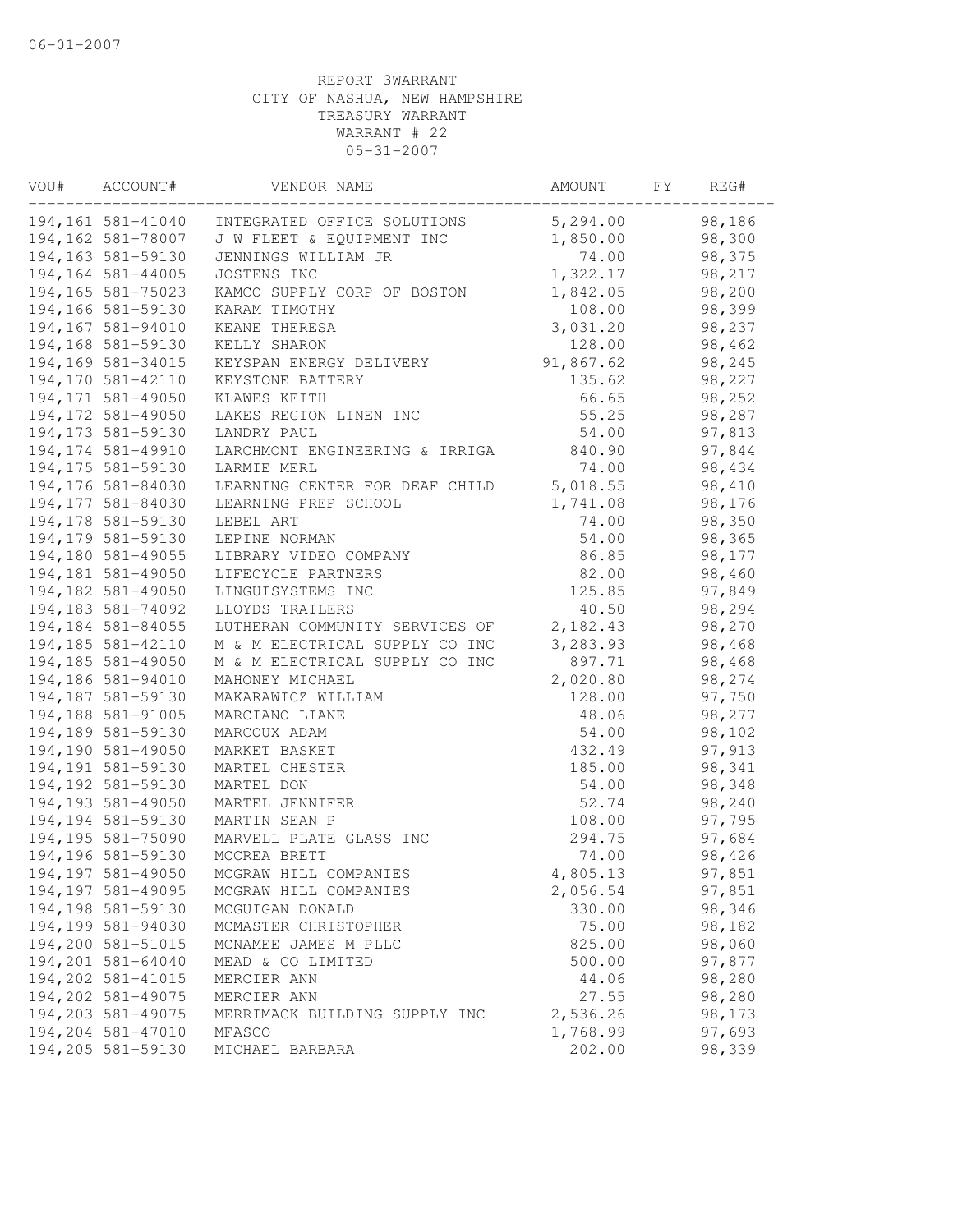| VOU# | ACCOUNT#           | VENDOR NAME                    | AMOUNT    | FY. | REG#    |  |
|------|--------------------|--------------------------------|-----------|-----|---------|--|
|      | 194,206 581-84055  | MILFORD SCHOOL DISTRICT        | 4,952.21  |     | 98,209  |  |
|      | 194,207 581-59130  | MILLER ALBERT                  | 162.00    |     | 98,366  |  |
|      | 194,208 581-49075  | MILLER JOE                     | 143.39    |     | 98, 414 |  |
|      | 194,209 581-59130  | MORAN THOMAS                   | 54.00     |     | 98,382  |  |
|      | 194,210 581-59130  | MORIN ARTHUR                   | 128.00    |     | 98,071  |  |
|      | 194, 211 581-94030 | MORRISON NANCY                 | 100.00    |     | 98,262  |  |
|      | 194, 212 581-84055 | MOUNT PROSPECT ACADEMY INC     | 859.84    |     | 98,291  |  |
|      | 194,213 581-53100  | MULTI-STATE BILLING SERVICES L | 8,239.16  |     | 98,415  |  |
|      | 194, 214 581-59130 | MURPHY DENNIS                  | 54.00     |     | 97,854  |  |
|      | 194, 215 581-59130 | MURPHY SEAN                    | 384.00    |     | 97,818  |  |
|      | 194,216 581-49050  | MUSICIAN'S FRIEND              | 209.79    |     | 98,307  |  |
|      | 194, 217 581-84030 | NASHUA ADULT LEARNING CENTER   | 12,582.00 |     | 97,654  |  |
|      | 194,218 581-49910  | NASHUA OUTDOOR POWER EQUIP     | 655.44    |     | 97,908  |  |
|      | 194,219 581-49075  | NASHUA WALLPAPER & PAINT CO    | 295.65    |     | 97,910  |  |
|      | 194,220 581-78007  | NASHUA WHOLESALE TIRE INC      | 210.00    |     | 97,847  |  |
|      | 194, 221 581-42010 | NATIONWIDE SALES & SERVICE     | 2,545.02  |     | 98,208  |  |
|      | 194, 222 581-49050 | NCS PEARSON INC                | 213.56    |     | 98,392  |  |
|      | 194, 223 581-53100 | NEOPOST LEASING                | 290.44    |     | 98,292  |  |
|      | 194, 224 581-53100 | NESDEC                         | 13,700.00 |     | 98,169  |  |
|      | 194, 225 581-84055 | NEW HAMPSHIRE HOSPITAL         | 3,876.00  |     | 98,308  |  |
|      | 194,226 581-84055  | NFI NORTH INC                  | 3,938.05  |     | 98,166  |  |
|      | 194, 227 581-91040 | NHSBA                          | 40.00     |     | 98,305  |  |
|      | 194,228 581-49050  | NORTHCENTER FOODSERVICE        | 406.98    |     | 98,247  |  |
|      | 194,229 581-83009  | NORTHEAST DELTA DENTAL         | 4,646.89  |     | 97,853  |  |
|      | 194,230 581-59130  | O'NEIL DANIEL                  | 128.00    |     | 98,373  |  |
|      | 194,231 581-59130  | ODIERNA ROBERT                 | 74.00     |     | 98,338  |  |
|      | 194,232 581-74092  | OFFICE ENVIRONMENTS OF NEW ENG | 200.00    |     | 98,138  |  |
|      | 194,233 581-31005  | ONE COMMUNICATIONS             | 4,792.97  |     | 98,661  |  |
|      | 194,233 581-31040  | ONE COMMUNICATIONS             | 694.15    |     | 98,661  |  |
|      | 194,234 581-49050  | ORIENTAL TRADING CO INC        | 34.60     |     | 98,221  |  |
|      | 194,235 581-59130  | OSBORNE LINDA                  | 74.00     |     | 98,420  |  |
|      | 194,236 581-49035  | OXFORD UNIVERSITY PRESS INC    | 55.57     |     | 98,491  |  |
|      | 194,237 581-49050  | P J CURRIER LUMBER CO          | 33.34     |     | 98,231  |  |
|      | 194,238 581-49050  | PAETZOLD KATHY                 | 129.90    |     | 98,441  |  |
|      | 194,239 581-49050  | PARADISE MALCOLM               | 164.76    |     | 98,391  |  |
|      | 194,240 581-59130  | PARSLOW RICHARD                | 74.00     |     | 98,087  |  |
|      | 194, 241 581-75023 | PASEK CORP                     | 4,440.55  |     | 98,168  |  |
|      | 194, 242 581-49035 | PCI EDUCATIONAL PUBLISHING     | 533.23    |     | 98,174  |  |
|      | 194,243 581-49050  | PEARSON EDUCATION              | 932.85    |     | 98,296  |  |
|      | 194,244 581-59130  | PELLETIER TOM                  | 182.00    |     | 98,351  |  |
|      | 194,245 581-33005  | PENNICHUCK WATER WORKS INC     | 2,827.98  |     | 98,597  |  |
|      | 194,246 581-49035  | PERFECTION LEARNING CORP       | 12.07     |     | 98,494  |  |
|      | 194,247 581-59130  | PERRONI VINCENT                | 128.00    |     | 97,694  |  |
|      | 194,248 581-43005  | PETERS PATRICIA                | 166.61    |     | 98,189  |  |
|      | 194,249 581-49050  | PETTY CASH                     | 192.33    |     | 98,567  |  |
|      | 194,250 581-41015  | PETTY CASH                     | 25.16     |     | 98,568  |  |
|      | 194,250 581-43005  | PETTY CASH                     | 52.32     |     | 98,568  |  |
|      | 194,250 581-49050  | PETTY CASH                     | 14.28     |     | 98,568  |  |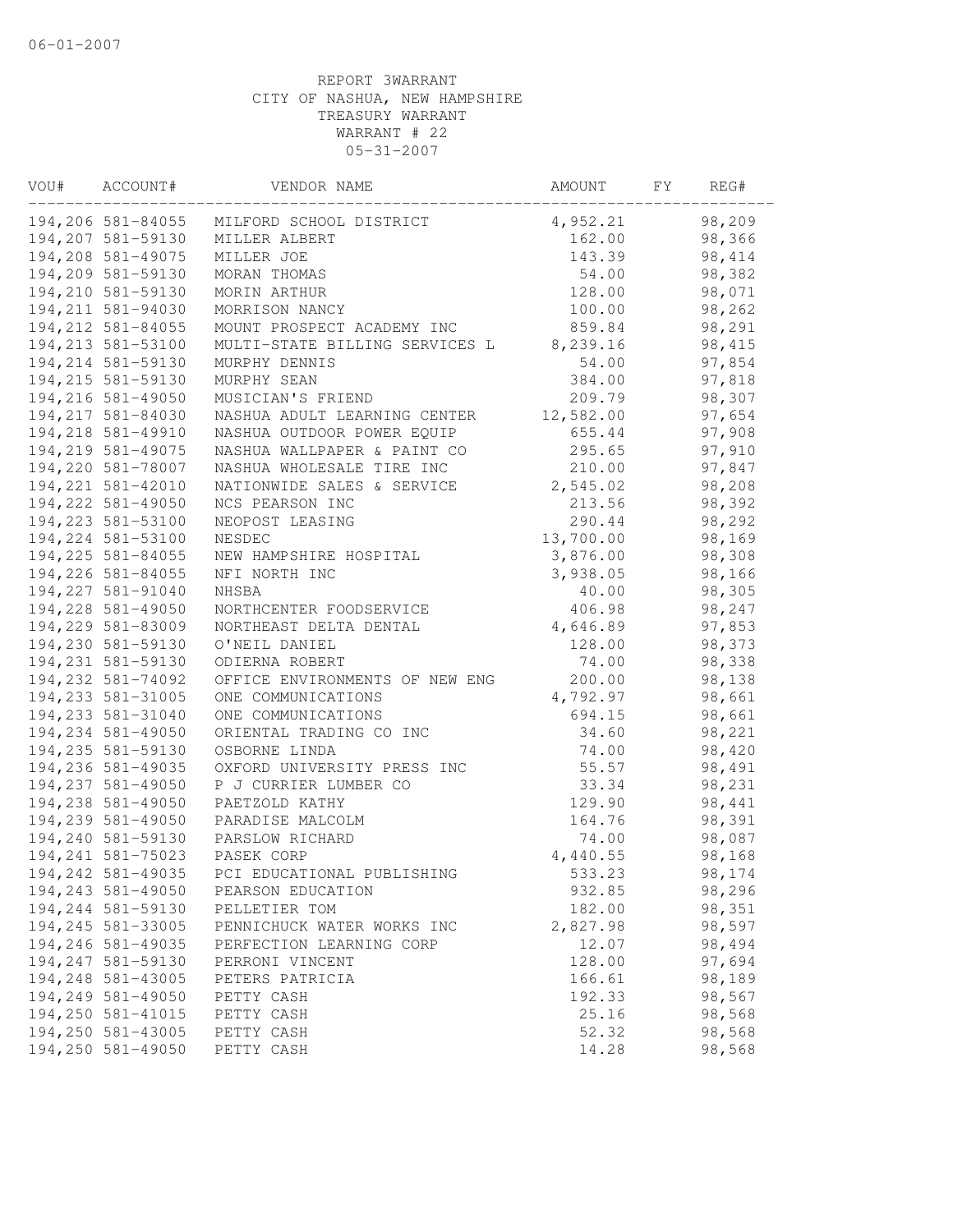| VOU# | ACCOUNT#           | VENDOR NAME                    | AMOUNT    | FY. | REG#    |  |
|------|--------------------|--------------------------------|-----------|-----|---------|--|
|      |                    | 194,251 581-43005 PETTY CASH   | 84.76     |     | 98,569  |  |
|      | 194, 252 581-41015 | PETTY CASH                     | 7.99      |     | 98,570  |  |
|      | 194, 252 581-49075 | PETTY CASH                     | 18.78     |     | 98,570  |  |
|      | 194,253 581-43005  | PETTY CASH                     | 13.84     |     | 98,571  |  |
|      | 194, 253 581-47010 | PETTY CASH                     | 6.84      |     | 98,571  |  |
|      | 194,253 581-49050  | PETTY CASH                     | 28.12     |     | 98,571  |  |
|      | 194, 254 581-41015 | PETTY CASH                     | 10.90     |     | 98,573  |  |
|      | 194,254 581-43005  | PETTY CASH                     | 5.40      |     | 98,573  |  |
|      | 194,254 581-49035  | PETTY CASH                     | 12.00     |     | 98,573  |  |
|      | 194,254 581-49050  | PETTY CASH                     | 28.37     |     | 98,573  |  |
|      | 194, 255 581-43005 | PETTY CASH                     | 9.28      |     | 98,574  |  |
|      | 194,256 581-49075  | PETTY CASH                     | 166.00    |     | 98,581  |  |
|      | 194,258 581-59130  | PIECUCH WALTER                 | 135.00    |     | 98,379  |  |
|      | 194,259 581-91005  | PILLSBURY KERRY                | 63.05     |     | 98,314  |  |
|      | 194,260 581-49050  | PIMLEY WILLIAM J               | 169.36    |     | 98,181  |  |
|      | 194, 261 581-84055 | PINE HAVEN BOYS CENTER         | 4,246.20  |     | 98,172  |  |
|      | 194,262 581-43005  | PITNEY BOWES                   | 2,000.00  |     | 98,690  |  |
|      | 194,263 581-49050  | PITSCO INC                     | 118.24    |     | 97,659  |  |
|      | 194,264 581-49050  | PLASTIC SUPPLY INC             | 410.00    |     | 98,266  |  |
|      | 194,265 581-59130  | POWERS PAUL                    | 74.00     |     | 98,372  |  |
|      | 194,266 581-49050  | PRESIDENT'S EDUCATION AWARDS P | 22.00     |     | 98,306  |  |
|      | 194,267 581-49050  | PRO ED                         | 42.90     |     | 98,299  |  |
|      | 194,268 581-94010  | PROVOST HOLLY A                | 864.00    |     | 98,059  |  |
|      | 194,269 581-32005  | PUBLIC SERVICE OF NH           | 48,874.94 |     | 98,658  |  |
|      | 194,269 581-32005  | PUBLIC SERVICE OF NH           | 41,086.28 |     | 98,659  |  |
|      | 194,270 581-49050  | PURCHASE ADVANTAGE CARD        | 22.48     |     | 98,362  |  |
|      | 194,271 581-94010  | PURINGTON MARCILLA             | 936.00    |     | 98,358  |  |
|      | 194,272 581-49050  | PYRAMID EDUCATIONAL PRODUCTS I | 91.30     |     | 98,256  |  |
|      | 194, 273 581-42120 | R C WELDING LLC                | 50.00     |     | 97,675  |  |
|      | 194,274 581-74092  | RADIO SHACK                    | 45.96     |     | 98,469  |  |
|      | 194, 275 581-42110 | RALPH PILL ELECTRIC SUPPLY COM | 406.41    |     | 98, 474 |  |
|      | 194,276 581-78007  | RAYMOND J LEVESQUE & SONS      | 693.95    |     | 98,195  |  |
|      | 194,277 581-84030  | READING FOUNDATION (THE)       | 930.00    |     | 98,263  |  |
|      | 194,278 581-49050  | REALLY GOOD STUFF INC          | 97.16     |     | 98,192  |  |
|      | 194,279 581-84030  | REGIONAL SERVICES & EDUCATION  | 16,793.49 |     | 97,676  |  |
|      | 194,280 581-42110  | REXEL CLS                      | 371.39    |     | 98,396  |  |
|      | 194,281 581-91005  | REYNOLDS MARGARET              | 17.46     |     | 98,204  |  |
|      | 194,282 581-91005  | RINALDI BARBARA                | 108.64    |     | 98,194  |  |
|      | 194,283 581-59130  | RIVARD CAROL                   | 74.00     |     | 98,400  |  |
|      | 194,284 581-53101  | RIVIER COLLEGE                 | 1,890.00  |     | 97,911  |  |
|      | 194,285 581-59130  | ROBICHAUD ROGER                | 128.00    |     | 98,113  |  |
|      | 194,286 581-59130  | ROBINSON MIKE                  | 81.00     |     | 98,432  |  |
|      | 194,287 581-91005  | RONDEAU MARICIA B              | 32.74     |     | 98,361  |  |
|      | 194,288 581-49050  | ROSS STEPHANIE                 | 36.97     |     | 98,331  |  |
|      | 194,289 581-53100  | ROY MICHAEL                    | 39.00     |     | 97,752  |  |
|      | 194,290 581-59130  | ROZUMEK ADAM                   | 108.00    |     | 98,429  |  |
|      | 194,291 581-94010  | RUGGLES MARY                   | 960.00    |     | 98,310  |  |
|      | 194,292 581-49095  | SADDLEBACK EDUCATIONAL INC     | 94.82     |     | 97,678  |  |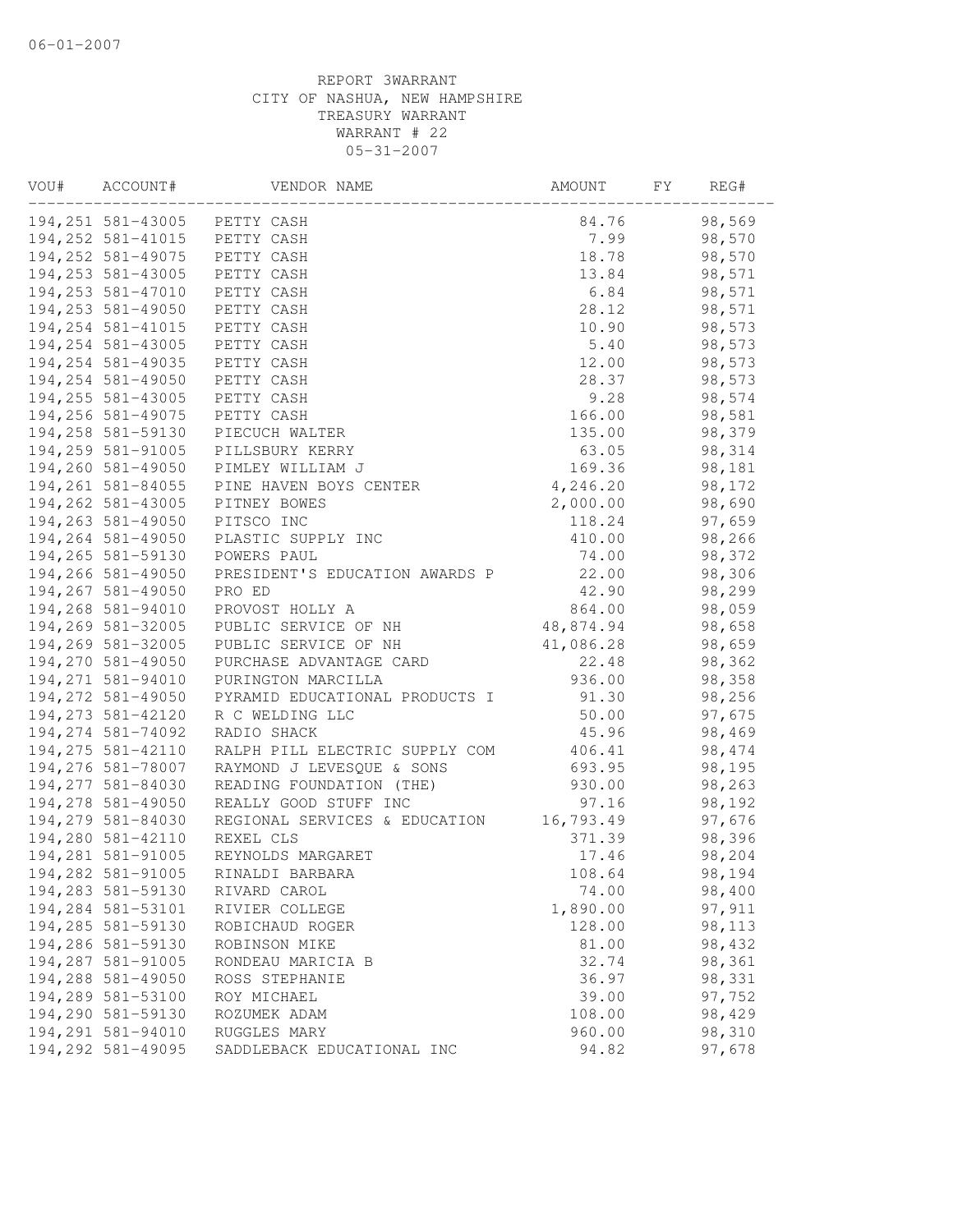| VOU# | ACCOUNT#           | VENDOR NAME                    | AMOUNT    | FY. | REG#   |  |
|------|--------------------|--------------------------------|-----------|-----|--------|--|
|      | 194,293 581-59130  | SALVACION D DAVID              | 128.00    |     | 98,378 |  |
|      | 194,294 581-49075  | SAM'S CLUB                     | 79.73     |     | 98,679 |  |
|      | 194,295 581-78007  | SANEL AUTO PARTS CO            | 110.53    |     | 97,900 |  |
|      | 194,296 581-59130  | SANVILLE DENNIS                | 54.00     |     | 98,388 |  |
|      | 194,297 581-49050  | SAX ARTS & CRAFTS              | 265.91    |     | 98,179 |  |
|      | 194,298 581-63085  | SCHOOL OUTFITTERS              | 487.05    |     | 98,236 |  |
|      | 194,299 581-41015  | SCHOOL SPECIALTY               | 1,238.82  |     | 98,218 |  |
|      | 194,299 581-41045  | SCHOOL SPECIALTY               | 2,509.89  |     | 98,218 |  |
|      | 194,299 581-47010  | SCHOOL SPECIALTY               | 11.48     |     | 98,218 |  |
|      | 194,299 581-49050  | SCHOOL SPECIALTY               | 9,040.82  |     | 98,218 |  |
|      | 194,299 581-49050  | SCHOOL SPECIALTY               | 2,557.55  |     | 98,219 |  |
|      | 194,299 581-49075  | SCHOOL SPECIALTY               | 397.80    |     | 98,218 |  |
|      | 194,300 581-49050  | SCHWARZ RENEE                  | 66.92     |     | 98,255 |  |
|      | 194,301 581-59130  | SEVIGNY RONALD                 | 74.00     |     | 97,897 |  |
|      | 194,302 581-59130  | SHEA MARK                      | 74.00     |     | 98,389 |  |
|      | 194,303 581-42130  | SHIFFLER EQUIPMENT SALES INC   | 47.73     |     | 98,171 |  |
|      | 194,304 581-94030  | SILVA ARLENE                   | 175.00    |     | 98,452 |  |
|      | 194,305 581-94030  | SIMEONE LITA                   | 75.00     |     | 98,304 |  |
|      | 194,306 581-42110  | SIMPLEX GRINNELL               | 607.50    |     | 98,624 |  |
|      | 194,307 581-72010  | SIMPLEXGRINNELL                | 462.50    |     | 97,667 |  |
|      | 194,308 581-94010  | SNOW PATRICIA                  | 1,347.20  |     | 98,197 |  |
|      | 194,309 581-59130  | SQUIRE MARY                    | 74.00     |     | 98,334 |  |
|      | 194,310 581-41015  | STAPLES BUSINESS ADVANTAGE     | 1,278.98  |     | 98,084 |  |
|      | 194,310 581-41040  | STAPLES BUSINESS ADVANTAGE     | 48.66     |     | 98,084 |  |
|      | 194,310 581-41045  | STAPLES BUSINESS ADVANTAGE     | 3,854.53  |     | 98,084 |  |
|      | 194,310 581-47010  | STAPLES BUSINESS ADVANTAGE     | 237.24    |     | 98,084 |  |
|      | 194,310 581-49050  | STAPLES BUSINESS ADVANTAGE     | 2,475.77  |     | 98,084 |  |
|      | 194,310 581-49110  | STAPLES BUSINESS ADVANTAGE     | 1,990.05  |     | 98,084 |  |
|      | 194,310 581-64045  | STAPLES BUSINESS ADVANTAGE     | 357.95    |     | 98,084 |  |
|      | 194,310 581-64192  | STAPLES BUSINESS ADVANTAGE     | 293.98    |     | 98,084 |  |
|      | 194, 311 581-59130 | STEARNS DALE                   | 108.00    |     | 98,349 |  |
|      | 194,312 581-94030  | STEPAN BETH                    | 100.00    |     | 97,666 |  |
|      | 194,313 581-49050  | SUCCESS BY DESIGN INC          | 126.00    |     | 98,261 |  |
|      | 194, 314 581-59130 | SUCHOCKI EDWARD JR             | 54.00     |     | 98,377 |  |
|      | 194,315 581-43005  | SUNSET HEIGHTS STUDENT ACTIVIT | 428.00    |     | 98,575 |  |
|      | 194,316 581-43005  | SUPER DUPER PUBLICATIONS       | 68.75     |     | 97,703 |  |
|      | 194,316 581-49050  | SUPER DUPER PUBLICATIONS       | 32.90     |     | 97,703 |  |
|      | 194,317 581-49050  | SWEKLO-BRADLEY STACEY          | 60.36     |     | 98,251 |  |
|      | 194,318 581-53100  | SYLVIA CAROLE                  | 39.00     |     | 98,439 |  |
|      | 194,319 581-94010  | TALBOTT HELAYNE                | 1,010.40  |     | 98,309 |  |
|      | 194,320 581-84055  | TANCRETI MICHAEL AND CHRISTINE | 11,500.00 |     | 98,409 |  |
|      | 194,321 581-45910  | TEACHER'S HELPER               | 49.90     |     | 98,695 |  |
|      | 194,322 581-59130  | TEBBETTS SY                    | 148.00    |     | 98,374 |  |
|      | 194,323 581-64040  | TECH4LEARNING                  | 105.32    |     | 98,325 |  |
|      | 194,324 581-53100  | TERMINIX                       | 121.00    |     | 98,317 |  |
|      | 194,325 581-59130  | THOMAS DOUGLAS                 | 148.00    |     | 98,370 |  |
|      | 194,326 581-94030  | THOMPSON KATHLEEN              | 125.00    |     | 97,868 |  |
|      | 194,327 581-49050  | TIME FOR KIDS                  | 159.10    |     | 98,689 |  |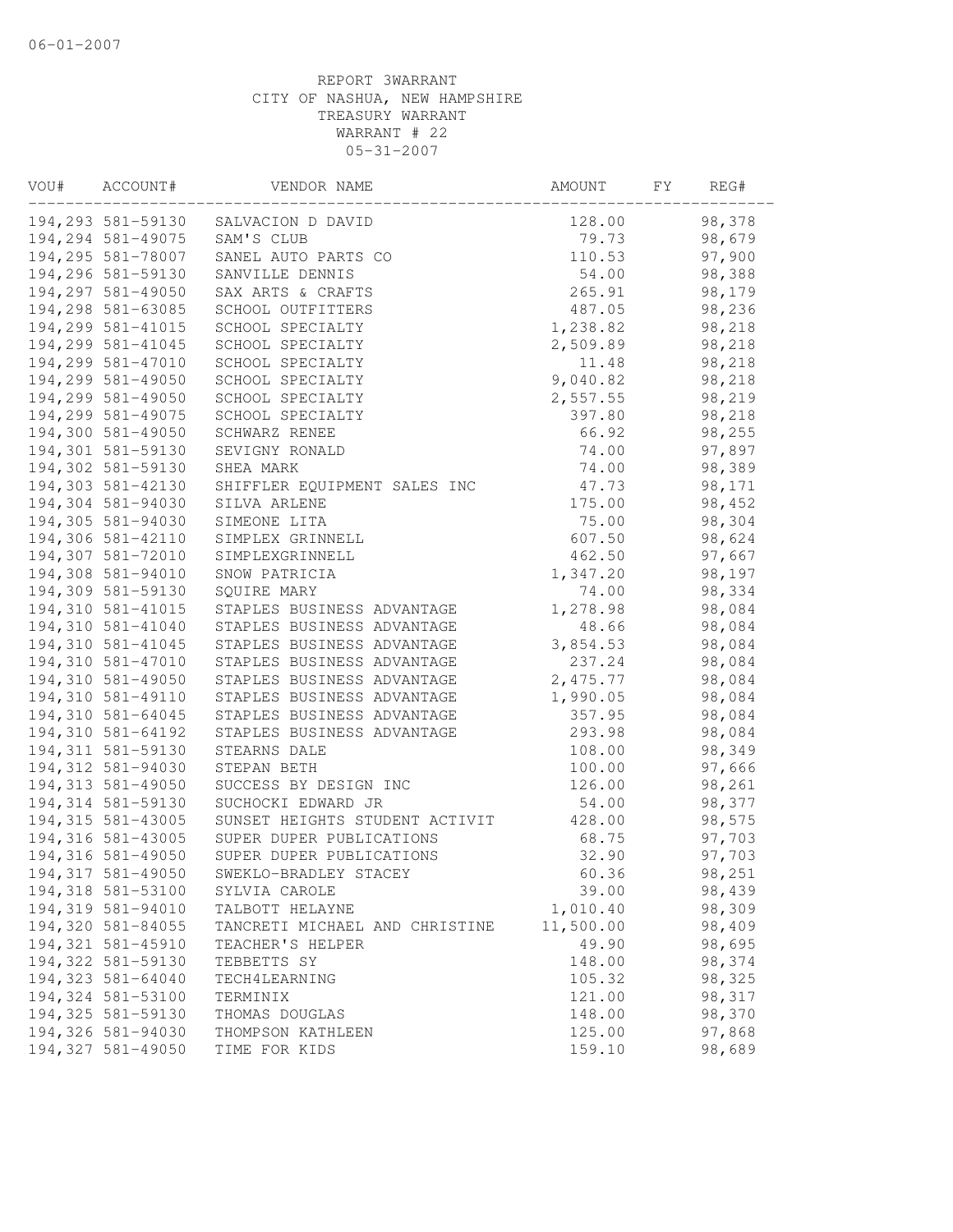| VOU# | ACCOUNT#          | VENDOR NAME                    | AMOUNT   | FΥ | REG#   |
|------|-------------------|--------------------------------|----------|----|--------|
|      | 194,328 581-78007 | TOWERS MOTOR PARTS CORP        | 13.98    |    | 98,112 |
|      | 194,329 581-49050 | TRAINER'S WAREHOUSE            | 531.00   |    | 98,463 |
|      | 194,330 581-49075 | TREASURER STATE OF NH          | 171.68   |    | 98,123 |
|      | 194,331 581-84055 | TREASURER STATE OF NH          | 845.10   |    | 98,212 |
|      | 194,332 581-59130 | TREAT BRUCE                    | 74.00    |    | 98,369 |
|      | 194,333 581-59130 | TRUDEL ART                     | 189.00   |    | 98,431 |
|      | 194,334 581-94030 | TUTTLE RUTH                    | 75.00    |    | 98,193 |
|      | 194,335 581-43005 | U S POSTAL SERVICE             | 672.60   |    | 98,579 |
|      | 194,336 581-43005 | U S POSTAL SERVICES            | 332.00   |    | 98,572 |
|      | 194,337 581-43005 | U S POSTAL SERVICES            | 750.00   |    | 98,577 |
|      | 194,338 581-43005 | U S POSTAL SERVICES            | 432.20   |    | 98,578 |
|      | 194,339 581-43005 | U S POSTAL SERVICES            | 269.00   |    | 98,580 |
|      | 194,340 581-43005 | UNITED PARCEL SERVICE          | 51.00    |    | 98,170 |
|      | 194,341 581-42120 | UNITED SUPPLY COMPANY INC      | 559.15   |    | 98,486 |
|      | 194,342 581-43005 | US POSTAL SERVICE              | 3,000.00 |    | 98,660 |
|      | 194,343 581-43005 | US POSTAL SERVICES             | 714.00   |    | 98,576 |
|      | 194,344 581-59130 | VEILLEUX GERALD                | 128.00   |    | 97,887 |
|      | 194,345 581-59130 | VELINO JAMES L                 | 74.00    |    | 98,100 |
|      | 194,346 581-31005 | VERIZON                        | 52.51    |    | 98,591 |
|      | 194,347 581-31005 | VERIZON                        | 43.36    |    | 98,602 |
|      | 194,348 581-31005 | VERIZON                        | 30.03    |    | 98,609 |
| 808  | 581-31005         | VERIZON                        | 7,701.02 |    | 98,612 |
|      | 194,349 581-31005 | VERIZON                        | 83.99    |    | 98,683 |
|      | 194,350 581-31005 | VERIZON                        | 32.00    |    | 98,691 |
|      | 194,351 581-59130 | VIENS PAUL                     | 148.00   |    | 98,385 |
|      | 194,352 581-75180 | VIKING ROOFING, INC.           | 1,526.00 |    | 98,316 |
|      | 194,353 581-49050 | W E AUBUCHON CO INC            | 60.34    |    | 98,687 |
|      | 194,353 581-49075 | W E AUBUCHON CO INC            | 159.92   |    | 98,687 |
|      | 194,354 581-42130 | W W GRAINGER INC               | 2,821.90 |    | 97,809 |
|      | 194,355 581-59130 | WALLACE RICHARD                | 202.00   |    | 98,380 |
|      | 194,356 581-49050 | WALMART COMMUNITY              | 821.04   |    | 98,163 |
|      | 194,356 581-49075 | WALMART COMMUNITY              | 34.84    |    | 98,163 |
|      | 194,357 581-53100 | WATER CHEMICALS INC            | 1,008.00 |    | 97,935 |
|      | 194,358 581-42120 | WATERTOWN PLUMBING & HEATING S | 142.84   |    | 98,297 |
|      | 194,359 581-59130 | WEBSTER DAVID                  | 108.00   |    | 98,098 |
|      | 194,360 581-59130 | WELLIVER RON                   | 54.00    |    | 97,829 |
|      | 194,361 581-94010 | WERNER HEATHER                 | 2,357.60 |    | 98,313 |
|      | 194,362 581-59130 | WESINGER PAUL J                | 54.00    |    | 97,729 |
|      | 194,363 581-49050 | WHEELER COLLEEN                | 42.24    |    | 98,406 |
|      | 194,364 581-59130 | WHITTEN KERRY                  | 84.00    |    | 97,754 |
|      | 194,365 581-47010 | WILLIAM V. MACGILL & COMPANY   | 287.88   |    | 97,835 |
|      | 194,366 581-42110 | WILLIAMS COMMUNICATIONS SERVIC | 980.45   |    | 98,281 |
|      | 194,366 581-77005 | WILLIAMS COMMUNICATIONS SERVIC | 4,964.25 |    | 98,281 |
|      | 194,367 581-49050 | WILSON LANGUAGE TRAINING CORP  | 753.50   |    | 98,302 |
|      | 194,368 581-47010 | WINGATES PHARMACY INC          | 56.00    |    | 98,053 |
|      | 194,369 581-75023 | YANKEE CUSTOM INC              | 271.70   |    | 98,104 |
|      | 194,370 581-49050 | YATES ANNA C                   | 379.80   |    | 98,445 |
|      | 194,371 581-59130 | YOUNG HOWARD                   | 108.00   |    | 98,371 |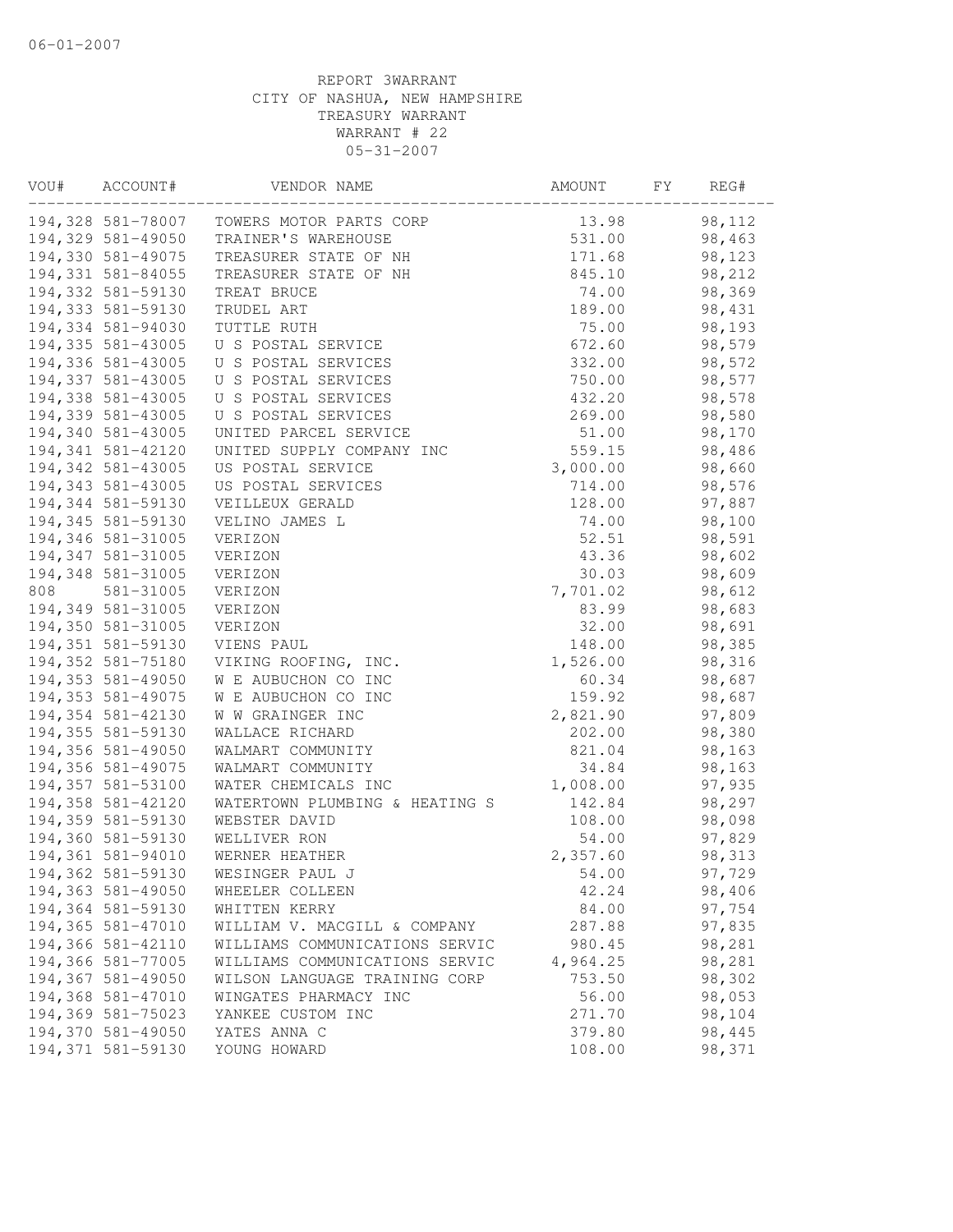| VOU#    | ACCOUNT#          | VENDOR NAME                    | AMOUNT    | FY. | REG#        |
|---------|-------------------|--------------------------------|-----------|-----|-------------|
|         | 194,372 581-49050 | YOUTHLIGHT INC                 | 47.90     |     | 98,201      |
|         | 194,373 581-49075 | ZAX SIGNAGE                    | 52.00     |     | 97,820      |
|         | 194,374 581-59130 | ZUCCARO ROBERT                 | 128.00    |     | 98,344      |
|         | 194,375 581-59130 | ZWICKER DAVE                   | 54.00     |     | 98,353      |
|         |                   | TOTAL 581 SCHOOL DEPARTMENT    |           |     | 966, 153.88 |
|         |                   |                                |           |     |             |
| 809     | 590-23519         | PATRIOT PROPERTIES INC         | 3,600.00  |     | 97,830      |
| 810     | 590-23523         | ENVIRONMENTAL SYSTEMS RESEARCH | 2,298.01  |     | 97,740      |
|         | 194,376 590-23581 | HEWLETT PACKARD COMPANY        | 1,060.00  |     | 97,810      |
| 194,377 | 590-23581         | MCGRAW HILL COMPANIES          | 15,833.70 |     | 97,851      |
| 811     | 590-24576         | SPRINT                         | 306.02    |     | 98,605      |
| 811     | 590-24577         | SPRINT                         | 153.69    |     | 98,605      |
| TOTAL   | 590               | P/Y OBLIGATIONS                |           |     | 23, 251.42  |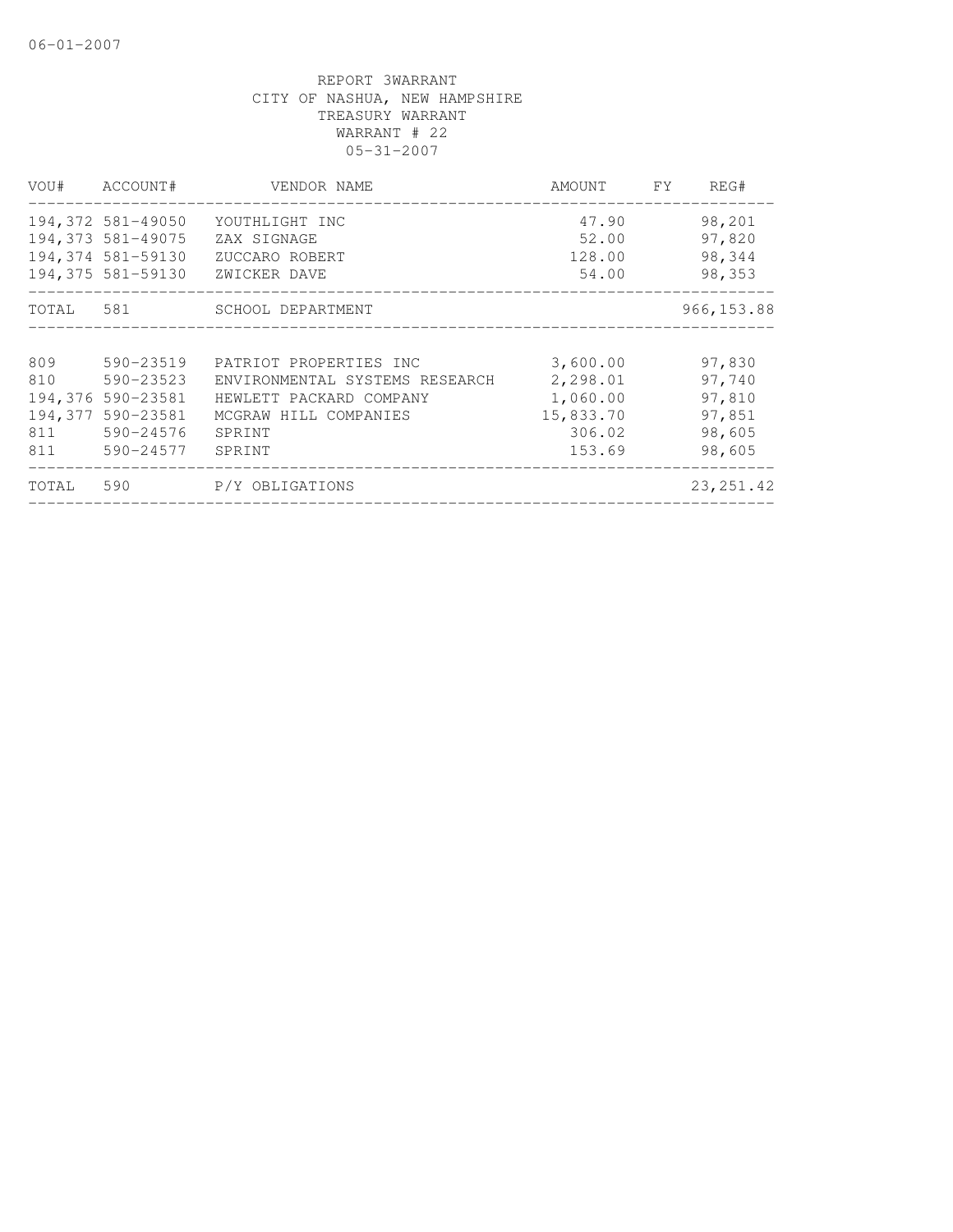| VOU#       | ACCOUNT#         | VENDOR NAME                                        | AMOUNT                 | FY. | REG#             |
|------------|------------------|----------------------------------------------------|------------------------|-----|------------------|
| 812        | 699-07           | EDWARDS ANGELL PALMER & DODGE                      | 578.34                 |     | 98,639           |
| 813<br>814 | 699-07<br>699-07 | SHEEHAN PHINNEY BASS & GREEN<br>SOUSA MARK         | 45,000.00<br>142.10    |     | 98,091<br>98,582 |
| 815<br>816 | 699-07<br>699-07 | UPTON & HATFIELD LLP<br>VEOLIA WATER NORTH AMERICA | 31,027.20<br>47,011.20 |     | 97,706<br>97,959 |
| TOTAL      | $699 - 07$       | WATER SUPPLY ACOUISITION                           |                        |     | 123,758.84       |
|            |                  |                                                    |                        |     |                  |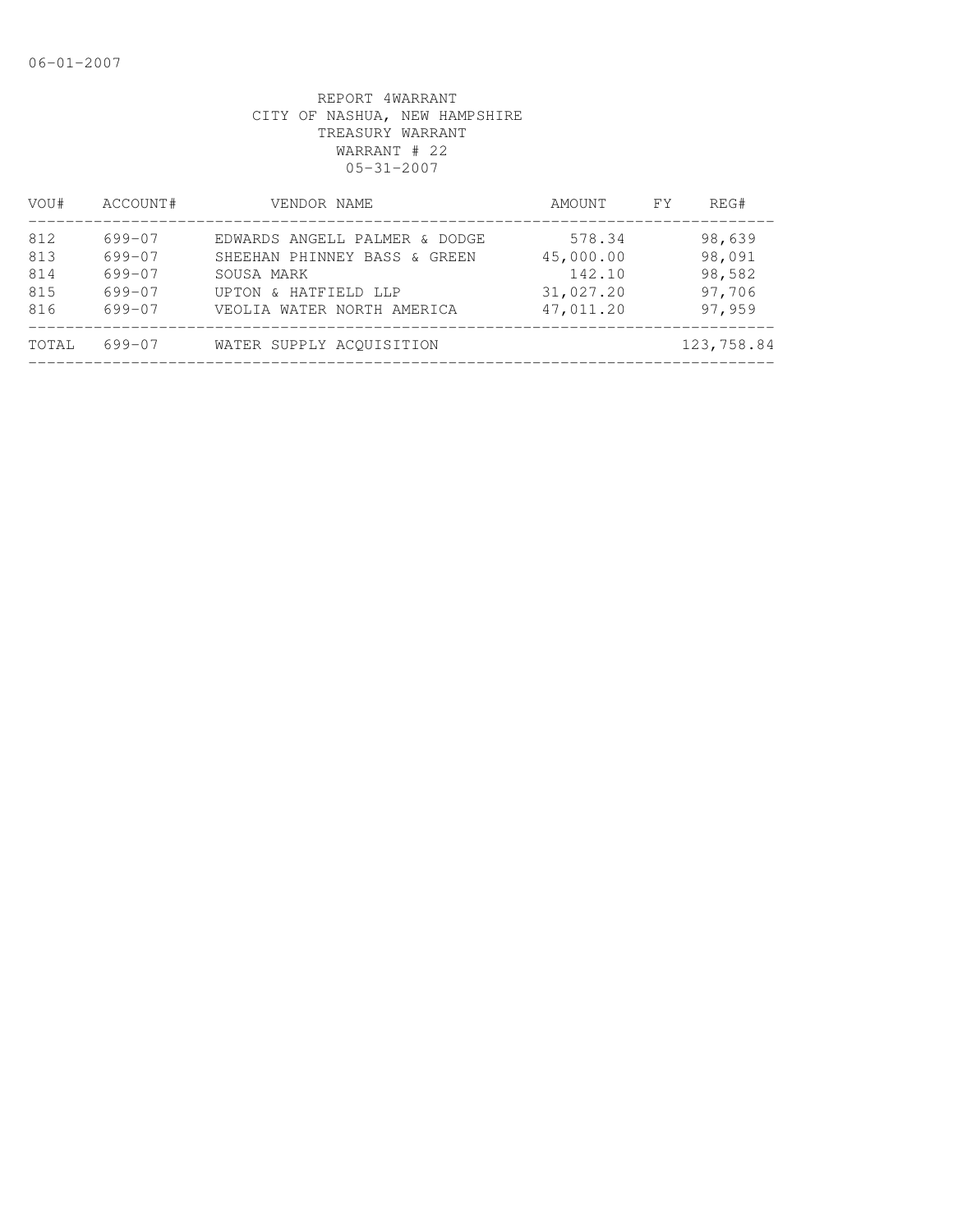| VOU#       | ACCOUNT#               | PROGRAM<br>VENDOR NAME                     | <b>AMOUNT</b>         | REG#<br>FΥ       |
|------------|------------------------|--------------------------------------------|-----------------------|------------------|
| 817        | 731-53095              | 3718 PMR ARCHITECTS PC                     | 300.00                | 97,753           |
| 818        | $731 - 64040$          | 3705 SHAVLIK TECHNOLOGIES                  | 2,352.83              | 97,859           |
| 819        | 731-64045              | 3705 HEFFERAN TIMOTHY                      | 12.08                 | 98,583           |
| TOTAL      | 731                    | CPF-POLICE DEPARTMENT                      | 2,664.91              |                  |
| 820        | 751-53095              | 3718 PMR ARCHITECTS PC                     | 750.00                | 97,753           |
| TOTAL      | 751                    | CPF-PWD & ENGINEERING                      | 750.00                |                  |
| 821        | 771-01310              | 3750 T BUCK CONSTRUCTION INC               | 54,883.55             | 97,957           |
| 821        | 771-01310              | 3751 T BUCK CONSTRUCTION INC               | 47,865.00             | 97,957           |
| TOTAL      | 771                    | CPF-COMM DEVELOP DEV                       | 102,748.55            |                  |
|            |                        |                                            |                       |                  |
| 822        | 774-01318              | 3718 MERIDIAN CONSTRUCTION CORP            | 53,549.00             | 97,996           |
| 823        | 774-53030              | 3718 CMA ENGINEERS INC                     | 16,000.00             | 97,677           |
| 824        | 774-53095              | 3718 PMR ARCHITECTS PC                     | 1,950.00              | 97,753           |
| 825        | 774-64260              | 3718 AMERICAN TELECOM SERVICES LLC         | 3,847.74              | 97,966           |
| TOTAL      | 774                    | CPF-URBAN PROGRAMS                         | 75,346.74             |                  |
|            | 194,378 781-53095      | 3760 R F S                                 | 5,020.93              | 98,216           |
|            | 194,379 781-53100      | 3773 HAYNER/SWANSON INC                    | 337.50                | 97,743           |
|            | 194,380 781-63085      | 3773 INTERSTATE ELECTRICAL SERVICES        | 34,690.50             | 98,153           |
|            | 194,380 781-63085      | 3774 INTERSTATE ELECTRICAL SERVICES        | 20,961.50             | 98,153           |
| TOTAL      | 781                    | CPF-SCHOOL DEPARTMENT                      | 61,010.43             |                  |
|            |                        |                                            |                       |                  |
| 826        | 792-53030              | 3792 CAMP DRESSER & MCKEE INC              | 6,749.67              | 98,650           |
| 827        | 792-53030              | 3792 CAMP DRESSER & MCKEE INC              | 2,911.49              | 98,483           |
| 828        | 792-53030              | 3799 MALCOLM PIRNIE INC                    | 48,582.23             | 97,934           |
| 829<br>829 | 792-53030<br>792-53030 | 3798 METCALF & EDDY<br>3799 METCALF & EDDY | 7,338.37<br>62,283.60 | 97,850<br>97,850 |
| TOTAL      | 792                    | CPF-WASTEWATER USER FUND                   | 127,865.36            |                  |
|            |                        |                                            |                       |                  |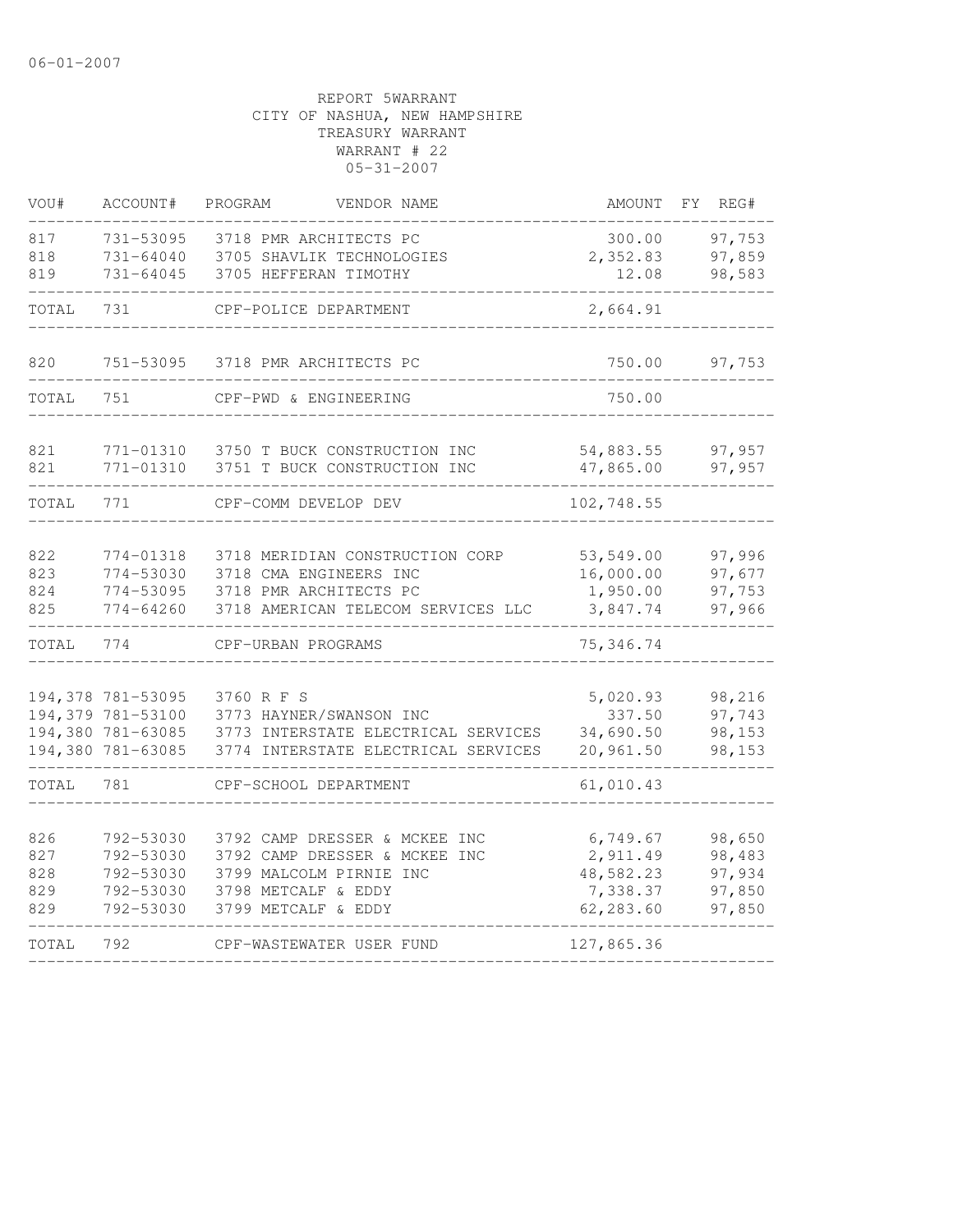| VOU# | ACCOUNT#  | VENDOR NAME                        | AMOUNT    | FY. | REG#   |  |
|------|-----------|------------------------------------|-----------|-----|--------|--|
| 830  |           | 801-271-01 FREDETTE'S TREE SERVICE | 1,000.00  |     | 97,990 |  |
| 831  | 801-31005 | COMCAST                            | 221.44    |     | 98,638 |  |
| 832  | 801-31005 | VERIZON                            | 74.37     |     | 98,612 |  |
| 833  | 801-31040 | PAETEC COMMUNICATIONS INC          | 8.46      |     | 98,590 |  |
| 834  | 801-32005 | PUBLIC SERVICE OF NH               | 932.44    |     | 98,659 |  |
| 835  | 801-43005 | FEDEX                              | 29.65     |     | 98,594 |  |
| 836  | 801-45191 | BROX INDUSTRIES INC                | 2,611.12  |     | 97,727 |  |
| 837  | 801-48005 | SHATTUCK MALONE OIL CO             | 3, 413.38 |     | 98,587 |  |
| 838  | 801-49040 | LAB SAFETY SUPPLY INC              | 63.32     |     | 97,939 |  |
| 838  | 801-49040 | LAB SAFETY SUPPLY INC              | 63.32     |     | 97,939 |  |
| 838  | 801-49040 | LAB SAFETY SUPPLY INC              | 99.34     |     | 97,939 |  |
| 839  | 801-49075 | MASTERPIECE VIDEO PRODUCTIONS      | 40.00     |     | 97,710 |  |
| 840  | 801-53030 | CMA ENGINEERS INC                  | 1,840.67  |     | 97,925 |  |
| 841  | 801-53075 | USDA APHIS                         | 4,900.00  |     | 98,618 |  |
| 842  | 801-53082 | ACTION KING SERVICES               | 131.25    |     | 97,814 |  |
| 843  | 801-53082 | CHEMSERVE ENVIRONMENTAL ANALYS     | 636.30    |     | 98,083 |  |
| 843  | 801-53087 | CHEMSERVE ENVIRONMENTAL ANALYS     | 484.20    |     | 98,083 |  |
| 844  | 801-53088 | ACTION KING SERVICES               | 125.00    |     | 97,814 |  |
| 845  | 801-53109 | NORTH SHORE RECYCLED FIBERS        | 6,128.85  |     | 97,821 |  |
| 846  | 801-54020 | PENTON BUSINESS MEDIA INC          | 150.00    |     | 98,050 |  |
| 847  | 801-59100 | AMHERST APPLIANCE REPAIR/STEVE     | 465.00    |     | 98,636 |  |
| 848  | 801-59100 | CHEMSEARCH                         | 283.04    |     | 97,865 |  |
| 849  | 801-59100 | NRSWMD                             | 19.60     |     | 98,662 |  |
| 850  | 801-59238 | ANACOMP INC                        | 11.65     |     | 97,731 |  |
| 851  | 801-59245 | D & R TOWING INC                   | 300.00    |     | 98,471 |  |
| 852  | 801-59245 | MAINE OXY                          | 91.40     |     | 97,650 |  |
| 853  | 801-75023 | BELLETETES INC                     | 97.84     |     | 97,885 |  |
| 853  | 801-75023 | BELLETETES INC                     | 4.67      |     | 97,886 |  |
| 854  | 801-75023 | HOME DEPOT CREDIT SERVICES         | 1,339.76  |     | 98,610 |  |
| 854  | 801-75023 | HOME DEPOT CREDIT SERVICES         | 657.62    |     | 98,611 |  |
| 855  | 801-75023 | NEW ENGLAND PAPER & SUPPLY         | 10.00     |     | 97,931 |  |
| 856  | 801-77020 | GMS HYDRAULICS INC                 | 575.40    |     | 98,500 |  |
| 857  | 801-77020 | MCDEVITT TRUCKS INC                | 3,876.94  |     | 98,150 |  |
| 858  | 801-77020 | SOUTHWORTH-MILTON INC              | 2,518.21  |     | 97,682 |  |
| 859  | 801-78065 | MAYNARD & LESIEUR INCORPORATED     | 1,380.96  |     | 98,478 |  |
| 859  | 801-78065 | MAYNARD & LESIEUR INCORPORATED     | 2,219.82  |     | 98,478 |  |
| 860  | 801-78100 | BAYNE MACHINE WORKS                | 567.71    |     | 97,869 |  |
| 861  | 801-78100 | CN WOOD CO INC                     | 114.53    |     | 98,146 |  |
| 862  | 801-78100 | DONOVAN EQUIPMENT CO INC           | 3, 123.84 |     | 97,722 |  |
| 863  | 801-78100 | <b>DUNN BATTERY</b>                | 165.90    |     | 97,816 |  |
| 864  | 801-78100 | FREIGHTLINER OF NH INC             | 878.72    |     | 98,131 |  |
| 865  | 801-78100 | LIBERTY INTN'L TRUCKS OF NH LL     | 62.55     |     | 98,475 |  |
| 865  | 801-78100 | LIBERTY INTN'L TRUCKS OF NH LL     | 1,069.91  |     | 98,475 |  |
| 866  | 801-78100 | MCDEVITT TRUCKS INC                | 622.25    |     | 98,150 |  |
| 866  | 801-78100 | MCDEVITT TRUCKS INC                | 25.10     |     | 98,150 |  |
| 867  | 801-78100 | MILL METALS CORP                   | 175.00    |     | 98,079 |  |
| 868  | 801-78100 | NAPA AUTO PARTS                    | 21.29     |     | 98,105 |  |
| 869  | 801-78100 | SANEL AUTO PARTS CO                | 205.81    |     | 97,900 |  |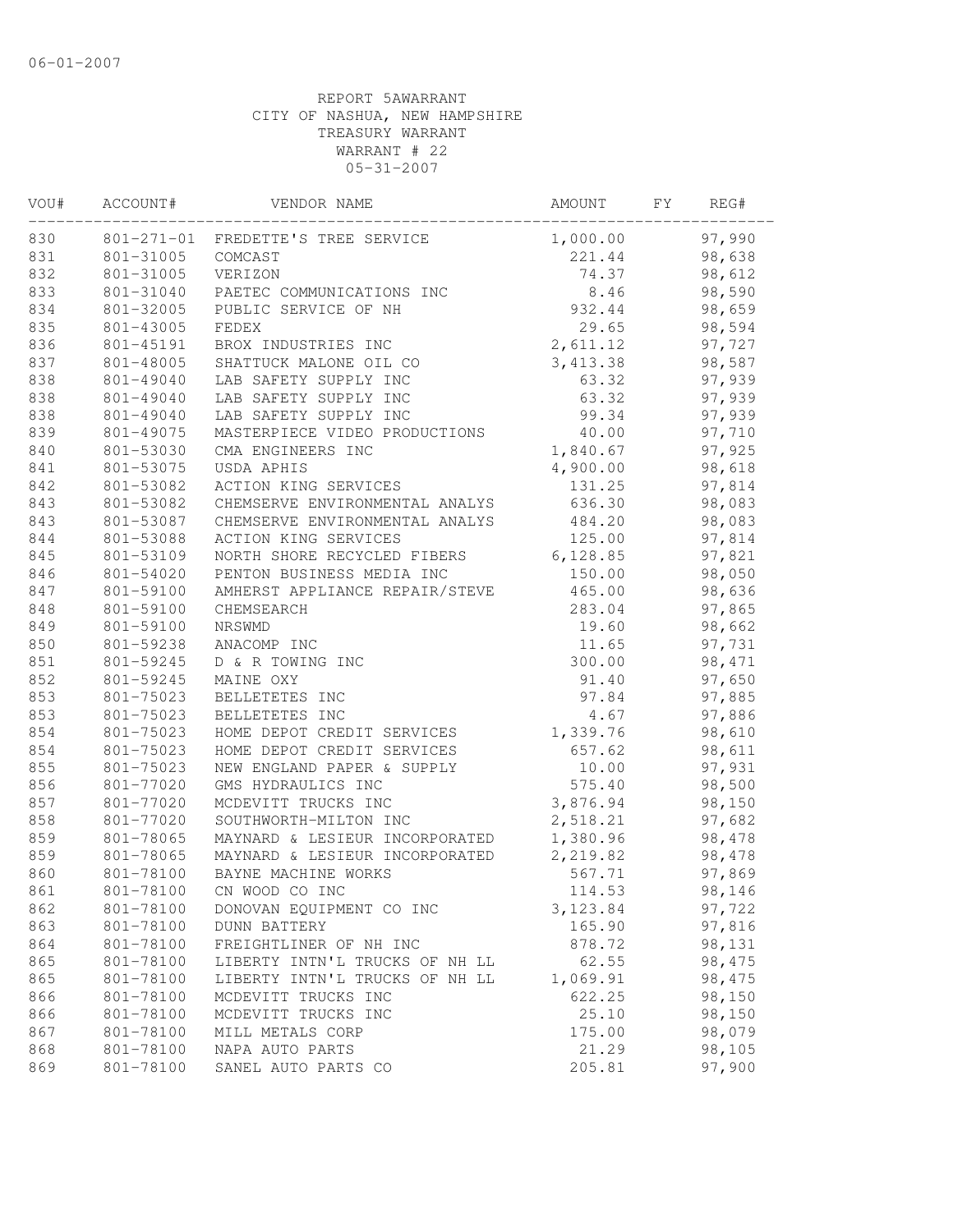|           | VOU# ACCOUNT#    | VENDOR NAME                                                                         | AMOUNT    | FY | REG#             |
|-----------|------------------|-------------------------------------------------------------------------------------|-----------|----|------------------|
| 869       |                  | 801-78100 SANEL AUTO PARTS CO<br>801-78100 SOUTHWORTH-MILTON INC                    | 109.13    |    | 97,900           |
| 870       |                  |                                                                                     | 298.28    |    | 97,682           |
| 871       | 801-78100        | WINDWARD PETROLEUM                                                                  | 999.15    |    | 97,765           |
| 872       | 801-82025        | NH RETIREMENT SYSTEM                                                                | 251.64    |    | 434              |
| 873       | 801-83106        | ANTHEM BLUE CROSS BLUE SHIELD 507.60                                                |           |    | 447              |
| 874       | 801-83106        | ANTHEM BLUE CROSS BLUE SHIELD 8,087.20                                              |           |    | 448              |
| 875       | 801-83106        | HARVARD PILGRIM HEALTH CARE                                                         | 202.66    |    | 450              |
| 876       | 801-83106        | NORTHEAST DELTA                                                                     | 569.34    |    | 440              |
| 877       | 801-83130        | ITT HARTFORD                                                                        | 68.98     |    | 460              |
| 878       | 801-83206        | ANTHEM BLUE CROSS BLUE SHIELD 1,370.27 447                                          |           |    |                  |
| 879       | 801-83206        | ANTHEM BLUE CROSS BLUE SHIELD 13, 386.33 448                                        |           |    |                  |
| 880       | 801-83206        | NORTHEAST DELTA                                                                     | 923.75    |    | 440              |
| 881       | 801-83230        | ITT HARTFORD                                                                        | 86.52     |    | 460              |
| 882       | 801-83306        | ANTHEM BLUE CROSS BLUE SHIELD                                                       | 71.05     |    | 447              |
| 883       | 801-83306        | ANTHEM BLUE CROSS BLUE SHIELD 2,737.79                                              |           |    | 448              |
| 884       | 801-83306        | HARVARD PILGRIM HEALTH CARE 100.08                                                  |           |    | 450              |
| 885       | 801-83306        | NORTHEAST DELTA                                                                     | 245.94    |    | 440              |
| 886       | 801-83330        | ITT HARTFORD                                                                        | 77.28     |    | 460              |
| 887       | 801-83406        | ANTHEM BLUE CROSS BLUE SHIELD 2,030.10                                              |           |    | 447              |
| 888       | 801-83406        | ANTHEM BLUE CROSS BLUE SHIELD 2,717.46                                              |           |    | 448              |
| 889       | 801-83406        | HARVARD PILGRIM HEALTH CARE 1,000.79                                                |           |    | 450              |
| 890       | 801-83406        | NORTHEAST DELTA                                                                     | 334.72    |    | 440              |
| 891       | 801-83430        | ITT HARTFORD                                                                        | 40.88     |    | 460              |
| 892       | 801-94005        | NORTHERN NEW ENGLAND CHAPTE/SW 40.00                                                |           |    | 98,603           |
| 893       |                  |                                                                                     | 167.00    |    | 98,615           |
| 894       |                  |                                                                                     | 48.88     |    | 98,700           |
| 895       |                  | 801-94005 SWANA<br>801-95010 TELEGRAPH PUBLISHING CO<br>801-96125 CMA ENGINEERS INC | 10,861.57 |    | 97,925           |
|           |                  |                                                                                     |           |    |                  |
| TOTAL 801 |                  | SOLID WASTE DISPOSAL                                                                |           |    | 91, 172.02       |
| 896       |                  | 802-215-00 BELAIR RANDY                                                             | 28.34     |    | 97,982           |
| 897       |                  | 802-215-00 BERGER ALBERT                                                            | 45.40     |    | 97,987           |
|           |                  |                                                                                     |           |    |                  |
| 898       |                  | 802-215-00 DALY ROSEMARY<br>802-215-00 DESCOTEAUX AMY                               | 44.86     |    | 98,008<br>97,995 |
| 899       |                  |                                                                                     | 61.52     |    |                  |
| 900       |                  | 802-215-00 DUVARNEY VICTOR                                                          | 27.20     |    | 98,002           |
| 901       | 802-215-00       | EICHENWALD ETEL TEE                                                                 | 36.86     |    | 97,984           |
| 902       |                  | 802-215-00 GABRENES RENEE                                                           | 89.53     |    | 97,988           |
| 903       | $802 - 215 - 00$ | HOOK RICHARD                                                                        | 30.76     |    | 98,010           |
| 904       | $802 - 215 - 00$ | HYANNIS INVESTMENTS LLC                                                             | 359.51    |    | 97,994           |
| 905       | $802 - 215 - 00$ | JONIS JULIUS                                                                        | 106.40    |    | 97,985           |
| 906       | $802 - 215 - 00$ | MARTIN GEORGE                                                                       | 161.83    |    | 98,014           |
| 907       | $802 - 215 - 00$ | MCFARLAND REV TRUST                                                                 | 42.96     |    | 97,997           |
| 908       | $802 - 215 - 00$ | NICKLESS HERBERT                                                                    | 36.86     |    | 97,983           |
| 909       | $802 - 215 - 00$ | PARADKAR VIKRAM                                                                     | 316.72    |    | 97,981           |
| 910       | $802 - 215 - 00$ | SELTZER JOHN                                                                        | 50.94     |    | 98,012           |
| 911       | 802-215-00       | SMITH DONALD                                                                        | 46.74     |    | 98,006           |
| 912       | $802 - 215 - 00$ | SOUBOUSKY JOHN                                                                      | 57.60     |    | 97,999           |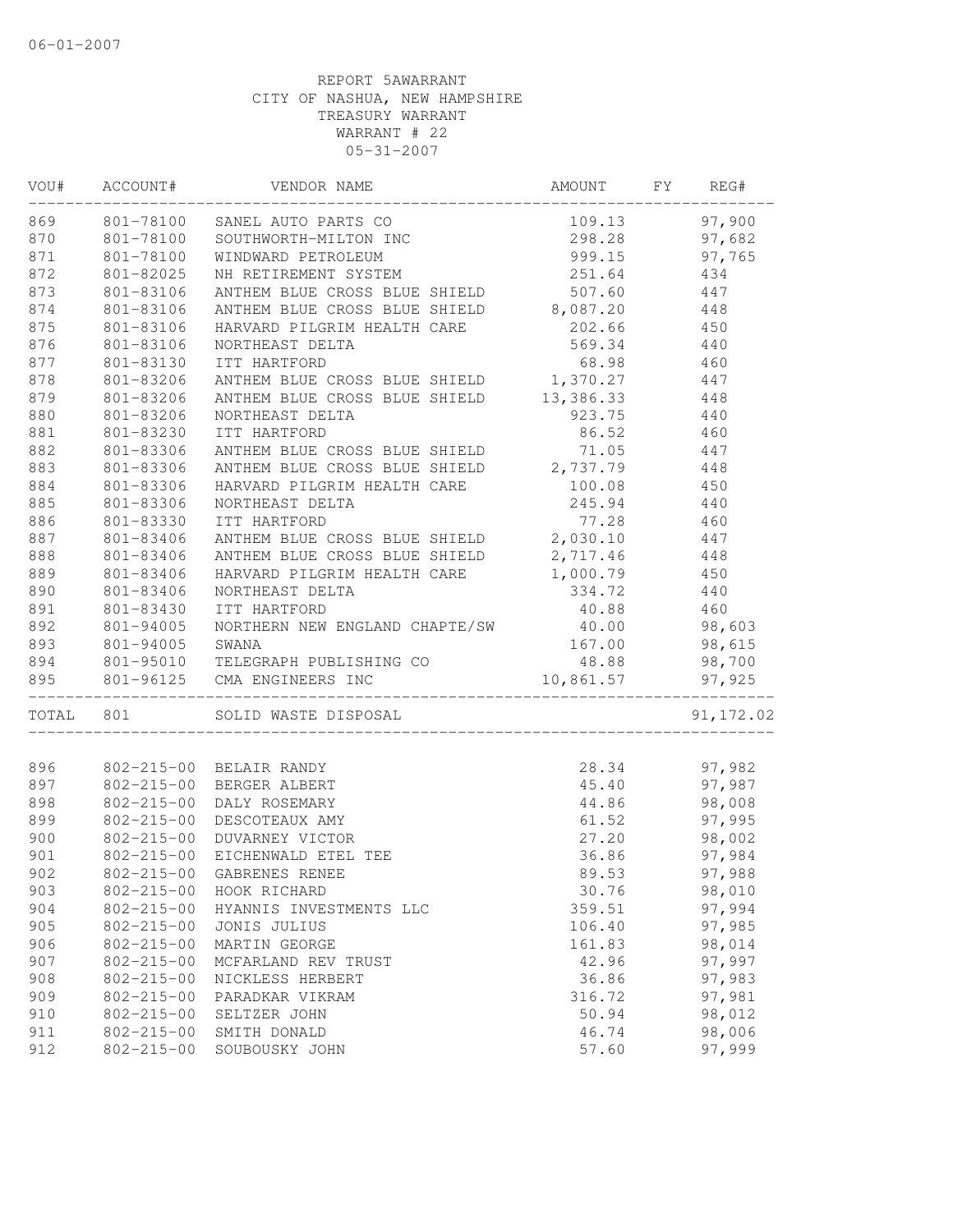| VOU# | ACCOUNT#         | VENDOR NAME                    | AMOUNT     | FY | REG#   |
|------|------------------|--------------------------------|------------|----|--------|
| 913  |                  | 802-215-00 ST LAURENT MICHAEL  | 29.54      |    | 98,004 |
| 914  |                  | 802-215-00 STATE OF NH         | 46.62      |    | 98,001 |
| 915  | $802 - 215 - 00$ | SYMANOWICZ MARYANN             | 38.08      |    | 97,993 |
| 916  | $802 - 215 - 00$ | WATSON JEFFREY                 | 38.58      |    | 97,989 |
| 917  | $802 - 215 - 00$ | WHITE JOHN                     | 26.90      |    | 97,991 |
| 918  | $802 - 215 - 00$ | WM SPECIALTY MTG               | 135.10     |    | 97,992 |
| 919  | 802-31005        | VERIZON                        | 483.11     |    | 98,612 |
| 920  | 802-31040        | PAETEC COMMUNICATIONS INC      | 8.56       |    | 98,590 |
| 921  | 802-32005        | PUBLIC SERVICE OF NH           | 12.45      |    | 98,659 |
| 921  | 802-32005        | PUBLIC SERVICE OF NH           | 61,070.58  |    | 98,659 |
| 922  | 802-33005        | PENNICHUCK WATER               | 694.29     |    | 98,616 |
| 923  | 802-34015        | KEYSPAN ENERGY DELIVERY        | 7,518.40   |    | 98,613 |
| 924  | 802-41015        | COSTUMES OF NASHUA LLC         | 65.00      |    | 98,596 |
| 925  | 802-41015        | HOME DEPOT CREDIT SERVICES     | 23.96      |    | 98,611 |
| 926  | 802-41015        | STAPLES BUSINESS ADVANTAGE     | 13.03      |    | 98,157 |
| 927  | 802-42010        | CENTRAL PAPER PRODUCTS CO      | 294.83     |    | 98,489 |
| 928  | 802-45101        | CIBA SPECIALTY CHEMICALS CO    | 15, 132.00 |    | 97,764 |
| 929  | 802-45103        | JCI JONES CHEMICALS INC        | 4,313.10   |    | 97,940 |
| 930  | 802-45106        | KEMIRA WATER SOLUTIONS INC     | 1,746.80   |    | 97,943 |
| 931  | 802-45110        | HACH COMPANY                   | 492.40     |    | 98,116 |
| 932  | 802-45175        | ARCSOURCE INC                  | 23.80      |    | 97,901 |
| 933  | 802-46045        | LAB SAFETY SUPPY INC           | 206.59     |    | 98,154 |
| 934  | 802-46045        | LEHIGH SAFETY SHOE LLC         | 82.00      |    | 97,858 |
| 935  | 802-46045        | UNIFIRST CORPORATION           | 453.01     |    | 98,133 |
| 935  | 802-46045        | UNIFIRST CORPORATION           | 1,030.36   |    | 98,133 |
| 936  | 802-49070        | HACH COMPANY                   | 169.00     |    | 98,116 |
| 937  | 802-49070        | LAB SAFETY SUPPY INC           | 179.13     |    | 98,154 |
| 938  | 802-49070        | STAPLES BUSINESS ADVANTAGE     | 54.52      |    | 98,157 |
| 939  | 802-49070        | VWR INTERNATIONAL INC          | 1,654.47   |    | 98,158 |
| 940  | 802-49075        | ATLANTIC CLEANING PRODUCTS     | 546.56     |    | 97,686 |
| 941  | 802-49075        | DUKE'S ROOT CONTROL INC        | 2,750.00   |    | 97,881 |
| 942  | 802-53030        | EASTERN ANALYTICAL INC         | 65.00      |    | 97,895 |
| 943  | 802-53030        | HACH COMPANY                   | 859.00     |    | 98,116 |
| 944  | 802-59100        | ANSWERING SERVICES OF NH LLC   | 70.00      |    | 97,663 |
| 945  | 802-59100        | <b>BAU HOPKINS</b>             | 500.00     |    | 97,738 |
| 946  | 802-59100        | TREASURER STATE OF NH          | 200.00     |    | 98,619 |
| 947  | 802-59225        | RESOURCE MANAGEMENT INC        | 19,629.02  |    | 97,662 |
| 948  | 802-59230        | BROX INDUSTRIES INC            | 758.79     |    | 97,727 |
| 949  | 802-59230        | CORRIVEAU ROUTHIER INC         | 414.40     |    | 98,470 |
| 950  | 802-59230        | E J PRESCOTT INC               | 2,864.89   |    | 97,786 |
| 951  | 802-59230        | NEW ENGLAND POSITIONING SYSTEM | 2,966.00   |    | 97,879 |
| 952  | 802-59238        | ANACOMP INC                    | 268.85     |    | 97,731 |
| 953  | 802-59239        | STAPLES BUSINESS ADVANTAGE     | 147.00     |    | 98,157 |
| 954  | 802-59265        | CITIZEN'S BANK OF NH           | 1,241.09   |    | 97,827 |
| 955  | 802-59320        | CN WOOD CO INC                 | 6,850.95   |    | 98,146 |
| 956  | 802-59320        | MAC MULKIN CHEVROLET INC       | 41.31      |    | 98,473 |
| 957  | 802-59320        | MAYNARD & LESIEUR INCORPORATED | 240.00     |    | 98,478 |
| 958  | 802-59320        | SANEL AUTO PARTS CO            | 112.93     |    | 97,900 |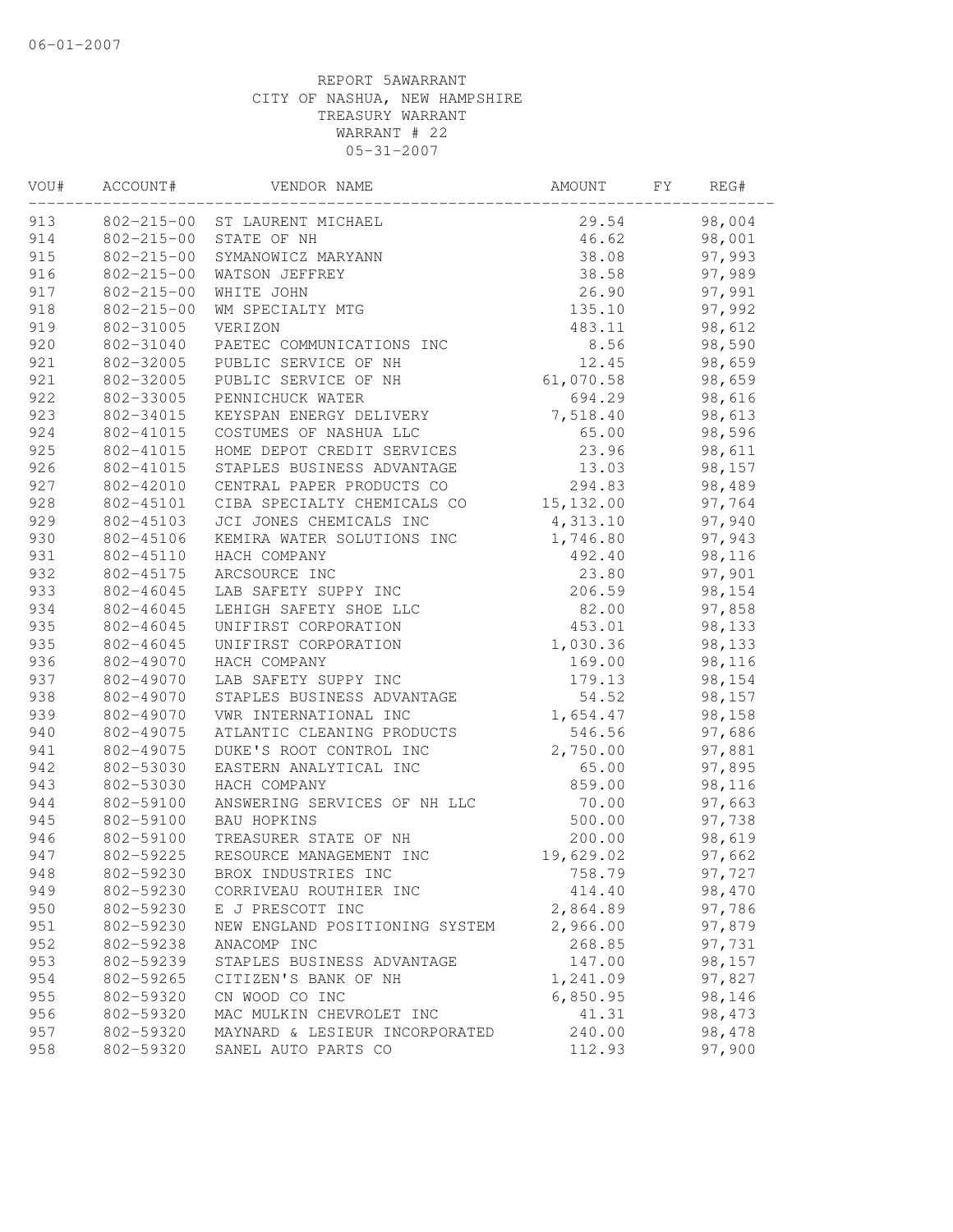| VOU#  | ACCOUNT#  | VENDOR NAME                             | AMOUNT    | FY | REG#   |  |
|-------|-----------|-----------------------------------------|-----------|----|--------|--|
| 958   |           | 802-59320 SANEL AUTO PARTS CO           | 19.57     |    | 97,900 |  |
| 959   | 802-64192 | BURNS ARTHUR                            | 100.00    |    | 98,025 |  |
| 960   | 802-64192 | GRAINGER                                | 124.96    |    | 97,759 |  |
| 960   | 802-64192 | GRAINGER                                | 94.40     |    | 97,759 |  |
| 961   | 802-64192 | HOME DEPOT CREDIT SERVICES              | 65.84     |    | 98,611 |  |
| 961   | 802-64192 | HOME DEPOT CREDIT SERVICES              | 56.74     |    | 98,611 |  |
| 962   | 802-64192 | M & M ELECTRICAL SUPPLY CO INC          | 13.84     |    | 98,468 |  |
| 963   | 802-64192 | MCMASTER-CARR SUPPLY CO                 | 117.31    |    | 97,873 |  |
| 963   | 802-64192 | MCMASTER-CARR SUPPLY CO                 | 385.83    |    | 97,873 |  |
| 964   | 802-64192 | SOUTHWORTH-MILTON INC                   | 797.56    |    | 97,682 |  |
| 965   | 802-77050 | GRAINGER                                | 842.53    |    | 97,759 |  |
| 966   | 802-77050 | HOME DEPOT CREDIT SERVICES              | 14.91     |    | 98,611 |  |
| 967   | 802-77050 | M & M ELECTRICAL SUPPLY CO INC          | 66.70     |    | 98,468 |  |
| 968   | 802-77050 | UNITED SUPPLY COMPANY INC               | 2,637.49  |    | 98,486 |  |
| 969   | 802-77050 | YEOMANS CHICAGO CORPORATION             | 723.25    |    | 97,737 |  |
| 970   | 802-77062 | GRAINGER                                | 103.06    |    | 97,759 |  |
| 971   | 802-77062 | MCMASTER-CARR SUPPLY CO                 | 160.60    |    | 97,873 |  |
| 972   | 802-77062 | UNITED SUPPLY COMPANY INC               | 72.15     |    | 98,486 |  |
| 973   | 802-77065 | INNOVATIVE MACHINE INC                  | 2,040.00  |    | 97,688 |  |
| 974   | 802-77065 | M & M ELECTRICAL SUPPLY CO INC          | 145.12    |    | 98,468 |  |
| 975   | 802-77065 | UNITED SUPPLY COMPANY INC               | 46.18     |    | 98,486 |  |
| 976   | 802-77066 | MOTION INDUSTRIES INC                   | 3,501.02  |    | 97,857 |  |
| 977   | 802-77067 | MCMASTER-CARR SUPPLY CO                 | 478.74    |    | 97,873 |  |
| 978   | 802-77068 | PURAFIL INC                             | 25,723.40 |    | 98,023 |  |
| 979   | 802-77069 | BELLETETES INC                          | 13.61     |    | 97,886 |  |
| 980   | 802-77069 | FASTENAL CO                             | 3.54      |    | 97,704 |  |
| 981   | 802-77069 | GRAINGER                                | 420.00    |    | 97,759 |  |
| 982   | 802-77069 | M & M ELECTRICAL SUPPLY CO INC          | 189.29    |    | 98,468 |  |
| 983   | 802-77069 | MCMASTER-CARR SUPPLY CO                 | 610.51    |    | 97,873 |  |
| 984   | 802-77069 | NASHUA OUTDOOR POWER EQUIP              | 78.30     |    | 97,908 |  |
| 985   | 802-77069 | PINE MOTOR PARTS                        | 245.97    |    | 98,479 |  |
| 986   | 802-77069 | TOTAL AIR SUPPLY INC                    | 906.44    |    | 98,075 |  |
| 987   | 802-77069 | UNITED SUPPLY COMPANY INC               | 166.70    |    | 98,486 |  |
| 988   | 802-77070 | WINDWARD PETROLEUM                      | 984.33    |    | 97,765 |  |
| 989   | 802-82025 | NH RETIREMENT SYSTEM                    | 441.28    |    | 434    |  |
| 990   | 802-83006 | ANTHEM BLUE CROSS BLUE SHIELD           | 81.20     |    | 447    |  |
| 991   | 802-83006 | ANTHEM BLUE CROSS BLUE SHIELD 25,849.45 |           |    | 448    |  |
| 992   | 802-83006 | HARVARD PILGRIM HEALTH CARE             | 12,762.53 |    | 450    |  |
| 993   | 802-83006 | NORTHEAST DELTA                         | 2,424.11  |    | 440    |  |
| 994   | 802-83030 | ITT HARTFORD                            | 382.26    |    | 460    |  |
| 995   | 802-94005 | HEALTH STOP INC                         | 75.00     |    | 97,863 |  |
| 996   | 802-95005 | WATER ENVIRONMENT FEDERATION            | 792.00    |    | 98,598 |  |
| 997   | 802-96004 | ELECTRIC MOTOR SERVICECENTER I          | 9,445.00  |    | 97,958 |  |
| 998   | 802-96004 | FOSTER STEPHEN JR                       | 600.00    |    | 98,021 |  |
| 999   | 802-96004 | HORIZON SOLUTIONS CORP                  | 1,244.18  |    | 97,658 |  |
| 1,000 | 802-96004 | MCMASTER-CARR SUPPLY CO                 | 467.80    |    | 97,873 |  |
| 1,001 | 802-96004 | UNITED SUPPLY COMPANY INC               | 97.90     |    | 98,486 |  |
| 1,002 | 802-96085 | M & B MACHINING AND WELDING             | 9,280.00  |    | 98,476 |  |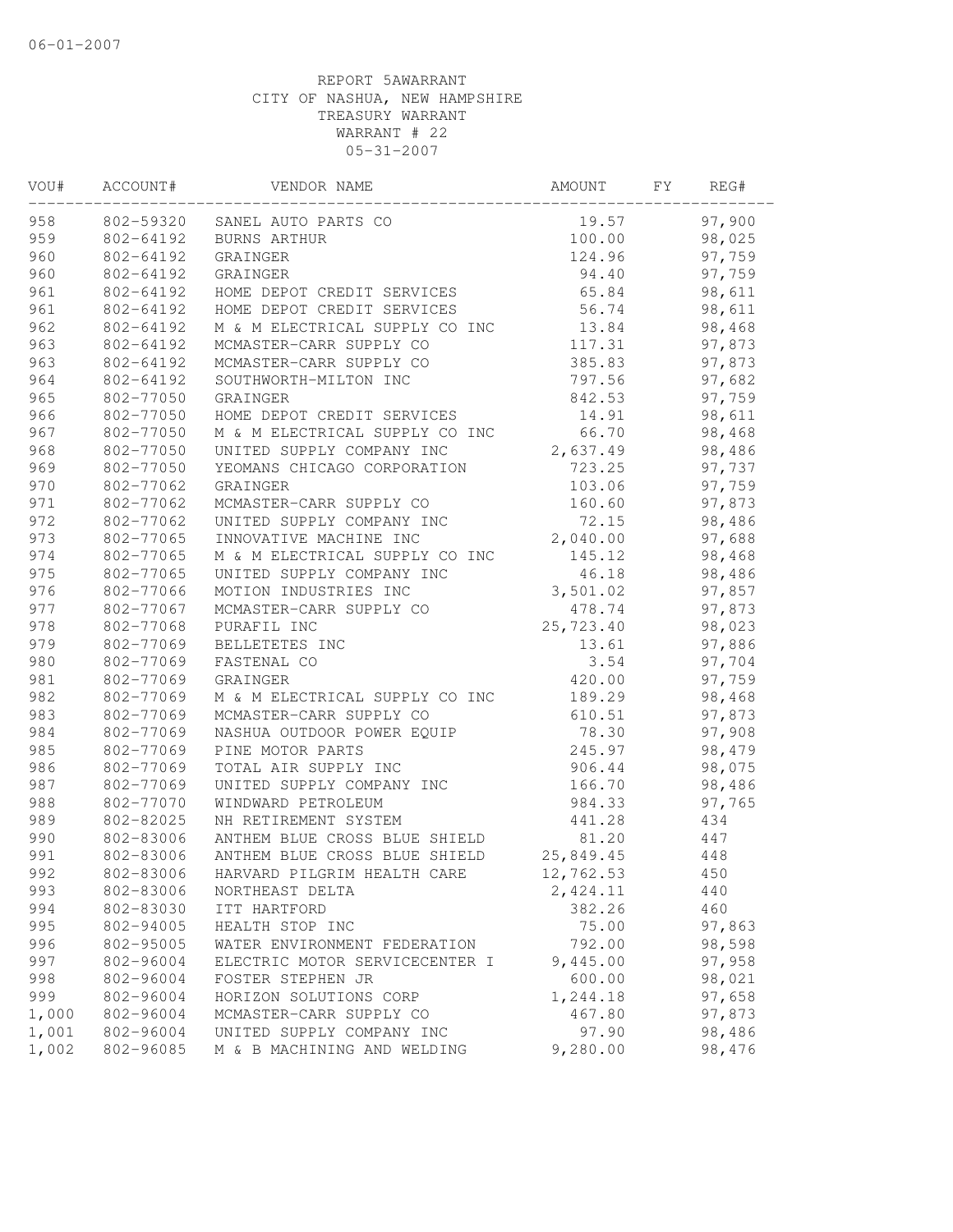| VOU#  | ACCOUNT# | VENDOR NAME                             | AMOUNT | $\overline{F}Y$ | REG#       |
|-------|----------|-----------------------------------------|--------|-----------------|------------|
|       |          | 1,003 802-96085 MCMASTER-CARR SUPPLY CO | 518.26 |                 | 97,873     |
| TOTAL | 802      | SEWERAGE DISPOSAL SYSTEM                |        |                 | 244,516.89 |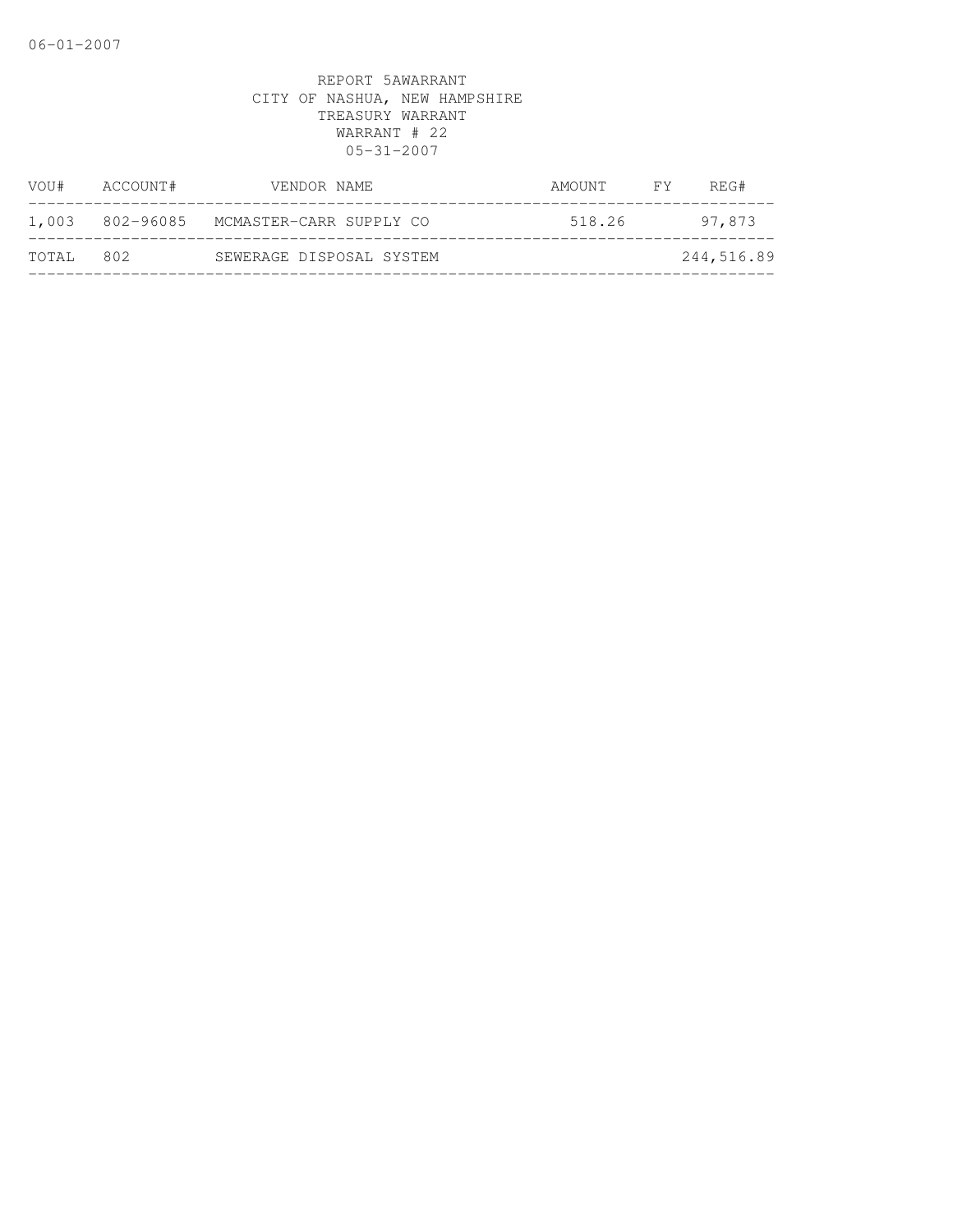| VOU#                                                                                   | ACCOUNT#                                                                                                                             | VENDOR NAME                                                                                                                                                                                                                             | AMOUNT FY REG#                                                                       |        |                                                                                                    |
|----------------------------------------------------------------------------------------|--------------------------------------------------------------------------------------------------------------------------------------|-----------------------------------------------------------------------------------------------------------------------------------------------------------------------------------------------------------------------------------------|--------------------------------------------------------------------------------------|--------|----------------------------------------------------------------------------------------------------|
|                                                                                        |                                                                                                                                      | 1,004 941-98029 BOARD OF HEALTH/PETTY CASH                                                                                                                                                                                              |                                                                                      |        | 59.93 98,584                                                                                       |
| TOTAL 941                                                                              |                                                                                                                                      | HEALTH & COMM SVCS TRUST FUND                                                                                                                                                                                                           |                                                                                      |        | 59.93                                                                                              |
| 1,005                                                                                  |                                                                                                                                      | 951-05060 HOOKER & HOLCOMBE INC                                                                                                                                                                                                         | 5,405.00                                                                             |        | 98,653                                                                                             |
| TOTAL                                                                                  | 951                                                                                                                                  | PWD & ENG TRUST FUND                                                                                                                                                                                                                    |                                                                                      |        | 5,405.00                                                                                           |
| 1,006<br>1,007<br>1,008<br>1,009<br>1,010<br>1,011<br>1,012<br>1,013<br>1,014<br>TOTAL | 952-05054<br>$952 - 05058$<br>$952 - 05058$<br>$952 - 46005$<br>952-75021<br>952-75021<br>952-75021<br>952-81086<br>952-98029<br>952 | HOME DEPOT CREDIT SERVICES<br>HANDY HOUSE INC<br>RADIO SHACK<br>M & N SPORTS LLC<br>LESCO-PROX<br>MANNY'S TRUCKING/EMMANUEL ST J<br>MEDCO SUPPLY INC<br>UNITED PARCEL SERVICE INC<br>JEANNOTTE'S MARKET<br>PARK & RECREATION TRUST FUND | 322.96<br>59.00<br>229.97<br>199.00<br>753.31<br>700.00<br>409.70<br>575.00<br>79.32 |        | 98,611<br>98,634<br>98,592<br>97,898<br>97,841<br>97,866<br>98,232<br>98,665<br>97,798<br>3,328.26 |
|                                                                                        |                                                                                                                                      | 1,015 975-05051 SEE SCIENCE CENTER                                                                                                                                                                                                      | 35.00                                                                                |        | 98,668                                                                                             |
| TOTAL                                                                                  | 975                                                                                                                                  | LIBRARY TRUST FUND                                                                                                                                                                                                                      |                                                                                      |        | 35.00                                                                                              |
| 1,016                                                                                  |                                                                                                                                      | 981-05052 CHARLOTTE AVENUE SCHOOL PTO                                                                                                                                                                                                   | 300.00                                                                               |        | 98,651                                                                                             |
| TOTAL                                                                                  | 981                                                                                                                                  | SCHOOL TRUST FUND                                                                                                                                                                                                                       |                                                                                      |        | 300.00                                                                                             |
|                                                                                        |                                                                                                                                      | 1,017 982-05053 ORTIZ JESIKA<br>15.00                                                                                                                                                                                                   |                                                                                      | 98,585 |                                                                                                    |
| TOTAL                                                                                  | 982                                                                                                                                  | SCHOLARSHIP TRUST FUND                                                                                                                                                                                                                  |                                                                                      |        | 15.00                                                                                              |
|                                                                                        |                                                                                                                                      |                                                                                                                                                                                                                                         |                                                                                      |        |                                                                                                    |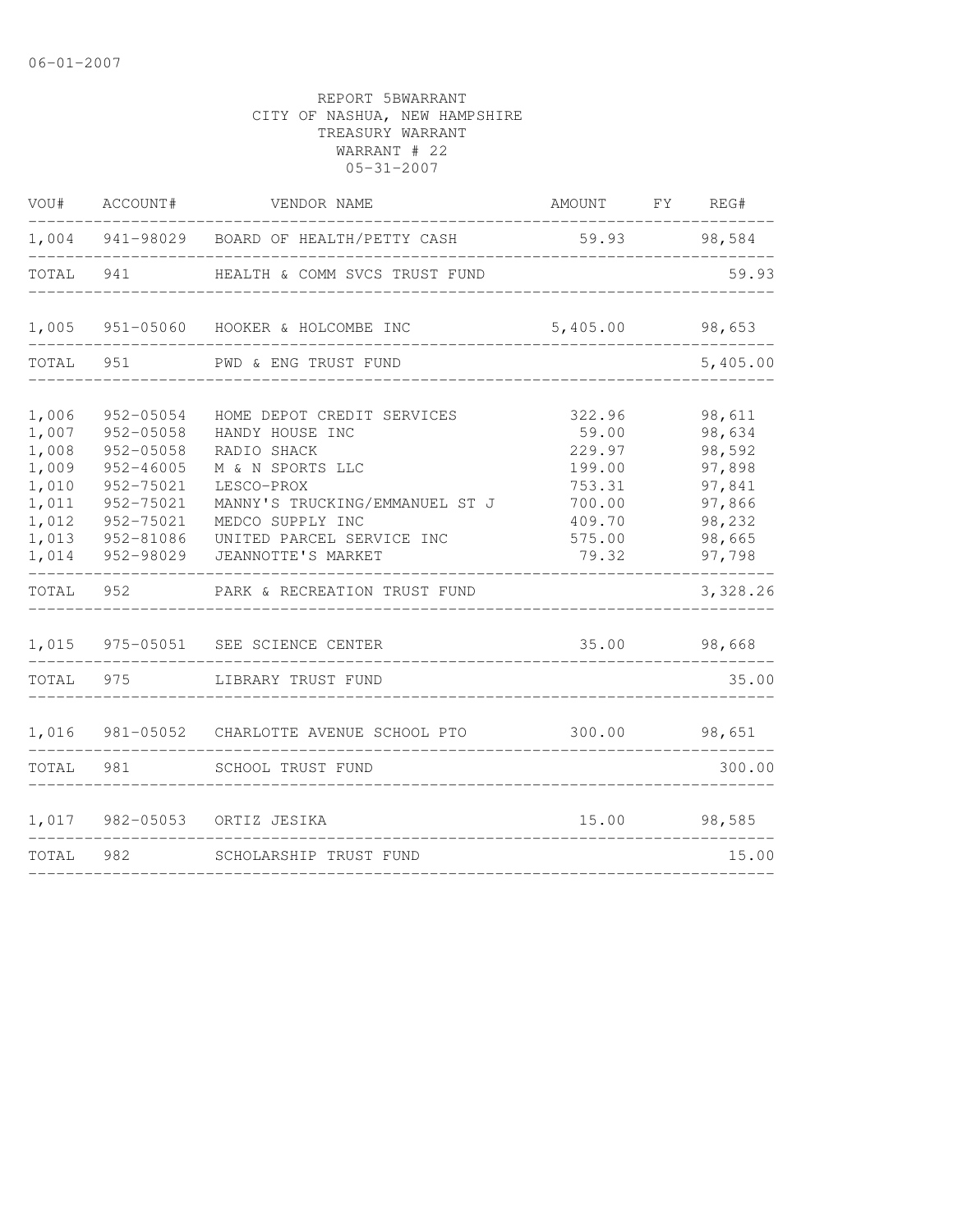|           | ACCOUNT# PAYROLL WEEK ENDING |  |  | AMOUNT |
|-----------|------------------------------|--|--|--------|
| TOTAL 952 |                              |  |  |        |
|           |                              |  |  |        |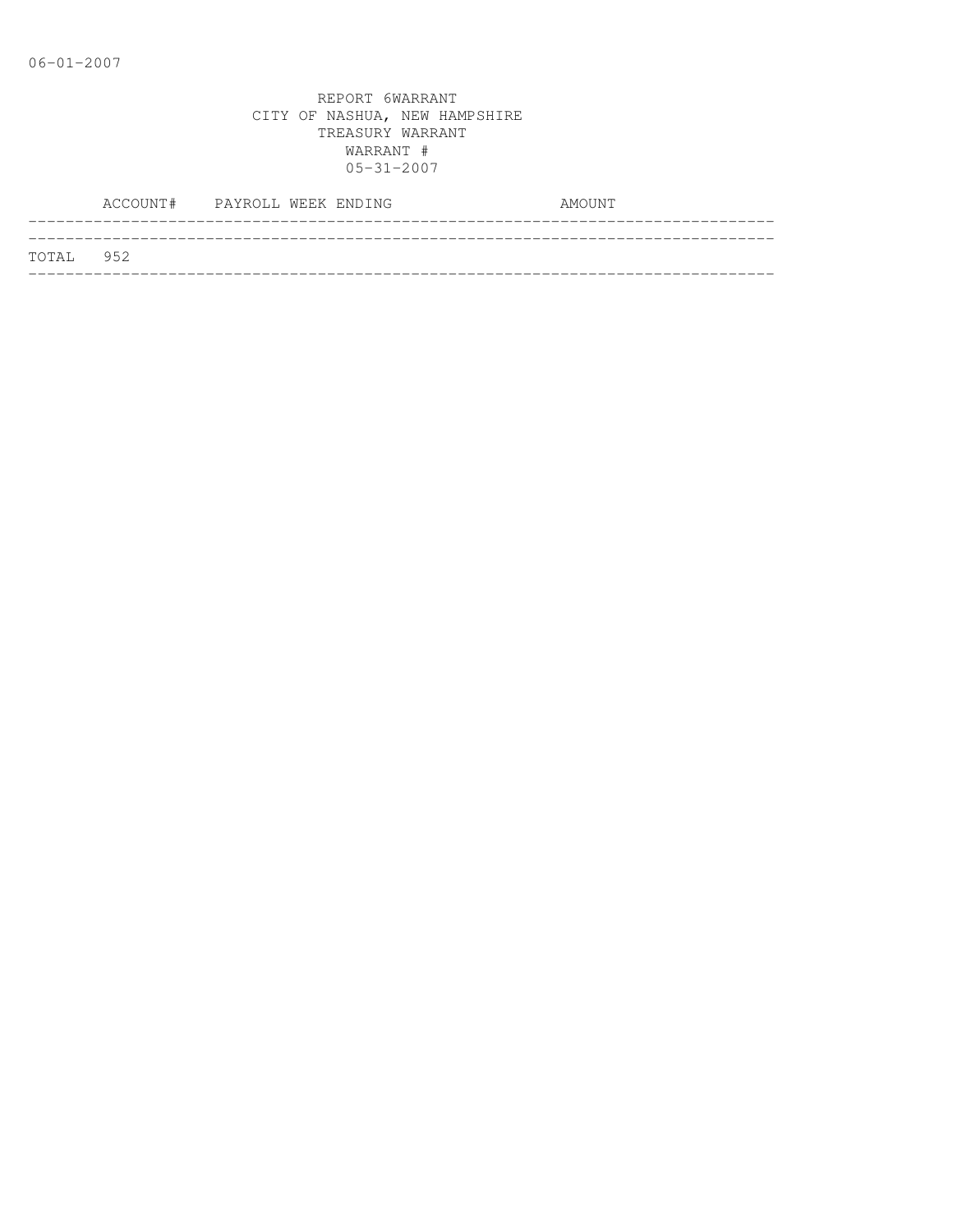|           | ACCOUNT#               | PAYROLL WEEK ENDING                         | AMOUNT               |           |
|-----------|------------------------|---------------------------------------------|----------------------|-----------|
|           |                        | 3037-11515 19-MAY-2007                      | 696.17               |           |
| TOTAL     | 303                    | ALT - INCENTIVE FUND PROGRAM                |                      | 696.17    |
|           |                        | 305-11239  12-MAY-2007                      | 970.14               |           |
|           |                        | 305-11239  19-MAY-2007                      | 970.14               |           |
|           |                        | 305-11239 26-MAY-2007                       | 970.14               |           |
| TOTAL 305 |                        | SRF - CIVIC & COMM ACTIVITIES               |                      | 2,910.42  |
|           |                        |                                             |                      |           |
|           | 308-83051              | 12-MAY-2007                                 | 826.17               |           |
|           |                        | 308-83051  19-MAY-2007                      | 176.61               |           |
|           |                        | 308-83051 26-MAY-2007                       | 326.87<br>963.17     |           |
|           | 308-83052<br>308-83052 | 12-MAY-2007<br>19-MAY-2007                  | 963.17               |           |
|           | 308-83052              | 26-MAY-2007                                 | 2,852.43             |           |
|           | 308-83102              | 12-MAY-2007                                 | 1, 412.37            |           |
|           | 308-83102              | 19-MAY-2007                                 | 1,412.37             |           |
|           | 308-83102              | 26-MAY-2007                                 | 1,412.37             |           |
| TOTAL     | 308                    | SRF - INSURANCE                             |                      | 10,345.53 |
|           |                        |                                             |                      |           |
|           |                        | 3086-11870 19-MAY-2007                      | 2,852.31             |           |
|           |                        | 3086-12006 19-MAY-2007                      | 1,812.59             |           |
|           | 3086-13004             | 19-MAY-2007                                 | 1,125.00             |           |
|           |                        | 3086-13032 12-MAY-2007                      | 230.10               |           |
|           |                        | 3086-13032 19-MAY-2007                      | 230.10               |           |
|           |                        | 3086-13032 26-MAY-2007                      | 230.10               |           |
|           |                        | 3086-13133 19-MAY-2007                      | 643.75               |           |
| TOTAL     | 308                    | JAVITS GRANT PROGRAM                        |                      | 7,123.95  |
|           |                        |                                             |                      |           |
|           |                        | 3097-11162  12-MAY-2007                     | 1,161.76             |           |
|           | 3097-11162             | 3097-11162 19-MAY-2007<br>$26 - MAY - 2007$ | 1,161.76<br>1,161.76 |           |
|           | 3097-11408             | 12-MAY-2007                                 | 721.60               |           |
|           | 3097-11408             | 19-MAY-2007                                 | 721.60               |           |
|           | 3097-11408             | $26 - MAY - 2007$                           | 721.60               |           |
|           | 3097-12112             | $12 - MAX - 2007$                           | 3,624.02             |           |
|           | 3097-12112             | 19-MAY-2007                                 | 3, 225.32            |           |
|           | 3097-12112             | $26 - MAX - 2007$                           | 3,071.22             |           |
|           | 3097-12830             | 12-MAY-2007                                 | 78.04                |           |
|           | 3097-12830             | 19-MAY-2007                                 | 86.23                |           |
|           | 3097-12830             | $26 - MAY - 2007$                           | 104.12               |           |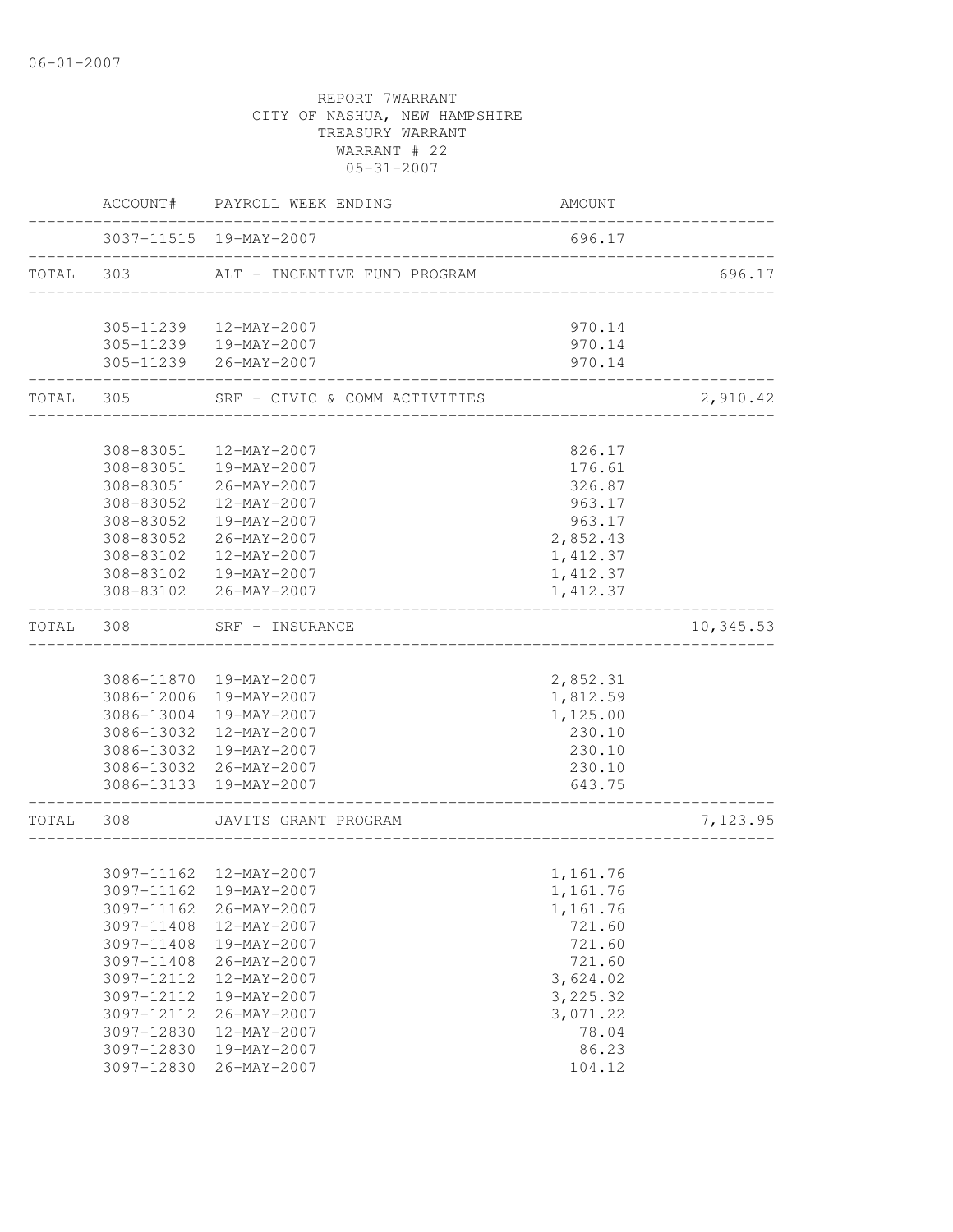|       | ACCOUNT#   | PAYROLL WEEK ENDING                              | AMOUNT           |            |
|-------|------------|--------------------------------------------------|------------------|------------|
|       | 3097-19138 | 19-MAY-2007                                      | 2,755.50         |            |
|       | 3097-19139 | 19-MAY-2007                                      | 8,158.44         |            |
|       | 3097-19140 | 12-MAY-2007                                      | 8,357.60         |            |
|       | 3097-19140 | 19-MAY-2007                                      | 8,351.70         |            |
|       | 3097-19140 | $26 - \text{MAY} - 2007$                         | 8,444.80         |            |
|       | 3097-19540 | 12-MAY-2007                                      | 21,342.28        |            |
|       | 3097-19540 | 19-MAY-2007                                      | 20,570.01        |            |
|       | 3097-19540 | 26-MAY-2007                                      | 21,093.21        |            |
|       | 3097-19544 | 12-MAY-2007                                      | 737.67           |            |
|       | 3097-19544 | 19-MAY-2007                                      | 711.09           |            |
|       | 3097-19544 | 26-MAY-2007                                      | 624.70           |            |
|       | 3097-19545 | 12-MAY-2007                                      | 1,167.19         |            |
|       |            | 3097-19545 19-MAY-2007                           | 1,067.74         |            |
|       |            | 3097-19545 26-MAY-2007                           | 1,454.14         |            |
| TOTAL | 309        | SRF - FOOD SERVICES                              |                  | 120,675.10 |
|       |            |                                                  |                  |            |
|       |            | 3117-12006 12-MAY-2007                           | 625.00           |            |
|       |            | 3117-12006 19-MAY-2007                           | 1,925.00         |            |
|       |            | 3117-12006 26-MAY-2007                           | 375.00           |            |
| TOTAL | 311        | DRIVER'S EDUCATION                               |                  | 2,925.00   |
|       |            |                                                  |                  |            |
|       |            | 3118-13032 12-MAY-2007<br>3118-13032 19-MAY-2007 | 155.65<br>350.16 |            |
|       |            | 3118-13032 26-MAY-2007                           | 222.83           |            |
| TOTAL | 311        | SUMMER SCHOOL                                    |                  | 728.64     |
|       |            |                                                  |                  |            |
|       | 312-11165  | 12-MAY-2007                                      | 745.99           |            |
|       | 312-11165  | 19-MAY-2007                                      | 745.98           |            |
|       | 312-11165  | 26-MAY-2007                                      | 745.98           |            |
|       | 312-11191  | 12-MAY-2007                                      | 703.93           |            |
|       | 312-11191  | 19-MAY-2007                                      | 703.92           |            |
|       | 312-11191  | 26-MAY-2007                                      | 703.92           |            |
|       | 312-11547  | 12-MAY-2007                                      | 1,948.01         |            |
|       | 312-11547  | 19-MAY-2007                                      | 1,947.99         |            |
|       | 312-11547  | $26 - MAY - 2007$                                | 1,947.99         |            |
|       | 312-12010  | 19-MAY-2007                                      | 86.03            |            |
|       | 312-12010  | 26-MAY-2007                                      | 86.03            |            |
|       | 312-12116  | 12-MAY-2007                                      | 551.93           |            |
|       | 312-12116  | 19-MAY-2007                                      | 551.93           |            |
|       | 312-12116  | 26-MAY-2007                                      | 551.93           |            |
|       | 312-12150  | 12-MAY-2007                                      | 160.00           |            |
|       | 312-12150  | $26 - MAY - 2007$                                | 200.00           |            |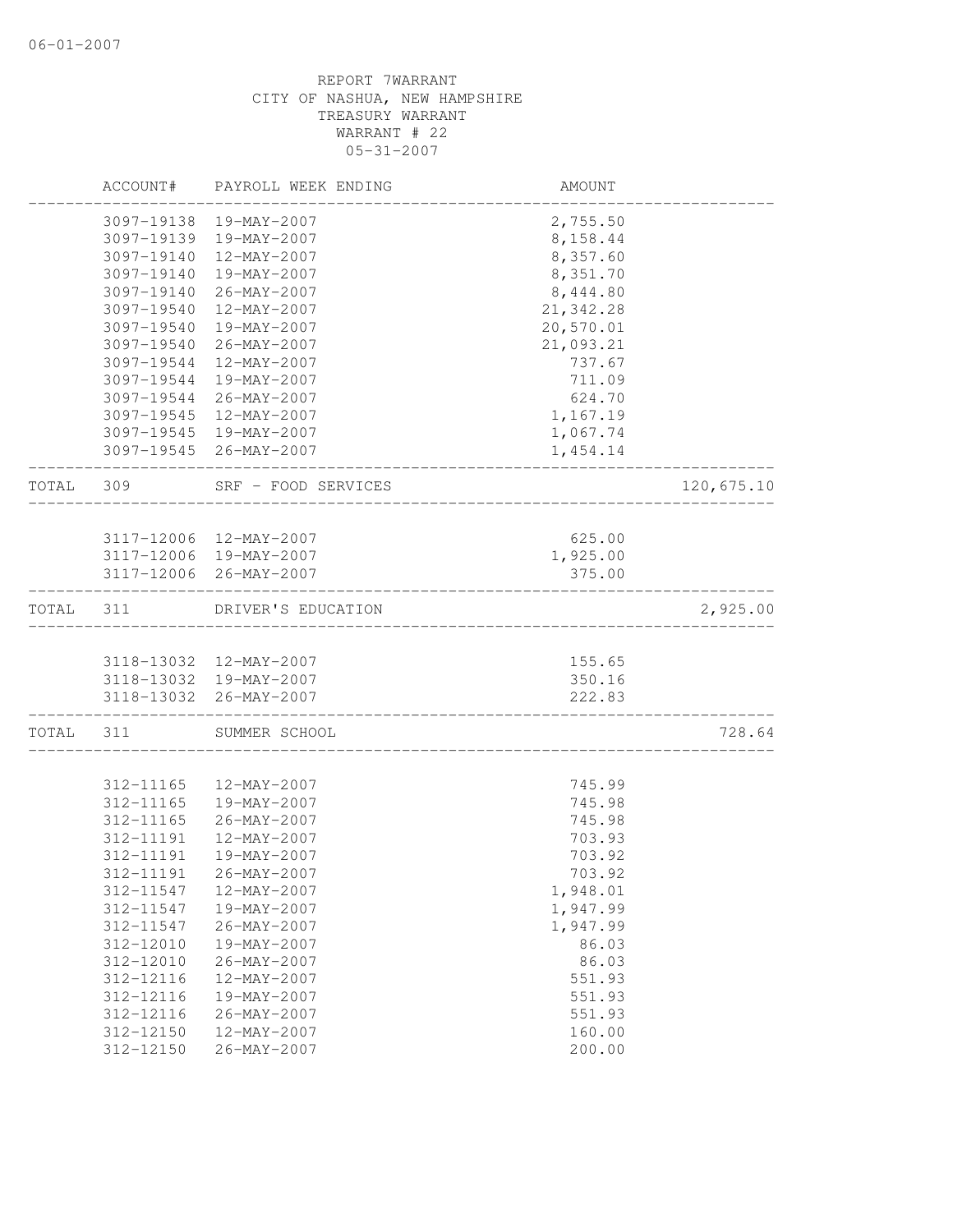|           |           | ACCOUNT# PAYROLL WEEK ENDING                                 | AMOUNT                  |           |
|-----------|-----------|--------------------------------------------------------------|-------------------------|-----------|
|           |           | 312-13004  12-MAY-2007                                       | 468.59                  |           |
|           |           | 312-13004  19-MAY-2007                                       | 520.85                  |           |
|           |           | 312-13004 26-MAY-2007                                        | 160.87                  |           |
|           |           | 312-17001  19-MAY-2007<br>__________________________________ | 100.00                  |           |
| TOTAL 312 |           | SRF - FINANCIAL SERVICES                                     | _______________________ | 13,631.87 |
|           |           | 3122-12006 12-MAY-2007                                       | 725.00                  |           |
|           |           | 3122-12006 19-MAY-2007                                       | 3,425.00                |           |
|           |           | 3122-12006 26-MAY-2007                                       | 450.30                  |           |
| TOTAL 312 |           | ADULT ED/CONTINUING ED                                       |                         | 4,600.30  |
|           |           | 3245-11860 19-MAY-2007                                       | 1,551.61                |           |
| TOTAL 324 |           | YOUTH SAFE HAVEN-PAL                                         |                         | 1,551.61  |
|           |           |                                                              |                         |           |
|           |           | 331-11245  12-MAY-2007                                       | 500.00                  |           |
|           |           | 331-11245  19-MAY-2007                                       | 500.00                  |           |
|           |           | 331-11245 26-MAY-2007                                        | 500.00                  |           |
|           | 331-11552 | 12-MAY-2007                                                  | 881.02                  |           |
|           | 331-11552 | 19-MAY-2007                                                  | 881.03                  |           |
|           | 331-11552 | 26-MAY-2007                                                  | 881.03                  |           |
|           | 331-11558 | 12-MAY-2007                                                  | 1,053.24                |           |
|           |           | 331-11558  19-MAY-2007                                       | 1,053.23                |           |
|           |           | 331-11558 26-MAY-2007                                        | 1,053.23                |           |
|           | 331-11567 | 12-MAY-2007                                                  | 1,263.79                |           |
|           | 331-11567 | 19-MAY-2007                                                  | 1,263.79                |           |
|           | 331-11567 | 26-MAY-2007                                                  | 1,263.79                |           |
|           | 331-12115 | 12-MAY-2007                                                  | 524.61                  |           |
|           | 331-12115 | 19-MAY-2007                                                  | 524.61                  |           |
|           | 331-12115 | 26-MAY-2007                                                  | 524.61                  |           |
|           | 331-13044 | 12-MAY-2007                                                  | 706.93                  |           |
|           | 331-13044 | 19-MAY-2007                                                  | 1,616.41                |           |
|           | 331-13044 | 26-MAY-2007                                                  | 1,550.61                |           |
|           | 331-13048 | 12-MAY-2007                                                  | 1,965.17                |           |
|           | 331-13048 | 19-MAY-2007                                                  | 2,177.38                |           |
|           | 331-13048 | $26 - MAY - 2007$                                            | 1,088.69                |           |
|           | 331-18036 | 12-MAY-2007                                                  | 8,970.42                |           |
|           | 331-18036 | 19-MAY-2007                                                  | 9,806.69                |           |
|           | 331-18036 | $26 - MAX - 2007$                                            | 5,098.30                |           |
| TOTAL     | 331       | SRF - POLICE DEPARTMENT                                      |                         | 45,648.58 |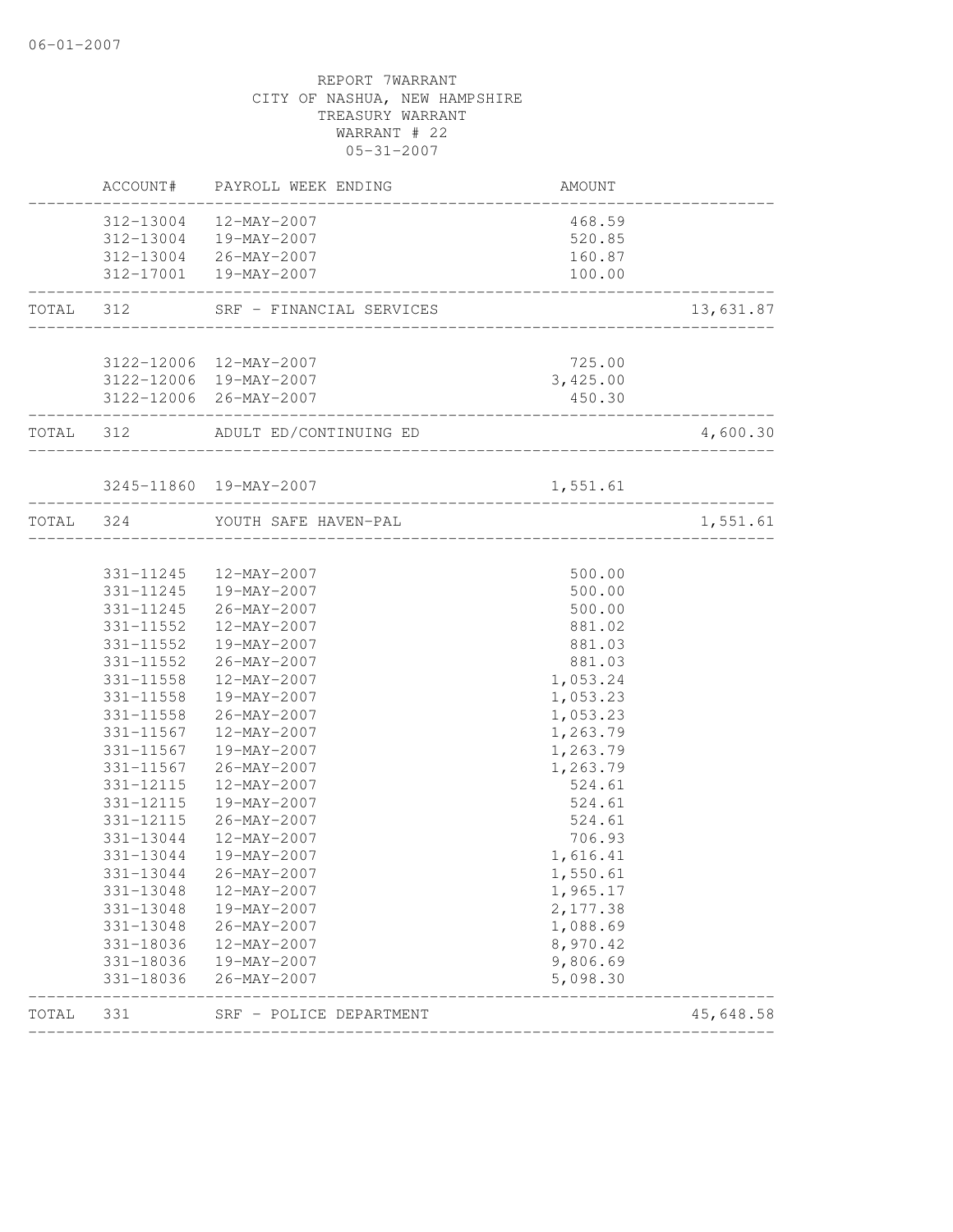|           |            | ACCOUNT# PAYROLL WEEK ENDING             | AMOUNT   |          |
|-----------|------------|------------------------------------------|----------|----------|
|           |            | 3317-19230 19-MAY-2007                   | 900.00   |          |
|           |            | TOTAL 331 TITLE I SCHL IMPR-FES          |          | 900.00   |
|           |            | 332-13004 12-MAY-2007                    | 213.07   |          |
|           |            | 332-13004 19-MAY-2007                    | 97.20    |          |
|           |            | 332-13004 26-MAY-2007                    | 191.62   |          |
|           |            | 332-18084  12-MAY-2007                   | 1,573.75 |          |
|           |            | 332-18084  19-MAY-2007                   | 417.95   |          |
|           |            | 332-18084 26-MAY-2007                    | 1,521.21 |          |
|           |            | TOTAL 332 SRF - FIRE DEPARTMENT          |          | 4,014.80 |
|           |            | 3327-12201 19-MAY-2007                   | 248.00   |          |
|           |            | 3327-19230 12-MAY-2007                   | 50.00    |          |
|           |            | 3327-19230 19-MAY-2007                   | 1,410.69 |          |
|           | TOTAL 332  | TITLE I SCHL IMPRV LEDGE ST              |          | 1,708.69 |
|           |            |                                          |          |          |
|           |            | 3337-12201 19-MAY-2007                   | 186.00   |          |
|           |            | 3337-12201 26-MAY-2007                   | 186.00   |          |
|           |            | TOTAL 333 TITLE I SCHL IMPRV MT PLEASANT |          | 372.00   |
|           |            | 3347-13133 12-MAY-2007                   | 25.07    |          |
|           |            | 3347-13133 19-MAY-2007                   | 275.00   |          |
|           |            | TOTAL 334 TITLE I SCHL IMPRV AMHERST ST  |          | 300.07   |
|           |            | 3357-11870  19-MAY-2007                  | 2,585.35 |          |
|           |            | 3357-12006 19-MAY-2007                   | 671.03   |          |
|           | 3357-12078 | 12-MAY-2007                              | 325.00   |          |
|           |            | 3357-12078 19-MAY-2007                   | 1,031.25 |          |
|           |            | 3357-12078 26-MAY-2007                   | 1,137.50 |          |
|           |            | 3357-19230 12-MAY-2007                   | 200.00   |          |
|           |            | 3357-19230 19-MAY-2007                   | 218.75   |          |
|           |            | 3357-19230 26-MAY-2007                   | 12.50    |          |
| TOTAL 335 |            | TITLE IB READ 1ST MT PLEASANT            |          | 6,181.38 |
|           |            | 341-11107  12-MAY-2007                   | 667.81   |          |
|           |            | 341-11107  19-MAY-2007                   | 667.81   |          |
|           |            |                                          |          |          |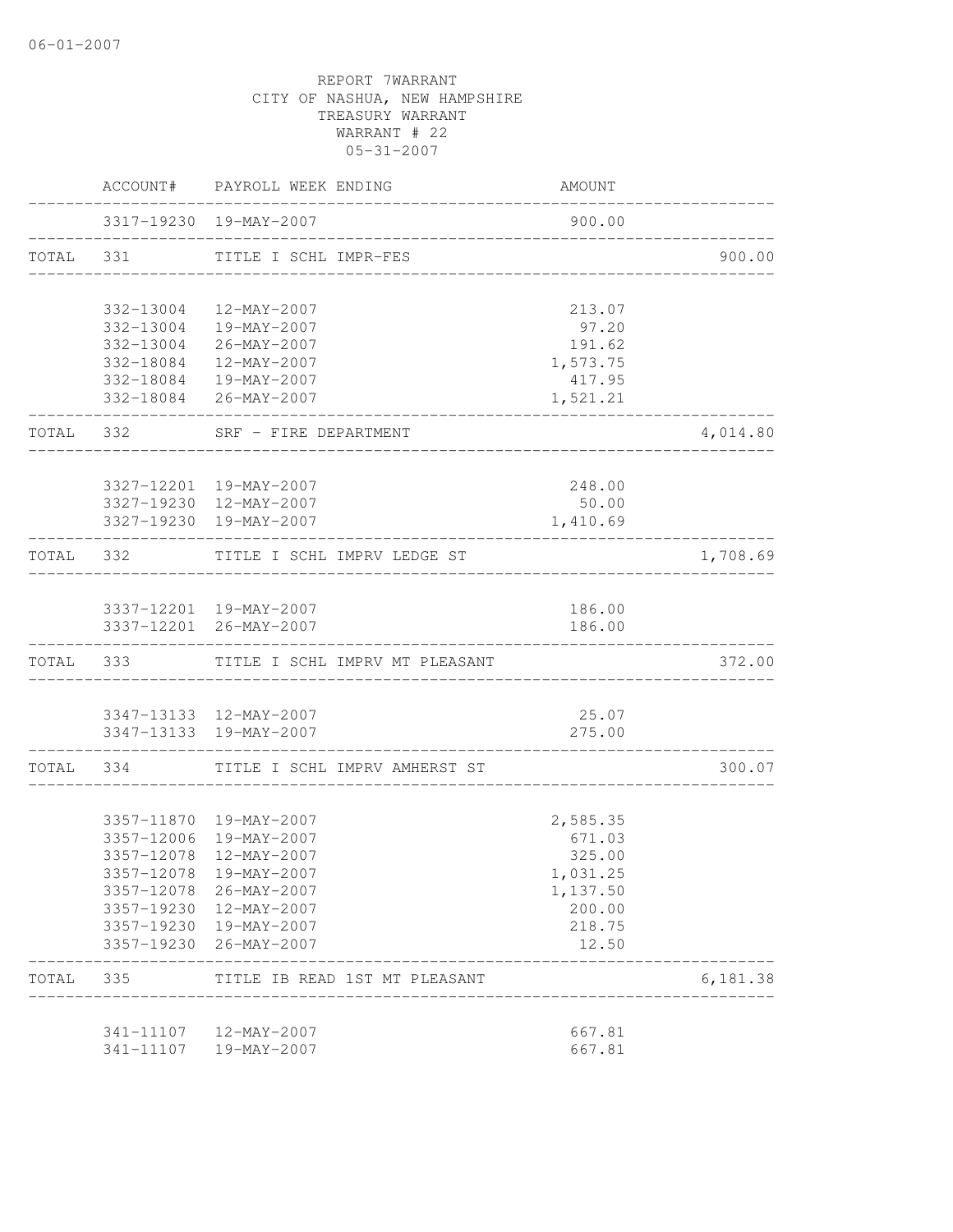| TOTAL | 344                    | AFTER SCHOOL PROGRAM             |                              | 5,850.00  |
|-------|------------------------|----------------------------------|------------------------------|-----------|
|       |                        | 3440-12078 19-MAY-2007           | 5,850.00                     |           |
| TOTAL | 342                    | SRF - COMMUNITY HEALTH           |                              | 12,956.25 |
|       |                        | 342-12582 26-MAY-2007            | 234.60                       |           |
|       | 342-12582              | 19-MAY-2007                      | 234.60                       |           |
|       | 342-12582              | $12 - MAX - 2007$                | 234.60                       |           |
|       | 342-12113              | 26-MAY-2007                      | 189.00                       |           |
|       | 342-12113              | 19-MAY-2007                      | 189.00                       |           |
|       | 342-12113              | 12-MAY-2007                      | 189.00                       |           |
|       | 342-12040              | $26 - MAX - 2007$                | 888.00                       |           |
|       | 342-12040              | 19-MAY-2007                      | 888.00                       |           |
|       | 342-12040              | 12-MAY-2007                      | 888.00                       |           |
|       | 342-12000              | 26-MAY-2007                      | 510.00                       |           |
|       | 342-12000              | 19-MAY-2007                      | 510.00                       |           |
|       | 342-12000              | 12-MAY-2007                      | 615.00                       |           |
|       | 342-11584              | 26-MAY-2007                      | 1,733.35                     |           |
|       | 342-11584              | 19-MAY-2007                      | 1,733.35                     |           |
|       | 342-11584              | 12-MAY-2007                      | 1,733.35                     |           |
|       | 342-11499<br>342-11499 | $26 - MAX - 2007$                | 696.60<br>696.60             |           |
|       | 342-11499              | 12-MAY-2007<br>19-MAY-2007       | 793.20                       |           |
| TOTAL | 341                    | SRF - COMMUNITY SERVICES         | ---------------------------- | 20,545.68 |
|       |                        | 341-12582  19-MAY-2007           |                              |           |
|       | 341-12101              | 26-MAY-2007                      | 371.52                       |           |
|       | 341-12101              | 19-MAY-2007                      | 371.52                       |           |
|       | 341-12101              | 12-MAY-2007                      | 371.52                       |           |
|       | 341-12037              | 26-MAY-2007                      | 100.03                       |           |
|       | 341-12037              | 19-MAY-2007                      | 100.03                       |           |
|       | 341-12037              | 12-MAY-2007                      | 100.03                       |           |
|       | $341 - 11563$          | 26-MAY-2007                      | 904.58                       |           |
|       | $341 - 11563$          | 19-MAY-2007                      | 904.58                       |           |
|       | 341-11484<br>341-11563 | 26-MAY-2007<br>$12 - MAX - 2007$ | 4,000.00<br>904.58           |           |
|       | 341-11484              | 19-MAY-2007                      | 2,400.00                     |           |
|       | 341-11484              | 12-MAY-2007                      | 2,400.00                     |           |
|       | 341-11235              | 26-MAY-2007                      | 1,871.29                     |           |
|       | 341-11235              | 19-MAY-2007                      | 1,871.29                     |           |
|       | 341-11235              | 12-MAY-2007                      | 1,871.29                     |           |
|       | 341-11107              | 26-MAY-2007                      | 667.80                       |           |
|       |                        |                                  |                              |           |
|       | ACCOUNT#               | PAYROLL WEEK ENDING              | AMOUNT                       |           |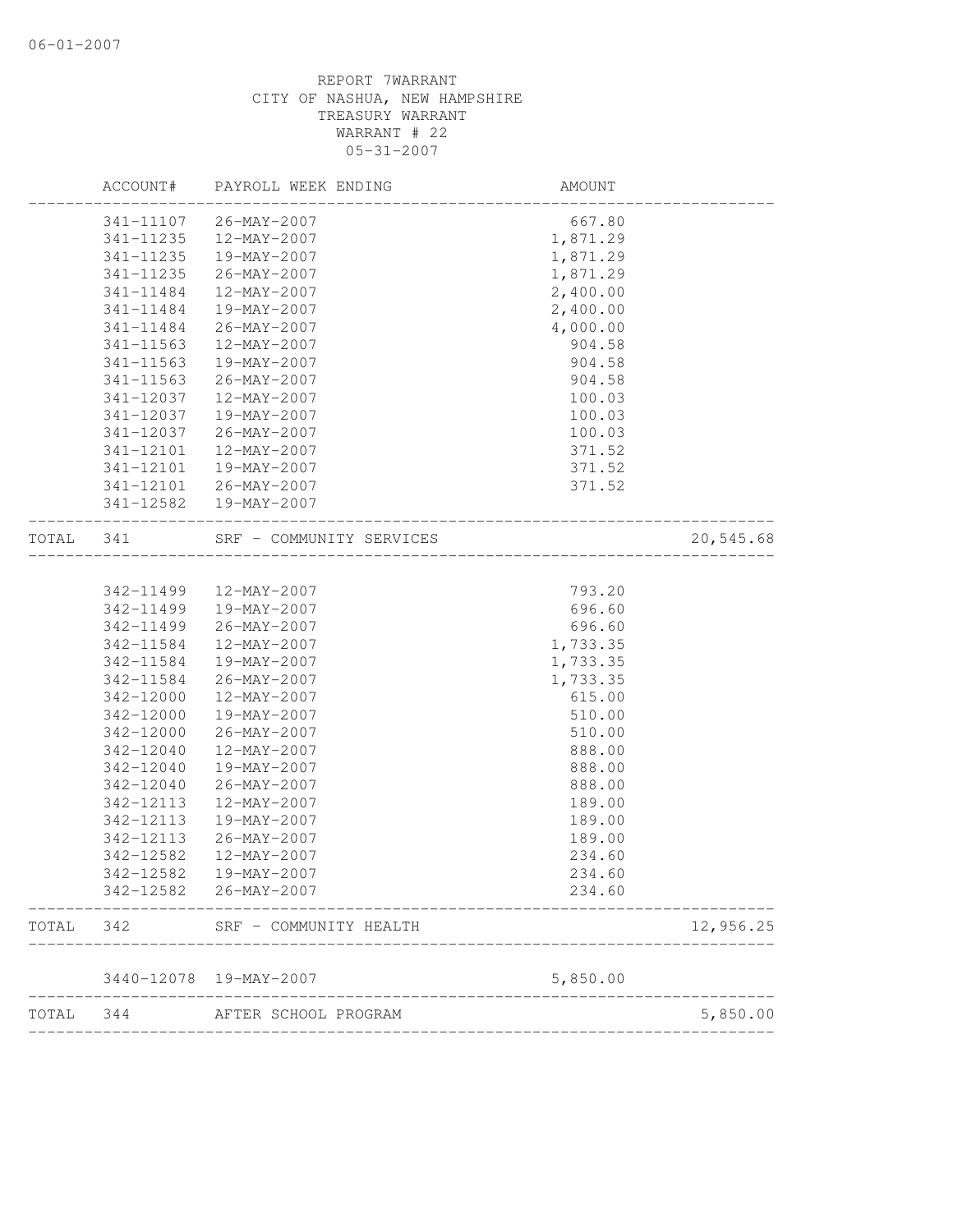|                                                                            | ACCOUNT# PAYROLL WEEK ENDING                                                                                                                      | AMOUNT                                                                   |           |
|----------------------------------------------------------------------------|---------------------------------------------------------------------------------------------------------------------------------------------------|--------------------------------------------------------------------------|-----------|
| 3447-11162<br>3447-11860                                                   | 3447-11162 12-MAY-2007<br>3447-11162 19-MAY-2007<br>26-MAY-2007<br>19-MAY-2007<br>3447-12006 12-MAY-2007                                          | 547.13<br>547.13<br>547.13<br>5,916.55<br>3,226.40                       |           |
|                                                                            | 3447-12006 19-MAY-2007<br>3447-12006 26-MAY-2007                                                                                                  | 4,335.30<br>3,860.85                                                     |           |
|                                                                            | TOTAL 344 TITLE IV SDF 21ST CENTURY                                                                                                               |                                                                          | 18,980.49 |
|                                                                            | 3507-11726 19-MAY-2007<br>3507-11805 19-MAY-2007<br>3507-12201 19-MAY-2007<br>3507-12201 26-MAY-2007                                              | 16,028.62<br>2,492.31<br>31.00<br>186.00<br>___________________          |           |
|                                                                            | TOTAL 350 TITLE 11A TEACHER QUALITY                                                                                                               | ___________________________                                              | 18,737.93 |
|                                                                            | 3516-11802 19-MAY-2007                                                                                                                            | 1,672.96                                                                 |           |
|                                                                            | TOTAL 351 TITLE IID ENHANCE ED THRU TECH                                                                                                          |                                                                          | 1,672.96  |
|                                                                            | 352-59055 12-MAY-2007<br>352-59055   19-MAY-2007<br>352-59055 26-MAY-2007                                                                         | 712.57<br>712.58<br>712.58                                               |           |
| ________________                                                           | TOTAL 352 SRF - PARKS AND RECREATION                                                                                                              |                                                                          | 2,137.73  |
| 3557-12006<br>3557-12078<br>3557-12201                                     | 3557-11870 19-MAY-2007<br>3557-12006 19-MAY-2007<br>26-MAY-2007<br>3557-12078 19-MAY-2007<br>26-MAY-2007<br>19-MAY-2007<br>3557-12201 26-MAY-2007 | 2,585.34<br>3,230.80<br>1,292.32<br>825.00<br>300.00<br>248.00<br>124.00 |           |
| TOTAL 355                                                                  | TITLE IB READING 1ST FES                                                                                                                          |                                                                          | 8,605.46  |
| 374-01210<br>374-01210<br>374-01210<br>374-0703P<br>374-0704P<br>374-0705M | 12-MAY-2007<br>19-MAY-2007<br>$26 - MAX - 2007$<br>12-MAY-2007<br>12-MAY-2007<br>26-MAY-2007                                                      | 2,143.66<br>2,143.66<br>2,143.66<br>86.71<br>553.84<br>260.00            |           |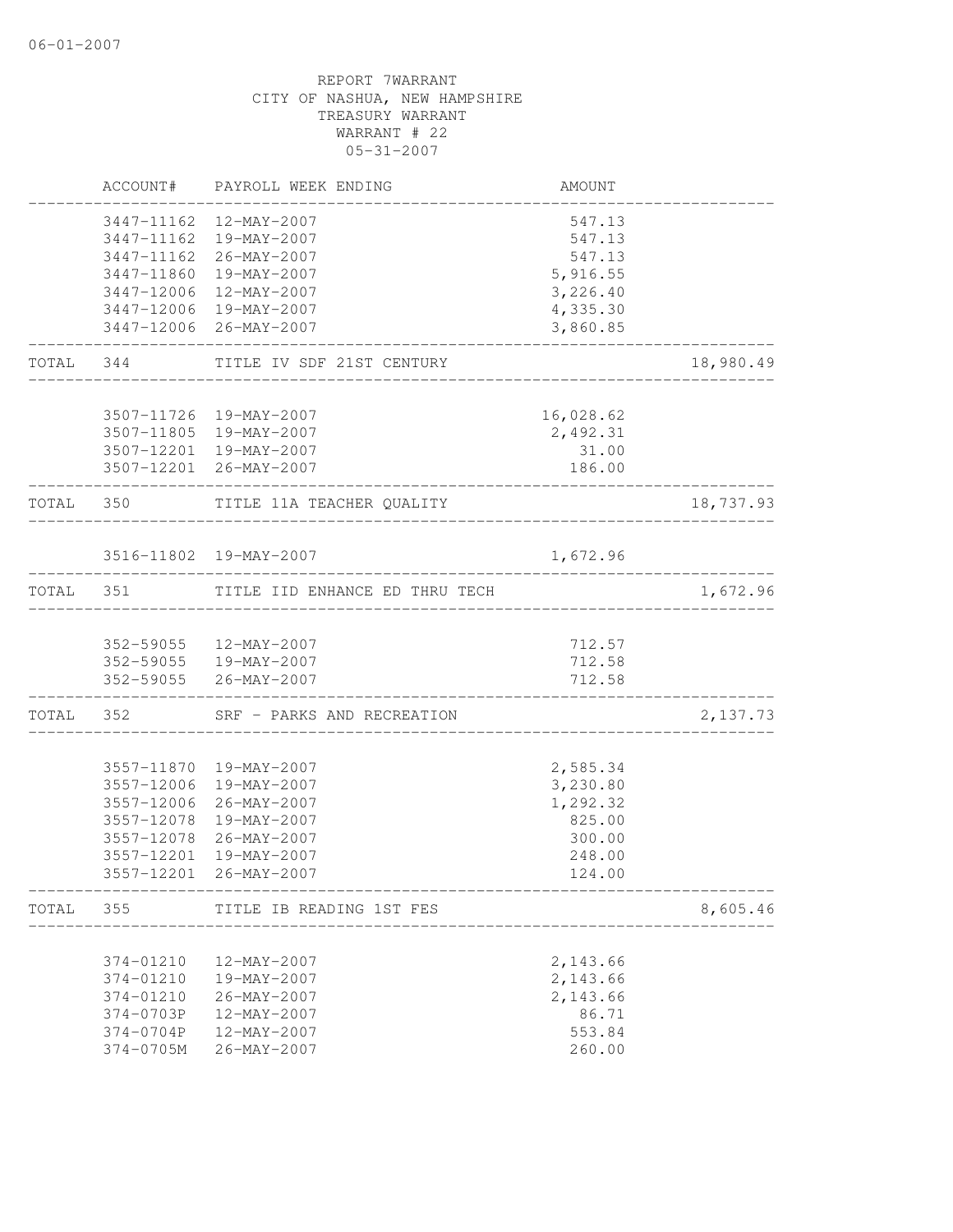|       | ACCOUNT#      | PAYROLL WEEK ENDING   | AMOUNT    |            |
|-------|---------------|-----------------------|-----------|------------|
|       | 374-0705P     | 12-MAY-2007           | 623.56    |            |
|       | 374-0705P     | 19-MAY-2007           | 428.96    |            |
|       | 374-0705P     | 26-MAY-2007           | 653.04    |            |
|       | 374-07235     | $12 - MAX - 2007$     | 1,269.42  |            |
|       | 374-07235     | 19-MAY-2007           | 1,794.53  |            |
|       | 374-07235     | 26-MAY-2007           | 1,440.57  |            |
|       | 374-0734P     | 12-MAY-2007           | 1,100.13  |            |
|       | 374-0734P     | 19-MAY-2007           | 1,498.85  |            |
|       | 374-0734P     | 26-MAY-2007           | 1,569.61  |            |
|       | $374 - 09003$ | 12-MAY-2007           | 899.64    |            |
|       | 374-09003     | 19-MAY-2007           | 824.29    |            |
|       |               | 374-09003 26-MAY-2007 | 351.58    |            |
| TOTAL | 374           | SRF - URBAN PROGRAMS  |           | 19,785.71  |
|       |               |                       |           |            |
|       | 3767-11726    | 19-MAY-2007           | 5,262.49  |            |
|       | 3767-11802    | 19-MAY-2007           | 1,831.69  |            |
|       | 3767-11870    | 19-MAY-2007           | 2,619.80  |            |
|       | 3767-12111    | 12-MAY-2007           | 3,918.74  |            |
|       | 3767-12111    | 19-MAY-2007           | 4,350.61  |            |
|       | 3767-12111    | 26-MAY-2007           | 4,176.35  |            |
|       | 3767-12126    | 12-MAY-2007           | 482.70    |            |
|       | 3767-12126    | 19-MAY-2007           | 482.70    |            |
|       | 3767-12126    | 26-MAY-2007           | 482.70    |            |
|       | 3767-12135    | 12-MAY-2007           | 37.12     |            |
|       | 3767-12135    | 26-MAY-2007           | 37.12     |            |
|       | 3767-12198    | 19-MAY-2007           | 41,078.93 |            |
|       | 3767-12201    | 12-MAY-2007           | 1,746.86  |            |
|       | 3767-12201    | 19-MAY-2007           | 1,325.35  |            |
|       | 3767-12201    | 26-MAY-2007           | 1,575.59  |            |
|       | 3767-13133    | 12-MAY-2007           | 205.27    |            |
|       | 3767-13133    | 19-MAY-2007           | 1,267.77  |            |
|       | 3767-13133    | 26-MAY-2007           | 205.27    |            |
|       | 3767-19000    | 12-MAY-2007           | 1,626.83  |            |
|       | 3767-19000    | 19-MAY-2007           | 4,091.02  |            |
|       | 3767-19000    | 26-MAY-2007           | 1,626.83  |            |
| TOTAL | 376           | TITLE I ESEA          |           | 78, 431.74 |
|       |               |                       |           |            |
|       | 3777-13133    | 12-MAY-2007           | 62.50     |            |
|       | 3777-13133    | 19-MAY-2007           | 250.00    |            |
|       | 3777-13133    | 26-MAY-2007           | 143.75    |            |
|       | 3777-19230    | $12 - MAX - 2007$     | 1,386.88  |            |
|       | 3777-19230    | 19-MAY-2007           | 3,111.09  |            |
|       | 3777-19230    | $26 - MAY - 2007$     | 1,737.51  |            |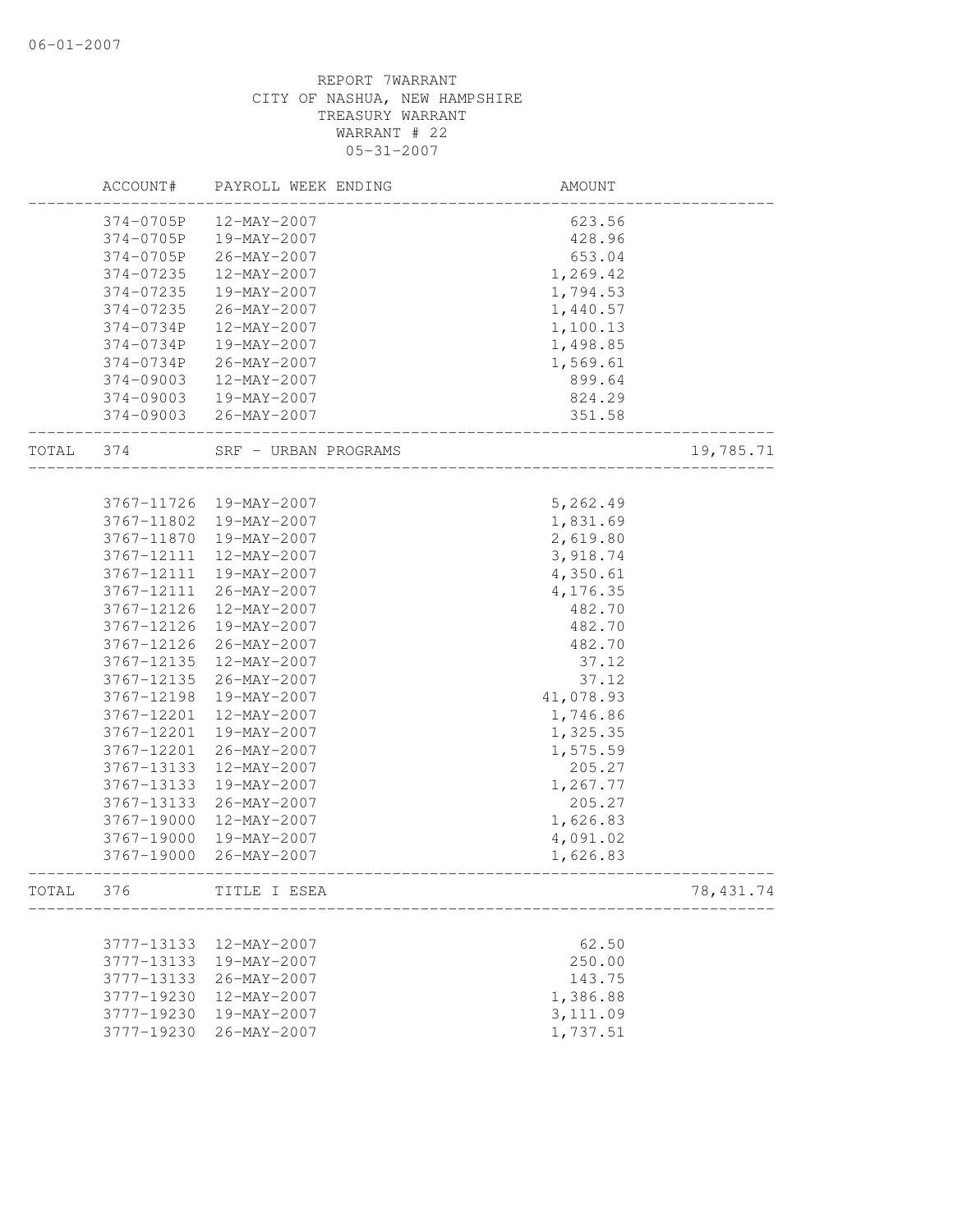|           |           | ACCOUNT# PAYROLL WEEK ENDING                           | <b>AMOUNT</b> |            |
|-----------|-----------|--------------------------------------------------------|---------------|------------|
|           | TOTAL 377 | TITLE III ENHANCE ENG LANGUAGE                         |               | 6,691.73   |
|           |           |                                                        |               |            |
|           |           | 3887-11870 19-MAY-2007                                 | 53.47         |            |
|           |           | 3887-12126 12-MAY-2007                                 | 207.75        |            |
|           |           | 3887-12126 19-MAY-2007                                 | 207.75        |            |
|           |           | 3887-12126 26-MAY-2007                                 | 207.75        |            |
|           |           | 3887-13133 12-MAY-2007                                 | 109.00        |            |
|           |           | TOTAL 388 TITLE V INNOVATIVE PROGRAMS                  |               | 785.72     |
|           |           | 3907-11805 19-MAY-2007                                 | 1,250.68      |            |
|           |           | 3907-12198 19-MAY-2007                                 | 652.09        |            |
|           |           | 3907-12201 26-MAY-2007                                 | 62.00         |            |
|           |           | 3907-13133 19-MAY-2007                                 | 50.00         |            |
| TOTAL 390 |           | VOC ED SECONDARY PERKINS<br>__________________________ |               | 2,014.77   |
|           |           | 3937-19000 19-MAY-2007                                 | 735.39        |            |
| TOTAL 393 |           | DAY CARE                                               |               | 735.39     |
|           |           |                                                        |               |            |
|           |           | 3957-11726 19-MAY-2007                                 | 60,210.85     |            |
|           |           | 3957-11860 19-MAY-2007                                 | 1,709.13      |            |
|           |           | 3957-12201 12-MAY-2007                                 | 185.31        |            |
|           |           | 3957-12201 19-MAY-2007                                 | 662.00        |            |
|           |           | 3957-13133 12-MAY-2007                                 | 156.35        |            |
|           |           | 3957-13133 19-MAY-2007                                 | 796.70        |            |
|           |           | 3957-19000 19-MAY-2007                                 | 1,591.08      |            |
| TOTAL 395 |           | IDEA BASIC SPEC ED                                     |               | 65, 311.42 |
|           |           |                                                        |               |            |
|           |           | 3967-11726 19-MAY-2007                                 | 2,372.42      |            |
|           |           | 3967-12111 12-MAY-2007                                 | 1,183.67      |            |
|           |           | 3967-12111 19-MAY-2007                                 | 1,231.27      |            |
|           |           | 3967-12111 26-MAY-2007                                 | 1,248.72      |            |
| TOTAL     | 396       | IDEA PRESCHOOL SPEC ED<br>_________________________    |               | 6,036.08   |
|           |           | 3977-12111 12-MAY-2007                                 | 7,068.31      |            |
|           |           | 3977-12111 19-MAY-2007                                 | 6,933.56      |            |
|           |           | 3977-12111 26-MAY-2007                                 | 6,773.96      |            |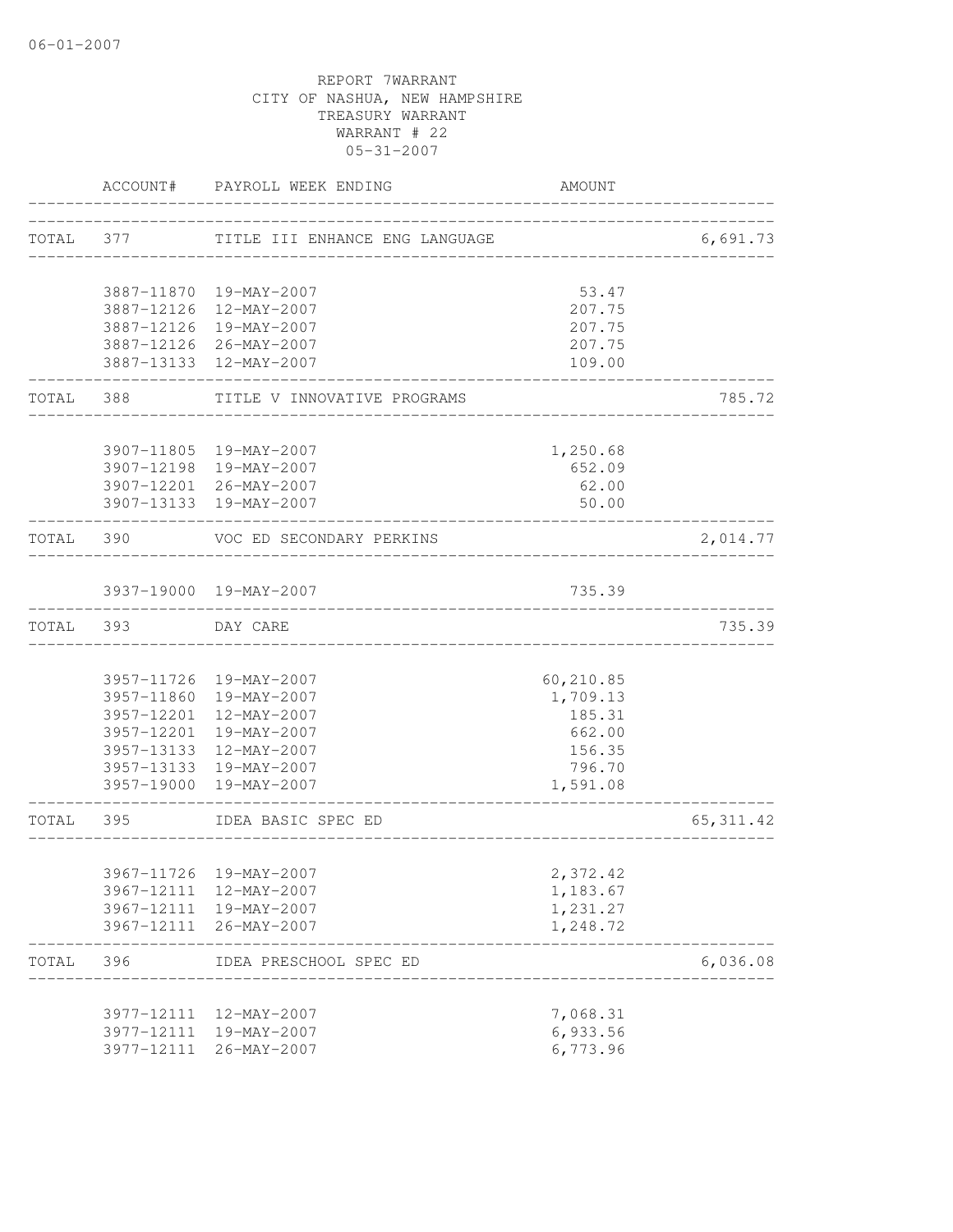|           | ACCOUNT# PAYROLL WEEK ENDING                                               | AMOUNT                           |
|-----------|----------------------------------------------------------------------------|----------------------------------|
|           | 3977-13137 12-MAY-2007<br>3977-13137 19-MAY-2007<br>3977-13137 26-MAY-2007 | 1,917.50<br>1,914.07<br>2,359.45 |
| TOTAL 397 | SPECIAL ED LOCAL                                                           | 26,966.85                        |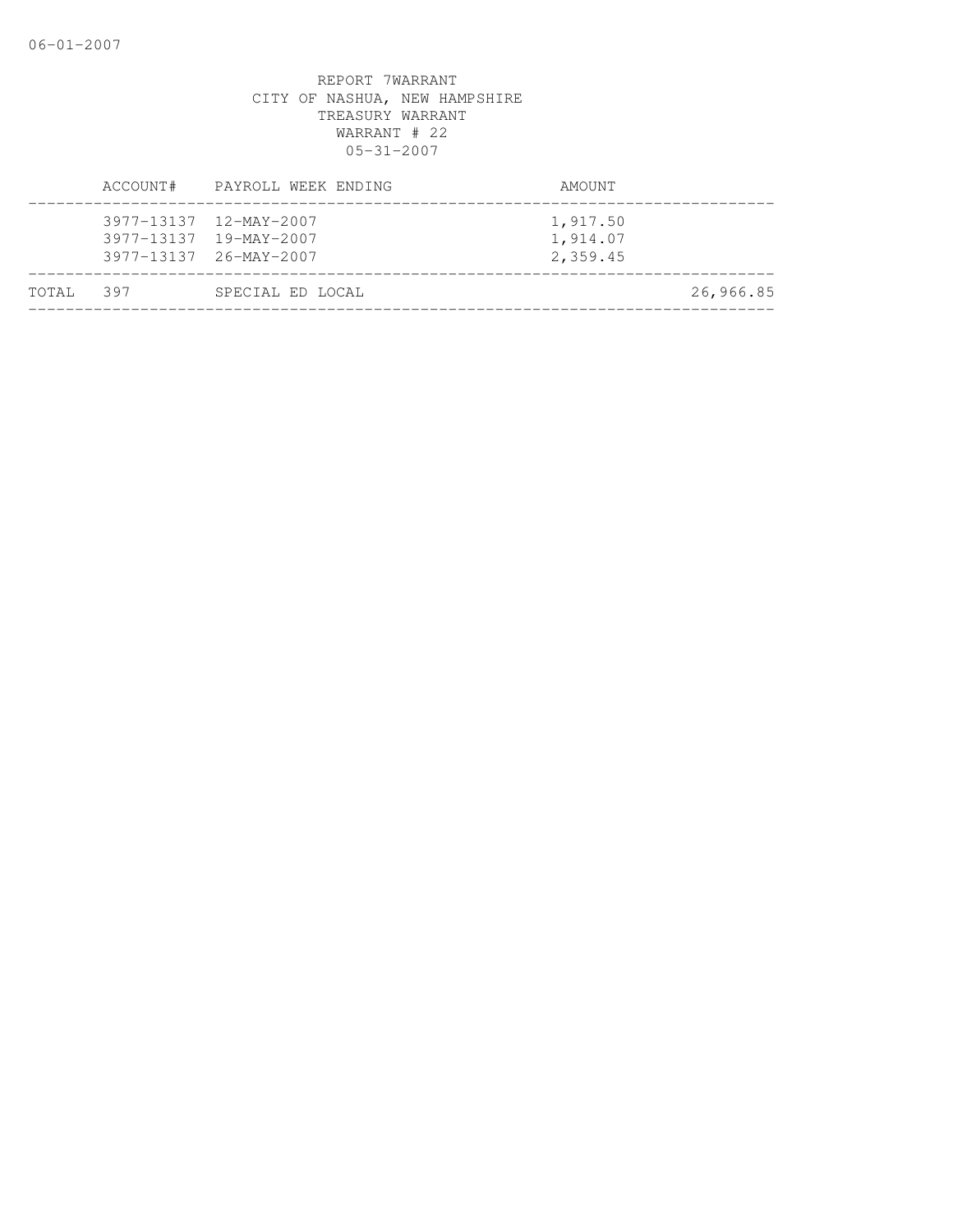|       | ACCOUNT#      | PAYROLL WEEK ENDING    | AMOUNT                                 |           |
|-------|---------------|------------------------|----------------------------------------|-----------|
|       | 501-11033     | 12-MAY-2007            | 1,033.09                               |           |
|       | 501-11033     | 19-MAY-2007            | 752.32                                 |           |
|       | 501-11033     | 26-MAY-2007            | 752.32                                 |           |
|       | 501-11370     | 12-MAY-2007            | 676.42                                 |           |
|       | 501-11370     | 19-MAY-2007            | 676.42                                 |           |
|       | 501-11370     | 26-MAY-2007            | 676.42                                 |           |
|       | 501-11471     | 12-MAY-2007            | 1,808.81                               |           |
|       | 501-11471     | 19-MAY-2007            | 1,808.81                               |           |
|       | 501-11471     | 26-MAY-2007            | 1,808.81                               |           |
|       | 501-11472     | 12-MAY-2007            | 485.39                                 |           |
|       | 501-11472     | 19-MAY-2007            | 1,569.69                               |           |
|       | 501-11472     | 26-MAY-2007            | 1,084.30                               |           |
|       | 501-11611     | 12-MAY-2007            | 471.06                                 |           |
|       | 501-11611     | 19-MAY-2007            | 471.06                                 |           |
|       | 501-11611     | 26-MAY-2007            | 471.06                                 |           |
| TOTAL | 501           | MAYOR'S OFFICE         | ______________________________________ | 14,545.98 |
|       |               |                        |                                        |           |
|       | 502-11113     | 12-MAY-2007            | 1,404.16                               |           |
|       | 502-11113     | 19-MAY-2007            | 1,404.16                               |           |
|       | 502-11113     | 26-MAY-2007            | 1,404.16                               |           |
|       | $502 - 11195$ | 12-MAY-2007            | 1,871.29                               |           |
|       | 502-11195     | 19-MAY-2007            | 1,871.29                               |           |
|       | 502-11195     | 26-MAY-2007            | 1,871.29                               |           |
|       | 502-11219     | 12-MAY-2007            | 1,651.74                               |           |
|       | 502-11219     | 19-MAY-2007            | 1,651.74                               |           |
|       | 502-11219     | 26-MAY-2007            | 1,651.74                               |           |
|       | 502-11518     | 12-MAY-2007            | 1,496.51                               |           |
|       |               | 502-11518  19-MAY-2007 | 1,496.50                               |           |
|       | 502-11518     | 26-MAY-2007            | 1,496.51<br>______________________     |           |
| TOTAL | 502           | LEGAL DEPARTMENT       |                                        | 19,271.09 |
|       |               |                        |                                        |           |
|       |               | 503-11071  12-MAY-2007 | 1,097.88                               |           |
|       | 503-11071     | 19-MAY-2007            | 1,097.88                               |           |
|       | 503-11071     | 26-MAY-2007            | 1,097.88                               |           |
|       | 503-12092     | 12-MAY-2007            | 452.27                                 |           |
|       | 503-12092     | 19-MAY-2007            | 452.28                                 |           |
|       | 503-12092     | 26-MAY-2007            | 452.26                                 |           |
| TOTAL | 503           | BOARD OF ALDERMEN      |                                        | 4,650.45  |

507-82010 26-MAY-2007 546.13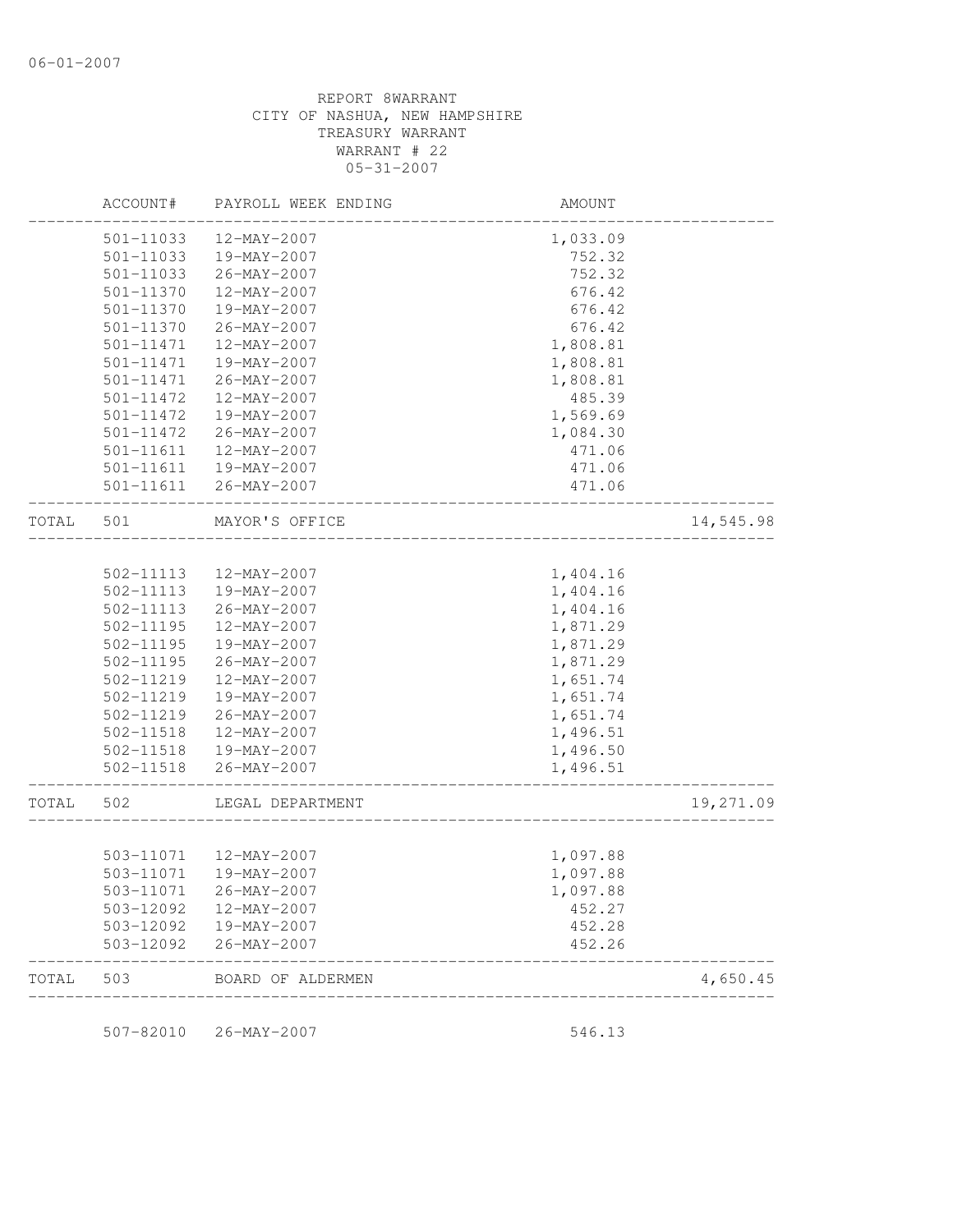| TOTAL 507 PENSIONS |                                                 |                  | 546.13   |
|--------------------|-------------------------------------------------|------------------|----------|
|                    |                                                 |                  |          |
|                    | 511-11103  12-MAY-2007                          |                  |          |
|                    | 511-11103  19-MAY-2007                          | 844.02<br>844.02 |          |
|                    | 511-11103 26-MAY-2007                           | 844.02           |          |
|                    |                                                 | 1,613.99         |          |
|                    | 511-11234 12-MAY-2007<br>511-11234  19-MAY-2007 | 1,613.99         |          |
|                    | 511-11234 26-MAY-2007                           | 1,613.99         |          |
|                    |                                                 |                  |          |
|                    | TOTAL 511 ADMINISTRATIVE SERVICES               |                  | 7,374.03 |
|                    |                                                 |                  |          |
|                    | 512-11005 12-MAY-2007                           | 772.08           |          |
|                    | 512-11005  19-MAY-2007                          | 772.08           |          |
| 512-11005          | $26 - \text{MAX} - 2007$                        | 772.08           |          |
| 512-11050          | 12-MAY-2007                                     | 631.46           |          |
| 512-11050          | 19-MAY-2007                                     | 631.46           |          |
| 512-11050          | 26-MAY-2007                                     | 631.46           |          |
| 512-11064          | 12-MAY-2007                                     | 917.31           |          |
| 512-11064          | 19-MAY-2007                                     | 917.31           |          |
| 512-11064          | 26-MAY-2007                                     | 917.30           |          |
| 512-11073          | 12-MAY-2007                                     | 2,009.55         |          |
| 512-11073          | 19-MAY-2007                                     | 2,009.56         |          |
| 512-11073          | 26-MAY-2007                                     | 2,009.56         |          |
| 512-11165          | 12-MAY-2007                                     | 953.92           |          |
| 512-11165          | 19-MAY-2007                                     | 953.92           |          |
| 512-11165          | 26-MAY-2007                                     | 959.60           |          |
| 512-11173          | 12-MAY-2007                                     | 1,272.30         |          |
| 512-11173          | 19-MAY-2007                                     | 1,272.29         |          |
| 512-11173          | 26-MAY-2007                                     | 1,272.30         |          |
| 512-11177          | 12-MAY-2007                                     | 1,816.79         |          |
| 512-11177          | 19-MAY-2007                                     | 1,816.79         |          |
| 512-11177          | 26-MAY-2007                                     | 1,816.79         |          |
| 512-11222          | 12-MAY-2007                                     | 892.84           |          |
| 512-11222          | 19-MAY-2007                                     | 892.85           |          |
|                    | 512-11222 26-MAY-2007                           | 892.84           |          |
| 512-11224          | 12-MAY-2007                                     | 850.75           |          |
| 512-11224          | 19-MAY-2007                                     | 850.75           |          |
| 512-11224          | $26 - MAX - 2007$                               | 850.75           |          |
| 512-11232          | $12 - MAX - 2007$                               | 899.90           |          |
| 512-11232          | 19-MAY-2007                                     | 899.90           |          |
| 512-11232          | $26 - MAX - 2007$                               | 899.91           |          |
| 512-11265          | 12-MAY-2007                                     | 772.39           |          |
| 512-11265          | 19-MAY-2007                                     | 772.39           |          |
| 512-11265          | $26 - MAX - 2007$                               | 772.39           |          |
| 512-11531          | 12-MAY-2007                                     | 1,434.83         |          |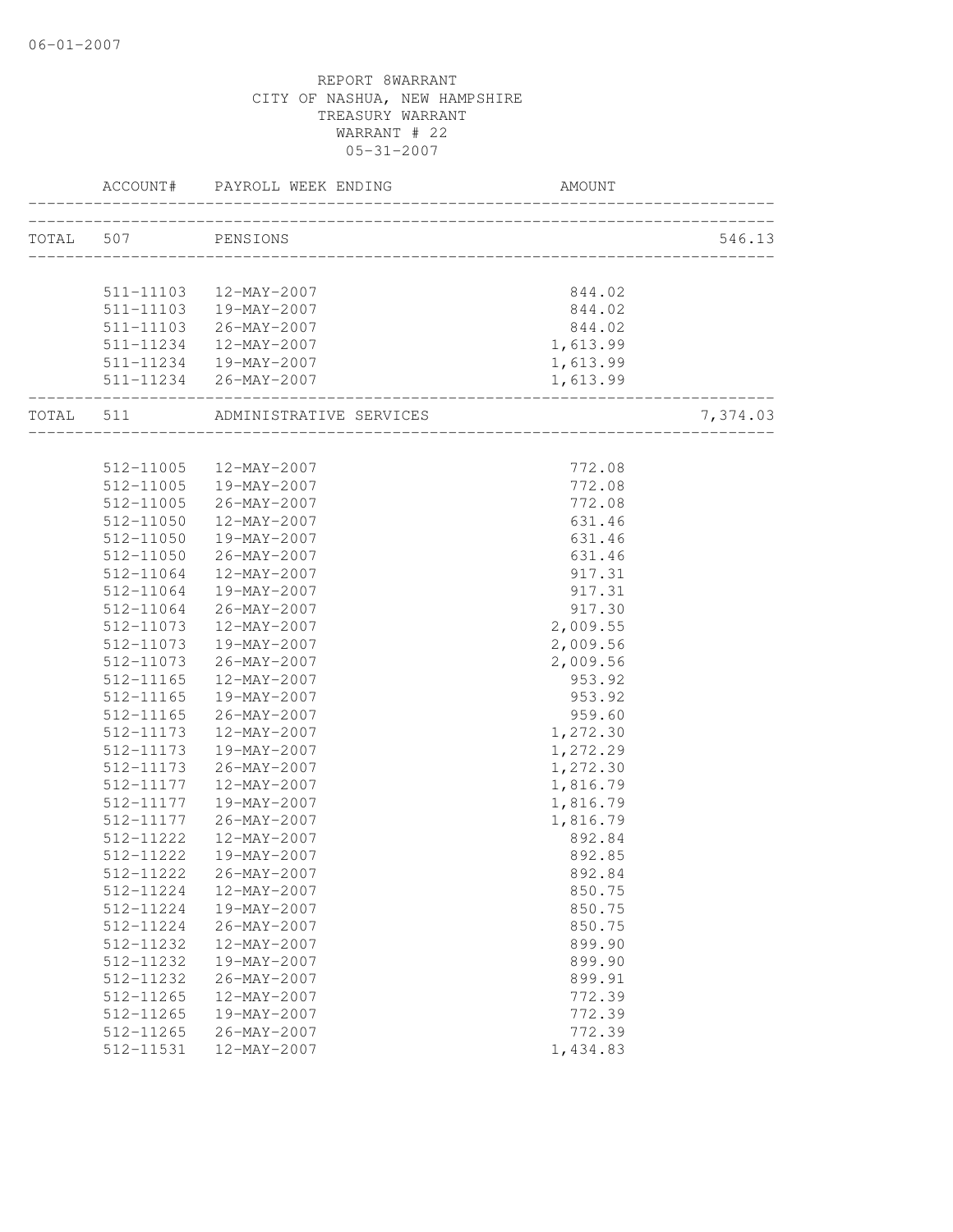|       | ACCOUNT#  | PAYROLL WEEK ENDING    | AMOUNT   |           |
|-------|-----------|------------------------|----------|-----------|
|       | 512-11531 | 19-MAY-2007            | 1,434.83 |           |
|       | 512-11531 | 26-MAY-2007            | 1,434.83 |           |
|       | 512-11581 | 12-MAY-2007            | 647.25   |           |
|       | 512-11581 | 19-MAY-2007            | 582.53   |           |
|       | 512-11581 | 26-MAY-2007            | 647.25   |           |
|       | 512-11714 | 12-MAY-2007            | 915.39   |           |
|       | 512-11714 | 19-MAY-2007            | 915.39   |           |
|       | 512-11714 | 26-MAY-2007            | 915.39   |           |
|       | 512-11740 | 12-MAY-2007            | 1,471.26 |           |
|       | 512-11740 | 19-MAY-2007            | 1,471.26 |           |
|       | 512-11740 | 26-MAY-2007            | 1,471.26 |           |
|       | 512-12010 | 19-MAY-2007            | 258.07   |           |
|       | 512-12010 | 26-MAY-2007            | 258.07   |           |
|       | 512-12017 | 12-MAY-2007            | 633.10   |           |
|       | 512-12017 | 19-MAY-2007            | 633.10   |           |
|       | 512-12017 | 26-MAY-2007            | 633.10   |           |
|       | 512-12019 | 12-MAY-2007            | 508.63   |           |
|       | 512-12019 | 19-MAY-2007            | 401.55   |           |
|       | 512-12019 | $26 - MAX - 2007$      | 428.32   |           |
|       | 512-12033 | 12-MAY-2007            | 539.28   |           |
|       | 512-12033 | 19-MAY-2007            | 539.28   |           |
|       | 512-12033 | 26-MAY-2007            | 539.28   |           |
|       | 512-12052 | 12-MAY-2007            | 458.45   |           |
|       | 512-12052 | 19-MAY-2007            | 458.45   |           |
|       | 512-12052 | 26-MAY-2007            | 458.45   |           |
|       | 512-12056 | 12-MAY-2007            | 318.21   |           |
|       | 512-12056 | 19-MAY-2007            | 318.21   |           |
|       | 512-12056 | 26-MAY-2007            | 330.94   |           |
|       | 512-12167 | 12-MAY-2007            | 320.24   |           |
|       | 512-12167 | 19-MAY-2007            | 320.24   |           |
|       | 512-12167 | 26-MAY-2007            | 320.24   |           |
|       | 512-13004 | 19-MAY-2007            | 5.12     |           |
| TOTAL | 512       | FINANCIAL SERVICES     |          | 57,395.37 |
|       |           |                        |          |           |
|       |           | 513-11117  12-MAY-2007 | 1,431.98 |           |
|       |           | 513-11117  19-MAY-2007 | 1,431.98 |           |
|       | 513-11117 | 26-MAY-2007            | 1,431.98 |           |
|       | 513-11171 | 12-MAY-2007            | 1,804.40 |           |
|       | 513-11171 | 19-MAY-2007            | 1,804.40 |           |
|       | 513-11171 | $26 - MAY - 2007$      | 2,459.28 |           |
|       | 513-11213 | 12-MAY-2007            | 1,103.01 |           |
|       | 513-11213 | 19-MAY-2007            | 1,103.01 |           |
|       | 513-11213 | 26-MAY-2007            | 1,103.01 |           |
|       | 513-11223 | $12 - MAX - 2007$      | 757.67   |           |
|       | 513-11223 | 19-MAY-2007            | 757.67   |           |
|       | 513-11223 | $26 - MAX - 2007$      | 757.67   |           |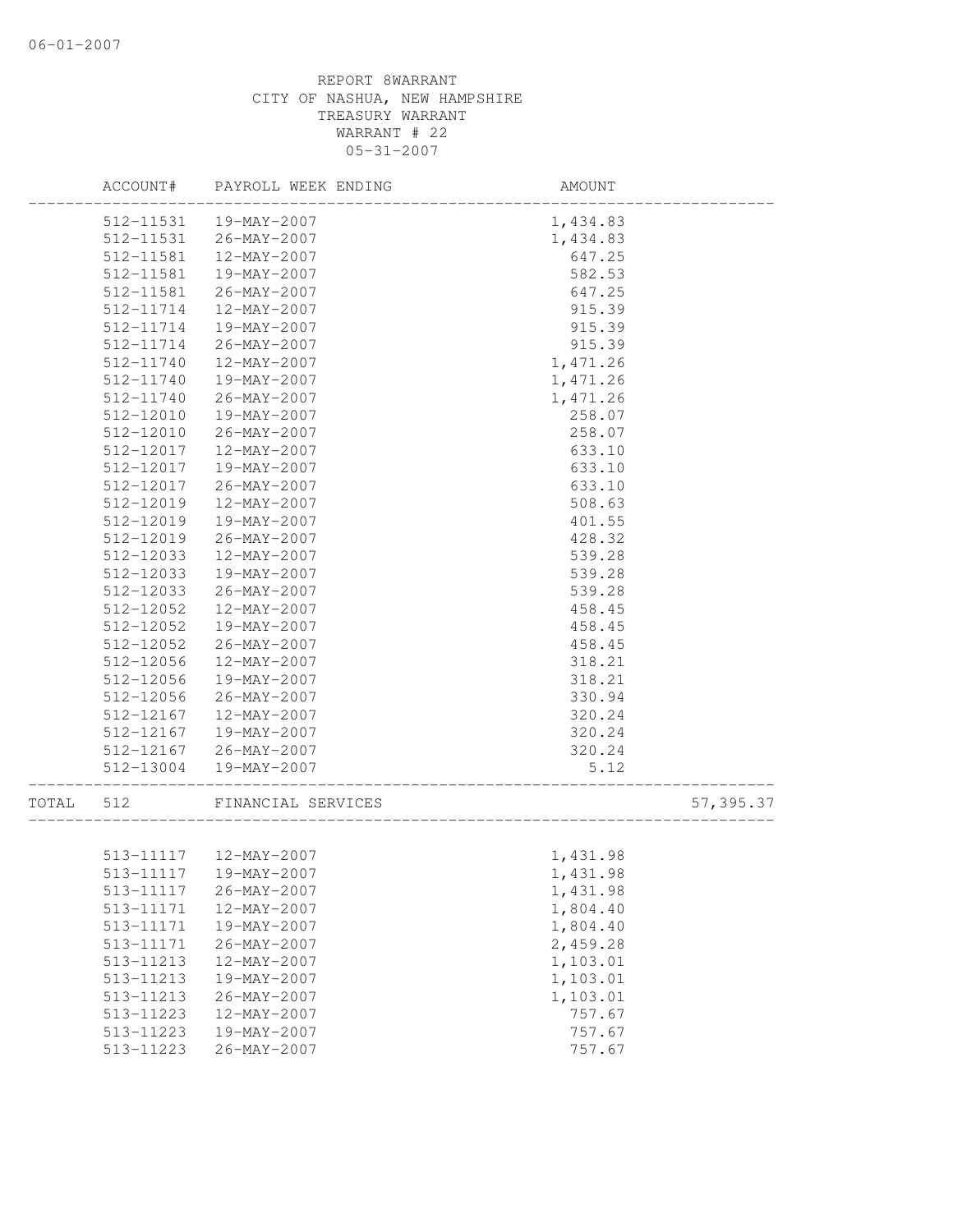|           | ACCOUNT#            | PAYROLL WEEK ENDING                    | AMOUNT                                     |           |
|-----------|---------------------|----------------------------------------|--------------------------------------------|-----------|
|           |                     | TOTAL 513 CITY CLERK'S OFFICE          |                                            | 15,946.06 |
|           |                     |                                        | -------------------------------            |           |
|           |                     | 515-11031  12-MAY-2007                 | 970.72                                     |           |
|           |                     | 515-11031  19-MAY-2007                 | 970.72                                     |           |
|           |                     | 515-11031 26-MAY-2007                  | 970.72                                     |           |
|           | 515-11350           | 12-MAY-2007                            | 837.71                                     |           |
|           | 515-11350           | 19-MAY-2007                            | 837.71                                     |           |
|           |                     | 515-11350 26-MAY-2007                  | 837.71                                     |           |
|           |                     | 515-12001  12-MAY-2007                 | 614.96                                     |           |
|           |                     | 515-12001  19-MAY-2007                 | 614.96                                     |           |
|           |                     | 515-12001 26-MAY-2007                  | 614.96                                     |           |
| TOTAL 515 |                     | HUMAN RESOURCES<br>___________________ |                                            | 7,270.17  |
|           |                     | 516-11147  12-MAY-2007                 | 612.62                                     |           |
|           |                     | 516-11147  19-MAY-2007                 | 612.62                                     |           |
|           |                     | 516-11147 26-MAY-2007                  | 612.62                                     |           |
|           |                     | 516-11148  12-MAY-2007                 | 805.64                                     |           |
|           |                     | 516-11148  19-MAY-2007                 | 805.64                                     |           |
|           |                     | 516-11148 26-MAY-2007                  | 805.64                                     |           |
|           | 516-11459           | 12-MAY-2007                            |                                            |           |
|           | 516-11459           | 19-MAY-2007                            | 1,431.98                                   |           |
|           |                     |                                        | 1,431.98                                   |           |
|           |                     | 516-11459 26-MAY-2007                  | 1,431.98                                   |           |
|           | 516-11573           | 12-MAY-2007<br>516-11573  19-MAY-2007  | 799.04                                     |           |
|           |                     |                                        | 799.04                                     |           |
|           | ------------------- | 516-11573 26-MAY-2007                  | 799.04<br>________________________________ |           |
| TOTAL     | 516                 | PURCHASING DEPARTMENT                  |                                            | 10,947.84 |
|           |                     |                                        |                                            |           |
|           |                     | 517-11198  12-MAY-2007                 | 555.62                                     |           |
|           | 517-11198           | 19-MAY-2007                            | 555.62                                     |           |
|           | 517-11198           | 26-MAY-2007                            | 555.62                                     |           |
|           | 517-11201           | 12-MAY-2007                            | 568.44                                     |           |
|           |                     |                                        | 568.45                                     |           |
|           | 517-11201           | 26-MAY-2007                            | 568.44                                     |           |
|           | 517-11203           | 12-MAY-2007                            | 535.71                                     |           |
|           | 517-11203           | 19-MAY-2007                            | 535.71                                     |           |
|           | 517-11203           | 26-MAY-2007                            | 455.36                                     |           |
|           | 517-11420           | $12 - MAX - 2007$                      | 751.62                                     |           |
|           | 517-11420           | 19-MAY-2007                            | 751.62                                     |           |
|           | 517-11420           | 26-MAY-2007                            | 751.62                                     |           |
|           | 517-12063           | $12 - MAX - 2007$                      | 255.19                                     |           |
|           | 517-12063           | 19-MAY-2007                            | 255.19                                     |           |
|           | 517-12063           | $26 - MAY - 2007$                      | 255.19                                     |           |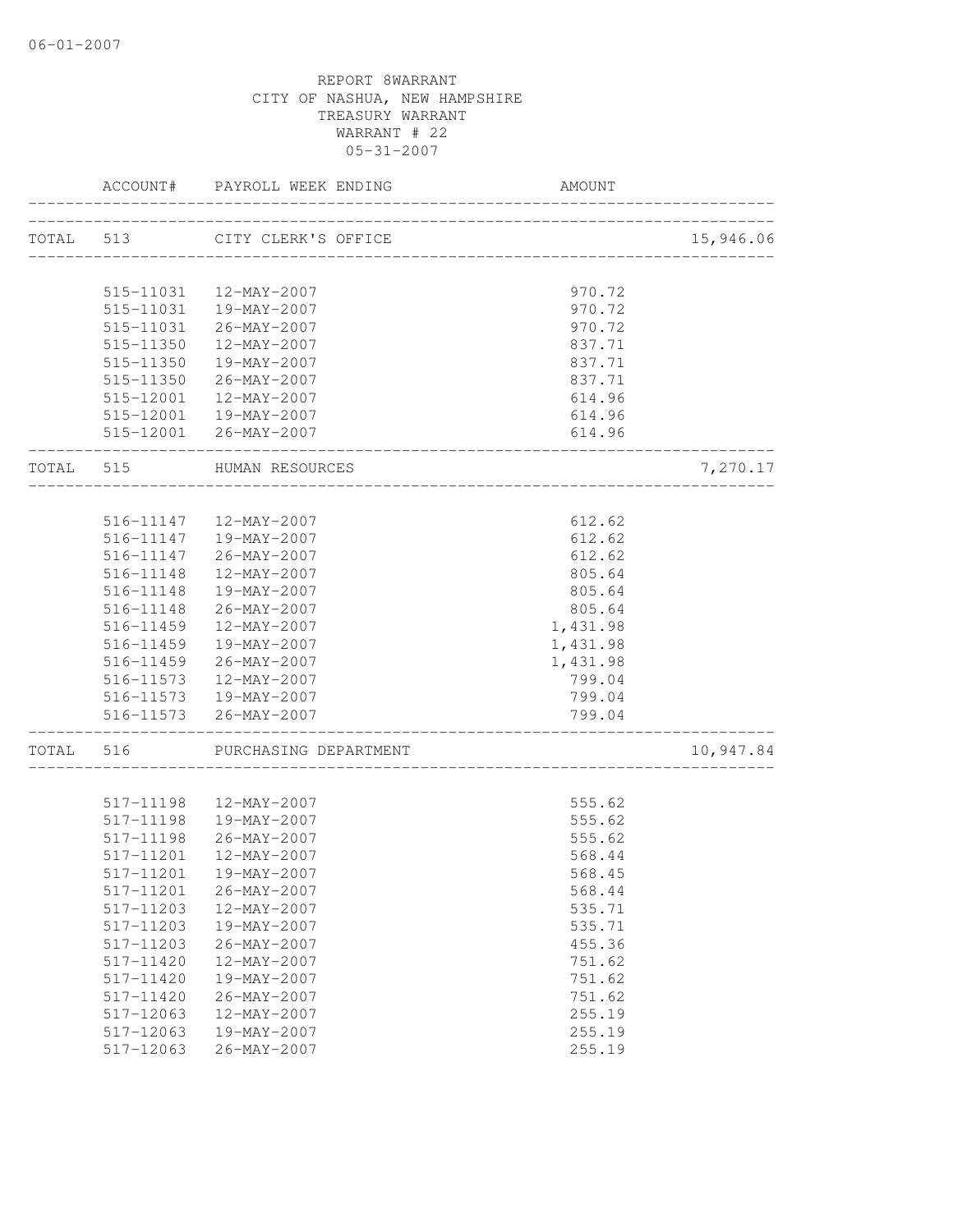| ______________________ |                                      |                      | 7,919.40 |
|------------------------|--------------------------------------|----------------------|----------|
|                        |                                      |                      |          |
|                        | 518-11441  12-MAY-2007               | 257.30               |          |
|                        | 518-11441  19-MAY-2007               | 257.30               |          |
| 518-11442              | 518-11441 26-MAY-2007<br>12-MAY-2007 | 257.30<br>1, 125.01  |          |
|                        | 19-MAY-2007                          |                      |          |
| 518-11442              |                                      | 1,125.01             |          |
| 518-11442              | $26 - \text{MAX} - 2007$             | 1,125.01             |          |
| 518-11578              | $12 - \text{MAY} - 2007$             | 844.02               |          |
| 518-11578              | 19-MAY-2007                          | 844.02               |          |
|                        | 518-11578 26-MAY-2007                | 844.02               |          |
| 518-11590              | 12-MAY-2007                          | 749.90               |          |
|                        | 518-11590  19-MAY-2007               | 749.90               |          |
|                        | 518-11590 26-MAY-2007                | 749.90               |          |
|                        | TOTAL 518 INSURANCE - ADMINISTRATION |                      | 8,928.69 |
|                        | 519-11014  12-MAY-2007               | 954.40               |          |
|                        | 519-11014  19-MAY-2007               | 954.40               |          |
| 519-11014              | 26-MAY-2007                          | 954.40               |          |
| 519-11016              | $12 - \text{MAX} - 2007$             | 830.36               |          |
| 519-11016              | 19-MAY-2007                          | 830.36               |          |
| 519-11016              | 26-MAY-2007                          | 830.36               |          |
| 519-11017              | 12-MAY-2007                          | 698.14               |          |
| 519-11017              | 19-MAY-2007                          | 698.14               |          |
| 519-11017              | 26-MAY-2007                          | 698.14               |          |
| 519-11115              | 12-MAY-2007                          |                      |          |
| 519-11115              | 19-MAY-2007                          | 1,701.30<br>1,701.30 |          |
| 519-11115              | 26-MAY-2007                          | 1,701.30             |          |
| 519-11146              | 12-MAY-2007                          | 742.35               |          |
| 519-11146              | 19-MAY-2007                          | 742.35               |          |
| 519-11146              | 26-MAY-2007                          | 742.35               |          |
| 519-11153              | 12-MAY-2007                          | 534.90               |          |
| 519-11153              | 19-MAY-2007                          | 534.90               |          |
| 519-11153              | 26-MAY-2007                          | 534.90               |          |
| 519-11154              | 12-MAY-2007                          | 545.73               |          |
| 519-11154              | 19-MAY-2007                          | 545.73               |          |
| 519-11154              | $26 - MAX - 2007$                    | 545.73               |          |
| 519-11205              | 12-MAY-2007                          | 680.08               |          |
| 519-11205              | 19-MAY-2007                          | 680.08               |          |
| 519-11205              | $26 - MAX - 2007$                    | 680.08               |          |
| 519-11241              | $12 - MAX - 2007$                    | 1,238.34             |          |
| 519-11241              | 19-MAY-2007                          | 1,238.34             |          |
| 519-11241              | 26-MAY-2007                          | 1,238.34             |          |
| 519-18006              | $26 - MAX - 2007$                    | 375.00               |          |
|                        |                                      |                      |          |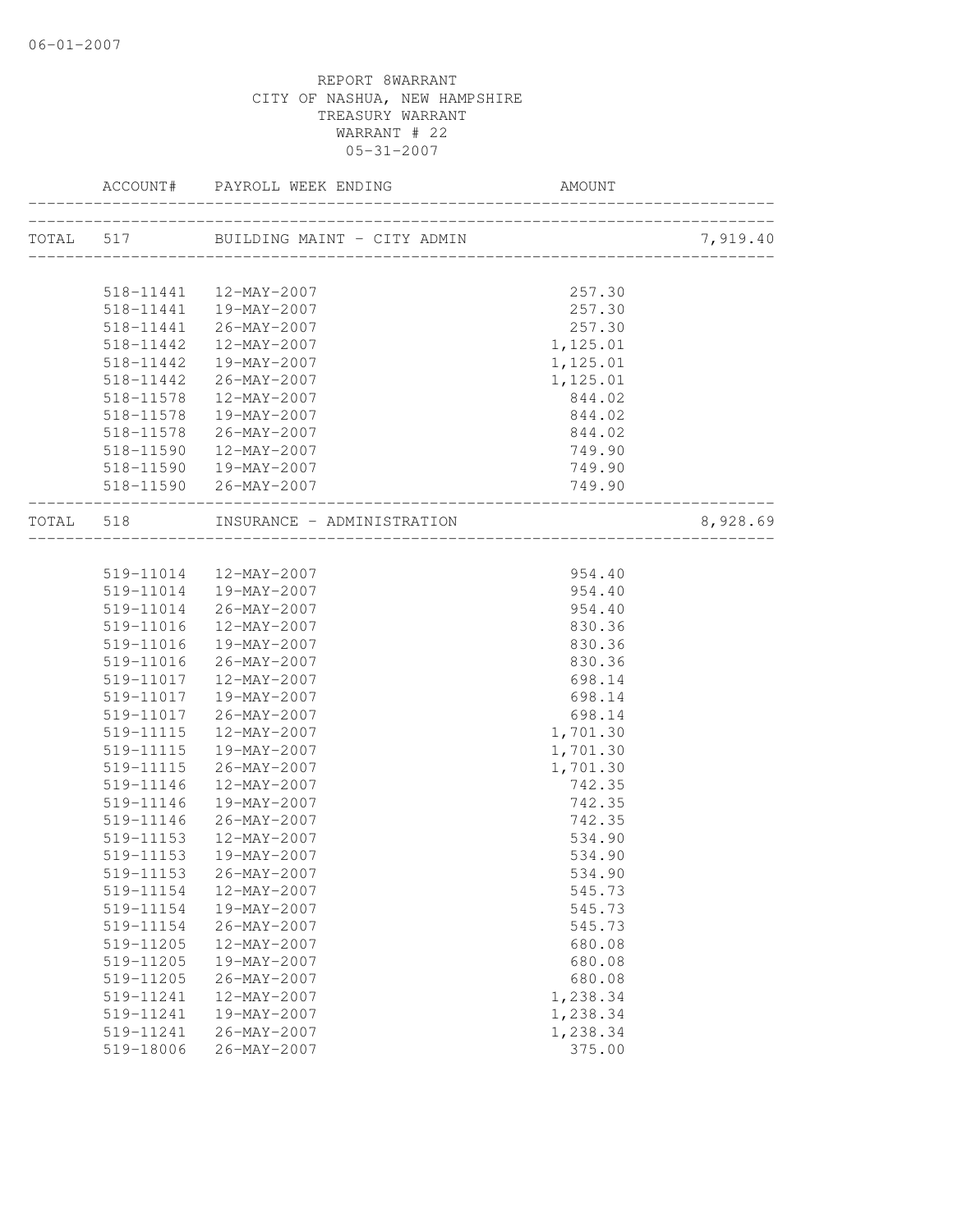|           | ACCOUNT#            | PAYROLL WEEK ENDING                                                   | AMOUNT                             |            |
|-----------|---------------------|-----------------------------------------------------------------------|------------------------------------|------------|
|           | TOTAL 519 ASSESSORS |                                                                       |                                    | 24, 151.80 |
|           |                     |                                                                       |                                    |            |
|           | 522-11142           | 12-MAY-2007                                                           | 1,104.29                           |            |
|           | 522-11142           | 19-MAY-2007                                                           | 1,104.29                           |            |
|           | 522-11142           | 26-MAY-2007                                                           | 1,104.29                           |            |
|           | 522-11429           | 12-MAY-2007                                                           | 1,651.74                           |            |
|           | 522-11429           | 19-MAY-2007                                                           | 1,651.74                           |            |
|           | 522-11429           | 26-MAY-2007                                                           | 1,651.74                           |            |
|           | 522-11488           | 12-MAY-2007                                                           | 1,438.68                           |            |
|           | 522-11488           | 19-MAY-2007                                                           | 1,438.68                           |            |
|           | 522-11488           | 26-MAY-2007                                                           | 1,438.68                           |            |
|           | 522-11641           | 12-MAY-2007                                                           | 1,245.58                           |            |
|           | 522-11641           | 19-MAY-2007                                                           | 1,245.58                           |            |
|           | 522-11641           | 26-MAY-2007                                                           | 1,245.58                           |            |
|           | 522-11652           | 12-MAY-2007                                                           | 1,349.78                           |            |
|           | 522-11652           | 19-MAY-2007                                                           | 1,349.78                           |            |
|           | $522 - 11652$       | 26-MAY-2007                                                           | 1,349.78                           |            |
|           | $522 - 11721$       | 12-MAY-2007                                                           | 1,322.71                           |            |
|           | 522-11721           | 19-MAY-2007                                                           | 1,322.71                           |            |
|           | 522-11721           | 26-MAY-2007                                                           | 1,322.71                           |            |
|           | 522-11724           | 12-MAY-2007                                                           | 1,205.29                           |            |
|           | 522-11724           | 19-MAY-2007                                                           | 1,205.29                           |            |
|           | 522-11724           | 26-MAY-2007                                                           | 1,205.29                           |            |
|           | 522-11729           | 12-MAY-2007                                                           | 2,801.28                           |            |
|           | 522-11729           | 19-MAY-2007                                                           | 2,801.28                           |            |
|           |                     | 522-11729 26-MAY-2007                                                 | 2,801.27                           |            |
|           |                     | 522-13004  19-MAY-2007                                                | 31.97<br>_________________________ |            |
| TOTAL     | 522                 | INFORMATION TECHNOLOGY                                                |                                    | 36,390.01  |
|           |                     |                                                                       |                                    |            |
|           |                     | 523-11332  12-MAY-2007                                                | 852.60                             |            |
|           |                     | 523-11332  19-MAY-2007                                                | 852.60                             |            |
|           |                     | 523-11332 26-MAY-2007<br>---------<br>------------------------------- | 852.60                             |            |
| TOTAL 523 |                     | GIS                                                                   |                                    | 2,557.80   |
|           |                     |                                                                       |                                    |            |
|           | 531-11065           | 12-MAY-2007                                                           | 1,003.00                           |            |
|           | $531 - 11065$       | 19-MAY-2007                                                           | 1,003.00                           |            |
|           | 531-11065           | $26 - MAY - 2007$                                                     | 1,003.00                           |            |
|           | 531-11085           | 12-MAY-2007                                                           | 783.88                             |            |
|           | 531-11085           | 19-MAY-2007                                                           | 783.88                             |            |
|           | 531-11085           | 26-MAY-2007                                                           | 783.88                             |            |
|           | 531-11114           | 12-MAY-2007                                                           | 2,062.65                           |            |
|           | 531-11114           | 19-MAY-2007                                                           | 2,062.65                           |            |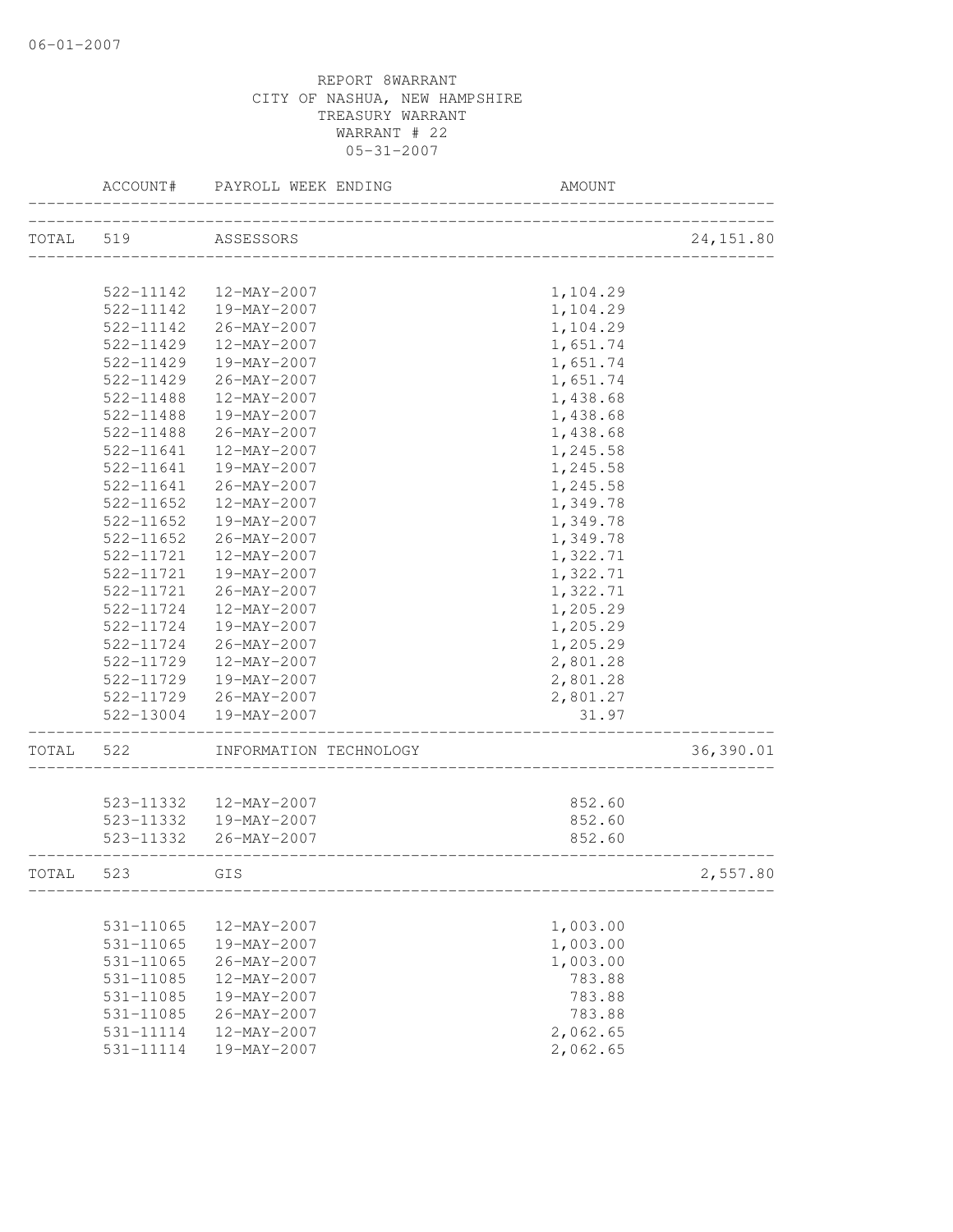|           | ACCOUNT# PAYROLL WEEK ENDING | AMOUNT    |
|-----------|------------------------------|-----------|
|           | 531-11114 26-MAY-2007        | 2,062.65  |
| 531-11118 | 12-MAY-2007                  | 870.05    |
| 531-11118 | 19-MAY-2007                  | 870.05    |
| 531-11118 | 26-MAY-2007                  | 870.05    |
| 531-11129 | 12-MAY-2007                  | 1,252.15  |
| 531-11129 | 19-MAY-2007                  | 2,456.01  |
| 531-11129 | 26-MAY-2007                  | 1,252.14  |
| 531-11201 | 12-MAY-2007                  | 1,231.73  |
| 531-11201 | 19-MAY-2007                  | 1,231.73  |
| 531-11201 | 26-MAY-2007                  | 1,231.74  |
| 531-11203 | 12-MAY-2007                  | 551.70    |
| 531-11203 | 19-MAY-2007                  | 551.70    |
| 531-11203 | 26-MAY-2007                  | 551.70    |
| 531-11206 | 12-MAY-2007                  | 1,914.13  |
| 531-11206 | 19-MAY-2007                  | 1,914.13  |
| 531-11206 | 26-MAY-2007                  | 1,914.13  |
| 531-11226 | 12-MAY-2007                  | 740.51    |
| 531-11226 | 19-MAY-2007                  | 740.51    |
| 531-11226 | 26-MAY-2007                  | 740.51    |
| 531-11398 | $12 - MAX - 2007$            | 574.42    |
| 531-11398 | 19-MAY-2007                  | 574.42    |
| 531-11398 | 26-MAY-2007                  | 574.42    |
| 531-11477 | 12-MAY-2007                  | 1,230.65  |
| 531-11477 | 19-MAY-2007                  | 1,230.65  |
| 531-11477 | 26-MAY-2007                  | 1,230.65  |
| 531-11489 | 12-MAY-2007                  | 1,045.06  |
| 531-11489 | 19-MAY-2007                  | 1,045.06  |
| 531-11489 | 26-MAY-2007                  | 1,045.05  |
| 531-11490 | 12-MAY-2007                  | 844.15    |
| 531-11490 | 19-MAY-2007                  | 844.15    |
| 531-11490 | 26-MAY-2007                  | 844.15    |
| 531-11498 | 12-MAY-2007                  | 769.07    |
| 531-11498 | 19-MAY-2007                  | 769.07    |
| 531-11498 | 26-MAY-2007                  | 769.07    |
| 531-11516 | 12-MAY-2007                  | 786.25    |
| 531-11516 | 19-MAY-2007                  | 786.25    |
| 531-11516 | 26-MAY-2007                  | 786.25    |
| 531-11534 | 12-MAY-2007                  | 1,238.35  |
| 531-11534 | 19-MAY-2007                  | 1,238.34  |
| 531-11534 | $26 - MAY - 2007$            | 47.06     |
| 531-11535 | 12-MAY-2007                  | 11,718.41 |
| 531-11535 | 19-MAY-2007                  | 11,718.42 |
| 531-11535 | $26 - MAX - 2007$            | 11,718.41 |
| 531-11537 | $12 - MAX - 2007$            | 12,316.02 |
| 531-11537 | 19-MAY-2007                  | 12,316.01 |
| 531-11537 | 26-MAY-2007                  | 12,316.01 |
| 531-11538 | 12-MAY-2007                  | 837.71    |
| 531-11538 | 19-MAY-2007                  | 837.71    |
|           |                              |           |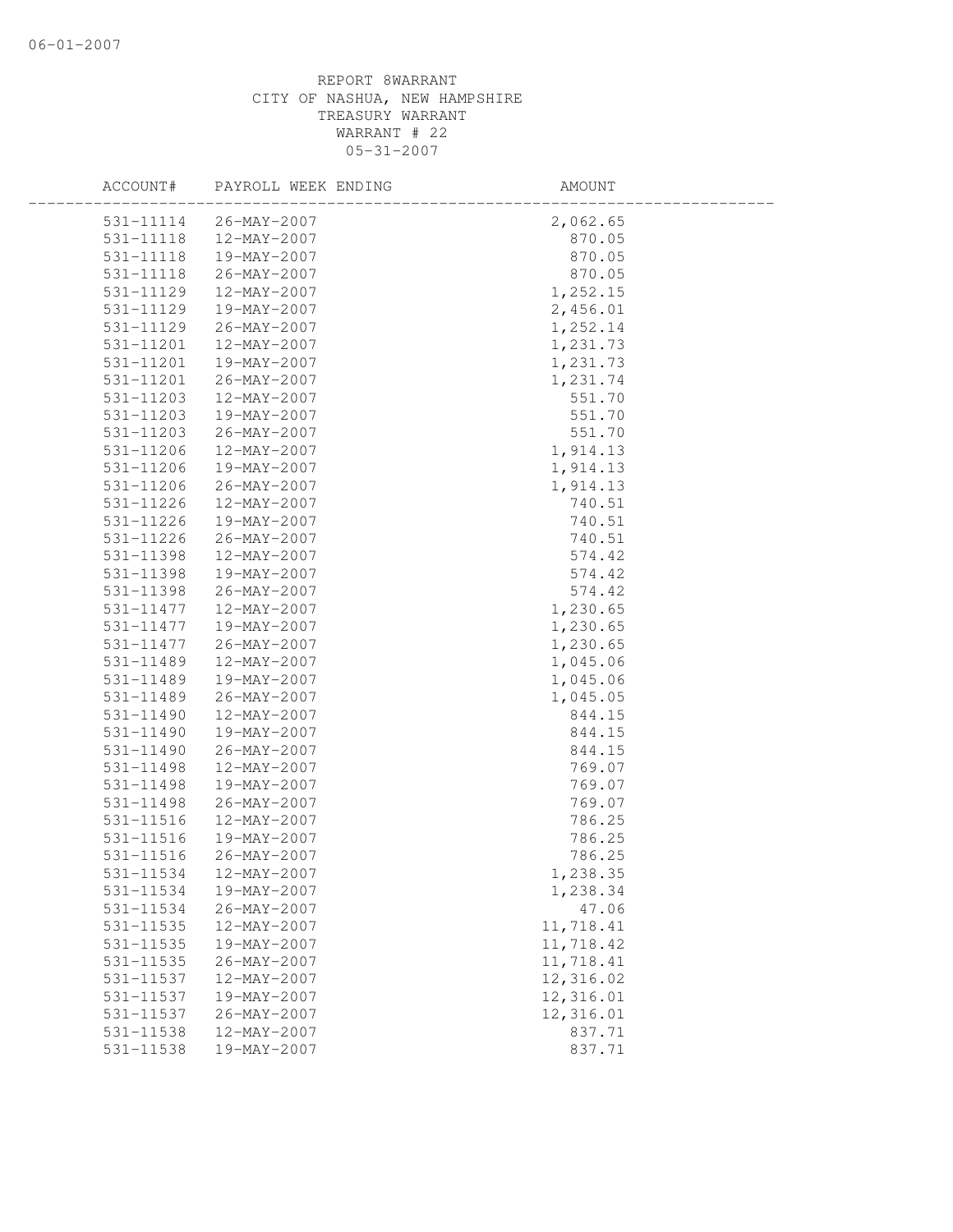| ACCOUNT#      | PAYROLL WEEK ENDING | AMOUNT     |  |
|---------------|---------------------|------------|--|
| 531-11538     | 26-MAY-2007         | 837.71     |  |
| 531-11539     | 12-MAY-2007         | 1,390.27   |  |
| 531-11539     | 19-MAY-2007         | 1,390.27   |  |
| 531-11539     | 26-MAY-2007         | 1,390.26   |  |
| 531-11544     | 12-MAY-2007         | 1,869.10   |  |
| 531-11544     | 19-MAY-2007         | 1,869.10   |  |
| 531-11544     | 26-MAY-2007         | 1,869.10   |  |
| 531-11549     | 12-MAY-2007         | 5,575.28   |  |
| 531-11549     | 19-MAY-2007         | 5,575.28   |  |
| 531-11549     | 26-MAY-2007         | 5,575.28   |  |
| 531-11550     | 12-MAY-2007         | 1,538.59   |  |
| 531-11550     | 19-MAY-2007         | 1,296.77   |  |
| 531-11550     | 26-MAY-2007         | 1,435.60   |  |
| 531-11552     | 12-MAY-2007         | 4,405.25   |  |
| 531-11552     | 19-MAY-2007         | 4,405.25   |  |
| 531-11552     | 26-MAY-2007         | 4,405.25   |  |
| $531 - 11555$ | 12-MAY-2007         | 27, 377.92 |  |
| 531-11555     | 19-MAY-2007         | 26,199.10  |  |
| 531-11555     | 26-MAY-2007         | 27,088.22  |  |
| $531 - 11558$ | 12-MAY-2007         | 64,705.74  |  |
| 531-11558     | 19-MAY-2007         | 63,824.69  |  |
| 531-11558     | 26-MAY-2007         | 63,824.73  |  |
| 531-11561     | 12-MAY-2007         | 13,092.38  |  |
| 531-11561     | 19-MAY-2007         | 13,988.40  |  |
| 531-11561     | 26-MAY-2007         | 13,988.40  |  |
| 531-11567     | 12-MAY-2007         | 27,803.54  |  |
| 531-11567     | 19-MAY-2007         | 27,803.54  |  |
| 531-11567     | $26 - MAX - 2007$   | 27,803.54  |  |
| 531-11569     | 12-MAY-2007         | 1,032.13   |  |
| 531-11569     | 19-MAY-2007         | 1,032.13   |  |
| 531-11569     | 26-MAY-2007         | 1,032.13   |  |
| 531-11585     | 12-MAY-2007         | 1,056.86   |  |
| 531-11585     | 19-MAY-2007         | 1,056.87   |  |
| 531-11585     | 26-MAY-2007         | 1,056.87   |  |
| 531-11587     | 12-MAY-2007         | 1,717.60   |  |
| 531-11587     | 19-MAY-2007         | 1,717.60   |  |
| 531-11587     | 26-MAY-2007         | 1,717.60   |  |
| 531-11618     | 12-MAY-2007         | 1,641.65   |  |
| 531-11618     | 19-MAY-2007         | 1,641.64   |  |
| 531-11618     | $26 - MAY - 2007$   | 1,618.52   |  |
| 531-11622     | 12-MAY-2007         | 2,738.69   |  |
| 531-11622     | 19-MAY-2007         | 2,738.69   |  |
| 531-11622     | 26-MAY-2007         | 2,738.70   |  |
| 531-11632     | 12-MAY-2007         | 610.55     |  |
| 531-11632     | 19-MAY-2007         | 610.55     |  |
| 531-11632     | 26-MAY-2007         | 610.55     |  |
| 531-11633     | 12-MAY-2007         | 2,804.10   |  |
| 531-11633     | 19-MAY-2007         | 2,551.99   |  |
|               |                     |            |  |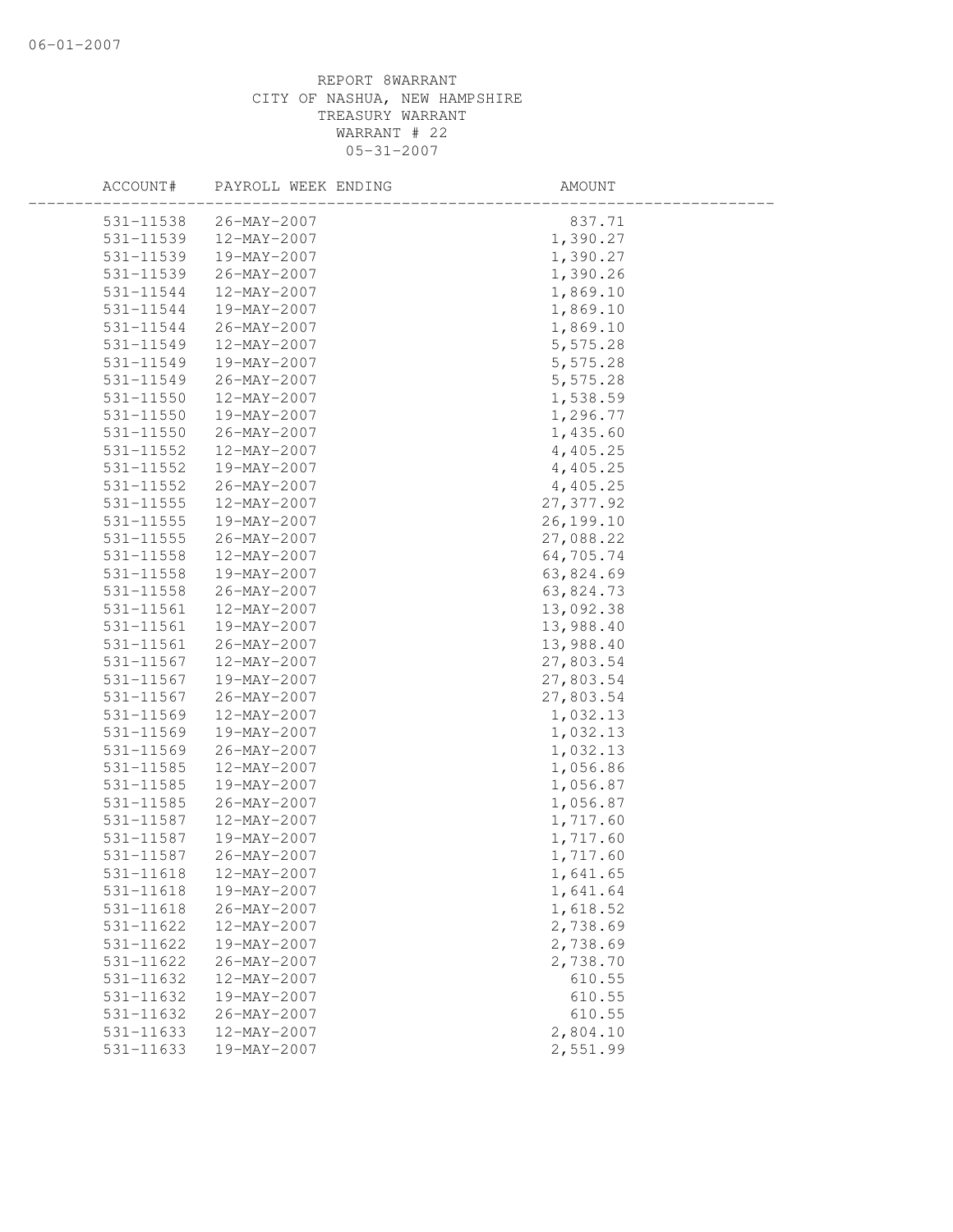| ACCOUNT#      | PAYROLL WEEK ENDING      | AMOUNT   |
|---------------|--------------------------|----------|
| 531-11633     | 26-MAY-2007              | 2,083.80 |
| 531-11635     | 12-MAY-2007              | 803.90   |
| 531-11635     | 19-MAY-2007              | 803.90   |
| 531-11635     | 26-MAY-2007              | 803.90   |
| 531-11664     | 12-MAY-2007              | 1,003.00 |
| 531-11664     | 19-MAY-2007              | 1,003.00 |
| 531-11664     | 26-MAY-2007              | 1,003.00 |
| $531 - 11665$ | 12-MAY-2007              | 719.44   |
| $531 - 11665$ | 19-MAY-2007              | 719.43   |
| 531-11665     | 26-MAY-2007              | 719.43   |
| 531-11699     | 12-MAY-2007              | 837.71   |
| 531-11699     | 19-MAY-2007              | 837.71   |
| 531-11699     | 26-MAY-2007              | 837.71   |
| 531-11719     | 12-MAY-2007              | 795.34   |
| 531-11719     | 19-MAY-2007              | 795.34   |
| 531-11719     | 26-MAY-2007              | 795.34   |
| 531-11722     | 12-MAY-2007              | 546.35   |
| 531-11722     | 19-MAY-2007              | 546.35   |
| 531-11722     | $26 - \text{MAX} - 2007$ | 546.35   |
| 531-11732     | 12-MAY-2007              | 572.05   |
| 531-11732     | 19-MAY-2007              | 572.05   |
| 531-11732     | 26-MAY-2007              | 572.05   |
| 531-11733     | 12-MAY-2007              | 2,088.55 |
| 531-11733     | 19-MAY-2007              | 2,088.55 |
| 531-11733     | 26-MAY-2007              | 2,088.55 |
| 531-12020     | 12-MAY-2007              | 875.50   |
| 531-12020     | 19-MAY-2007              | 875.50   |
| 531-12020     | 26-MAY-2007              | 875.50   |
| 531-12042     | 12-MAY-2007              | 539.95   |
| 531-12042     | 19-MAY-2007              | 1,298.71 |
| 531-12066     | 12-MAY-2007              | 629.36   |
| 531-12066     | 19-MAY-2007              | 629.36   |
| 531-12066     | 26-MAY-2007              | 629.36   |
| 531-12067     | 12-MAY-2007              | 659.15   |
| 531-12067     | 19-MAY-2007              | 659.14   |
| 531-12067     | 26-MAY-2007              | 659.15   |
| 531-12068     | 12-MAY-2007              | 1,311.74 |
| 531-12068     | 19-MAY-2007              | 1,311.74 |
| 531-12068     | $26 - MAY - 2007$        | 1,311.74 |
| 531-12071     | 12-MAY-2007              | 229.51   |
| 531-12071     | 19-MAY-2007              | 229.50   |
| 531-12071     | $26 - MAX - 2007$        | 229.50   |
| 531-12119     | 12-MAY-2007              | 1,051.00 |
| 531-12119     | 19-MAY-2007              | 1,051.00 |
| 531-12119     | $26 - MAX - 2007$        | 1,051.00 |
| 531-13004     | $12 - MAX - 2007$        | 4,219.76 |
| 531-13004     | 19-MAY-2007              | 3,795.30 |
| $531 - 13004$ | $26 - MAX - 2007$        | 1,699.86 |
|               |                          |          |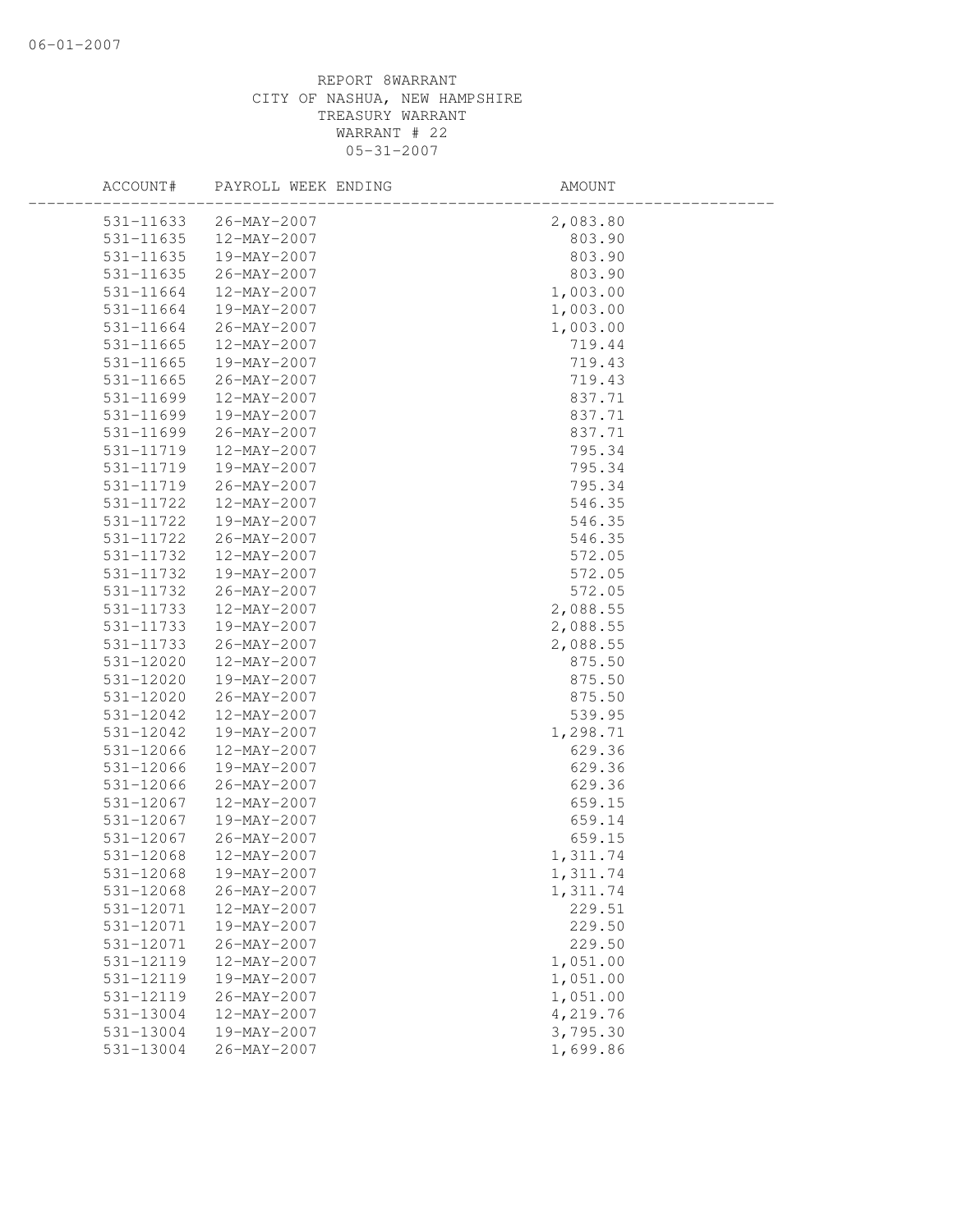|       | ACCOUNT#  | PAYROLL WEEK ENDING | AMOUNT                               |            |
|-------|-----------|---------------------|--------------------------------------|------------|
|       | 531-13038 | 12-MAY-2007         | 1,337.37                             |            |
|       | 531-13038 | 19-MAY-2007         | 729.59                               |            |
|       | 531-13038 | 26-MAY-2007         | 763.58                               |            |
|       | 531-13040 | 12-MAY-2007         | 4,202.26                             |            |
|       | 531-13040 | 19-MAY-2007         | 2,657.89                             |            |
|       | 531-13040 | 26-MAY-2007         | 2,943.35                             |            |
|       | 531-13044 | 12-MAY-2007         | 3,372.49                             |            |
|       | 531-13044 | 19-MAY-2007         | 2,827.32                             |            |
|       | 531-13044 | 26-MAY-2007         | 2,537.34                             |            |
|       | 531-13047 | 12-MAY-2007         | 26,803.35                            |            |
|       | 531-13047 | 19-MAY-2007         | 17,325.86                            |            |
|       | 531-13047 | 26-MAY-2007         | 12,260.65                            |            |
|       | 531-13048 | 12-MAY-2007         | 8,605.71                             |            |
|       | 531-13048 | 19-MAY-2007         | 2,910.77                             |            |
|       | 531-13048 | 26-MAY-2007         | 4,730.64                             |            |
|       | 531-17004 | 19-MAY-2007         | 2,700.00                             |            |
|       | 531-17006 | 19-MAY-2007         | 1,200.00                             |            |
|       | 531-17006 | 26-MAY-2007         | 1,150.00                             |            |
| TOTAL | 531       | POLICE DEPARTMENT   |                                      | 747,601.78 |
|       |           |                     | ____________________________________ |            |
|       |           |                     |                                      |            |
|       | 532-11024 | 12-MAY-2007         | 1,911.11                             |            |
|       | 532-11024 | 19-MAY-2007         | 1,911.10                             |            |
|       | 532-11024 | 26-MAY-2007         | 1,911.10                             |            |
|       | 532-11036 | 12-MAY-2007         | 1,750.74                             |            |
|       | 532-11036 | 19-MAY-2007         | 1,750.74                             |            |
|       | 532-11036 | 26-MAY-2007         | 1,750.74                             |            |
|       | 532-11063 | 12-MAY-2007         | 1,242.12                             |            |
|       | 532-11063 | 19-MAY-2007         | 1,242.12                             |            |
|       | 532-11063 | 26-MAY-2007         | 1,242.12                             |            |
|       | 532-11066 | 12-MAY-2007         | 1,205.57                             |            |
|       | 532-11066 | 19-MAY-2007         | 1,279.38                             |            |
|       | 532-11066 | $26 - MAX - 2007$   | 1,205.58                             |            |
|       | 532-11069 | 12-MAY-2007         | 2,435.39                             |            |
|       | 532-11069 | 19-MAY-2007         | 2,435.37                             |            |
|       | 532-11069 | 26-MAY-2007         | 2,435.39                             |            |
|       |           |                     | 2,022.56                             |            |
|       | 532-11111 | 19-MAY-2007         | 2,022.56                             |            |
|       | 532-11111 | 26-MAY-2007         | 2,022.56                             |            |
|       | 532-11207 | 12-MAY-2007         | 5,621.31                             |            |
|       | 532-11207 | 19-MAY-2007         | 5,613.44                             |            |
|       | 532-11207 | $26 - MAX - 2007$   | 6,467.65                             |            |
|       | 532-11281 | 12-MAY-2007         | 854.91                               |            |
|       | 532-11281 | 19-MAY-2007         | 854.92                               |            |
|       | 532-11281 | 26-MAY-2007         | 854.92                               |            |
|       | 532-11285 | 12-MAY-2007         | 7,391.29                             |            |
|       | 532-11285 | 19-MAY-2007         | 7,391.28                             |            |
|       |           |                     |                                      |            |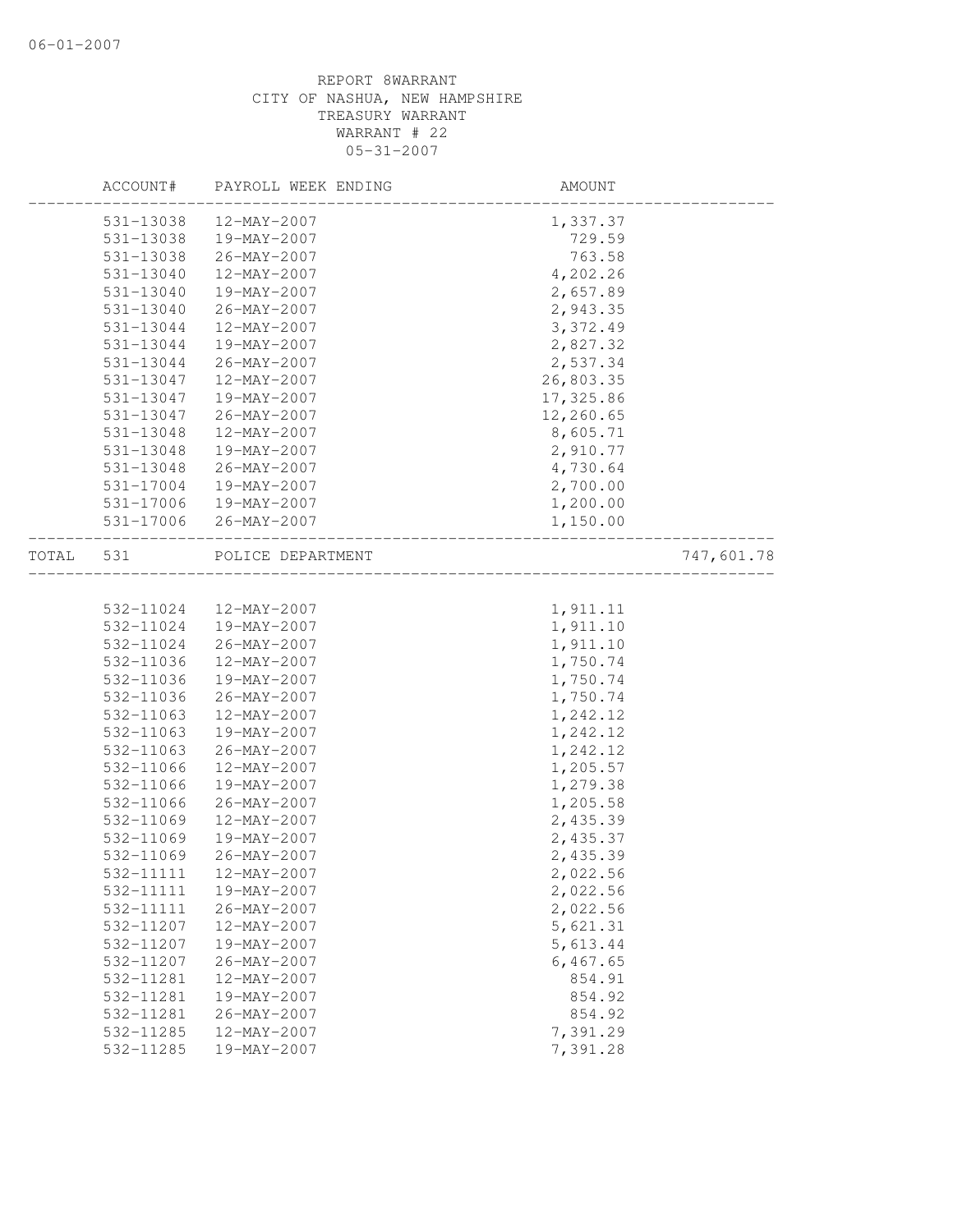| ACCOUNT#  | PAYROLL WEEK ENDING      | AMOUNT     |  |
|-----------|--------------------------|------------|--|
| 532-11285 | 26-MAY-2007              | 7,391.28   |  |
| 532-11291 | 12-MAY-2007              | 6,542.26   |  |
| 532-11291 | 19-MAY-2007              | 6,426.22   |  |
| 532-11291 | 26-MAY-2007              | 6, 153.50  |  |
| 532-11298 | 12-MAY-2007              | 882.67     |  |
| 532-11298 | 19-MAY-2007              | 986.51     |  |
| 532-11298 | 26-MAY-2007              | 1,246.12   |  |
| 532-11300 | 12-MAY-2007              | 35, 305.63 |  |
| 532-11300 | 19-MAY-2007              | 32, 125.44 |  |
| 532-11300 | 26-MAY-2007              | 32, 125.44 |  |
| 532-11303 | 12-MAY-2007              | 1,090.35   |  |
| 532-11303 | 19-MAY-2007              | 1,090.35   |  |
| 532-11303 | 26-MAY-2007              | 1,090.35   |  |
| 532-11305 | 12-MAY-2007              | 4,383.19   |  |
| 532-11305 | 19-MAY-2007              | 4,383.19   |  |
| 532-11305 | 26-MAY-2007              | 4,383.19   |  |
| 532-11309 | 12-MAY-2007              | 91, 419.05 |  |
| 532-11309 | 19-MAY-2007              | 97,520.28  |  |
| 532-11309 | 26-MAY-2007              | 97,653.39  |  |
| 532-11660 | 12-MAY-2007              | 1,385.40   |  |
| 532-11660 | 19-MAY-2007              | 1,385.40   |  |
| 532-11660 | 26-MAY-2007              | 1,385.40   |  |
| 532-11663 | 12-MAY-2007              | 1,344.65   |  |
| 532-11663 | 19-MAY-2007              | 1,344.64   |  |
| 532-11663 | 26-MAY-2007              | 1,344.65   |  |
| 532-11666 | 12-MAY-2007              | 1,331.35   |  |
| 532-11666 | 19-MAY-2007              | 1,331.35   |  |
| 532-11666 | $26 - MAX - 2007$        | 1,331.35   |  |
| 532-12070 | 12-MAY-2007              | 21,724.76  |  |
| 532-12070 | 19-MAY-2007              | 25,469.29  |  |
| 532-12070 | 26-MAY-2007              | 26, 288.47 |  |
| 532-13003 | 12-MAY-2007              | 605.34     |  |
| 532-13003 | 19-MAY-2007              | 360.52     |  |
| 532-13003 | 26-MAY-2007              | 299.09     |  |
| 532-13004 | 12-MAY-2007              | 639.40     |  |
| 532-13004 | 19-MAY-2007              | 886.18     |  |
| 532-13004 | 26-MAY-2007              | 2,033.32   |  |
| 532-13018 | $12 - \text{MAY} - 2007$ | 1,618.17   |  |
| 532-13018 | 19-MAY-2007              | 1,805.66   |  |
| 532-13018 | $26 - MAY - 2007$        | 1,780.40   |  |
| 532-13024 | 12-MAY-2007              | 166.20     |  |
| 532-13024 | 19-MAY-2007              | 110.80     |  |
| 532-13024 | $26 - MAY - 2007$        | 707.04     |  |
| 532-13050 | 12-MAY-2007              | 9,001.78   |  |
| 532-13050 | 19-MAY-2007              | 8,012.34   |  |
| 532-13050 | 26-MAY-2007              | 11,227.94  |  |
| 532-19231 | 12-MAY-2007              | 1,095.66   |  |
| 532-19231 | 19-MAY-2007              | 1,082.68   |  |
|           |                          |            |  |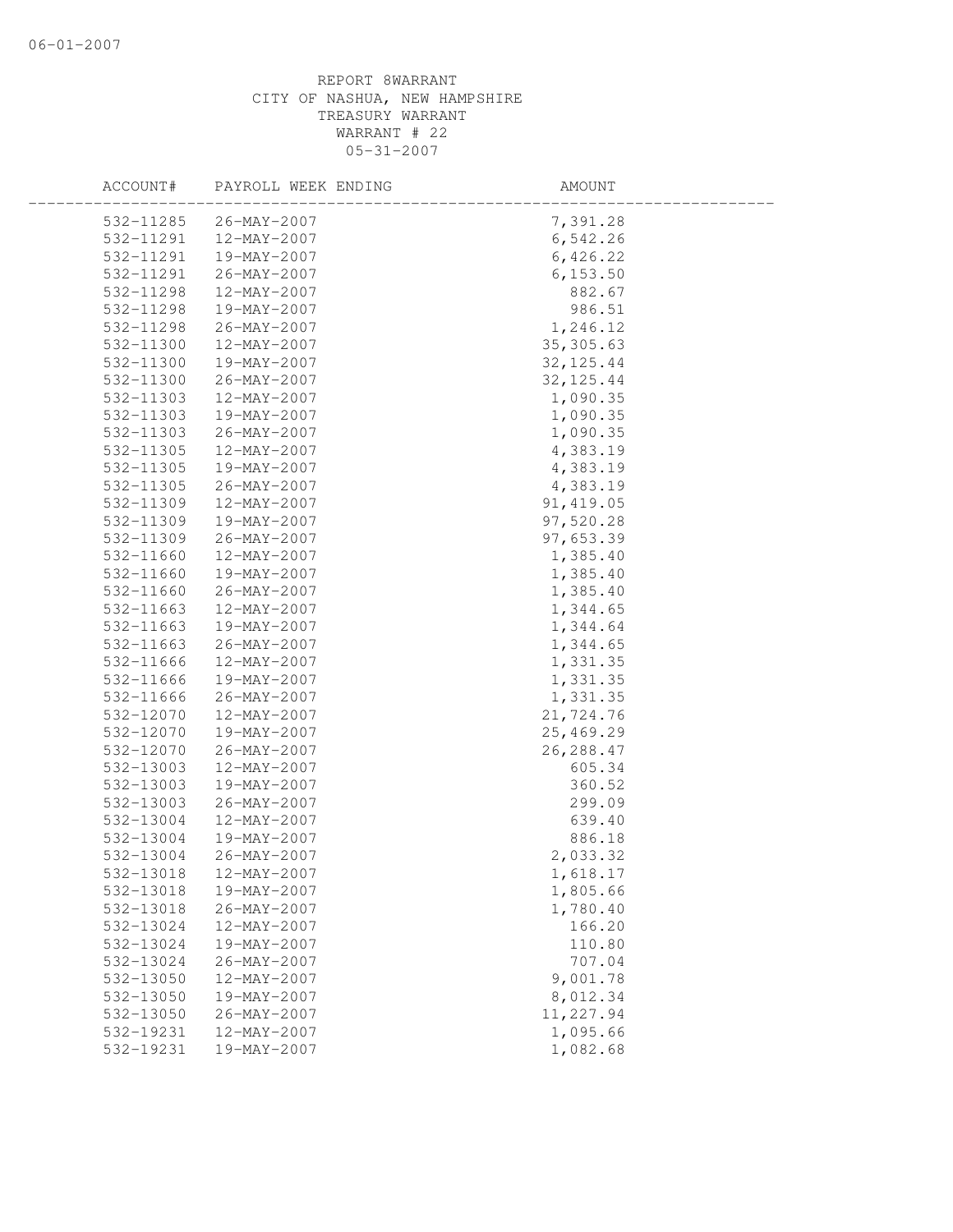|       | ACCOUNT#  | PAYROLL WEEK ENDING         | AMOUNT   |             |
|-------|-----------|-----------------------------|----------|-------------|
|       | 532-19231 | 26-MAY-2007                 | 1,082.68 |             |
|       | 532-19232 | 12-MAY-2007                 | 1,552.22 |             |
|       | 532-19232 | 19-MAY-2007                 | 1,539.24 |             |
|       | 532-19232 | 26-MAY-2007                 | 1,539.24 |             |
|       | 532-19233 | 12-MAY-2007                 | 2,548.37 |             |
|       | 532-19233 | 19-MAY-2007                 | 2,535.39 |             |
|       | 532-19233 | 26-MAY-2007                 | 2,535.39 |             |
|       | 532-19234 | 12-MAY-2007                 | 1,582.45 |             |
|       |           | 532-19234  19-MAY-2007      | 1,569.47 |             |
|       |           | 532-19234 26-MAY-2007       | 1,569.47 |             |
| TOTAL | 532       | FIRE DEPARTMENT             |          | 644, 177.53 |
|       |           | 535-81023  12-MAY-2007      | 192.30   |             |
|       |           | 535-81023  19-MAY-2007      | 192.30   |             |
|       |           | 535-81023 26-MAY-2007       | 192.30   |             |
| TOTAL | 535       | EMERGENCY MANAGEMENT        |          | 576.90      |
|       |           |                             |          |             |
|       |           | 536-11178  12-MAY-2007      | 1,272.30 |             |
|       |           | 536-11178  19-MAY-2007      | 1,272.29 |             |
|       |           | 536-11178 26-MAY-2007       | 1,272.29 |             |
|       |           | 536-13004 12-MAY-2007       | 185.72   |             |
| TOTAL | 536       | CITYWIDE COMMUNICATIONS     |          | 4,002.60    |
|       |           |                             |          |             |
|       | 541-11048 | 12-MAY-2007                 | 856.19   |             |
|       | 541-11048 | 19-MAY-2007                 | 856.19   |             |
|       | 541-11048 | 26-MAY-2007                 | 856.19   |             |
|       | 541-11104 | 12-MAY-2007                 | 914.99   |             |
|       | 541-11104 | 19-MAY-2007                 | 914.99   |             |
|       | 541-11104 | $26 - MAX - 2007$           | 914.99   |             |
|       | 541-11240 | 12-MAY-2007                 | 1,763.86 |             |
|       | 541-11240 | 19-MAY-2007                 | 1,763.87 |             |
|       | 541-11240 | 26-MAY-2007                 | 1,763.87 |             |
|       | 541-11346 | 12-MAY-2007                 | 618.62   |             |
|       | 541-11346 | 19-MAY-2007                 | 618.62   |             |
|       | 541-11346 | $26 - MAX - 2007$           | 1,031.04 |             |
| TOTAL | 541       | COMMUNITY SERVICES DIVISION |          | 12,873.42   |
|       | 542-11426 | 12-MAY-2007                 | 1,226.25 |             |
|       | 542-11426 | 19-MAY-2007                 | 1,226.25 |             |
|       | 542-11426 | $26 - MAX - 2007$           | 981.00   |             |
|       |           |                             |          |             |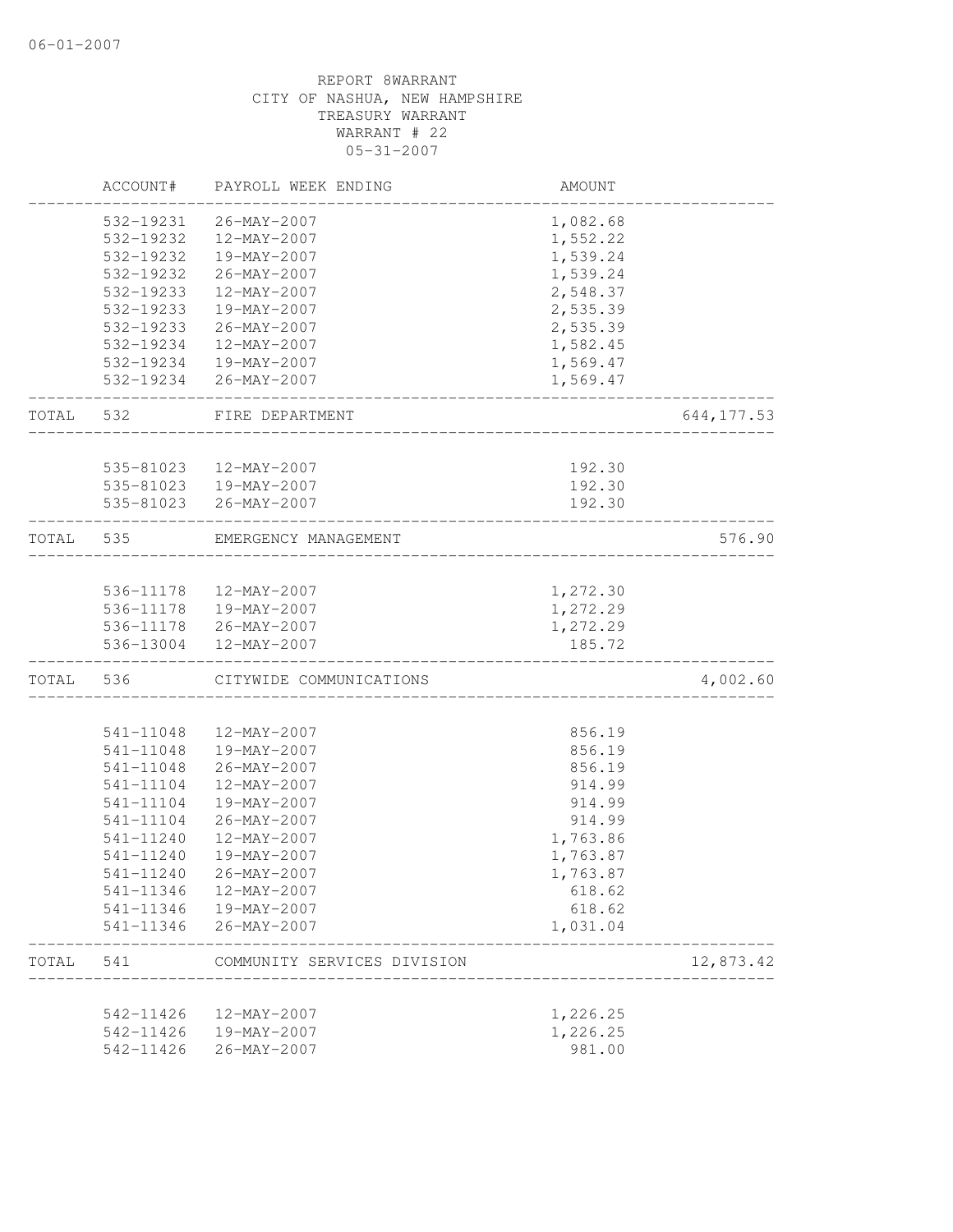|       | ACCOUNT#  | PAYROLL WEEK ENDING        | <b>AMOUNT</b>               |            |
|-------|-----------|----------------------------|-----------------------------|------------|
|       | 542-11583 | 12-MAY-2007                | 138.00                      |            |
|       | 542-11583 | 19-MAY-2007                | 138.00                      |            |
|       | 542-11583 | 26-MAY-2007                | 46.00                       |            |
|       | 542-11584 | 12-MAY-2007                | 2,155.77                    |            |
|       | 542-11584 | 19-MAY-2007                | 2,155.77                    |            |
|       | 542-11584 | 26-MAY-2007                | 1,921.14                    |            |
|       | 542-12109 | 12-MAY-2007                | 162.00                      |            |
|       | 542-12109 | 19-MAY-2007                | 198.00                      |            |
|       | 542-12109 | 26-MAY-2007                | 80.00                       |            |
|       | 542-12582 | 12-MAY-2007                | 899.90                      |            |
|       | 542-12582 | 19-MAY-2007                | 899.90                      |            |
|       |           | 542-12582 26-MAY-2007      | 899.90                      |            |
| TOTAL | 542       | COMMUNITY HEALTH           |                             | 13, 127.88 |
|       |           |                            |                             |            |
|       | 543-11380 | 12-MAY-2007                | 840.29                      |            |
|       | 543-11380 | 19-MAY-2007                | 840.29                      |            |
|       | 543-11380 | 26-MAY-2007                | 840.29                      |            |
|       | 543-11385 | 26-MAY-2007                | 400.00                      |            |
|       | 543-11438 | 12-MAY-2007                | 1,390.27                    |            |
|       | 543-11438 | 19-MAY-2007                | 1,390.26                    |            |
|       | 543-11438 | 26-MAY-2007                | 1,390.27                    |            |
|       | 543-11601 | 12-MAY-2007                | 1,136.10                    |            |
|       | 543-11601 | 19-MAY-2007                | 1,136.10                    |            |
|       | 543-11601 | 26-MAY-2007                | 1,136.10                    |            |
|       | 543-11602 | 12-MAY-2007                | 795.56                      |            |
|       | 543-11602 | 19-MAY-2007                | 795.56                      |            |
|       | 543-11602 | 26-MAY-2007                | 795.56                      |            |
|       | 543-11604 | 12-MAY-2007                | 749.90                      |            |
|       | 543-11604 | 19-MAY-2007                | 749.90                      |            |
|       | 543-11604 | 26-MAY-2007                | 749.90                      |            |
|       | 543-11605 | 12-MAY-2007                | 856.19                      |            |
|       | 543-11605 | 19-MAY-2007                | 856.19                      |            |
|       | 543-11605 | 26-MAY-2007                | 856.19                      |            |
| TOTAL | 543       | ENVIRONMENTAL HEALTH DEPT. |                             | 17,704.92  |
|       |           |                            | --------------------------- |            |
|       | 544-11008 | $12 - MAX - 2007$          | 668.17                      |            |
|       | 544-11008 | 19-MAY-2007                | 668.17                      |            |
|       | 544-11008 | 26-MAY-2007                | 668.16                      |            |
|       | 544-11099 | 12-MAY-2007                | 1,989.90                    |            |
|       | 544-11099 | $19-MAY-2007$              | 1,989.88                    |            |
|       | 544-11099 | 26-MAY-2007                | 1,989.90                    |            |
|       | 544-11112 | $12 - \text{MAX} - 2007$   | 755.51                      |            |
|       | 544-11112 | 19-MAY-2007                | 755.51                      |            |
|       | 544-11112 | $26 - MAX - 2007$          | 755.51                      |            |
|       |           |                            |                             |            |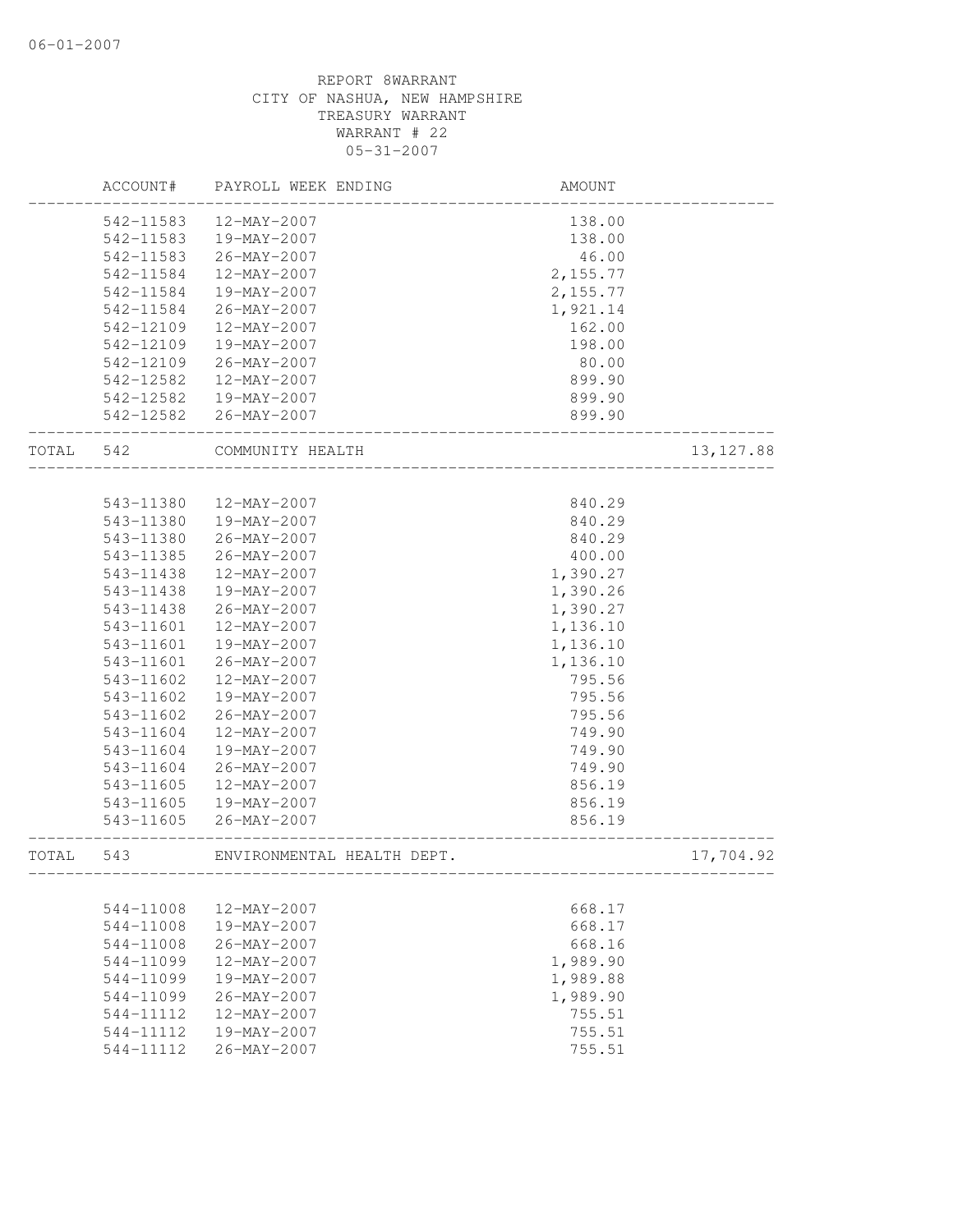|           |               | ACCOUNT# PAYROLL WEEK ENDING | AMOUNT                |           |
|-----------|---------------|------------------------------|-----------------------|-----------|
|           |               | 544-11367  12-MAY-2007       | 749.90                |           |
|           |               | 544-11367  19-MAY-2007       | 749.90                |           |
|           |               | 544-11367 26-MAY-2007        | 749.90                |           |
|           | 544-11777     | 12-MAY-2007                  | 1,167.25              |           |
|           | 544-11777     | 19-MAY-2007                  | 1,167.25              |           |
|           | 544-11777     | 26-MAY-2007                  | 1,167.25              |           |
|           | 544-12101     | 12-MAY-2007                  | 242.92                |           |
|           |               | 544-12101  19-MAY-2007       | 242.92                |           |
|           |               | 544-12101 26-MAY-2007        | 242.92                |           |
| TOTAL 544 |               |                              | --------------------- | 16,720.92 |
|           |               |                              |                       |           |
|           |               | 551-11008 12-MAY-2007        | 612.62                |           |
|           | 551-11008     | 19-MAY-2007                  | 612.61                |           |
|           | 551-11008     | 26-MAY-2007                  | 612.62                |           |
|           | 551-11028     | 12-MAY-2007                  | 526.86                |           |
|           | 551-11028     | 19-MAY-2007                  | 526.86                |           |
|           | 551-11028     | 26-MAY-2007                  | 526.86                |           |
|           | 551-11057     | 12-MAY-2007                  | 783.38                |           |
|           | 551-11057     | 19-MAY-2007                  | 783.39                |           |
|           | 551-11057     | 26-MAY-2007                  | 783.39                |           |
|           | 551-11094     | 12-MAY-2007                  | 266.72                |           |
|           | 551-11094     | 19-MAY-2007                  | 266.72                |           |
|           | 551-11094     | 26-MAY-2007                  | 266.72                |           |
|           | 551-11208     | 12-MAY-2007                  | 728.76                |           |
|           | 551-11208     | 19-MAY-2007                  | 728.76                |           |
|           | 551-11208     | 26-MAY-2007                  | 728.76                |           |
|           | 551-11211     | 12-MAY-2007                  | 445.30                |           |
|           | 551-11211     | 19-MAY-2007                  | 445.30                |           |
|           | 551-11211     | 26-MAY-2007                  | 445.30                |           |
|           | 551-11212     | 12-MAY-2007                  | 1,313.75              |           |
|           | 551-11212     | 19-MAY-2007                  | 1,313.75              |           |
|           | 551-11212     | 26-MAY-2007                  | 1,313.75              |           |
|           | 551-11249     | 12-MAY-2007                  | 1,544.27              |           |
|           | 551-11249     | 19-MAY-2007                  | 1,544.27              |           |
|           |               | 551-11249 26-MAY-2007        | 1,544.27              |           |
|           | 551-11273     | 12-MAY-2007                  | 2,382.02              |           |
|           | 551-11273     | 19-MAY-2007                  | 2,382.01              |           |
|           | 551-11273     | $26 - MAX - 2007$            | 2,382.01              |           |
|           | 551-11435     | 12-MAY-2007                  | 825.87                |           |
|           | 551-11435     | 19-MAY-2007                  | 825.87                |           |
|           | $551 - 11435$ | $26 - MAY - 2007$            | 825.87                |           |
|           | 551-11462     | 12-MAY-2007                  | 919.25                |           |
|           | 551-11462     | 19-MAY-2007                  | 919.25                |           |
|           | 551-11462     | $26 - MAX - 2007$            | 919.25                |           |
|           | 551-11638     | 12-MAY-2007                  | 1,064.08              |           |
|           | $551 - 11638$ | 19-MAY-2007                  | 1,064.08              |           |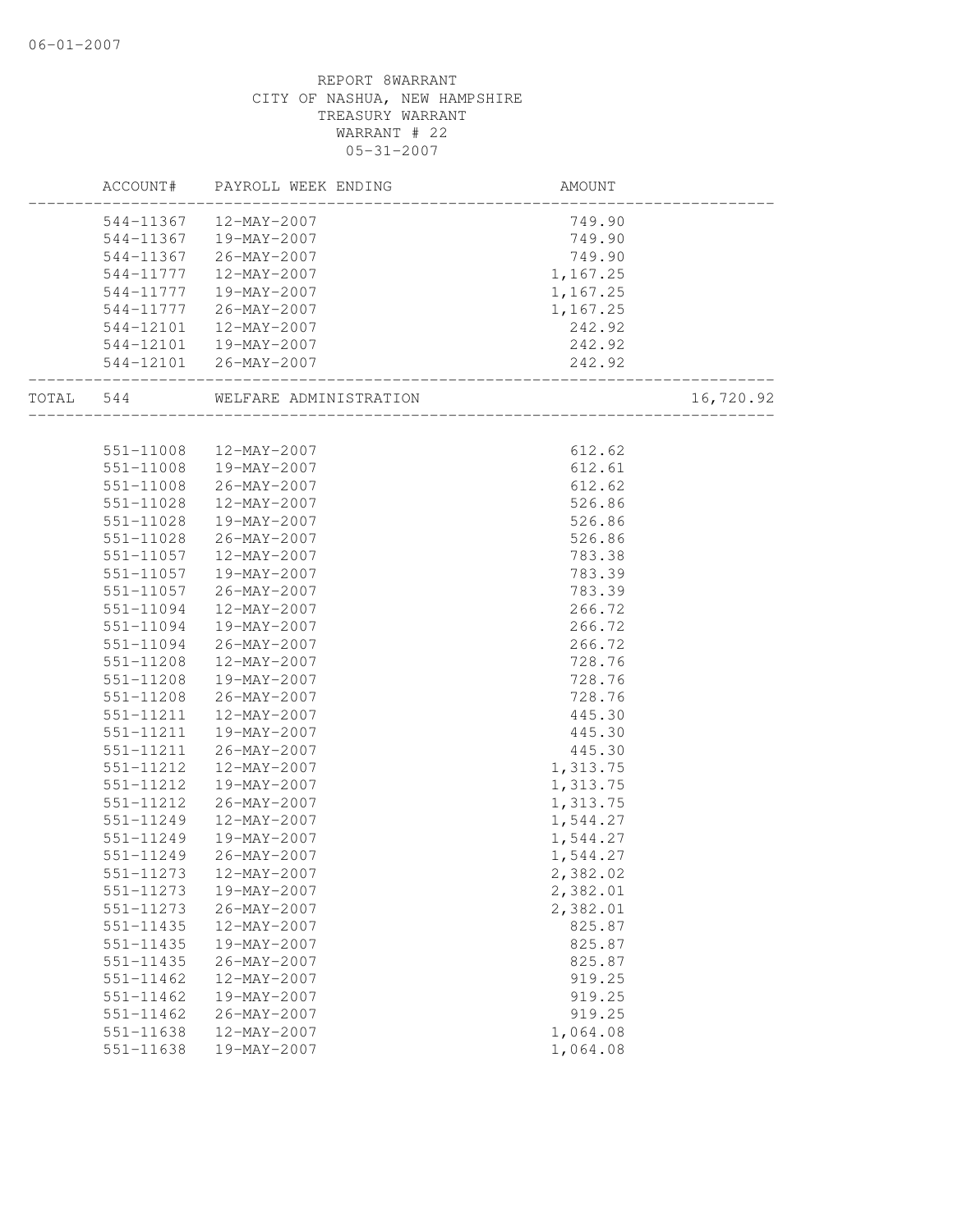|               | ACCOUNT# PAYROLL WEEK ENDING                        | AMOUNT    |           |
|---------------|-----------------------------------------------------|-----------|-----------|
|               | 551-11638 26-MAY-2007                               | 1,064.08  |           |
|               | 551-13004  12-MAY-2007                              | 126.18    |           |
|               | 551-13004  19-MAY-2007                              | 120.81    |           |
|               | 551-13004 26-MAY-2007                               | 67.61     |           |
|               | 551-91010 26-MAY-2007                               | 1,390.00  |           |
|               | TOTAL 551 PUBLIC WORKS DIV & ENGINEERING            |           | 35,943.23 |
|               |                                                     |           |           |
|               | 552-11077  12-MAY-2007<br>$552-11077$ $19-MAY-2007$ | 1,170.18  |           |
|               |                                                     | 1,170.18  |           |
|               | 552-11077 26-MAY-2007                               | 1,170.19  |           |
|               | 552-11087  19-MAY-2007                              | 746.80    |           |
|               | 552-11087 26-MAY-2007                               | 746.80    |           |
|               | 552-11143  12-MAY-2007                              | 784.00    |           |
| 552-11143     | 19-MAY-2007                                         | 784.00    |           |
| 552-11143     | $26 - MAX - 2007$                                   | 784.00    |           |
| 552-11324     | 12-MAY-2007                                         | 3,604.93  |           |
| 552-11324     | 19-MAY-2007                                         | 3,604.92  |           |
| 552-11324     | 26-MAY-2007                                         | 3,604.93  |           |
| 552-11339     | $12 - \text{MAX} - 2007$                            | 2,728.96  |           |
| 552-11339     | 19-MAY-2007                                         | 2,420.64  |           |
|               | 552-11339 26-MAY-2007                               | 2,689.60  |           |
| 552-11342     | 12-MAY-2007                                         | 706.00    |           |
| 552-11342     | 19-MAY-2007                                         | 706.00    |           |
| 552-11342     | 26-MAY-2007                                         | 706.00    |           |
| 552-11343     | 12-MAY-2007                                         | 3, 141.92 |           |
|               | 552-11343  19-MAY-2007                              | 2,371.20  |           |
| 552-11343     | 26-MAY-2007                                         | 2,376.00  |           |
| 552-11407     | $12 - MAX - 2007$                                   | 4,884.00  |           |
| 552-11407     | 19-MAY-2007                                         | 4,884.00  |           |
| 552-11407     | 26-MAY-2007                                         | 4,884.00  |           |
| 552-11492     | 12-MAY-2007                                         | 746.80    |           |
| 552-11492     | 19-MAY-2007                                         | 746.80    |           |
| 552-11492     | $26 - \text{MAX} - 2007$                            | 746.80    |           |
| 552-11548     | 12-MAY-2007                                         | 916.14    |           |
| 552-11548     | 19-MAY-2007                                         | 916.14    |           |
| 552-11548     | $26 - \text{MAY} - 2007$                            | 916.14    |           |
| 552-11580     | 12-MAY-2007                                         | 915.40    |           |
| 552-11580     | 19-MAY-2007                                         | 915.39    |           |
| 552-11580     | 26-MAY-2007                                         | 915.39    |           |
| 552-11618     | 12-MAY-2007                                         | 568.25    |           |
| $552 - 11618$ | 19-MAY-2007                                         | 568.25    |           |
| 552-11618     | 26-MAY-2007                                         | 568.25    |           |
| 552-11672     | 12-MAY-2007                                         | 1,349.78  |           |
| 552-11672     | 19-MAY-2007                                         | 1,349.78  |           |
| 552-11672     | $26 - MAX - 2007$                                   | 1,349.78  |           |
| 552-11750     | 19-MAY-2007                                         | 733.31    |           |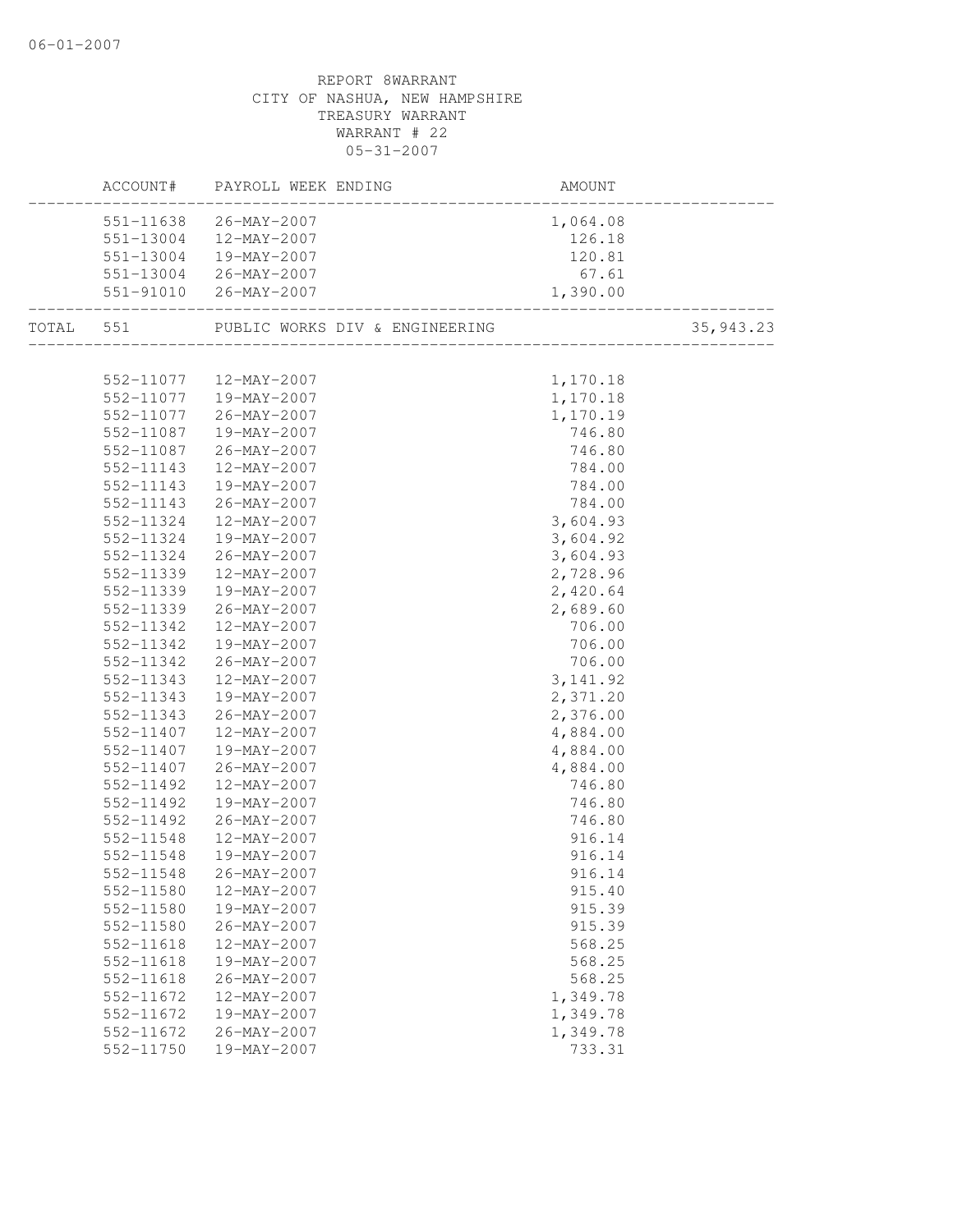|           | ACCOUNT# PAYROLL WEEK ENDING   | AMOUNT                                                             |           |
|-----------|--------------------------------|--------------------------------------------------------------------|-----------|
|           | 552-11750 26-MAY-2007          |                                                                    |           |
|           | 552-12156 12-MAY-2007          | $733.60$<br>2,370.00                                               |           |
|           | 552-12156  19-MAY-2007         | $5,025.00$<br>$6,062.50$<br>$2,697.22$<br>$4,015.16$<br>$3,750.92$ |           |
| 552-12156 | $26 - MAX - 2007$              |                                                                    |           |
| 552-13004 | $12 - \text{MAY} - 2007$       |                                                                    |           |
| 552-13004 | 19-MAY-2007                    |                                                                    |           |
|           | 552-13004 26-MAY-2007          |                                                                    |           |
|           | 552-17004  19-MAY-2007         | 700.00                                                             |           |
|           | TOTAL 552 PARKS AND RECREATION | <br>.______________________                                        | 90,246.05 |
|           |                                |                                                                    |           |
|           | 553-11041  12-MAY-2007         | 897.55                                                             |           |
|           | 553-11041  19-MAY-2007         | 897.55                                                             |           |
| 553-11041 | 26-MAY-2007                    | 897.56                                                             |           |
| 553-11078 | 12-MAY-2007                    | 1,353.17                                                           |           |
| 553-11078 | 19-MAY-2007                    | 1,353.17                                                           |           |
| 553-11078 | 26-MAY-2007                    | 1,353.17                                                           |           |
| 553-11098 | 12-MAY-2007                    | 937.65                                                             |           |
|           | 553-11098  19-MAY-2007         | 937.65                                                             |           |
|           | 553-11098 26-MAY-2007          | 937.65                                                             |           |
| 553-11192 | 12-MAY-2007                    | 833.01                                                             |           |
| 553-11192 | 19-MAY-2007                    | 833.00                                                             |           |
| 553-11192 | 26-MAY-2007                    | 833.00                                                             |           |
| 553-11279 | 12-MAY-2007                    | 5,468.40                                                           |           |
| 553-11279 | 19-MAY-2007                    | 5,488.00                                                           |           |
|           | 553-11279 26-MAY-2007          | 5,463.50                                                           |           |
|           | 553-11327  12-MAY-2007         | 3,754.30                                                           |           |
|           | 553-11327  19-MAY-2007         | 3,627.68                                                           |           |
| 553-11327 | 26-MAY-2007                    | 3,633.36                                                           |           |
| 553-11336 | 12-MAY-2007                    | 967.45                                                             |           |
| 553-11336 | 19-MAY-2007                    | 967.44                                                             |           |
| 553-11336 | 26-MAY-2007                    | 967.45                                                             |           |
| 553-11375 | 12-MAY-2007                    | 2,017.20                                                           |           |
| 553-11375 | 19-MAY-2007                    | 1,983.58                                                           |           |
|           | 553-11375 26-MAY-2007          | 2,017.20                                                           |           |
| 553-11465 | 12-MAY-2007                    | 2,837.84                                                           |           |
| 553-11465 | 19-MAY-2007                    | 3,031.84                                                           |           |
| 553-11465 | $26 - MAY - 2007$              | 2,987.20                                                           |           |
| 553-11474 | 12-MAY-2007                    | 4,302.28                                                           |           |
| 553-11474 | 19-MAY-2007                    | 4,208.00                                                           |           |
| 553-11474 | $26 - MAX - 2007$              | 4,278.71                                                           |           |
| 553-11475 | 12-MAY-2007                    | 1,702.40                                                           |           |
| 553-11475 | 19-MAY-2007                    | 1,707.20                                                           |           |
| 553-11475 | $26 - MAX - 2007$              | 1,690.40                                                           |           |
| 553-11630 | 12-MAY-2007                    | 1,436.53                                                           |           |
| 553-11630 | 19-MAY-2007                    | 1,435.20                                                           |           |
| 553-11630 | $26 - MAX - 2007$              | 1,435.20                                                           |           |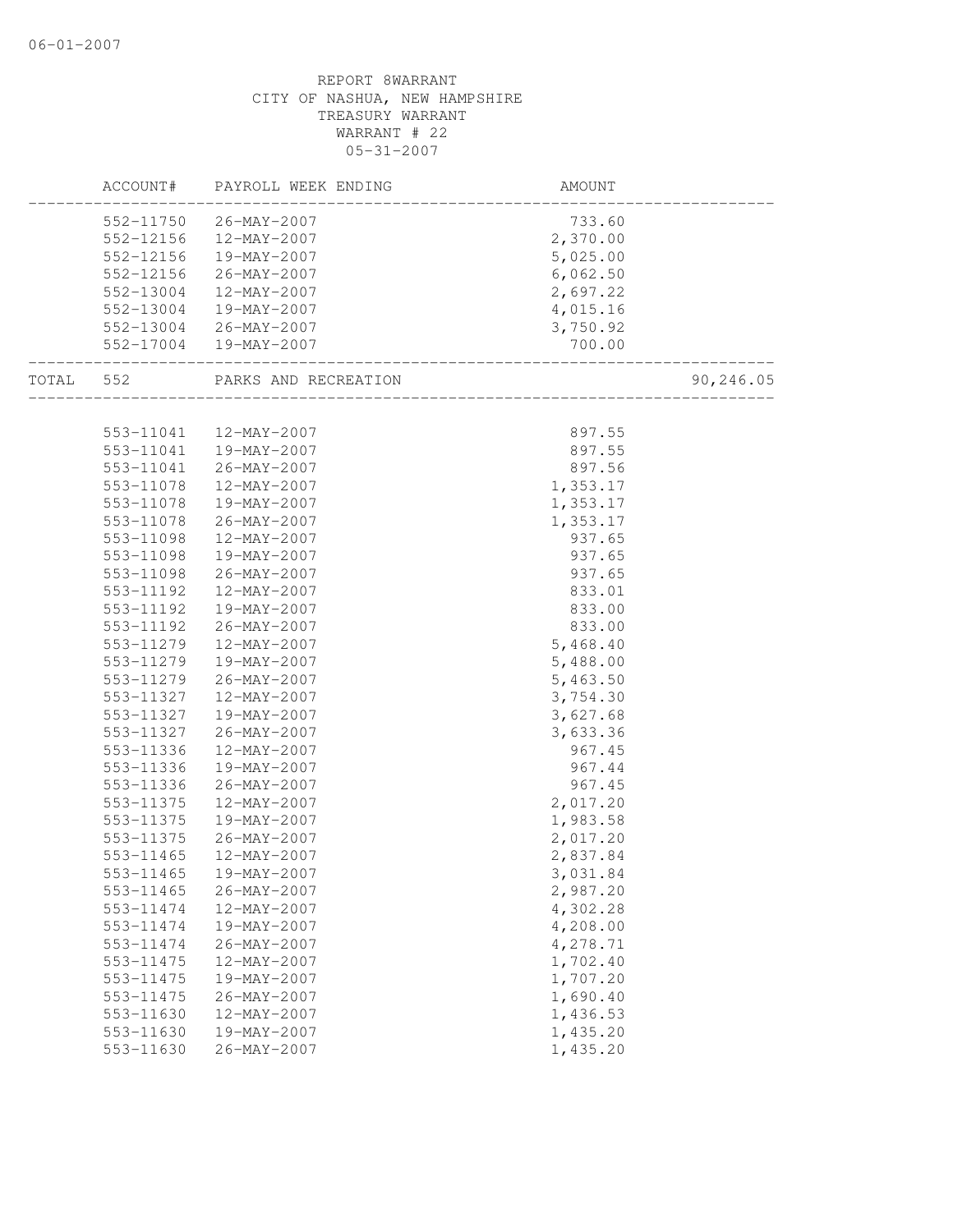|       | ACCOUNT#  | PAYROLL WEEK ENDING    | AMOUNT                                                  |             |
|-------|-----------|------------------------|---------------------------------------------------------|-------------|
|       |           | 553-11631  12-MAY-2007 | 729.60                                                  |             |
|       | 553-11631 | 19-MAY-2007            | 729.60                                                  |             |
|       | 553-11631 | 26-MAY-2007            | 729.60                                                  |             |
|       | 553-11648 | 12-MAY-2007            | 732.24                                                  |             |
|       | 553-11648 | 19-MAY-2007            | 732.23                                                  |             |
|       | 553-11648 | 26-MAY-2007            | 732.24                                                  |             |
|       | 553-11678 | 12-MAY-2007            | 1,515.40                                                |             |
|       | 553-11678 | 19-MAY-2007            | 1,515.40                                                |             |
|       | 553-11678 | 26-MAY-2007            | 1,515.40                                                |             |
|       | 553-11759 | 12-MAY-2007            | 10,142.09                                               |             |
|       | 553-11759 | 19-MAY-2007            | 10,141.60                                               |             |
|       | 553-11759 | 26-MAY-2007            | 10,145.48                                               |             |
|       | 553-11768 | 12-MAY-2007            | 713.60                                                  |             |
|       | 553-11768 | 19-MAY-2007            | 285.44                                                  |             |
|       | 553-11771 | 12-MAY-2007            | 1,683.20                                                |             |
|       | 553-11771 | 19-MAY-2007            | 1,683.20                                                |             |
|       | 553-11771 | $26 - MAX - 2007$      | 1,683.20                                                |             |
|       | 553-12128 | 12-MAY-2007            | 246.23                                                  |             |
|       | 553-12128 | 19-MAY-2007            | 295.49                                                  |             |
|       | 553-12128 | 26-MAY-2007            | 246.23                                                  |             |
|       | 553-13004 | 12-MAY-2007            | 1,830.60                                                |             |
|       | 553-13004 | 19-MAY-2007            | 2,448.62                                                |             |
|       | 553-13004 | 26-MAY-2007            | 2,530.68                                                |             |
|       | 553-17004 | 12-MAY-2007            | 700.00                                                  |             |
|       |           | 553-17008 12-MAY-2007  | 900.00                                                  |             |
|       |           | 553-17010  19-MAY-2007 | 1,100.00                                                |             |
| TOTAL | 553       | STREET DEPARTMENT      | _________________________<br>__________________________ | 135, 179.86 |
|       |           |                        |                                                         |             |
|       | 555-11024 | 12-MAY-2007            | 663.48                                                  |             |
|       | 555-11024 | 19-MAY-2007            | 663.48                                                  |             |
|       | 555-11024 | 26-MAY-2007            | 663.48                                                  |             |
|       | 555-11058 | 12-MAY-2007            | 888.73                                                  |             |
|       | 555-11058 | 19-MAY-2007            | 888.73                                                  |             |
|       | 555-11058 | 26-MAY-2007            | 888.73                                                  |             |
|       | 555-11461 | 12-MAY-2007            | 1,349.78                                                |             |
|       | 555-11461 | 19-MAY-2007            | 1,349.78                                                |             |
|       | 555-11461 | $26 - MAY - 2007$      | 1,349.78                                                |             |
|       | 555-11505 | 12-MAY-2007            | 1,170.18                                                |             |
|       | 555-11505 | 19-MAY-2007            | 1,170.18                                                |             |
|       | 555-11505 | 26-MAY-2007            | 1,170.18                                                |             |
|       | 555-11639 | 12-MAY-2007            | 746.80                                                  |             |
|       | 555-11639 | 19-MAY-2007            | 746.80                                                  |             |
|       | 555-11639 | $26 - MAX - 2007$      | 746.80                                                  |             |
|       | 555-11640 | 12-MAY-2007            | 695.60                                                  |             |
|       | 555-11640 | 19-MAY-2007            | 556.48                                                  |             |
|       | 555-11640 | 26-MAY-2007            | 736.56                                                  |             |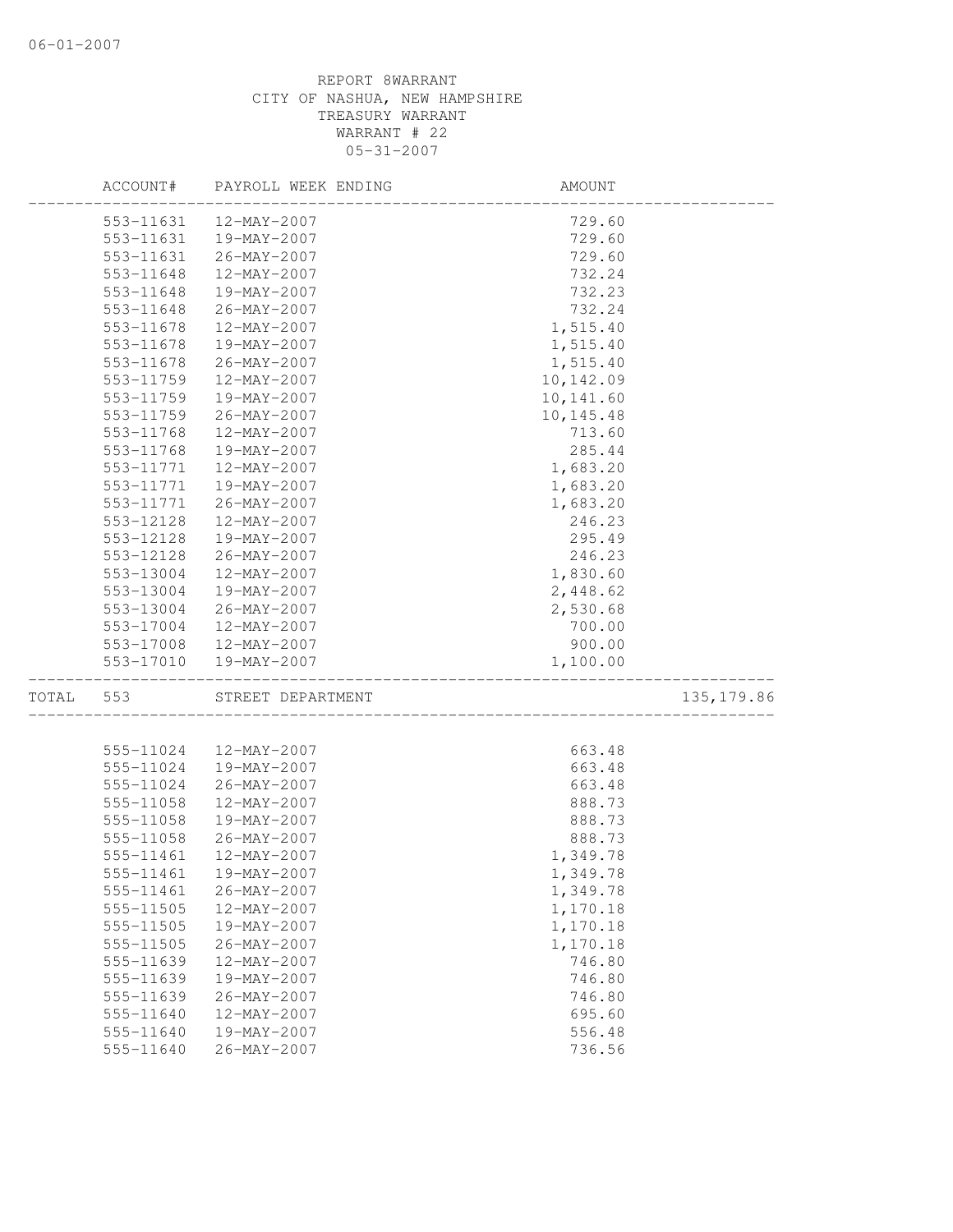|       | ACCOUNT#  | PAYROLL WEEK ENDING    | AMOUNT   |           |
|-------|-----------|------------------------|----------|-----------|
|       | 555-11738 | 12-MAY-2007            | 880.00   |           |
|       | 555-11738 | 19-MAY-2007            | 880.00   |           |
|       | 555-11738 | 26-MAY-2007            | 880.00   |           |
|       | 555-11745 | 12-MAY-2007            | 738.80   |           |
|       | 555-11745 | 19-MAY-2007            | 1,477.60 |           |
|       | 555-11745 | 26-MAY-2007            | 738.80   |           |
|       | 555-11746 | 12-MAY-2007            | 999.84   |           |
|       | 555-11746 | 19-MAY-2007            | 999.84   |           |
|       | 555-11746 | 26-MAY-2007            | 999.84   |           |
|       |           | 555-13004 12-MAY-2007  | 270.05   |           |
|       |           | 555-13004 26-MAY-2007  | 1,264.48 |           |
|       |           | 555-17010  12-MAY-2007 | 1,100.00 |           |
| TOTAL | 555       | TRAFFIC DEPARTMENT     |          | 27,674.80 |
|       |           |                        |          |           |
|       |           | 557-11161  12-MAY-2007 | 746.80   |           |
|       |           | 557-11161  19-MAY-2007 | 746.80   |           |
|       |           | 557-11161 26-MAY-2007  | 746.80   |           |
|       |           | 557-13004 12-MAY-2007  | 14.02    |           |
| TOTAL | 557       | PARKING LOTS           |          | 2,254.42  |
|       |           |                        |          |           |
|       | 561-11345 | 12-MAY-2007            | 1,199.60 |           |
|       |           | 561-11345  19-MAY-2007 | 1,199.60 |           |
|       | 561-11345 | 26-MAY-2007            | 1,199.60 |           |
|       | 561-11651 | 12-MAY-2007            | 751.62   |           |
|       | 561-11651 | 19-MAY-2007            | 751.62   |           |
|       | 561-11651 | 26-MAY-2007            | 751.62   |           |
|       | 561-11658 | 12-MAY-2007            | 915.39   |           |
|       | 561-11658 | 19-MAY-2007            | 915.39   |           |
|       | 561-11658 | $26 - MAY - 2007$      | 915.39   |           |
|       | 561-12153 | 12-MAY-2007            | 720.00   |           |
|       | 561-12153 | 19-MAY-2007            | 1,120.00 |           |
|       | 561-12153 | $26 - MAX - 2007$      | 1,600.00 |           |
|       | 561-13004 | 12-MAY-2007            | 67.48    |           |
|       | 561-13004 | 19-MAY-2007            | 89.97    |           |
|       | 561-13004 | 26-MAY-2007            | 472.68   |           |
|       | 561-91010 | $26 - MAY - 2007$      | 100.00   |           |
| TOTAL | 561       | EDGEWOOD CEMETERY      |          | 12,769.96 |
|       |           |                        |          |           |
|       | 563-11345 | 12-MAY-2007            | 1,033.45 |           |
|       | 563-11345 | 19-MAY-2007            | 1,033.45 |           |
|       | 563-11345 | $26 - MAY - 2007$      | 1,033.45 |           |
|       | 563-11651 | 12-MAY-2007            | 687.84   |           |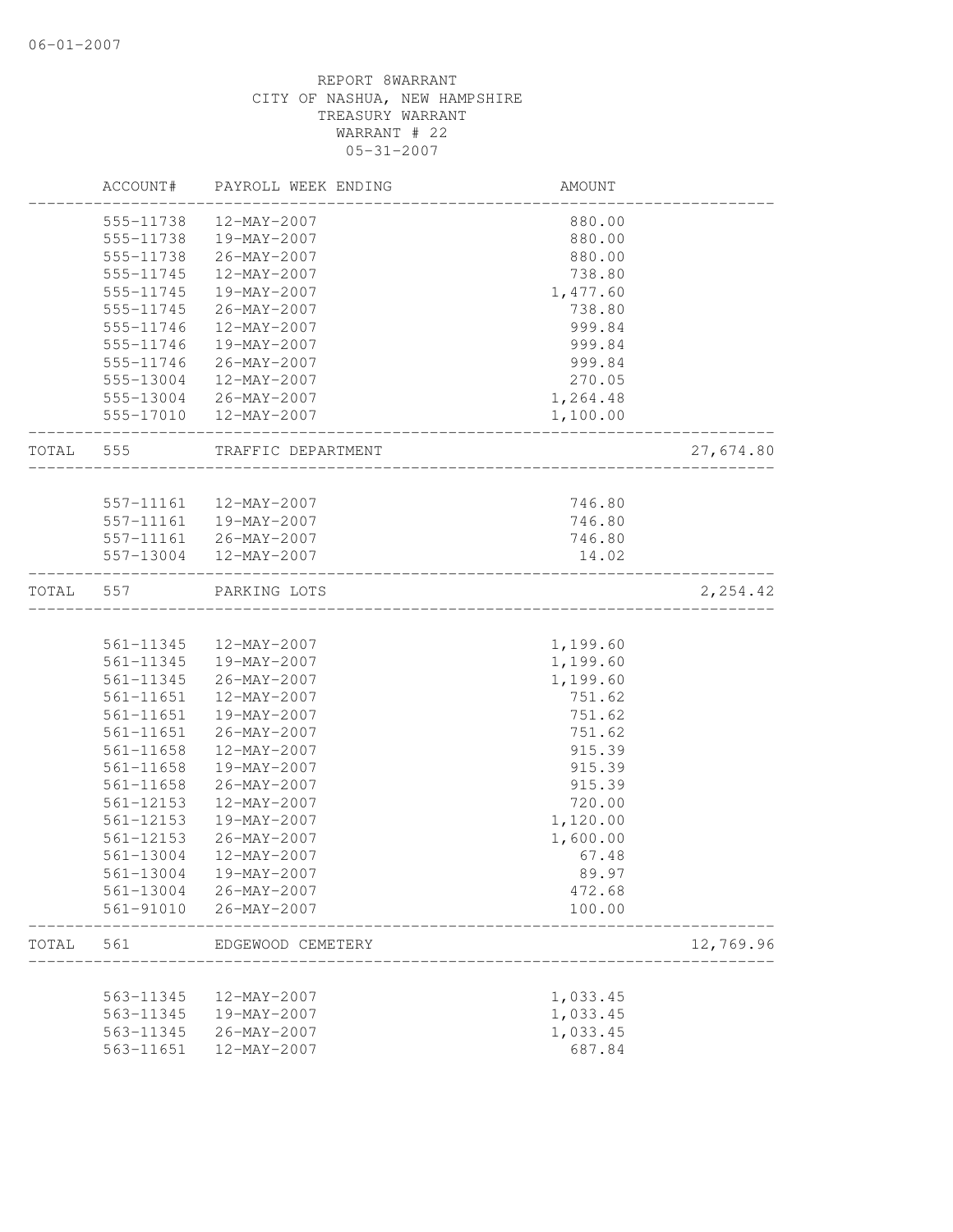|       |           | ACCOUNT# PAYROLL WEEK ENDING                | AMOUNT                               |           |
|-------|-----------|---------------------------------------------|--------------------------------------|-----------|
|       |           | 563-11651  19-MAY-2007                      | 687.84                               |           |
|       |           | 563-11651 26-MAY-2007                       | 687.84                               |           |
|       |           | 563-11657  12-MAY-2007                      | 862.84                               |           |
|       |           | 563-11657  19-MAY-2007                      | 862.85                               |           |
|       |           | 563-11657 26-MAY-2007                       | 862.84                               |           |
|       |           | 563-12153  19-MAY-2007                      | 800.00                               |           |
|       |           | 563-12153 26-MAY-2007                       | 800.00                               |           |
|       |           | 563-13004  19-MAY-2007                      | 58.13                                |           |
|       |           | TOTAL 563 WOODLAWN CEMETERY                 | ____________________________         | 9,410.53  |
|       |           |                                             |                                      |           |
|       |           | 571-11174  12-MAY-2007                      | 773.32                               |           |
|       |           | 571-11174  19-MAY-2007                      | 773.33                               |           |
|       |           | 571-11174 26-MAY-2007                       | 773.33                               |           |
|       | 571-11237 | 12-MAY-2007                                 | 1,816.79                             |           |
|       |           | 571-11237  19-MAY-2007                      | 1,816.79                             |           |
|       |           | 571-11237 26-MAY-2007                       | 1,816.79                             |           |
| TOTAL | 571       | COMMUNITY DEVELOPMENT                       | ____________________________________ | 7,770.35  |
|       |           |                                             |                                      |           |
|       |           | 572-11024  12-MAY-2007                      | 571.96                               |           |
|       |           | 572-11024  19-MAY-2007                      | 571.96                               |           |
|       | 572-11024 | 26-MAY-2007                                 | 571.96                               |           |
|       | 572-11215 | 12-MAY-2007                                 | 2,209.04                             |           |
|       | 572-11215 | 19-MAY-2007                                 | 2,209.03                             |           |
|       | 572-11215 | 26-MAY-2007                                 | 2,209.03                             |           |
|       | 572-11238 | 19-MAY-2007                                 | 750.83                               |           |
|       | 572-11238 | 26-MAY-2007                                 | 750.83                               |           |
|       | 572-11450 | 12-MAY-2007                                 | 1,560.86                             |           |
|       | 572-11450 | 19-MAY-2007                                 | 1,560.86                             |           |
|       | 572-11450 | 26-MAY-2007                                 | 1,560.86                             |           |
|       | 572-11522 | 12-MAY-2007                                 | 742.35                               |           |
|       | 572-11522 | 19-MAY-2007                                 | 742.35                               |           |
|       | 572-11522 | 26-MAY-2007                                 | 742.35                               |           |
|       | 572-11525 | 12-MAY-2007                                 | 916.14                               |           |
|       | 572-11525 | 19-MAY-2007                                 | 916.14                               |           |
|       | 572-11525 | $26 - MAX - 2007$                           | 916.14                               |           |
|       | 572-58005 | 19-MAY-2007                                 | 100.00                               |           |
|       | 572-58005 | $26 - MAY - 2007$                           | 2,020.00                             |           |
|       | 572-98045 | 19-MAY-2007                                 | 58.00                                |           |
|       | 572-98045 | 26-MAY-2007                                 | 58.00                                |           |
|       | 572-98046 | 19-MAY-2007<br>____________________________ | 100.00                               |           |
| TOTAL | 572       | PLANNING DEPARTMENT                         |                                      | 21,838.69 |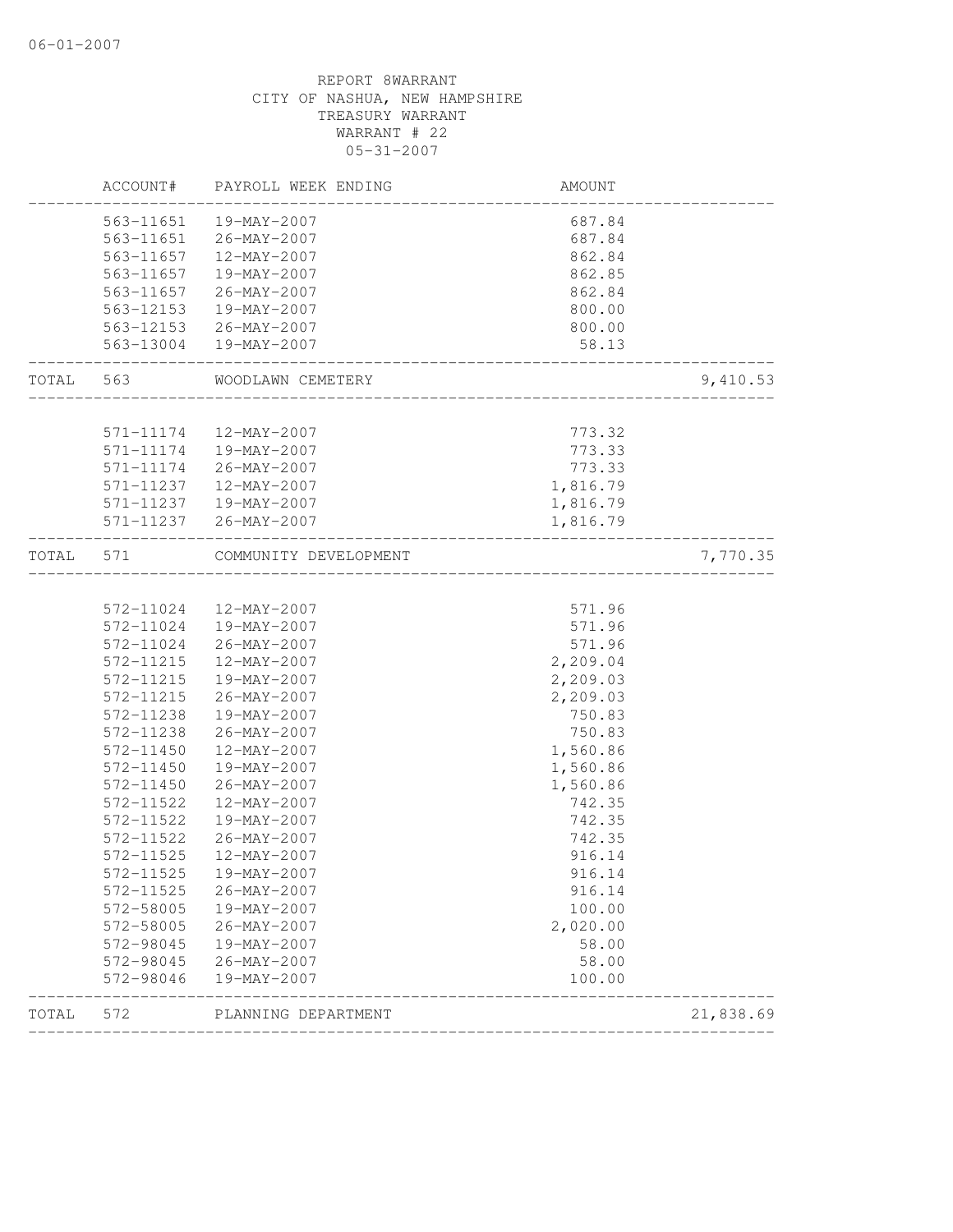|           | ACCOUNT# PAYROLL WEEK ENDING   | AMOUNT<br>----------------------- |          |
|-----------|--------------------------------|-----------------------------------|----------|
|           | 573-11444 26-MAY-2007          | 267.84                            |          |
|           | 573-12029  12-MAY-2007         | $375.80$<br>$375.80$              |          |
|           | 573-12029  19-MAY-2007         |                                   |          |
|           | 573-12029 26-MAY-2007          | 375.80                            |          |
|           | 573-12059 26-MAY-2007          | 485.39                            |          |
|           | TOTAL 573 ECONOMIC DEVELOPMENT |                                   | 1,880.63 |
|           |                                |                                   |          |
|           | 575-11032  12-MAY-2007         | $643.17$<br>$643.17$              |          |
|           | 575-11032  19-MAY-2007         |                                   |          |
|           | 575-11032 26-MAY-2007          | 643.17                            |          |
| 575-11062 | 12-MAY-2007                    | 559.14                            |          |
| 575-11062 | 19-MAY-2007                    | 559.14                            |          |
| 575-11062 | 26-MAY-2007                    | 559.14<br>981.93<br>981.93        |          |
| 575-11189 | 12-MAY-2007                    |                                   |          |
| 575-11189 | 19-MAY-2007                    | 981.93                            |          |
| 575-11189 | 26-MAY-2007                    | 981.93                            |          |
| 575-11246 | 12-MAY-2007                    | 1,816.79                          |          |
| 575-11246 | 19-MAY-2007                    | 1,816.79                          |          |
| 575-11246 | 26-MAY-2007                    | 1,453.43                          |          |
| 575-11387 | 12-MAY-2007                    | 5,320.91                          |          |
| 575-11387 | 19-MAY-2007                    | 5,320.91                          |          |
| 575-11387 | $26 - MAX - 2007$              | 5,320.90                          |          |
| 575-11393 | 12-MAY-2007                    | 2,657.48                          |          |
| 575-11393 | 19-MAY-2007                    | 3, 321.62                         |          |
| 575-11393 | 26-MAY-2007                    | 3, 321.62                         |          |
| 575-11400 | $12 - \text{MAX} - 2007$       | 7,547.78                          |          |
| 575-11400 | 19-MAY-2007                    | 7,547.78                          |          |
| 575-11400 | 26-MAY-2007                    | 7,547.79                          |          |
| 575-11401 | 12-MAY-2007                    | 4,541.45                          |          |
| 575-11401 | 19-MAY-2007                    | 4,595.34                          |          |
| 575-11401 | 26-MAY-2007                    | 4,595.33                          |          |
| 575-11403 | 12-MAY-2007                    | 772.39                            |          |
| 575-11403 | 19-MAY-2007                    | 772.39                            |          |
| 575-11403 | 26-MAY-2007                    | 772.39                            |          |
| 575-11404 | 12-MAY-2007                    | 694.68                            |          |
|           | 575-11404  19-MAY-2007         | 694.69                            |          |
| 575-11404 | 26-MAY-2007                    | 694.68                            |          |
| 575-11627 | 12-MAY-2007                    | 544.61                            |          |
| 575-11627 | 19-MAY-2007                    | 544.61                            |          |
| 575-11627 | 26-MAY-2007                    | 544.61                            |          |
| 575-12087 | 12-MAY-2007                    | 421.07                            |          |
| 575-12087 | 19-MAY-2007                    | 421.07                            |          |
| 575-12087 | 26-MAY-2007                    | 421.07                            |          |
| 575-12090 | 12-MAY-2007                    | 1,110.36                          |          |
| 575-12090 | 19-MAY-2007                    | 1,103.59                          |          |
| 575-12090 | 26-MAY-2007                    | 1,110.36                          |          |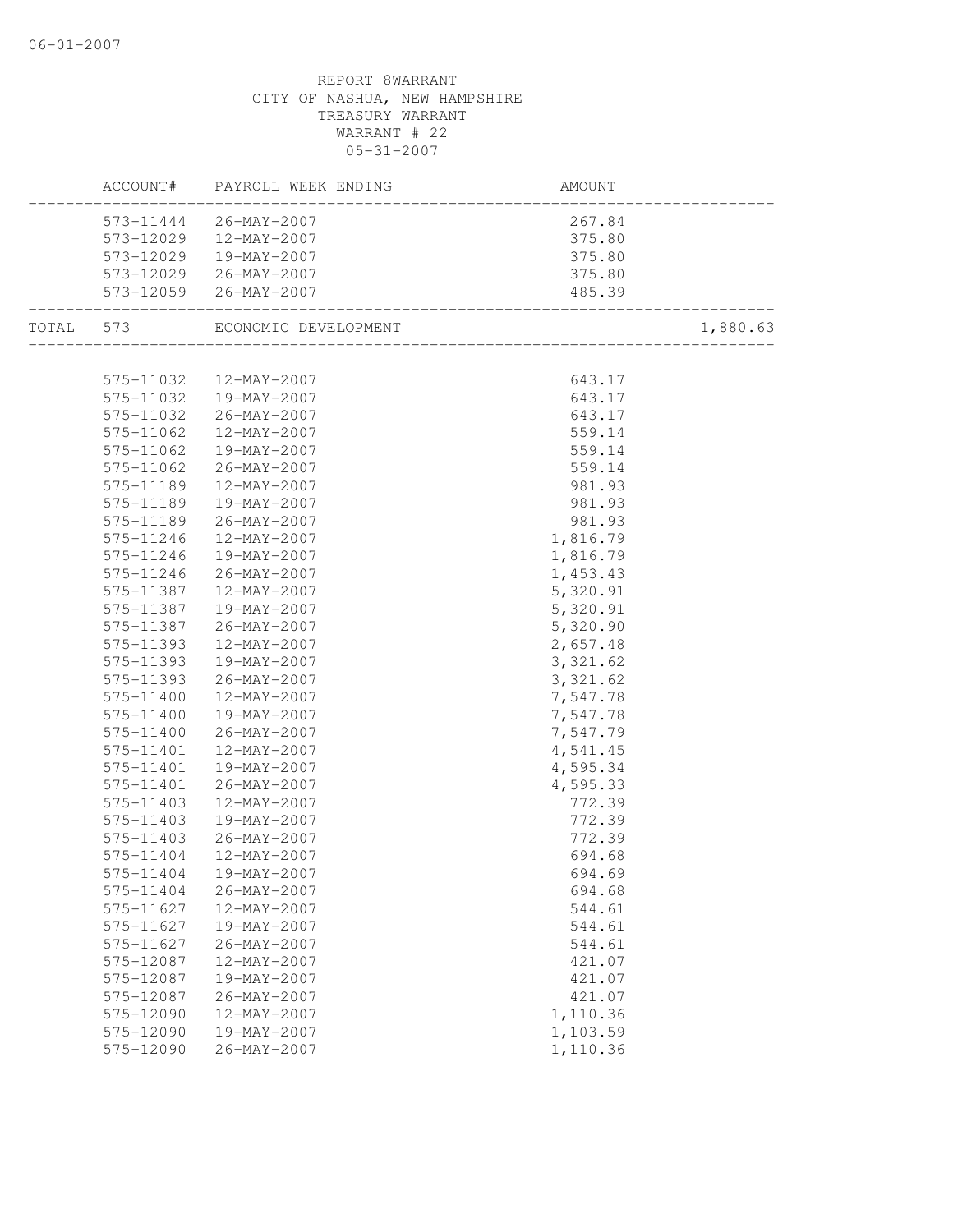|       |           | ACCOUNT# PAYROLL WEEK ENDING  | AMOUNT    |            |
|-------|-----------|-------------------------------|-----------|------------|
|       |           | 575-12114  12-MAY-2007        | 1,137.84  |            |
|       |           | 575-12114  19-MAY-2007        | 1,146.46  |            |
|       |           | 575-12114 26-MAY-2007         | 1,034.40  |            |
|       |           | 575-13035 12-MAY-2007         | 117.66    |            |
| TOTAL | 575       | PUBLIC LIBRARIES              |           | 87, 337.57 |
|       |           |                               |           |            |
|       | 576-11138 | 12-MAY-2007                   | 312.48    |            |
|       |           | 576-11138  19-MAY-2007        | 312.48    |            |
|       | 576-11138 | $26 - MAX - 2007$             | 306.90    |            |
|       |           | 576-11221  12-MAY-2007        | 983.88    |            |
|       |           | 576-11221  19-MAY-2007        | 983.88    |            |
|       | 576-11221 | 26-MAY-2007                   | 983.88    |            |
|       | 576-11315 | 12-MAY-2007                   | 598.60    |            |
|       | 576-11315 | 19-MAY-2007                   | 598.60    |            |
|       | 576-11315 | $26 - MAX - 2007$             | 598.60    |            |
|       | 576-11361 | 12-MAY-2007                   | 3,710.51  |            |
|       | 576-11361 | 19-MAY-2007                   | 3,710.51  |            |
|       | 576-11361 | 26-MAY-2007                   | 3,710.52  |            |
|       | 576-11362 | 12-MAY-2007                   | 1,201.76  |            |
|       | 576-11362 | 19-MAY-2007                   | 1,222.20  |            |
|       |           | 576-11362 26-MAY-2007         | 1,225.60  |            |
|       |           | 576-13004 26-MAY-2007         | 30.82     |            |
|       |           | 576-91010 26-MAY-2007         | 1,900.00  |            |
|       |           | TOTAL 576 BUILDING DEPARTMENT |           | 22,391.22  |
|       |           |                               |           |            |
|       |           | 577-11067  12-MAY-2007        | 1,072.97  |            |
|       |           | 577-11067  19-MAY-2007        | 1,072.97  |            |
|       | 577-11067 | 26-MAY-2007                   | 1,072.97  |            |
|       | 577-11163 | 12-MAY-2007                   | 844.13    |            |
|       | 577-11163 | 19-MAY-2007                   | 844.13    |            |
|       | 577-11163 | $26 - MAX - 2007$             | 844.13    |            |
|       | 577-11183 | 12-MAY-2007                   | 937.65    |            |
|       | 577-11183 | 19-MAY-2007                   | 937.65    |            |
|       | 577-11183 | $26 - MAY - 2007$             | 937.65    |            |
|       |           | 577-91010 26-MAY-2007         | 510.00    |            |
| TOTAL | 577       | CODE ENFORCEMENT              |           | 9,074.25   |
|       |           |                               |           |            |
|       | 581-11012 | 19-MAY-2007                   | 3,968.43  |            |
|       | 581-11075 | 19-MAY-2007                   | 971.15    |            |
|       | 581-11081 | 19-MAY-2007                   | 1,962.35  |            |
|       | 581-11162 | 12-MAY-2007                   | 49,926.36 |            |
|       | 581-11162 | 19-MAY-2007                   | 49,779.14 |            |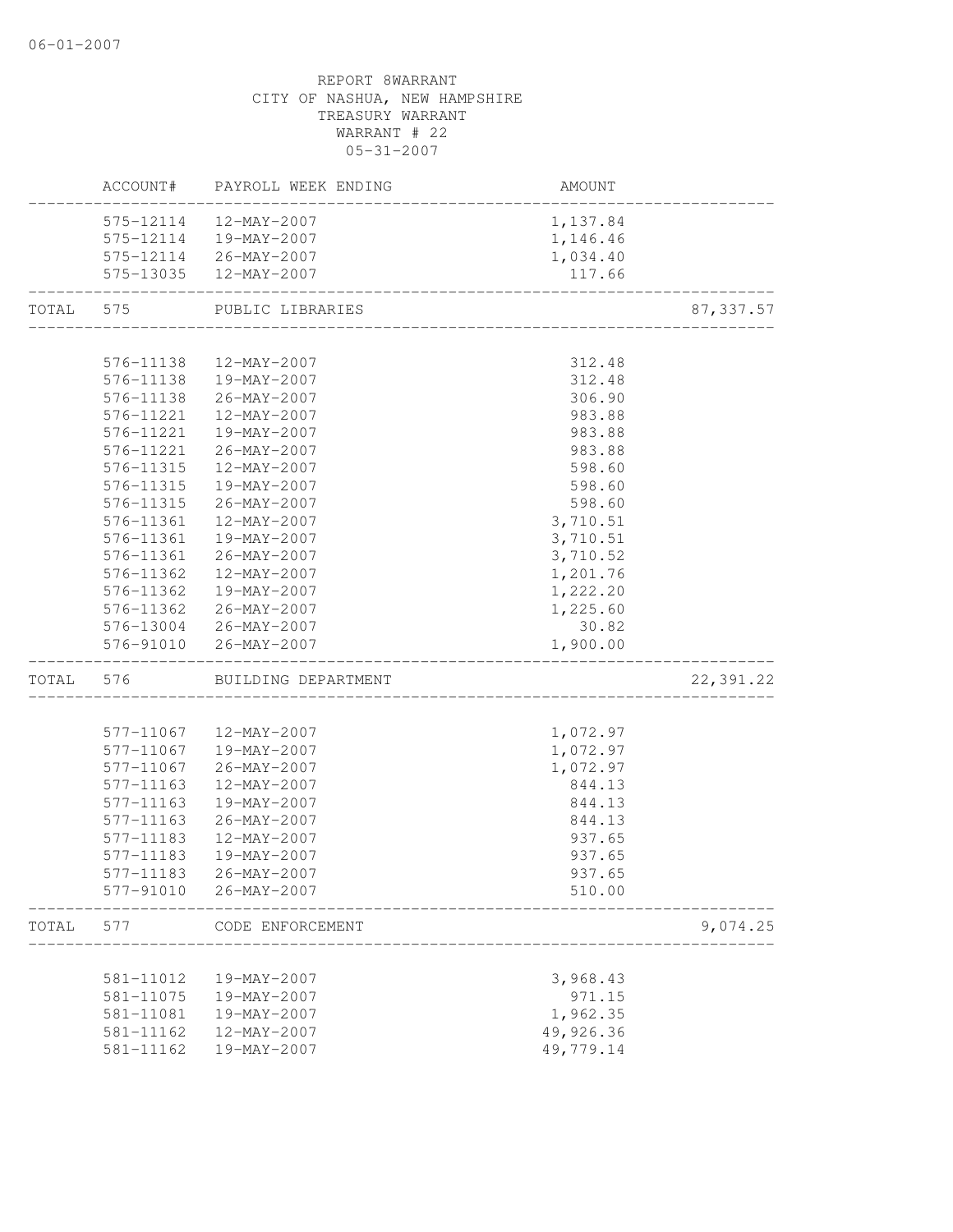| ACCOUNT#  | PAYROLL WEEK ENDING | AMOUNT         |  |
|-----------|---------------------|----------------|--|
| 581-11162 | $26 - MAX - 2007$   | 48,943.67      |  |
| 581-11204 | 12-MAY-2007         | 12,381.52      |  |
| 581-11204 | 19-MAY-2007         | 11,629.60      |  |
| 581-11204 | 26-MAY-2007         | 11,022.01      |  |
| 581-11348 | 19-MAY-2007         | 69,752.59      |  |
| 581-11366 | 12-MAY-2007         | 48, 474.57     |  |
| 581-11366 | 19-MAY-2007         | 48,547.61      |  |
| 581-11366 | 26-MAY-2007         | 48,756.98      |  |
| 581-11396 | 19-MAY-2007         | 34, 378.25     |  |
| 581-11408 | 12-MAY-2007         | 14,879.82      |  |
| 581-11408 | 19-MAY-2007         | 15,000.38      |  |
| 581-11408 | 26-MAY-2007         | 15,679.38      |  |
| 581-11486 | 19-MAY-2007         | 33,064.92      |  |
| 581-11515 | 19-MAY-2007         | 1,231.75       |  |
| 581-11570 | 19-MAY-2007         | 54,972.50      |  |
| 581-11572 | 19-MAY-2007         | 45,954.09      |  |
| 581-11579 | 12-MAY-2007         | 648.66         |  |
| 581-11579 | 19-MAY-2007         | 33,837.06      |  |
| 581-11579 | 26-MAY-2007         | 648.66         |  |
| 581-11628 | 12-MAY-2007         | 1,093.68       |  |
| 581-11628 | 19-MAY-2007         | 1,215.20       |  |
| 581-11628 | 26-MAY-2007         | 1,093.68       |  |
| 581-11675 | 19-MAY-2007         | 9,807.35       |  |
| 581-11709 | 19-MAY-2007         | 8,831.16       |  |
| 581-11711 | 19-MAY-2007         | 2,461.54       |  |
| 581-11726 | 19-MAY-2007         | 1, 444, 777.04 |  |
| 581-11800 | 19-MAY-2007         | 26,949.81      |  |
| 581-11801 | 19-MAY-2007         | 14,935.91      |  |
| 581-11802 | 19-MAY-2007         | 12, 128.59     |  |
| 581-11803 | 12-MAY-2007         | 640.25         |  |
| 581-11803 | 19-MAY-2007         | 13, 416.75     |  |
| 581-11803 | 26-MAY-2007         | 640.25         |  |
| 581-11804 | 19-MAY-2007         | 15, 171.82     |  |
| 581-11805 | 19-MAY-2007         | 36,060.48      |  |
| 581-11812 | 19-MAY-2007         | 2,086.42       |  |
| 581-11830 | 19-MAY-2007         | 1,560.58       |  |
| 581-11850 | 12-MAY-2007         | 3,011.04       |  |
| 581-11850 | 19-MAY-2007         | 3,011.04       |  |
| 581-11850 | $26 - MAY - 2007$   | 3,011.04       |  |
| 581-11860 | 19-MAY-2007         | 6,057.01       |  |
| 581-12021 | 19-MAY-2007         | 1,918.78       |  |
| 581-12060 | 12-MAY-2007         | 2,756.51       |  |
| 581-12060 | 19-MAY-2007         | 2,721.56       |  |
| 581-12060 | $26 - MAX - 2007$   | 2,623.63       |  |
| 581-12078 | 12-MAY-2007         | 950.00         |  |
| 581-12078 | 19-MAY-2007         | 2,662.90       |  |
| 581-12078 | $26 - MAY - 2007$   | 37.50          |  |
| 581-12081 | 19-MAY-2007         | 354.64         |  |
|           |                     |                |  |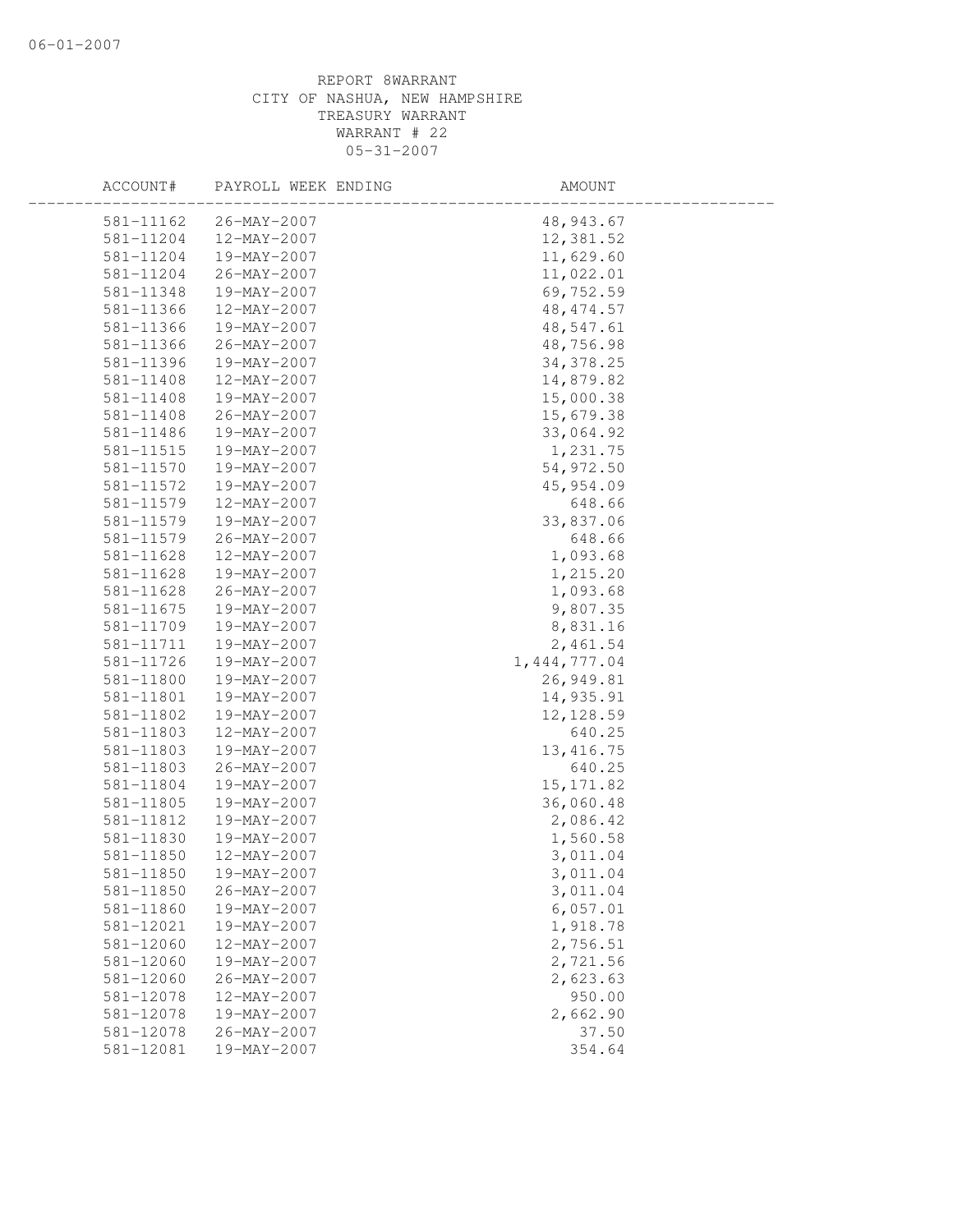| ACCOUNT#  | PAYROLL WEEK ENDING      | AMOUNT      |  |
|-----------|--------------------------|-------------|--|
| 581-12084 | 12-MAY-2007              | 1,475.00    |  |
| 581-12084 | 19-MAY-2007              | 2,112.50    |  |
| 581-12084 | 26-MAY-2007              | 1,287.50    |  |
| 581-12087 | 12-MAY-2007              | 1,332.00    |  |
| 581-12087 | 19-MAY-2007              | 1,314.28    |  |
| 581-12087 | 26-MAY-2007              | 1,332.00    |  |
| 581-12111 | 12-MAY-2007              | 116,724.44  |  |
| 581-12111 | 19-MAY-2007              | 119,668.99  |  |
| 581-12111 | 26-MAY-2007              | 116,844.62  |  |
| 581-12112 | $12 - MAX - 2007$        | 6, 126.65   |  |
| 581-12112 | 19-MAY-2007              | 6,049.81    |  |
| 581-12112 | 26-MAY-2007              | 6,270.86    |  |
| 581-12126 | 12-MAY-2007              | 4,783.37    |  |
| 581-12126 | 19-MAY-2007              | 4,463.43    |  |
| 581-12126 | 26-MAY-2007              | 4,615.68    |  |
| 581-12135 | 12-MAY-2007              | 4,803.69    |  |
| 581-12135 | 19-MAY-2007              | 5,187.95    |  |
| 581-12135 | 26-MAY-2007              | 6,181.22    |  |
| 581-12136 | 12-MAY-2007              | 1,308.22    |  |
| 581-12136 | 19-MAY-2007              | 1,116.53    |  |
| 581-12136 | 26-MAY-2007              | 771.75      |  |
| 581-12138 | 12-MAY-2007              | 341.43      |  |
| 581-12138 | 19-MAY-2007              | 389.35      |  |
| 581-12138 | 26-MAY-2007              | 389.35      |  |
| 581-12141 | 12-MAY-2007              | 600.00      |  |
| 581-12141 | 26-MAY-2007              | 352.00      |  |
| 581-12153 | 12-MAY-2007              | 420.00      |  |
| 581-12153 | 19-MAY-2007              | 1,438.50    |  |
| 581-12153 | 26-MAY-2007              | 2,135.00    |  |
| 581-12198 | 19-MAY-2007              | 12,987.86   |  |
| 581-12201 | 12-MAY-2007              | 27,673.06   |  |
| 581-12201 | 19-MAY-2007              | 33, 144. 41 |  |
| 581-12201 | $26 - MAX - 2007$        | 29,300.19   |  |
| 581-13004 | 19-MAY-2007              | 670.00      |  |
| 581-13021 | $12 - MAX - 2007$        | 577.12      |  |
| 581-13021 | 19-MAY-2007              | 1,131.50    |  |
| 581-13021 | 26-MAY-2007              | 880.93      |  |
| 581-13032 | $12 - \text{MAY} - 2007$ | 387.59      |  |
| 581-13032 | 19-MAY-2007              | 568.88      |  |
| 581-13032 | $26 - MAX - 2007$        | 688.10      |  |
| 581-13120 | $12 - MAX - 2007$        | 3,140.11    |  |
| 581-13120 | $19 - MAY - 2007$        | 6,704.35    |  |
| 581-13120 | $26 - MAX - 2007$        | 3,582.23    |  |
| 581-13133 | 12-MAY-2007              | 21.21       |  |
| 581-13133 | 19-MAY-2007              | 1,224.17    |  |
| 581-13133 | 26-MAY-2007              | 50.00       |  |
| 581-13137 | 12-MAY-2007              | 350.00      |  |
| 581-13137 | 19-MAY-2007              | 675.00      |  |
|           |                          |             |  |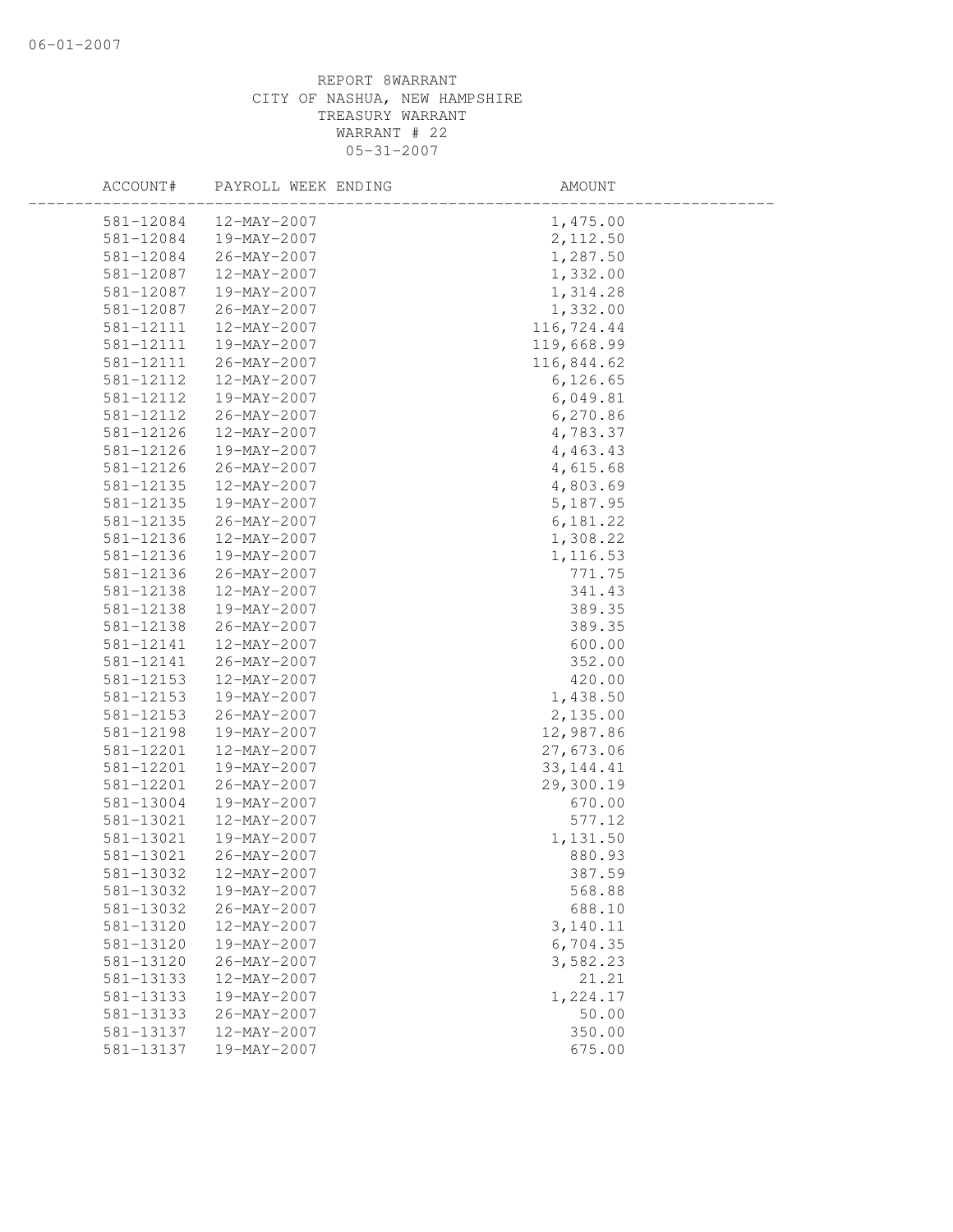|       | ACCOUNT#  | PAYROLL WEEK ENDING      | AMOUNT   |              |
|-------|-----------|--------------------------|----------|--------------|
|       | 581-13137 | 26-MAY-2007              | 390.54   |              |
|       | 581-19000 | 12-MAY-2007              | 218.75   |              |
|       | 581-19000 | 19-MAY-2007              | 9,545.92 |              |
|       | 581-19000 | 26-MAY-2007              | 218.75   |              |
|       | 581-19230 | 19-MAY-2007              | 1,351.55 |              |
|       | 581-19240 | 19-MAY-2007              | 1,516.81 |              |
| TOTAL | 581       | SCHOOL DEPARTMENT        |          | 2,835,232.76 |
|       | 590-23575 | $12 - \text{MAX} - 2007$ | 944.35   |              |
|       | 590-23575 | 19-MAY-2007              | 759.24   |              |
|       | 590-23575 | 26-MAY-2007              | 659.66   |              |
| TOTAL | 590       | P/Y OBLIGATIONS          |          | 2,363.25     |
|       |           |                          |          |              |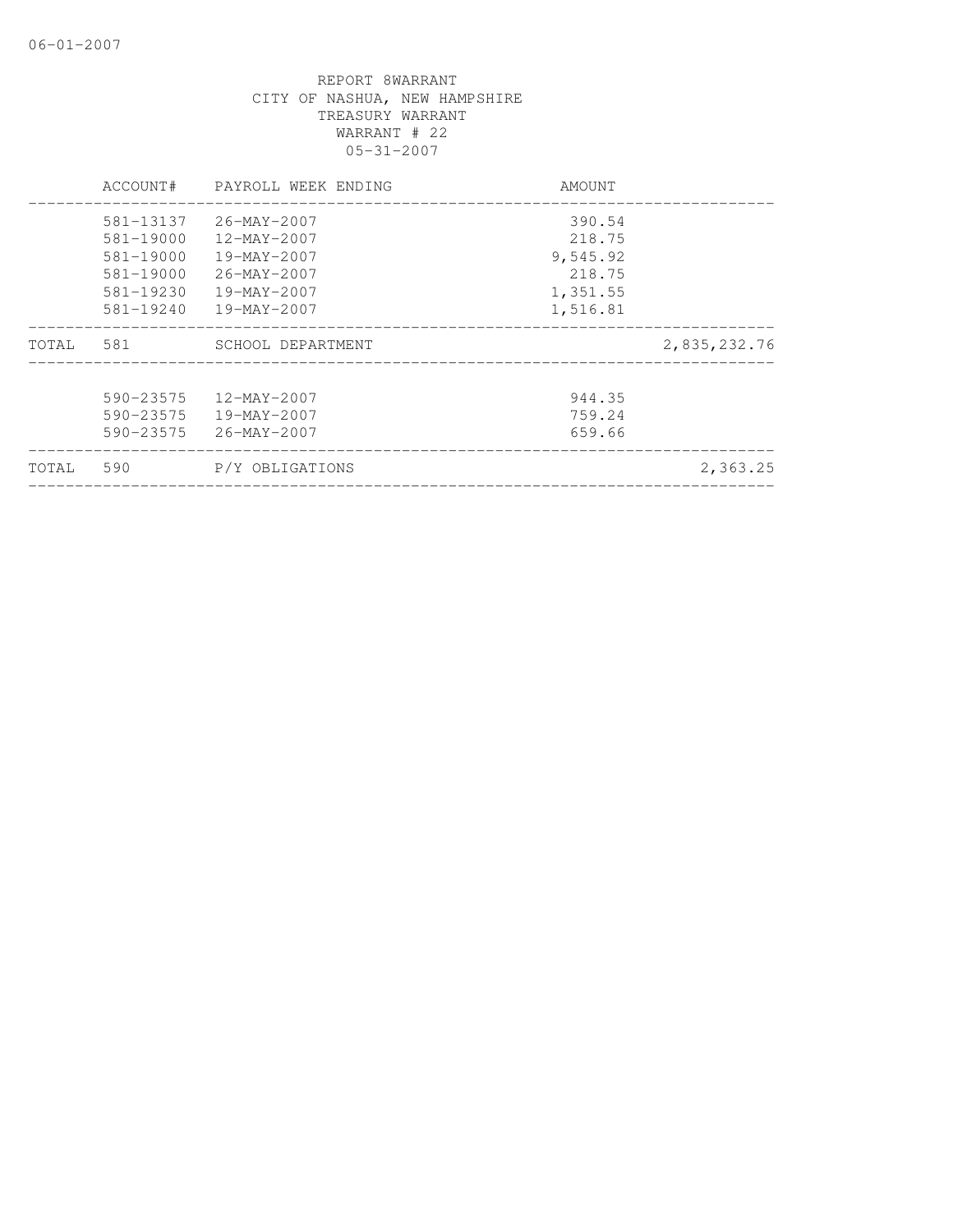|           | ACCOUNT# PAYROLL WEEK ENDING |  |  | AMOUNT |
|-----------|------------------------------|--|--|--------|
|           |                              |  |  |        |
| TOTAL 952 |                              |  |  |        |
|           |                              |  |  |        |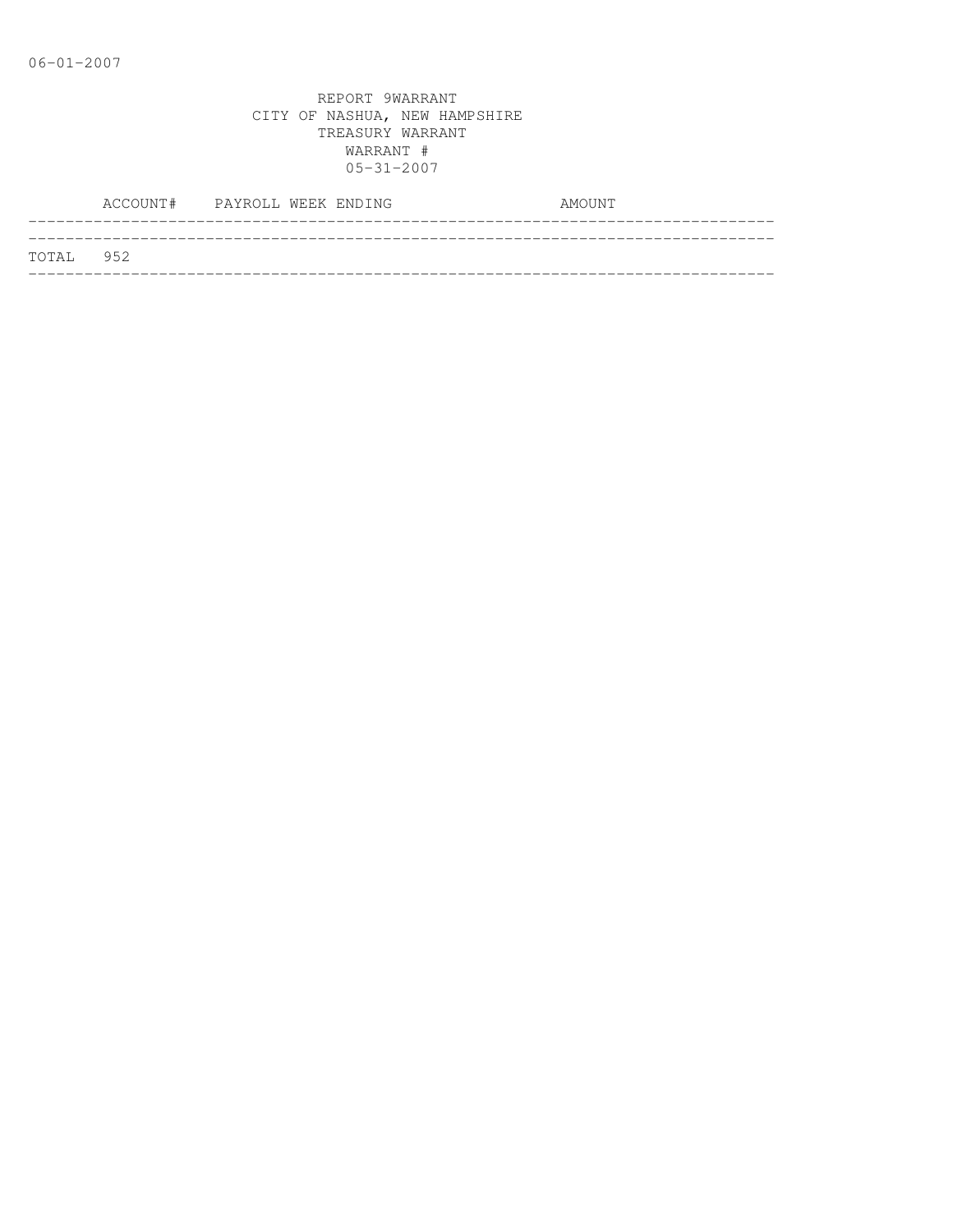| ACCOUNT#  | PAYROLL WEEK ENDING | AMOUNT    |  |
|-----------|---------------------|-----------|--|
| 801-11008 | 12-MAY-2007         | 509.14    |  |
| 801-11008 | 19-MAY-2007         | 509.14    |  |
| 801-11008 | 26-MAY-2007         | 509.14    |  |
| 801-11094 | 12-MAY-2007         | 88.91     |  |
| 801-11094 | 19-MAY-2007         | 88.91     |  |
| 801-11094 | 26-MAY-2007         | 88.91     |  |
| 801-11101 | 12-MAY-2007         | 1,732.80  |  |
| 801-11101 | 19-MAY-2007         | 1,732.80  |  |
| 801-11101 | 26-MAY-2007         | 1,732.80  |  |
| 801-11193 | 12-MAY-2007         | 871.65    |  |
| 801-11193 | 19-MAY-2007         | 871.65    |  |
| 801-11193 | 26-MAY-2007         | 871.65    |  |
| 801-11208 | 12-MAY-2007         | 88.87     |  |
| 801-11208 | 19-MAY-2007         | 88.87     |  |
| 801-11208 | 26-MAY-2007         | 88.87     |  |
| 801-11211 | 12-MAY-2007         | 63.61     |  |
| 801-11211 | 19-MAY-2007         | 63.61     |  |
| 801-11211 | 26-MAY-2007         | 63.61     |  |
| 801-11222 | 12-MAY-2007         | 191.33    |  |
| 801-11222 | 19-MAY-2007         | 191.32    |  |
| 801-11222 | 26-MAY-2007         | 191.33    |  |
| 801-11249 | 12-MAY-2007         | 127.18    |  |
| 801-11249 | 19-MAY-2007         | 127.18    |  |
| 801-11249 | 26-MAY-2007         | 127.18    |  |
| 801-11271 | 12-MAY-2007         | 942.44    |  |
| 801-11271 | 19-MAY-2007         | 942.44    |  |
| 801-11271 | 26-MAY-2007         | 942.44    |  |
| 801-11276 | 12-MAY-2007         | 2,352.00  |  |
| 801-11276 | 19-MAY-2007         | 2,352.00  |  |
| 801-11276 | 26-MAY-2007         | 2,195.20  |  |
| 801-11334 | 12-MAY-2007         | 901.23    |  |
| 801-11334 | 19-MAY-2007         | 901.23    |  |
| 801-11334 | 26-MAY-2007         | 901.23    |  |
| 801-11435 | 12-MAY-2007         | 247.76    |  |
| 801-11435 | 19-MAY-2007         | 247.76    |  |
| 801-11435 | 26-MAY-2007         | 247.76    |  |
| 801-11595 | 12-MAY-2007         | 5,978.00  |  |
| 801-11595 | 12-MAY-2007         | 2,968.00  |  |
| 801-11595 | 19-MAY-2007         | 6,785.54  |  |
| 801-11595 | 19-MAY-2007         | 2,968.00  |  |
| 801-11595 | $26 - MAX - 2007$   | 6,829.23  |  |
| 801-11595 | $26 - MAY - 2007$   | 2,968.00  |  |
| 801-11596 | $12 - MAX - 2007$   | 3, 245.23 |  |
| 801-11596 | 19-MAY-2007         | 3,179.69  |  |
| 801-11596 | 26-MAY-2007         | 3,136.00  |  |
| 801-11598 | 12-MAY-2007         | 776.80    |  |
| 801-11598 | 19-MAY-2007         | 776.80    |  |
| 801-11598 | $26 - MAY - 2007$   | 776.80    |  |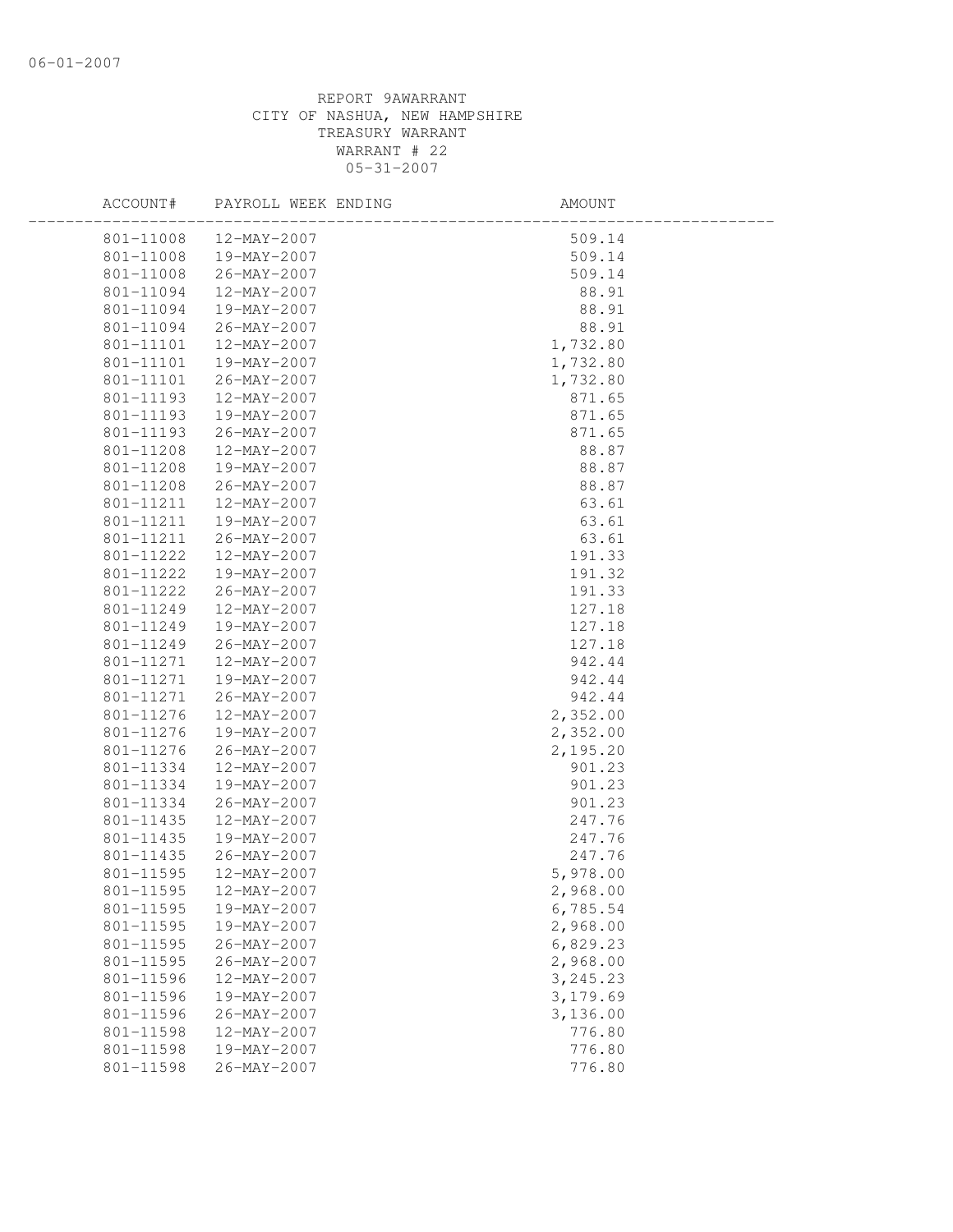|       | ACCOUNT#  | PAYROLL WEEK ENDING  | AMOUNT           |            |
|-------|-----------|----------------------|------------------|------------|
|       | 801-11606 | 12-MAY-2007          | 629.46           |            |
|       | 801-11606 | 19-MAY-2007          | 629.46           |            |
|       | 801-11606 | 26-MAY-2007          | 629.46           |            |
|       | 801-11618 | 12-MAY-2007          | 534.45           |            |
|       | 801-11618 | 19-MAY-2007          | 551.85           |            |
|       | 801-11618 | 26-MAY-2007          | 551.85           |            |
|       | 801-11647 | 12-MAY-2007          | 1,386.81         |            |
|       | 801-11647 | 19-MAY-2007          | 1,386.81         |            |
|       | 801-11647 | $26 - MAX - 2007$    | 1,386.81         |            |
|       | 801-11765 | 12-MAY-2007          | 713.60           |            |
|       | 801-12594 | 12-MAY-2007          | 3,659.50         |            |
|       | 801-12594 | 19-MAY-2007          | 4,826.25         |            |
|       | 801-12594 | $26 - MAX - 2007$    | 3,484.00         |            |
|       | 801-13004 | 12-MAY-2007          | 2,789.81         |            |
|       | 801-13004 | 12-MAY-2007          | 1,285.99         |            |
|       | 801-13004 | 12-MAY-2007          | 10.02            |            |
|       | 801-13004 | 12-MAY-2007          | 792.60           |            |
|       | 801-13004 | 19-MAY-2007          | 3,108.06         |            |
|       | 801-13004 | 19-MAY-2007          | 1,324.71         |            |
|       | 801-13004 | 19-MAY-2007          | 30.74            |            |
|       | 801-13004 | 19-MAY-2007          | 266.50           |            |
|       | 801-13004 | 26-MAY-2007          | 4,563.24         |            |
|       | 801-13004 | $26 - MAX - 2007$    | 1,322.23         |            |
|       | 801-13004 | 26-MAY-2007          | 71.03            |            |
|       | 801-13004 | 26-MAY-2007          | 721.92           |            |
|       | 801-17001 | 19-MAY-2007          | 600.00           |            |
|       | 801-59236 | 12-MAY-2007          | 350.34           |            |
|       | 801-59236 | 19-MAY-2007          | 350.34           |            |
|       | 801-59236 | 26-MAY-2007          | 350.33           |            |
|       | 801-59237 | 12-MAY-2007          | 337.46           |            |
|       | 801-59237 | 19-MAY-2007          | 337.45           |            |
|       | 801-59237 | 26-MAY-2007          | 337.46           |            |
|       | 801-59240 | 12-MAY-2007          | 131.05           |            |
|       | 801-59240 | 19-MAY-2007          | 131.05           |            |
|       | 801-59240 | $26 - MAX - 2007$    | 131.05           |            |
|       |           |                      |                  |            |
| TOTAL | 801       | SOLID WASTE DISPOSAL | ---------------- | 104,295.73 |
|       |           |                      |                  |            |
|       | 802-11028 | 12-MAY-2007          | 358.26           |            |
|       | 802-11028 | 12-MAY-2007          | 168.59           |            |
|       | 802-11028 | 19-MAY-2007          | 358.26           |            |
|       | 802-11028 | 19-MAY-2007          | 168.59           |            |
|       | 802-11028 | $26 - MAX - 2007$    | 358.26           |            |
|       | 802-11028 | 26-MAY-2007          | 168.59           |            |
|       | 802-11064 | $12 - MAX - 2007$    | 131.05           |            |
|       | 802-11064 | $12 - MAX - 2007$    | 131.05           |            |
|       | 802-11064 | 19-MAY-2007          | 131.05           |            |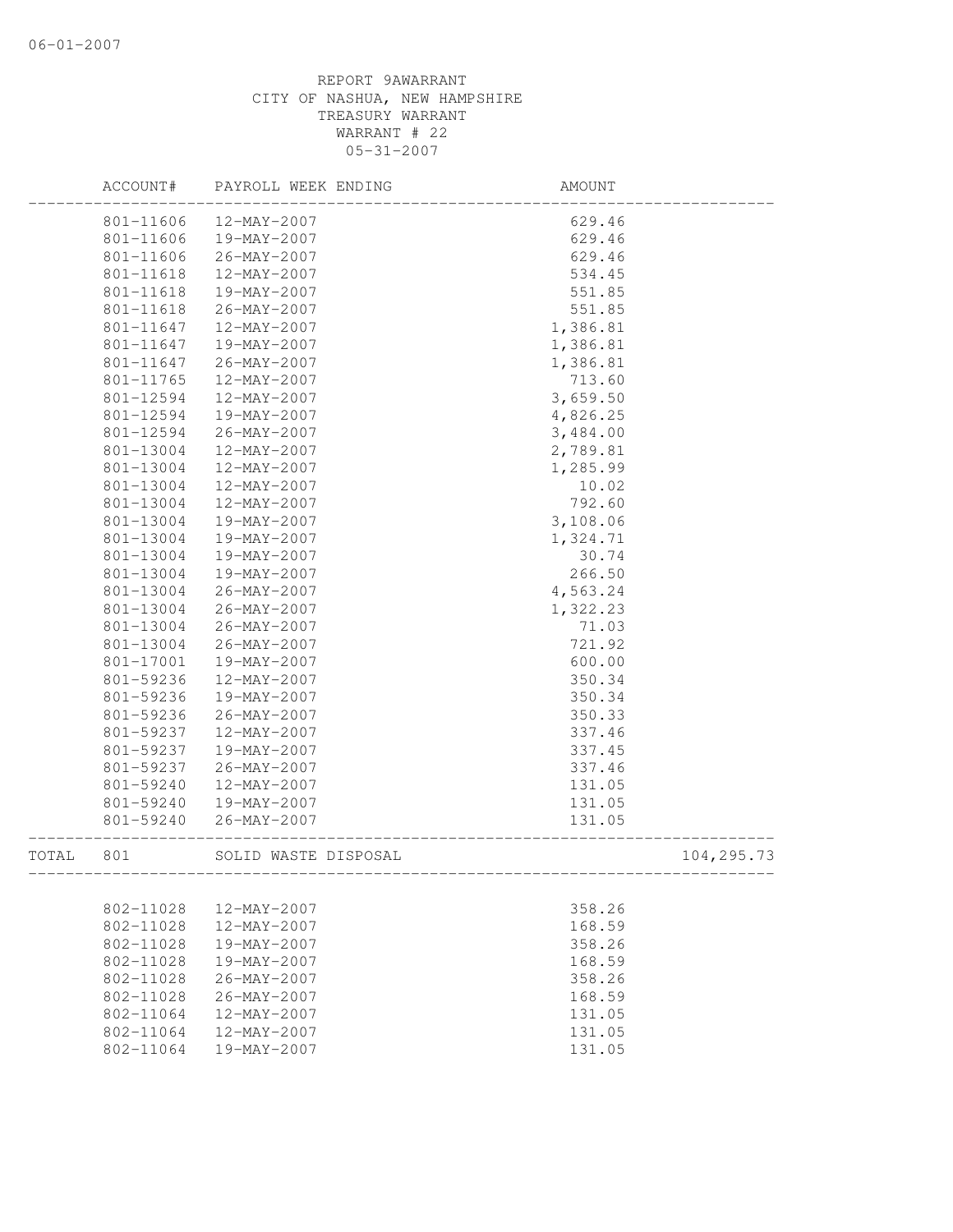| ACCOUNT#  | PAYROLL WEEK ENDING    | AMOUNT   |
|-----------|------------------------|----------|
|           | 802-11064  19-MAY-2007 | 131.05   |
| 802-11064 | 26-MAY-2007            | 131.05   |
| 802-11064 | 26-MAY-2007            | 131.05   |
| 802-11091 | 12-MAY-2007            | 999.84   |
| 802-11091 | 19-MAY-2007            | 999.84   |
| 802-11091 | 26-MAY-2007            | 999.84   |
| 802-11092 | 12-MAY-2007            | 739.60   |
| 802-11092 | 19-MAY-2007            | 739.60   |
| 802-11092 | 26-MAY-2007            | 730.80   |
| 802-11094 | 12-MAY-2007            | 266.71   |
| 802-11094 | 12-MAY-2007            | 266.72   |
| 802-11094 | 19-MAY-2007            | 266.70   |
| 802-11094 | 19-MAY-2007            | 266.72   |
| 802-11094 | 26-MAY-2007            | 266.71   |
| 802-11094 | $26 - MAX - 2007$      | 266.72   |
| 802-11096 | 12-MAY-2007            | 816.65   |
| 802-11096 | 19-MAY-2007            | 816.65   |
| 802-11096 | 26-MAY-2007            | 816.65   |
| 802-11102 | 12-MAY-2007            | 789.31   |
| 802-11102 | 19-MAY-2007            | 789.31   |
| 802-11102 | 26-MAY-2007            | 789.31   |
| 802-11105 | 12-MAY-2007            | 911.12   |
| 802-11105 | 19-MAY-2007            | 911.12   |
| 802-11105 | 26-MAY-2007            | 911.12   |
| 802-11155 | 12-MAY-2007            | 892.02   |
| 802-11155 | 26-MAY-2007            | 905.50   |
| 802-11157 | 12-MAY-2007            | 2,190.30 |
| 802-11157 | 19-MAY-2007            | 2,352.00 |
| 802-11157 | $26 - MAX - 2007$      | 2,352.00 |
| 802-11158 | 12-MAY-2007            | 1,683.20 |
| 802-11158 | 19-MAY-2007            | 1,683.20 |
| 802-11158 | 26-MAY-2007            | 1,683.20 |
| 802-11208 | 12-MAY-2007            | 35.55    |
| 802-11208 | 12-MAY-2007            | 35.55    |
| 802-11208 | 19-MAY-2007            | 35.55    |
| 802-11208 | 19-MAY-2007            | 35.55    |
| 802-11208 | $26 - MAX - 2007$      | 35.55    |
| 802-11208 | $26 - MAX - 2007$      | 35.55    |
| 802-11211 | 12-MAY-2007            | 381.69   |
| 802-11211 | 12-MAY-2007            | 381.69   |
| 802-11211 | 19-MAY-2007            | 381.69   |
| 802-11211 | 19-MAY-2007            | 381.69   |
| 802-11211 | 26-MAY-2007            | 381.69   |
| 802-11211 | $26 - MAX - 2007$      | 381.69   |
| 802-11222 | 12-MAY-2007            | 191.33   |
| 802-11222 | 19-MAY-2007            | 191.32   |
| 802-11222 | $26 - MAX - 2007$      | 191.33   |
| 802-11249 | 12-MAY-2007            | 72.67    |
|           |                        |          |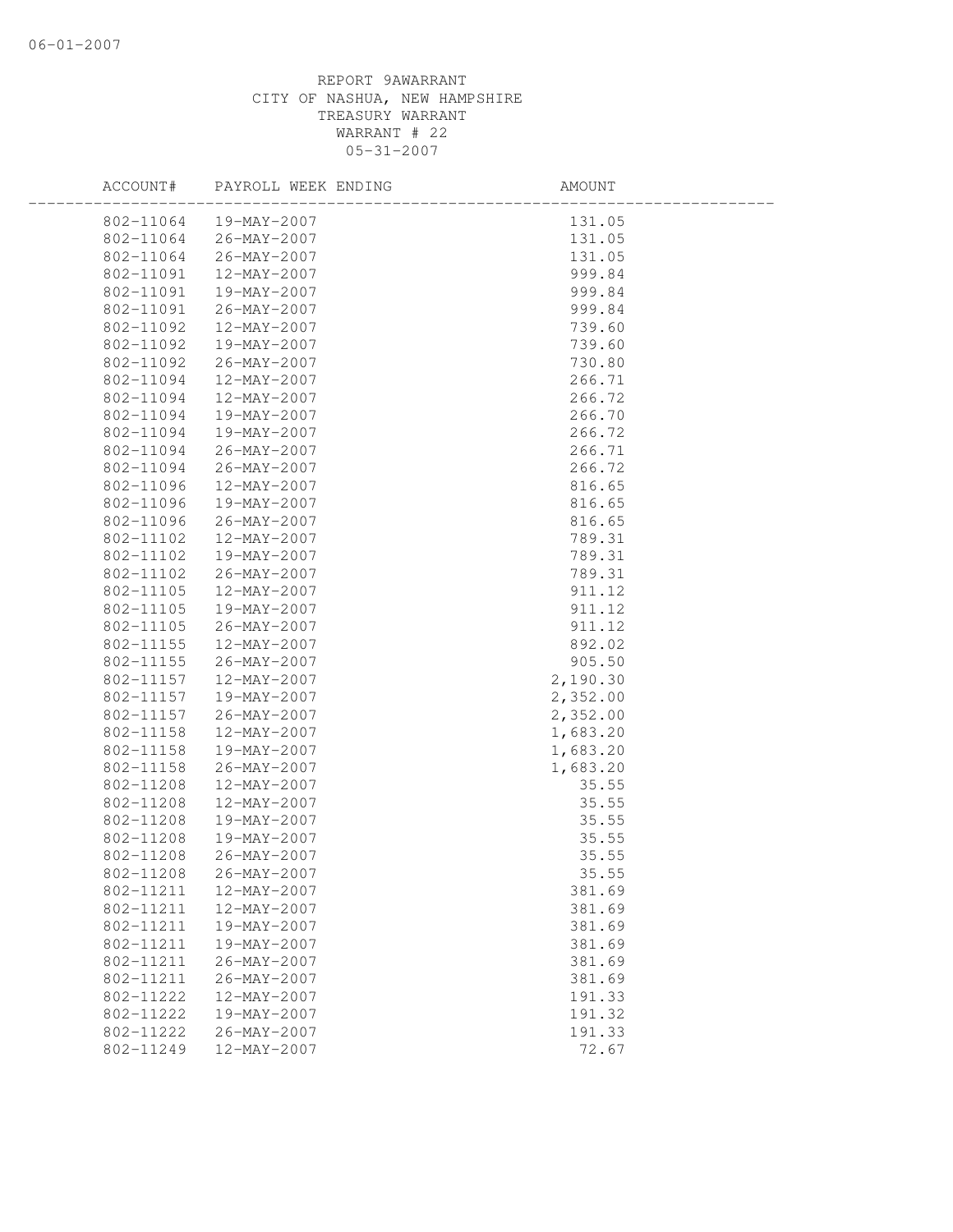| ACCOUNT#  | PAYROLL WEEK ENDING | AMOUNT   |
|-----------|---------------------|----------|
| 802-11249 | 12-MAY-2007         | 72.67    |
| 802-11249 | 19-MAY-2007         | 72.67    |
| 802-11249 | 19-MAY-2007         | 72.67    |
| 802-11249 | 26-MAY-2007         | 72.67    |
| 802-11249 | $26 - MAX - 2007$   | 72.67    |
| 802-11260 | 12-MAY-2007         | 1,760.00 |
| 802-11260 | 19-MAY-2007         | 1,760.00 |
| 802-11260 | $26 - MAX - 2007$   | 1,760.00 |
| 802-11270 | 12-MAY-2007         | 944.44   |
| 802-11270 | 19-MAY-2007         | 944.45   |
| 802-11270 | $26 - MAX - 2007$   | 944.45   |
| 802-11330 | 12-MAY-2007         | 967.45   |
| 802-11330 | 19-MAY-2007         | 967.44   |
| 802-11330 | 26-MAY-2007         | 967.44   |
| 802-11333 | 12-MAY-2007         | 948.48   |
| 802-11333 | 19-MAY-2007         | 948.48   |
| 802-11333 | 26-MAY-2007         | 948.48   |
| 802-11435 | 12-MAY-2007         | 412.94   |
| 802-11435 | 12-MAY-2007         | 165.18   |
| 802-11435 | 19-MAY-2007         | 412.94   |
| 802-11435 | 19-MAY-2007         | 165.17   |
| 802-11435 | 26-MAY-2007         | 412.94   |
| 802-11435 | 26-MAY-2007         | 165.17   |
| 802-11480 | 12-MAY-2007         | 2,104.00 |
| 802-11480 | 19-MAY-2007         | 2,104.00 |
| 802-11480 | 26-MAY-2007         | 2,104.00 |
| 802-11507 | 12-MAY-2007         | 746.80   |
| 802-11507 | 19-MAY-2007         | 746.80   |
| 802-11507 | 26-MAY-2007         | 709.46   |
| 802-11513 | 12-MAY-2007         | 5,950.98 |
| 802-11513 | 19-MAY-2007         | 5,940.00 |
| 802-11513 | 26-MAY-2007         | 5,948.80 |
| 802-11514 | 12-MAY-2007         | 1,764.80 |
| 802-11514 | 19-MAY-2007         | 1,762.40 |
| 802-11514 | 26-MAY-2007         | 1,764.80 |
| 802-11681 | 12-MAY-2007         | 285.68   |
| 802-11681 | $12 - MAX - 2007$   | 1,142.73 |
| 802-11681 | 19-MAY-2007         | 285.68   |
| 802-11681 | 19-MAY-2007         | 1,142.73 |
| 802-11681 | $26 - MAX - 2007$   | 285.68   |
| 802-11681 | 26-MAY-2007         | 1,142.73 |
| 802-11693 | 12-MAY-2007         | 1,046.17 |
| 802-11693 | 19-MAY-2007         | 1,046.17 |
| 802-11693 | $26 - MAX - 2007$   | 1,046.17 |
| 802-11763 | 12-MAY-2007         | 159.11   |
| 802-11763 | 12-MAY-2007         | 636.45   |
| 802-11763 | 19-MAY-2007         | 159.11   |
| 802-11763 | 19-MAY-2007         | 636.45   |
|           |                     |          |